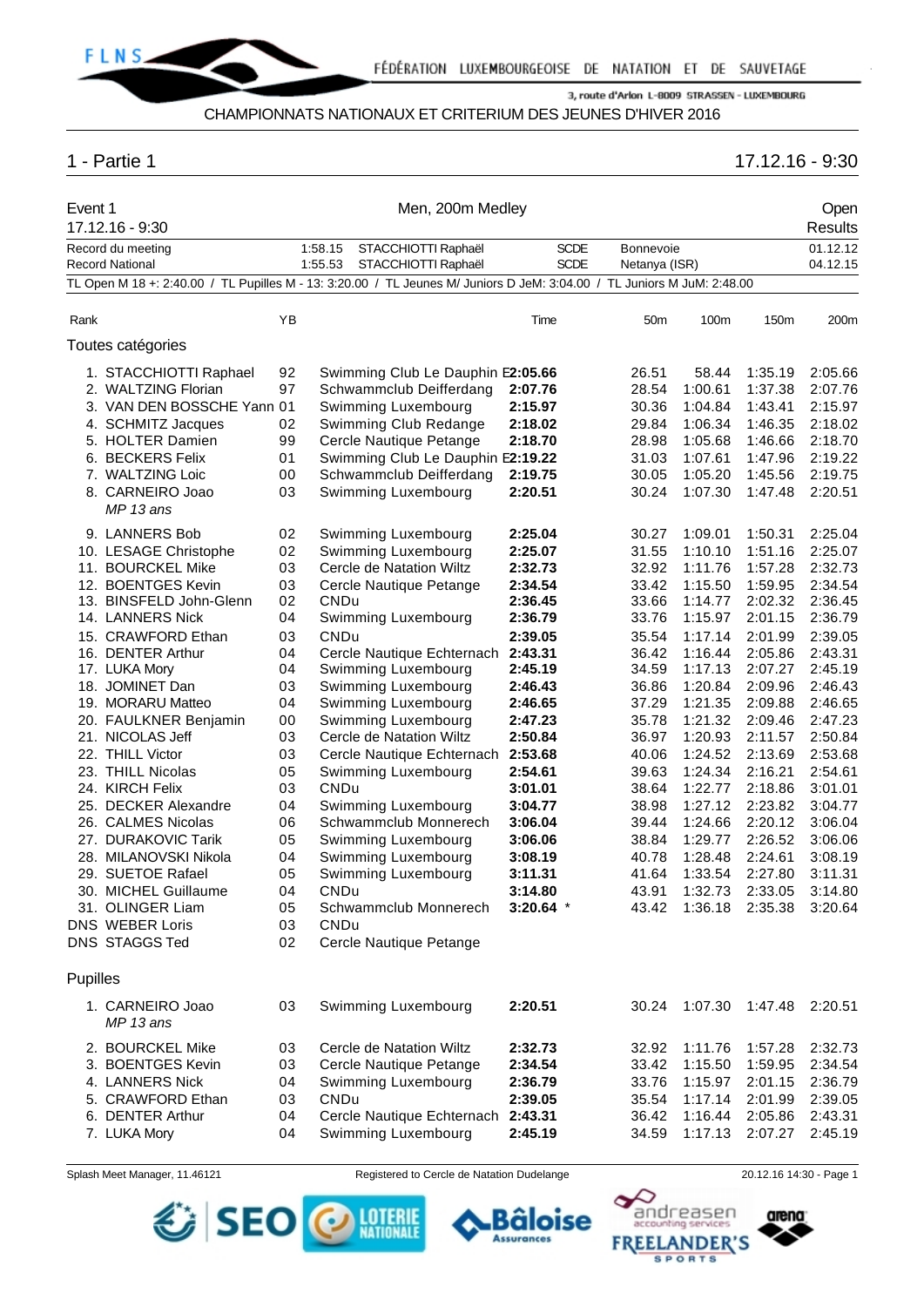#### Event 1, Boys, 200m Medley, Pupilles

| Rank    |                            | YB |                                   | Time        | 50 <sub>m</sub> | 100m    | 150 <sub>m</sub> | 200m    |
|---------|----------------------------|----|-----------------------------------|-------------|-----------------|---------|------------------|---------|
|         | 8. JOMINET Dan             | 03 | Swimming Luxembourg               | 2:46.43     | 36.86           | 1:20.84 | 2:09.96          | 2:46.43 |
|         | 9. MORARU Matteo           | 04 | Swimming Luxembourg               | 2:46.65     | 37.29           | 1:21.35 | 2:09.88          | 2:46.65 |
| 10.     | NICOLAS Jeff               | 03 | Cercle de Natation Wiltz          | 2:50.84     | 36.97           | 1:20.93 | 2:11.57          | 2:50.84 |
|         | 11. THILL Victor           | 03 | Cercle Nautique Echternach        | 2:53.68     | 40.06           | 1:24.52 | 2:13.69          | 2:53.68 |
|         | 12. THILL Nicolas          | 05 | Swimming Luxembourg               | 2:54.61     | 39.63           | 1:24.34 | 2:16.21          | 2:54.61 |
|         | 13. KIRCH Felix            | 03 | CNDu                              | 3:01.01     | 38.64           | 1:22.77 | 2:18.86          | 3:01.01 |
| 14.     | <b>DECKER Alexandre</b>    | 04 | Swimming Luxembourg               | 3:04.77     | 38.98           | 1:27.12 | 2:23.82          | 3:04.77 |
|         | 15. CALMES Nicolas         | 06 | Schwammclub Monnerech             | 3:06.04     | 39.44           | 1:24.66 | 2:20.12          | 3:06.04 |
| 16.     | <b>DURAKOVIC Tarik</b>     | 05 | Swimming Luxembourg               | 3:06.06     | 38.84           | 1:29.77 | 2:26.52          | 3:06.06 |
|         | 17. MILANOVSKI Nikola      | 04 | Swimming Luxembourg               | 3:08.19     | 40.78           | 1:28.48 | 2:24.61          | 3:08.19 |
|         | 18. SUETOE Rafael          | 05 | Swimming Luxembourg               | 3:11.31     | 41.64           | 1:33.54 | 2:27.80          | 3:11.31 |
|         | 19. MICHEL Guillaume       | 04 | CNDu                              | 3:14.80     | 43.91           | 1:32.73 | 2:33.05          | 3:14.80 |
|         | 20. OLINGER Liam           | 05 | Schwammclub Monnerech             | $3:20.64$ * | 43.42           | 1:36.18 | 2:35.38          | 3:20.64 |
|         | <b>DNS WEBER Loris</b>     | 03 | CNDu                              |             |                 |         |                  |         |
| Jeunes  |                            |    |                                   |             |                 |         |                  |         |
|         | 1. VAN DEN BOSSCHE Yann 01 |    | Swimming Luxembourg               | 2:15.97     | 30.36           | 1:04.84 | 1:43.41          | 2:15.97 |
|         | 2. SCHMITZ Jacques         | 02 | Swimming Club Redange             | 2:18.02     | 29.84           | 1:06.34 | 1:46.35          | 2:18.02 |
|         | 3. BECKERS Felix           | 01 | Swimming Club Le Dauphin E2:19.22 |             | 31.03           | 1:07.61 | 1:47.96          | 2:19.22 |
|         | 4. LANNERS Bob             | 02 | Swimming Luxembourg               | 2:25.04     | 30.27           | 1:09.01 | 1:50.31          | 2:25.04 |
|         | 5. LESAGE Christophe       | 02 | Swimming Luxembourg               | 2:25.07     | 31.55           | 1:10.10 | 1:51.16          | 2:25.07 |
|         | 6. BINSFELD John-Glenn     | 02 | CNDu                              | 2:36.45     | 33.66           | 1:14.77 | 2:02.32          | 2:36.45 |
|         | <b>DNS STAGGS Ted</b>      | 02 | Cercle Nautique Petange           |             |                 |         |                  |         |
|         |                            |    |                                   |             |                 |         |                  |         |
| Juniors |                            |    |                                   |             |                 |         |                  |         |
|         | 1. HOLTER Damien           | 99 | Cercle Nautique Petange           | 2:18.70     | 28.98           | 1:05.68 | 1:46.66          | 2:18.70 |
|         | 2. WALTZING Loic           | 00 | Schwammclub Deifferdang           | 2:19.75     | 30.05           | 1:05.20 | 1:45.56          | 2:19.75 |
|         | 3. FAULKNER Benjamin       | 00 | Swimming Luxembourg               | 2:47.23     | 35.78           | 1:21.32 | 2:09.46          | 2:47.23 |
|         |                            |    |                                   |             |                 |         |                  |         |

| Event 2 | 17.12.16 - 9:51                             |    | Women, 200m Medley                                                                                                     |                   |                           |         |                  | Open<br><b>Results</b> |
|---------|---------------------------------------------|----|------------------------------------------------------------------------------------------------------------------------|-------------------|---------------------------|---------|------------------|------------------------|
|         | Record du meeting<br><b>Record National</b> |    | <b>MAILLIET Christine</b><br>2:18.84<br><b>OLIVIER Monique</b><br>2:16.63                                              | <b>SCDE</b><br>SL | Dudelange<br>Angers (FRA) |         |                  | 21.11.09<br>19.11.15   |
|         |                                             |    | TL Open D 16 +: 2:50.00 / TL Pupilles D - 11: 3:28.00 / TL Jeunes D JeD: 3:14.00 / TL Jeunes M/ Juniors D JuD: 3:00.00 |                   |                           |         |                  |                        |
| Rank    |                                             | YB |                                                                                                                        | Time              | 50 <sub>m</sub>           | 100m    | 150 <sub>m</sub> | 200 <sub>m</sub>       |
|         | Toutes catégories                           |    |                                                                                                                        |                   |                           |         |                  |                        |
|         | 1. BANKY Jacqueline                         | 96 | Swimming Luxembourg                                                                                                    | 2:22.32           | 30.79                     | 1:05.85 | 1:48.27          | 2:22.32                |
| 2.      | <b>ANGELIDIS Cristiana</b>                  | 00 | Swimming Luxembourg                                                                                                    | 2:23.85           | 30.68                     | 1:06.83 | 1:50.06          | 2:23.85                |
| 3.      | <b>BLACK Sarah</b>                          | 01 | Swimming Luxembourg                                                                                                    | 2:28.52           | 32.26                     | 1:08.79 | 1:53.10          | 2:28.52                |
|         | 4. FABER Maiti                              | 01 | Swimming Club Le Dauphin E2:29.58                                                                                      |                   | 32.11                     | 1:08.62 | 1:54.07          | 2:29.58                |
| 5.      | VAN DEN BOSSCHE Manor97                     |    | Swimming Luxembourg                                                                                                    | 2:29.84           | 32.58                     | 1:10.61 | 1:54.41          | 2:29.84                |
| 6.      | PEREZ GARCIA Maria                          | 02 | <b>CNDu</b>                                                                                                            | 2:30.34           | 30.17                     | 1:06.71 | 1:54.09          | 2:30.34                |
|         | 7. PETERS Emma                              | 03 | <b>CNDu</b>                                                                                                            | 2:32.78           | 32.15                     | 1:12.03 | 1:58.70          | 2:32.78                |
|         | 8. RIKKERT Helene                           | 00 | Swimming Luxembourg                                                                                                    | 2:34.01           | 31.90                     | 1:10.31 | 1:56.35          | 2:34.01                |
| 9.      | <b>GLODT Kelly</b>                          | 02 | Swimming Club Redange                                                                                                  | 2:37.67           | 34.11                     | 1:15.01 | 2:00.03          | 2:37.67                |
|         | 10. FABIANI Chanel                          | 03 | Swimming Luxembourg                                                                                                    | 2:41.38           | 34.32                     | 1:16.41 | 2:04.13          | 2:41.38                |
| 11.     | <b>REDING Alyssa</b>                        | 04 | Swimming Club Le Dauphin E2:41.85                                                                                      |                   | 33.68                     | 1:14.46 | 2:03.50          | 2:41.85                |
|         | 12. JOMINET Lou                             | 05 | Swimming Luxembourg                                                                                                    | 2:46.14           | 36.66                     | 1:19.68 | 2:08.70          | 2:46.14                |
|         | 13. FARRELL Margaret                        | 00 | Swimming Luxembourg                                                                                                    | 2:46.30           | 34.44                     | 1:18.01 | 2:06.00          | 2:46.30                |
|         | 14. BAUSTERT Magali                         | 05 | Swimming Luxembourg                                                                                                    | 2:49.24           | 38.29                     | 1:20.39 | 2:11.30          | 2:49.24                |

Splash Meet Manager, 11.46121 Registered to Cercle de Natation Dudelange 20.12.16 14:30 - Page 2





arena:

andreasen

**SPORTS**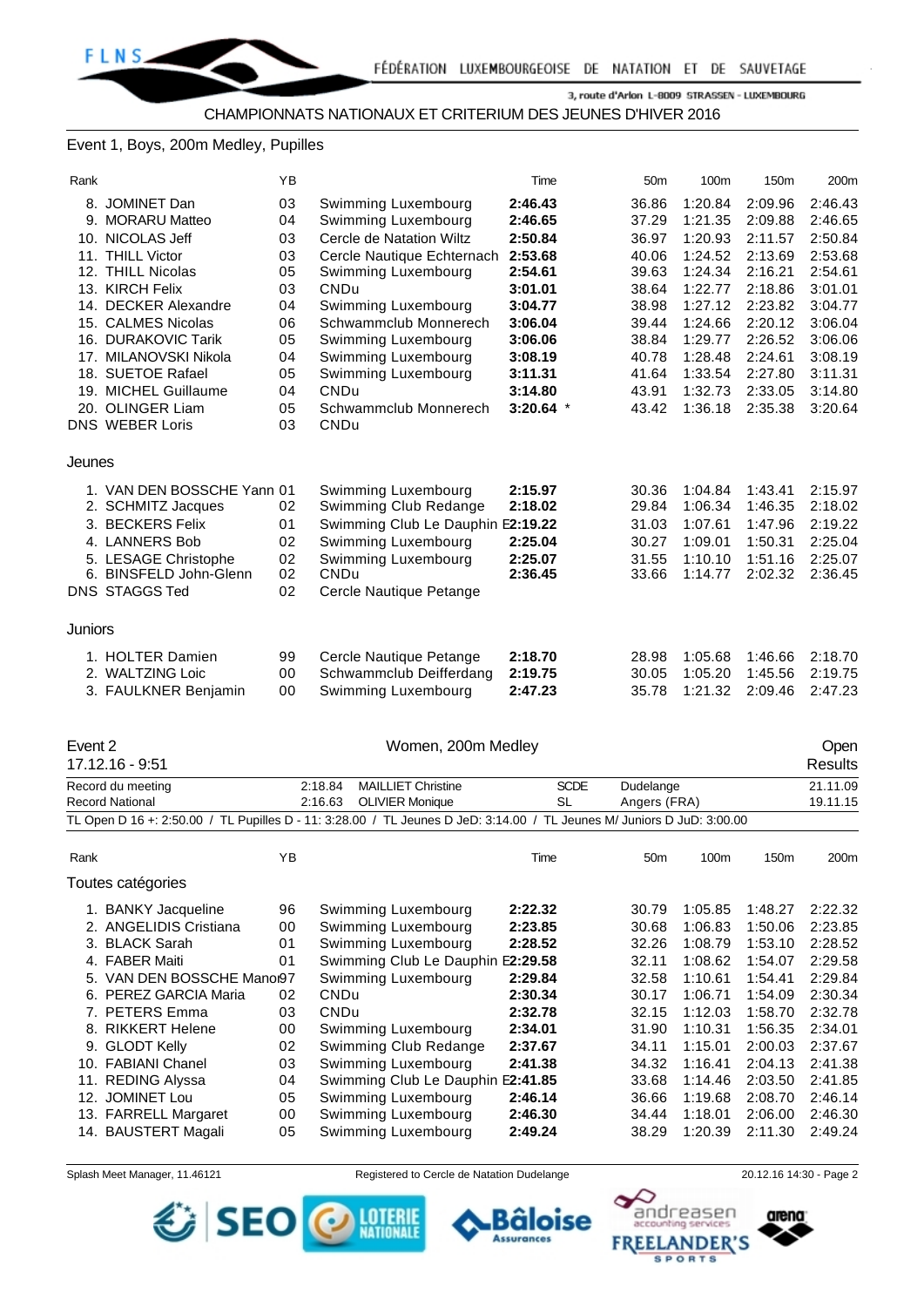#### Event 2, Women, 200m Medley, Toutes catégories

| Rank     |                                                  | ΥB |                                                                            | Time                   | 50 <sub>m</sub> | 100m               | 150m               | 200m               |
|----------|--------------------------------------------------|----|----------------------------------------------------------------------------|------------------------|-----------------|--------------------|--------------------|--------------------|
|          | 15. HAAG Nora                                    | 04 | Swimming Club Redange                                                      | 2:52.24                | 37.24           | 1:22.37            | 2:10.84            | 2:52.24            |
|          | 16. PETERS Lena                                  | 05 | CNDu                                                                       | 2:54.13                | 36.56           | 1:22.58            | 2:16.02            | 2:54.13            |
|          | 17. RIKKERT Elvire                               | 03 | Swimming Luxembourg                                                        | 2:56.79                | 38.25           | 1:24.31            | 2:16.04            | 2:56.79            |
|          | 18. ELCHEROTH Milly                              | 03 | Swimming Club Redange                                                      | 2:57.88                | 41.00           | 1:26.29            | 2:17.67            | 2:57.88            |
|          | 19. CALMES Lara                                  | 04 | Schwammclub Monnerech                                                      | 2:58.71                | 38.80           | 1:25.27            | 2:16.37            | 2:58.71            |
|          | 20. TER HEEGDE Lisa                              | 02 | Cercle Nautique Echternach                                                 | $3:00.53$ *            | 42.17           | 1:26.82            | 2:20.37            | 3:00.53            |
|          | 21. CHIAIA GVOZDENOVICH M.02<br>22. GLODT Chiara | 04 | CNDu<br>Swimming Club Redange                                              | $3:00.68$ *<br>3:00.96 | 40.81<br>42.17  | 1:29.29<br>1:26.96 | 2:21.40<br>2:20.63 | 3:00.68<br>3:00.96 |
|          | 23. MOREAUX Anae                                 | 04 | Swimming Club Redange                                                      | 3:01.19                | 41.72           | 1:27.27            | 2:20.05            | 3:01.19            |
|          | 24. KROMBACH Mara                                | 05 | Swimming Luxembourg                                                        | 3:01.20                | 40.34           | 1:27.73            | 2:21.11            | 3:01.20            |
|          | 25. MILLER Laura                                 | 04 | Cercle Nautique Petange                                                    | 3:03.01                | 44.41           | 1:31.39            | 2:18.08            | 3:03.01            |
|          | 26. VAN DEN BOSSCHE Lou                          | 04 | Swimming Luxembourg                                                        | 3:06.32                | 41.95           | 1:30.03            | 2:25.71            | 3:06.32            |
|          | 27. LEONARD Lis                                  | 05 | Cercle Nautique Petange                                                    | 3:06.50                | 45.87           | 1:34.00            | 2:22.68            | 3:06.50            |
|          | 28. BAYANAA Michele                              | 06 | Swimming Luxembourg                                                        | 3:10.46                | 41.82           | 1:29.84            | 2:26.39            | 3:10.46            |
|          | 29. REINESCH Leeloo                              | 07 | Schwammclub Deifferdang                                                    | 3:12.74                | 44.94           | 1:34.22            | 2:31.52            | 3:12.74            |
|          | MP 9 ans                                         |    |                                                                            |                        |                 |                    |                    |                    |
|          | 30. WINKEL Nadine                                | 04 | Schwammclub Deifferdang                                                    | $3:25.23$ *            | 49.30           | 1:42.01            | 2:39.90            | 3:25.23            |
|          | DSQ OLINGER Kim                                  | 04 | Cercle de Natation Wiltz                                                   |                        |                 |                    |                    |                    |
|          |                                                  |    | D6 - turn not executed in accordance with the rules (SW 6.5) (Time: 10:03) |                        |                 |                    |                    |                    |
|          |                                                  |    |                                                                            |                        |                 |                    |                    |                    |
|          |                                                  |    |                                                                            |                        |                 |                    |                    |                    |
| Pupilles |                                                  |    |                                                                            |                        |                 |                    |                    |                    |
|          | 1. JOMINET Lou                                   | 05 | Swimming Luxembourg                                                        | 2:46.14                | 36.66           | 1:19.68            | 2:08.70            | 2:46.14            |
|          | 2. BAUSTERT Magali                               | 05 | Swimming Luxembourg                                                        | 2:49.24                | 38.29           | 1:20.39            | 2:11.30            | 2:49.24            |
|          | 3. PETERS Lena                                   | 05 | CNDu                                                                       | 2:54.13                | 36.56           | 1:22.58            | 2:16.02            | 2:54.13            |
|          | 4. KROMBACH Mara                                 | 05 | Swimming Luxembourg                                                        | 3:01.20                | 40.34           | 1:27.73            | 2:21.11            | 3:01.20            |
|          | 5. LEONARD Lis                                   | 05 | Cercle Nautique Petange                                                    | 3:06.50                | 45.87           | 1:34.00            | 2:22.68            | 3:06.50            |
|          | 6. BAYANAA Michele                               | 06 | Swimming Luxembourg                                                        | 3:10.46                | 41.82           | 1:29.84            | 2:26.39            | 3:10.46            |
|          | 7. REINESCH Leeloo                               | 07 | Schwammclub Deifferdang                                                    | 3:12.74                | 44.94           | 1:34.22            | 2:31.52            | 3:12.74            |
|          | MP 9 ans                                         |    |                                                                            |                        |                 |                    |                    |                    |
|          |                                                  |    |                                                                            |                        |                 |                    |                    |                    |
| Jeunes   |                                                  |    |                                                                            |                        |                 |                    |                    |                    |
|          | 1. PETERS Emma                                   | 03 | CNDu                                                                       | 2:32.78                | 32.15           | 1:12.03            | 1:58.70            | 2:32.78            |
|          | 2. FABIANI Chanel                                | 03 | Swimming Luxembourg                                                        | 2:41.38                | 34.32           | 1:16.41            | 2:04.13            | 2:41.38            |
|          | 3. REDING Alyssa                                 | 04 | Swimming Club Le Dauphin E2:41.85                                          |                        | 33.68           | 1:14.46            | 2:03.50            | 2:41.85            |
|          | 4. HAAG Nora                                     | 04 | Swimming Club Redange                                                      | 2:52.24                | 37.24           | 1:22.37            | 2:10.84            | 2:52.24            |
|          | 5. RIKKERT Elvire                                | 03 | Swimming Luxembourg                                                        | 2:56.79                | 38.25           | 1:24.31            | 2:16.04            | 2:56.79            |
|          | 6. ELCHEROTH Milly                               | 03 | Swimming Club Redange                                                      | 2:57.88                | 41.00           | 1:26.29            | 2:17.67            | 2:57.88            |
|          | 7. CALMES Lara                                   | 04 | Schwammclub Monnerech                                                      | 2:58.71                | 38.80           | 1:25.27            | 2:16.37            | 2:58.71            |
|          | 8. GLODT Chiara                                  | 04 | Swimming Club Redange                                                      | 3:00.96                | 42.17           | 1:26.96            | 2:20.63            | 3:00.96            |
|          | 9. MOREAUX Anae                                  | 04 | Swimming Club Redange                                                      | 3:01.19                | 41.72           | 1:27.27            | 2:20.05            | 3:01.19            |
|          | 10. MILLER Laura                                 | 04 | Cercle Nautique Petange                                                    | 3:03.01                | 44.41           | 1:31.39            | 2:18.08            | 3:03.01            |
|          | 11. VAN DEN BOSSCHE Lou                          | 04 | Swimming Luxembourg                                                        | 3:06.32                | 41.95           | 1:30.03            | 2:25.71            | 3:06.32            |
|          | 12. WINKEL Nadine                                | 04 | Schwammclub Deifferdang                                                    | $3:25.23$ *            | 49.30           | 1:42.01            | 2:39.90            | 3:25.23            |
|          | DSQ OLINGER Kim                                  | 04 | Cercle de Natation Wiltz                                                   |                        |                 |                    |                    |                    |

*D6 - turn not executed in accordance with the rules (SW 6.5) (Time: 10:03)*



Splash Meet Manager, 11.46121 Registered to Cercle de Natation Dudelange 20.12.16 14:30 - Page 3





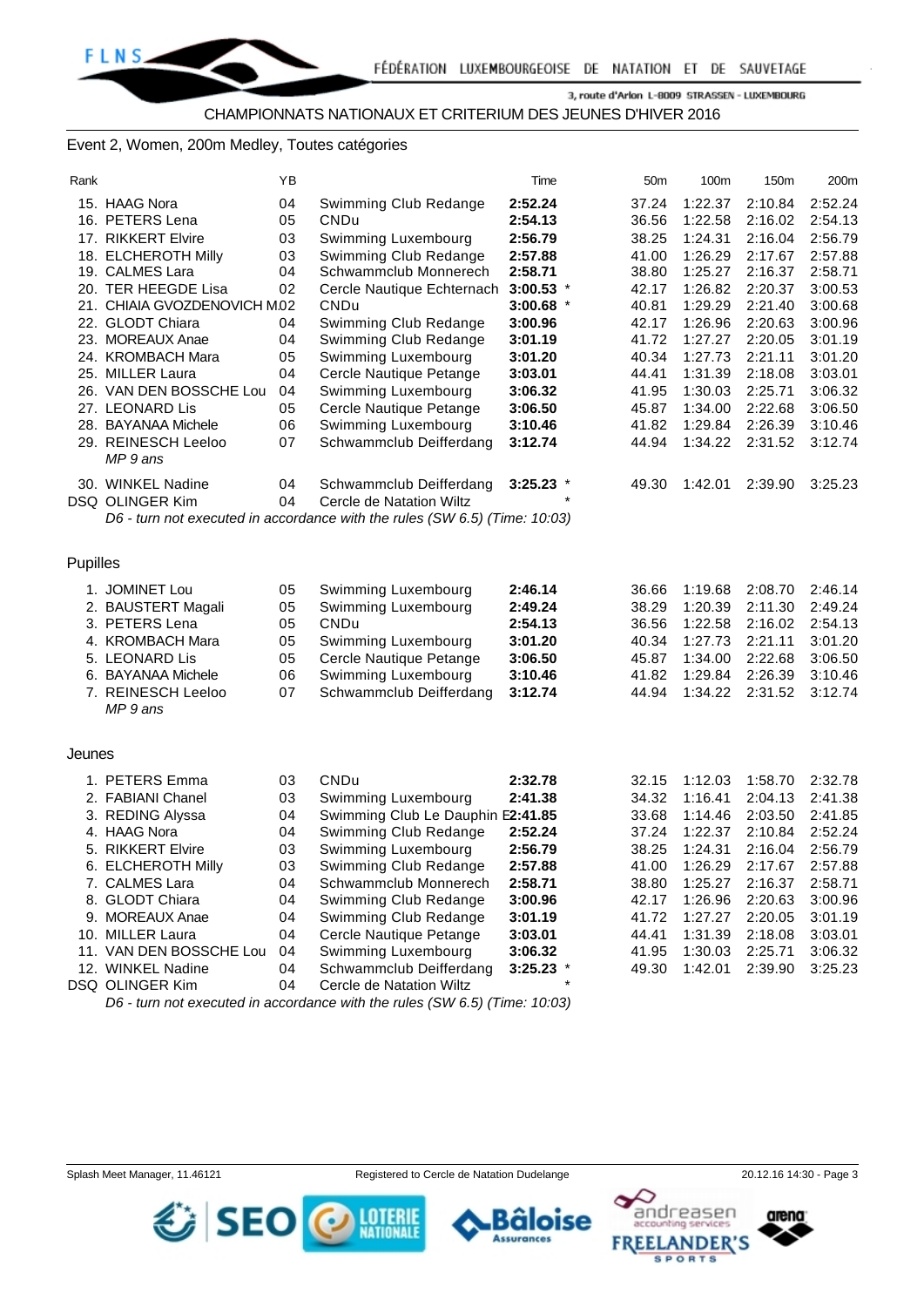

Event 2, Women, 200m Medley

#### **Juniors**

| 1. BLACK Sarah<br>2. FABER Maiti<br>3. PEREZ GARCIA Maria<br>4. GLODT Kelly<br>5. TER HEEGDE Lisa<br>6. CHIAIA GVOZDENOVICH M.02 CNDu | 01 | Swimming Luxembourg<br>Swimming Club Le Dauphin E2:29.58<br>02 CNDu<br>02 Swimming Club Redange 2:37.67<br>02 Cercle Nautique Echternach 3:00.53 * | 2:28.52<br>2:30.34<br>$3:00.68$ * | 32.26 1:08.79 1:53.10 2:28.52<br>32.11 1:08.62 1:54.07 2:29.58<br>30.17 1:06.71 1:54.09 2:30.34<br>34.11 1:15.01 2:00.03 2:37.67<br>42.17 1:26.82 2:20.37 3:00.53<br>40.81 1:29.29 2:21.40 3:00.68 |  |
|---------------------------------------------------------------------------------------------------------------------------------------|----|----------------------------------------------------------------------------------------------------------------------------------------------------|-----------------------------------|----------------------------------------------------------------------------------------------------------------------------------------------------------------------------------------------------|--|
|                                                                                                                                       |    |                                                                                                                                                    |                                   |                                                                                                                                                                                                    |  |

| Event 3               |       | Men, 50m Freestyle | Toutes catégories |            |                       |
|-----------------------|-------|--------------------|-------------------|------------|-----------------------|
| 17.12.16 - 10:13      |       |                    |                   |            | <b>Results Prelim</b> |
| Record du meeting     | 22.17 | HENX Julien        | LUX               | Dudelange  | 12.12.15              |
| Record National       | 22.16 | HENX Julien        | <b>CNDu</b>       | Doha (QAT) | 04.12.14              |
| TL Open M 18 +: 28.00 |       |                    |                   |            |                       |
| Points: FINA 2016     |       |                    |                   |            |                       |

| Rank           |                                | ΥB     |                                 | Time  | Pts   |                |
|----------------|--------------------------------|--------|---------------------------------|-------|-------|----------------|
| 1.             | <b>HENX Julien</b>             | 95     | <b>CNDu</b>                     | 23.34 | 654 A |                |
| 2.             | GOZZO Remi                     | 95     | Swimming Luxembourg             | 23.94 | 606   | A              |
| 3.             | <b>ASSINI Thibault</b>         | 94     | Swimming Luxembourg             | 24.16 | 589   | A              |
| 4.             | <b>LAMBERTS Bram</b>           | 97     | Swimming Luxembourg             | 24.22 | 585   | A              |
| 5.             | VANDERSCHRICK Stephan          | $00\,$ | Swimming Luxembourg             | 24.37 | 574   | $\overline{A}$ |
| 6.             | <b>SCHMITZ Jules</b>           | 99     | Swimming Club Redange           | 24.86 | 541   | A              |
| 7 <sub>1</sub> | <b>NAGY Miklos Mark</b>        | 99     | Swimming Luxembourg             | 24.87 | 540   | R              |
| 8.             | <b>MULLER Olivier</b>          | 01     | Swimming Club Redange           | 25.17 | 521   | $\mathsf{R}$   |
| 9.             | <b>MEYER Joel</b>              | 00     | Cercle de Natation Wiltz        | 25.26 | 515   | R              |
| 10.            | <b>MANNES Pol</b>              | $00\,$ | Swimming Luxembourg             | 25.35 | 510   |                |
| 11.            | <b>CAYOTTE Sebastien</b>       | 95     | Schwammclub Deifferdang         | 25.40 | 507   |                |
| 12.            | <b>UNGER Daniel</b>            | 01     | Swimming Luxembourg             | 25.53 | 499   |                |
| 13.            | <b>CONZEMIUS Jerome</b>        | 99     | Swimming Luxembourg             | 25.56 | 498   |                |
| 14.            | <b>NAU Sven</b>                | 96     | Swimming Luxembourg             | 25.66 | 492   |                |
| 15.            | <b>RUBIOLO Nathan</b>          | 02     | Swimming Luxembourg             | 25.93 | 476   |                |
| 16.            | <b>DALEIDEN CIUFERRI Ralph</b> | 03     | Swimming Luxembourg             | 25.97 | 474   |                |
|                | MP 13                          |        |                                 |       |       |                |
| 17.            | <b>ADAMI Mike</b>              | 99     | Swimming Club Le Dauphin Ett    | 25.98 | 474   |                |
| 18.            | <b>DUBOS Julien</b>            | 99     | Cercle de Natation Diekirch     | 26.35 | 454   |                |
| 19.            | <b>KLAPP Loris</b>             | 97     | <b>CNDu</b>                     | 26.41 | 451   |                |
| 20.            | FERNANDES PEDRO Diogo          | 98     | Cercle Nautique Petange         | 26.75 | 434   |                |
| 21.            | <b>MICHIELS Olivier</b>        | 01     | Cercle Nautique Echternach      | 26.87 | 428   |                |
| 22.            | <b>COLAIANNI Victor</b>        | 99     | Swimming Luxembourg             | 26.94 | 425   |                |
| 23.            | <b>GRAF Alex</b>               | 99     | Swimming Luxembourg             | 27.13 | 416   |                |
| 24.            | <b>BANKY Jordan</b>            | 01     | Swimming Luxembourg             | 27.33 | 407   |                |
| 25.            | <b>REGENWETTER Loris</b>       | 99     | Schwammclub Deifferdang         | 27.36 | 406   |                |
| 26.            | <b>MOREAUX Maxime</b>          | 02     | Swimming Club Redange           | 27.58 | 396   |                |
|                | <b>BOKOV Rodion</b>            | 03     | Swimming Luxembourg             | 27.58 | 396   |                |
| 28.            | <b>BOURCKEL Mike</b>           | 03     | Cercle de Natation Wiltz        | 27.99 | 379   |                |
| 29.            | <b>MERTENS Ben</b>             | $00\,$ | <b>Cercle de Natation Wiltz</b> | 28.09 | 375   |                |
| <b>DNS</b>     | <b>CIRELLI Marco</b>           | 02     | Cercle de Natation Wiltz        |       |       |                |

arena:

andreasen



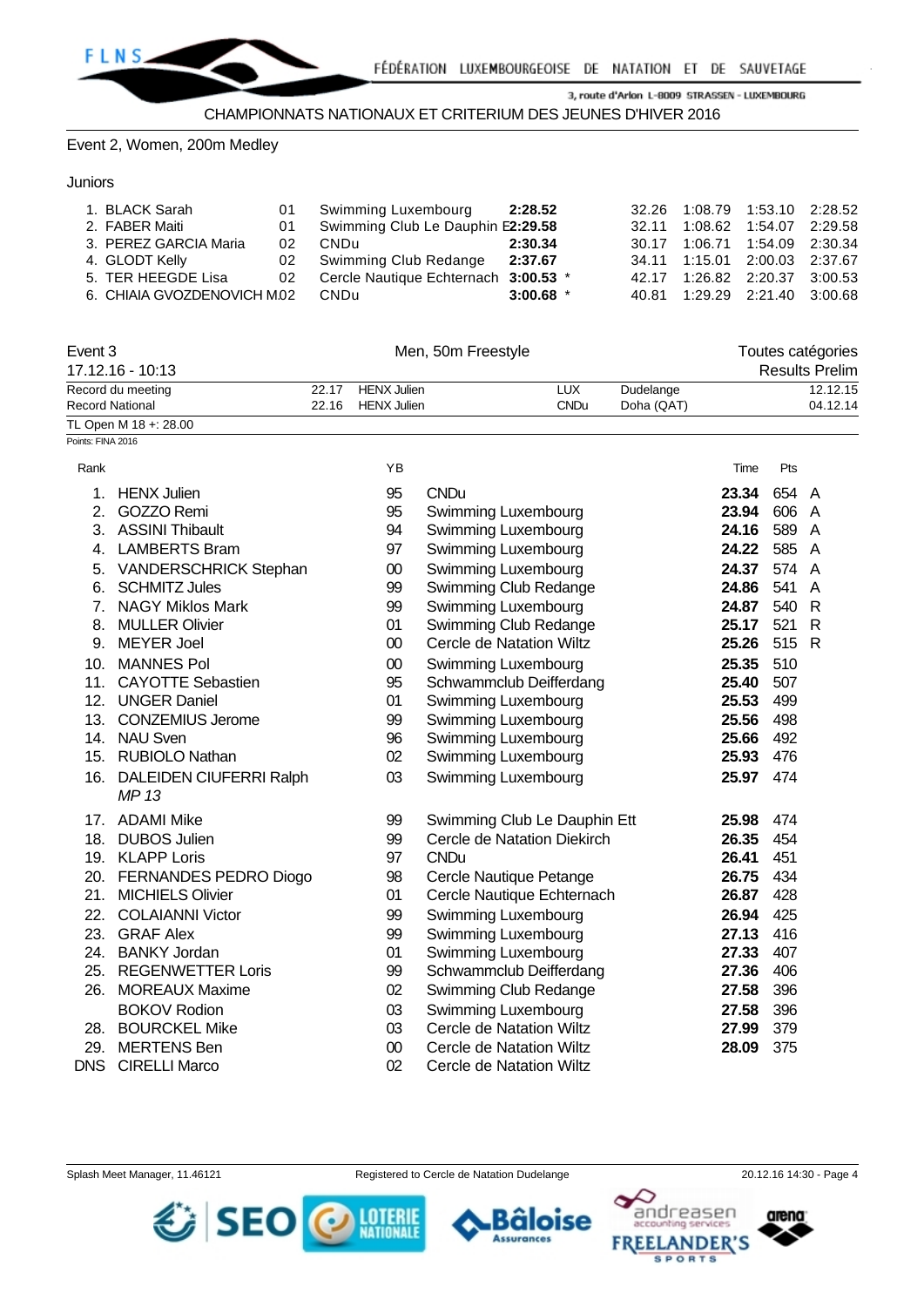

#### CHAMPIONNATS NATIONAUX ET CRITERIUM DES JEUNES D'HIVER 2016

| Event 4<br>17.12.16 - 10:18 |                                |       | Women, 50m Freestyle |                             |             |           |       | Toutes catégories<br><b>Results Prelim</b> |                |
|-----------------------------|--------------------------------|-------|----------------------|-----------------------------|-------------|-----------|-------|--------------------------------------------|----------------|
|                             | Record du meeting              | 24.86 | <b>MEYNEN Julie</b>  |                             | <b>LUX</b>  | Dudelange |       |                                            | 12.12.15       |
| <b>Record National</b>      |                                | 24.86 | <b>MEYNEN Julie</b>  |                             | <b>SCDE</b> | Dudelange |       |                                            | 12.12.15       |
| Points: FINA 2016           | TL Open D 16 +: 31.50          |       |                      |                             |             |           |       |                                            |                |
|                             |                                |       |                      |                             |             |           |       |                                            |                |
| Rank                        |                                |       | YB                   |                             |             |           | Time  | Pts                                        |                |
| 1.                          | <b>BANKY Jacqueline</b>        |       | 96                   | Swimming Luxembourg         |             |           | 27.05 | 634                                        | A              |
| 2.                          | <b>TURMEL Alicia</b>           |       | 00                   | <b>CNDu</b>                 |             |           | 27.41 | 609                                        | A              |
| 3.                          | <b>MORARU Sara</b>             |       | 99                   | Swimming Luxembourg         |             |           | 27.50 | 603                                        | $\overline{A}$ |
| 4.                          | <b>HAMEN SAIEG Yael</b>        |       | 01                   | Cercle de Natation Diekirch |             |           | 27.66 | 593                                        | $\overline{A}$ |
| 5.                          | <b>BLACK Rachael</b>           |       | 01                   | Swimming Luxembourg         |             |           | 27.76 | 586                                        | A              |
| 6.                          | <b>ANGELIDIS Cristiana</b>     |       | 00                   | Swimming Luxembourg         |             |           | 28.13 | 563                                        | A              |
| 7.                          | <b>MERTENS Lynn</b>            |       | 98                   | Cercle de Natation Wiltz    |             |           | 28.42 | 546                                        | $\mathsf{R}$   |
| 8.                          | PORTOKALLIDOU Despoina         |       | 01                   | Swimming Luxembourg         |             |           | 28.50 | 542                                        | $\mathsf{R}$   |
| 9.                          | PEREZ GARCIA Maria             |       | 02                   | <b>CNDu</b>                 |             |           | 28.75 | 528 R                                      |                |
| 10.                         | <b>VANDERSCHRICK Laura</b>     |       | 02                   | Swimming Luxembourg         |             |           | 28.81 | 524                                        |                |
| 11.                         | <b>BLANC Marguerite</b>        |       | 99                   | Swimming Luxembourg         |             |           | 28.86 | 522                                        |                |
| 12.                         | SIMEONOVA Vanessa              |       | 01                   | Swimming Luxembourg         |             |           | 29.15 | 506                                        |                |
| 13.                         | <b>SILBEREISEN Caroline</b>    |       | 90                   | Swimming Luxembourg         |             |           | 29.29 | 499                                        |                |
| 14.                         | <b>FABIANI Chanel</b>          |       | 03                   | Swimming Luxembourg         |             |           | 29.88 | 470                                        |                |
| 15.                         | <b>SCHROEDER Lena</b>          |       | 01                   | Cercle Nautique Echternach  |             |           | 30.01 | 464                                        |                |
| 16.                         | <b>BROICH Louisa</b>           |       | 03                   | Cercle Nautique Echternach  |             |           | 30.08 | 461                                        |                |
| 17.                         | <b>FETZ Melanie</b>            |       | 01                   | Cercle Nautique Echternach  |             |           | 30.13 | 458                                        |                |
| 18.                         | <b>BROICH Lea-Sophie</b>       |       | 00                   | Cercle Nautique Echternach  |             |           | 30.17 | 457                                        |                |
| 19.                         | <b>TER HEEGDE Chantal</b>      |       | 99                   | Cercle Nautique Echternach  |             |           | 30.35 | 448                                        |                |
| 20.                         | <b>WALTZING Noemie</b>         |       | 97                   | Schwammclub Deifferdang     |             |           | 30.46 | 444                                        |                |
| 21.                         | <b>COIMBRA Alice</b>           |       | 02                   | Swimming Luxembourg         |             |           | 30.47 | 443                                        |                |
| 22.                         | <b>GOUILLART Sara</b>          |       | 02                   | Swimming Luxembourg         |             |           | 30.59 | 438                                        |                |
| 23.                         | <b>KUGENER Noemie</b>          |       | 01                   | <b>CNDu</b>                 |             |           | 30.85 | 427                                        |                |
| 24.                         | <b>AMORIM GONCALVES Silvia</b> |       | 98                   | Cercle de Natation Wiltz    |             |           | 32.57 | 363                                        |                |
| <b>DNS</b>                  | <b>KALMES Paula</b>            |       | 00                   | Swimming Luxembourg         |             |           |       |                                            |                |

| Event 5                |                            |                | Men, 50m Breaststroke                          |                              |                     |                        |       | Toutes catégories |                       |  |  |
|------------------------|----------------------------|----------------|------------------------------------------------|------------------------------|---------------------|------------------------|-------|-------------------|-----------------------|--|--|
|                        | 17.12.16 - 10:24           |                |                                                |                              |                     |                        |       |                   | <b>Results Prelim</b> |  |  |
| <b>Record National</b> | Record du meeting          | 27.30<br>27.30 | <b>CARNOL Laurent</b><br><b>CARNOL Laurent</b> |                              | LUX.<br><b>SCDE</b> | Dudelange<br>Dudelange |       |                   | 12.12.15<br>12.12.15  |  |  |
|                        | TL Open M 18 +: 37.50      |                |                                                |                              |                     |                        |       |                   |                       |  |  |
| Points: FINA 2016      |                            |                |                                                |                              |                     |                        |       |                   |                       |  |  |
| Rank                   |                            |                | ΥB                                             |                              |                     |                        | Time  | Pts               |                       |  |  |
|                        | <b>HENX Julien</b>         |                | 95                                             | <b>CNDu</b>                  |                     |                        | 30.17 | 586 A             |                       |  |  |
| 2.                     | <b>ROLKO Ricky</b>         |                | 99                                             | Swimming Luxembourg          |                     |                        | 30.78 | 552 A             |                       |  |  |
| 3.                     | <b>NAGY Miklos Mark</b>    |                | 99                                             | Swimming Luxembourg          |                     |                        | 30.81 | 550 A             |                       |  |  |
| 4.                     | <b>MORIS Cedric</b>        |                | 98                                             | Swimming Club Le Dauphin Ett |                     |                        | 31.13 | 533 A             |                       |  |  |
| 5.                     | VAN DEN BOSSCHE Yann       |                | 01                                             | Swimming Luxembourg          |                     |                        | 31.14 | 533 A             |                       |  |  |
| 6.                     | <b>KEMP Mats</b>           |                | 01                                             | Swimming Luxembourg          |                     |                        | 31.22 | 529               | A                     |  |  |
|                        | <b>UNGER Daniel</b>        |                | 01                                             | Swimming Luxembourg          |                     |                        | 31.93 | 494 R             |                       |  |  |
| 8.                     | CARNEIRO Joao<br>MP 13 ans |                | 03                                             | Swimming Luxembourg          |                     |                        | 33.26 | 437 R             |                       |  |  |
| 9.                     | <b>KLAPP Loris</b>         |                | 97                                             | <b>CNDu</b>                  |                     |                        | 33.57 | 425               | R                     |  |  |

Splash Meet Manager, 11.46121 Registered to Cercle de Natation Dudelange 20.12.16 14:30 - Page 5



arena:

andreasen



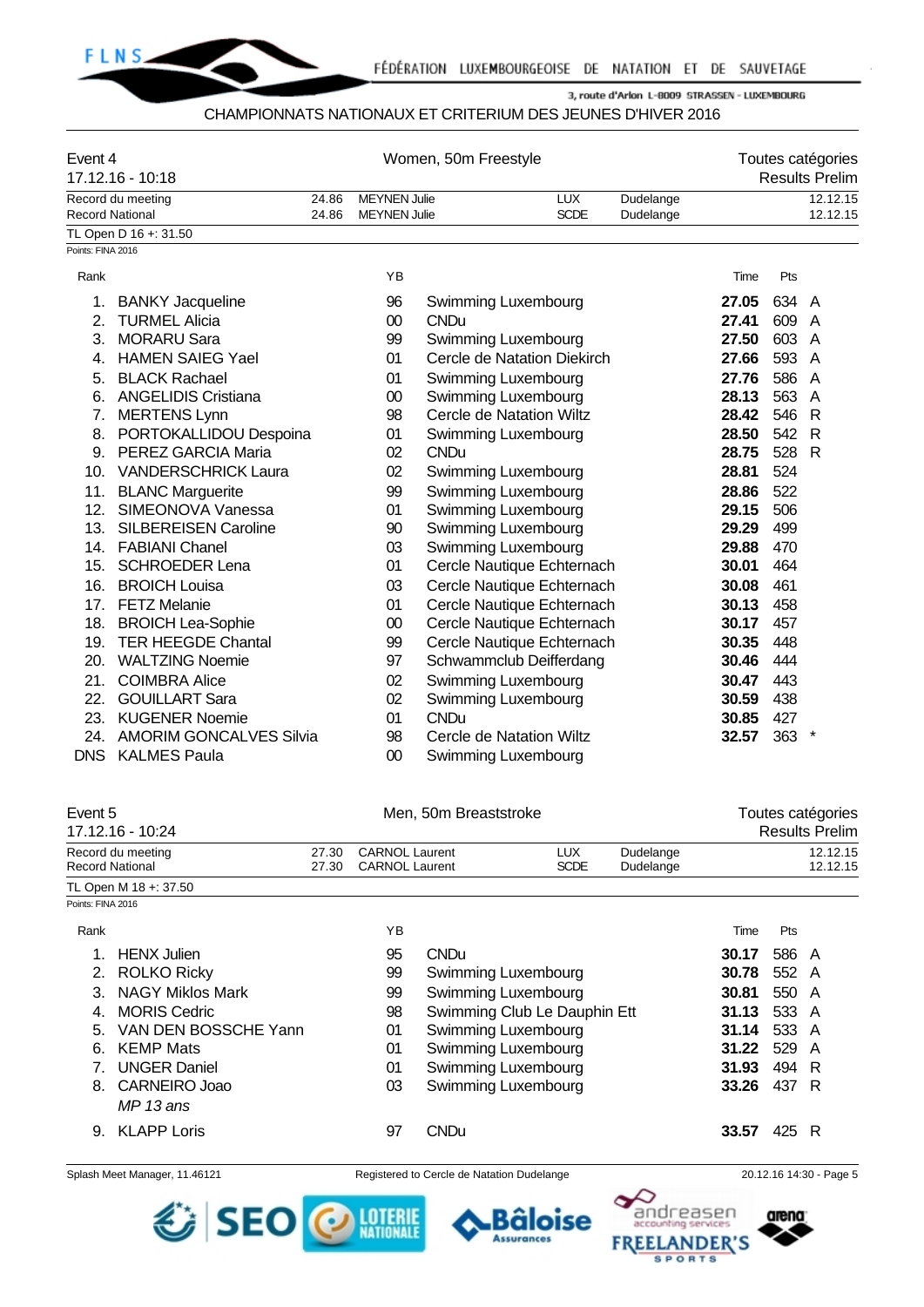#### CHAMPIONNATS NATIONAUX ET CRITERIUM DES JEUNES D'HIVER 2016

#### Event 5, Men, 50m Breaststroke, Prelim, Toutes catégories

| Rank |                       | ΥB            |                            | Time             | Pts   |
|------|-----------------------|---------------|----------------------------|------------------|-------|
|      | 10. LANNERS Bob       | 02            | Swimming Luxembourg        | 33.60            | -424  |
|      | 11. JUNCKER Patrick   | 67            | Swimming Luxembourg        | 34.51 391        |       |
|      | 12. BOKOV Rodion      | 03            | <b>Swimming Luxembourg</b> | <b>35.96</b> 346 |       |
|      | 13. MERTENS Ben       | <sub>00</sub> | Cercle de Natation Wiltz   | 36.34 335        |       |
|      | 14. REGENWETTER Loris | 99            | Schwammclub Deifferdang    | 36.41            | - 333 |
|      | 15. FAULKNER Benjamin | 00            | <b>Swimming Luxembourg</b> | 37.30 310        |       |
|      | DNS DEGROTT Gilles    | 88            | <b>CNDu</b>                |                  |       |

| Event 6                |  | Women, 50m Breaststroke | Toutes catégories |           |                       |
|------------------------|--|-------------------------|-------------------|-----------|-----------------------|
| 17.12.16 - 10:28       |  |                         |                   |           | <b>Results Prelim</b> |
| Record du meeting      |  | 31.95 MEYNEN Julie      | LUX               | Dudelange | 12.12.15              |
| <b>Record National</b> |  | 31.95 MEYNEN Julie      | <b>SCDE</b>       | Dudelange | 12.12.15              |
| TL Open D 16 +: 41.00  |  |                         |                   |           |                       |
| Points: FINA 2016      |  |                         |                   |           |                       |

Rank Time Pts 1. VAN DEN BOSSCHE Manon 97 Swimming Luxembourg **35.46** 535 A 2. PEREDI Lilla 02 Swimming Luxembourg **36.21** 503 A 3. GLODT Kelly 02 Swimming Club Redange **36.43** 494 A 4. EINHORN Jil 98 Swimming Luxembourg **37.00** 471 A 5. RIKKERT Helene 00 Swimming Luxembourg **37.01** 471 A 6. FARRELL Margaret 00 Swimming Luxembourg **38.36** 423 A 7. PEDROSA ANTONIO Monica 03 Cercle de Natation Diekirch **38.39** 422 R 8. VAN MECHELEN Claire 00 Swimming Luxembourg **38.43** 420 R 9. MILLER Laura 04 Cercle Nautique Petange **38.57** 416 ? BABIC Andjelika 02 Swimming Luxembourg **38.57** 416 ? 11. WALTZING Noemie 97 Schwammclub Deifferdang **38.68** 412 12. SILBEREISEN Caroline 90 Swimming Luxembourg **38.70** 412 13. NAGY Katalin 02 Swimming Luxembourg **38.88** 406

|                        | Event 7                 |       | Men, 100m Backstroke                                                                                                    |             |                  |                 | Open     |
|------------------------|-------------------------|-------|-------------------------------------------------------------------------------------------------------------------------|-------------|------------------|-----------------|----------|
|                        | 17.12.16 - 10:42        |       |                                                                                                                         |             |                  |                 | Results  |
|                        | Record du meeting       | 54.43 | STACCHIOTTI Raphaël                                                                                                     | LUX.        | <b>Bonnevoie</b> |                 | 01.12.12 |
| <b>Record National</b> |                         | 53.79 | STACCHIOTTI Raphaël                                                                                                     | <b>SCDE</b> | Doha (QAT)       |                 | 03.12.14 |
|                        |                         |       | TL Open M 18 +: 1:11.00 / TL Pupilles M - 13: 1:28.00 / TL Jeunes M/ Juniors D JeM: 1:20.00 / TL Juniors M JuM: 1:14.00 |             |                  |                 |          |
| Points: FINA 2016      |                         |       |                                                                                                                         |             |                  |                 |          |
| Rank                   |                         | YB    |                                                                                                                         | Time        | Pts              | 50 <sub>m</sub> | 100m     |
|                        | Toutes catégories       |       |                                                                                                                         |             |                  |                 |          |
| 1.                     | <b>MANNES Max</b>       | 97    | Swimming Luxembourg                                                                                                     |             | 56.52 648        | 27.67           | 56.52    |
| 2.                     | GOZZO Remi              | 95    | Swimming Luxembourg                                                                                                     |             | 57.38 619        | 27.85           | 57.38    |
| 3.                     | <b>FABIANI Remi</b>     | 01    | Swimming Luxembourg                                                                                                     |             | 58.05 598        | 28.29           | 58.05    |
| 4.                     | <b>WALTZING Florian</b> | 97    | Schwammclub Deifferdang                                                                                                 |             | 1:00.02 541      | 29.42           | 1:00.02  |
| 5.                     | <b>BLACK Andrew</b>     | 98    | Swimming Luxembourg                                                                                                     |             | 1:00.87 519      | 29.52           | 1:00.87  |
| 6.                     | <b>SAUBER Bob</b>       | 01    | Swimming Club Redange                                                                                                   |             | 1:01.17 511      | 30.22           | 1:01.17  |
| 7.                     | VAN DEN BOSSCHE Yann    | 01    | Swimming Luxembourg                                                                                                     |             | 1:02.92 469      | 30.58           | 1:02.92  |
| 8.                     | DALEIDEN CIUFERRI Ralph | 03    | Swimming Luxembourg                                                                                                     |             | 1:03.49 457      | 30.43           | 1:03.49  |
| 9.                     | <b>MULLER Olivier</b>   | 01    | Swimming Club Redange                                                                                                   |             | 1:04.10 444      | 31.15           | 1:04.10  |
| 10.                    | <b>NAU Sven</b>         | 96    | Swimming Luxembourg                                                                                                     |             | 1:04.11 444      | 30.30           | 1:04.11  |

Splash Meet Manager, 11.46121 Registered to Cercle de Natation Dudelange 20.12.16 14:30 - Page 6

aloise

**Assurances** 

LOTERII





SEO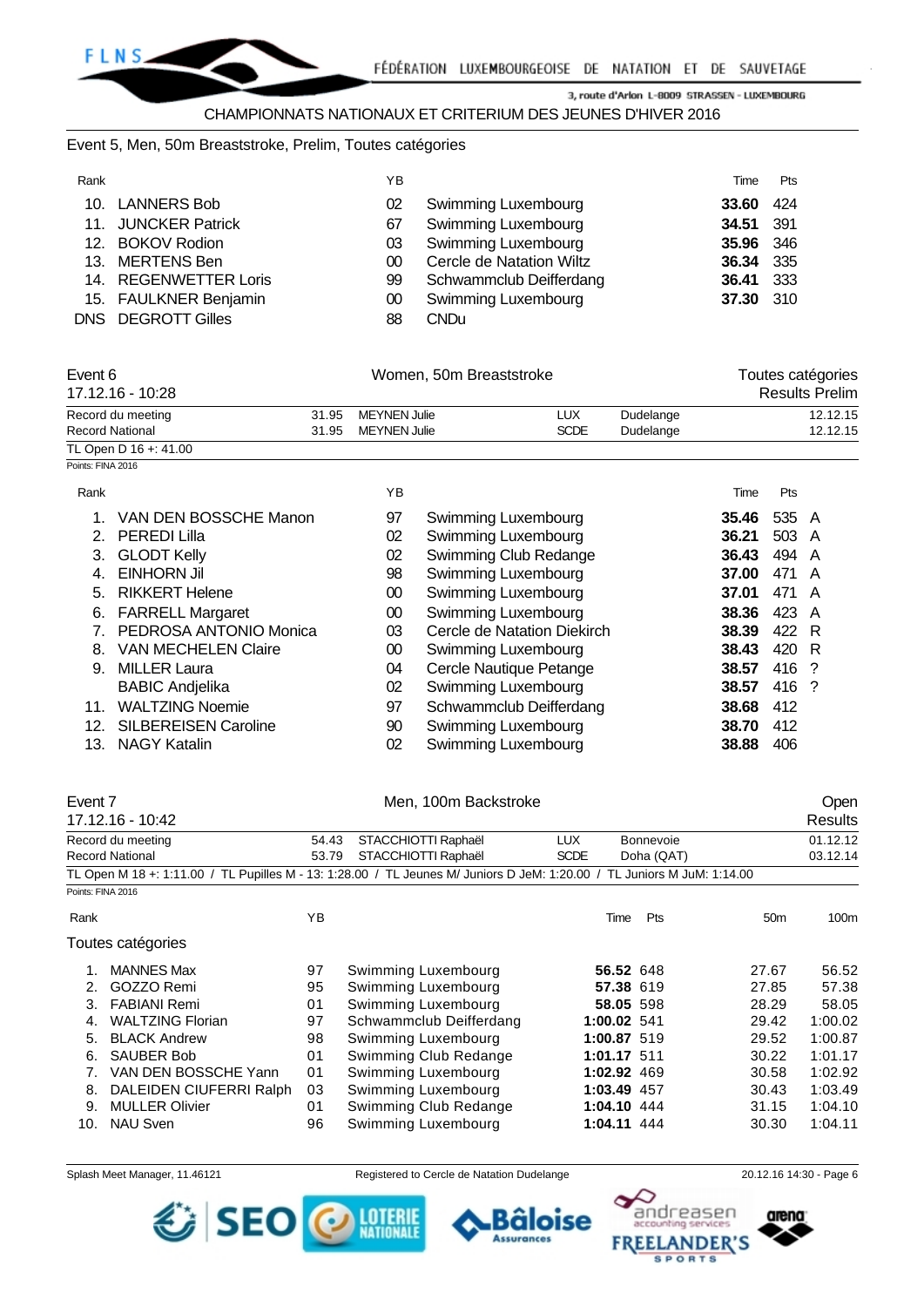#### Event 7, Men, 100m Backstroke, Toutes catégories

| Rank       |                                           | YB       |                                                            | Time                       | Pts | 50 <sub>m</sub> | 100m               |
|------------|-------------------------------------------|----------|------------------------------------------------------------|----------------------------|-----|-----------------|--------------------|
| 11.        | <b>COLAIANNI Victor</b>                   | 99       | Swimming Luxembourg                                        | 1:05.03 425                |     | 31.39           | 1:05.03            |
| 12.        | <b>WALTZING Loic</b>                      | 00       | Schwammclub Deifferdang                                    | 1:05.13 423                |     | 31.32           | 1:05.13            |
| 13.        | <b>RUBIOLO Nathan</b>                     | 02       | Swimming Luxembourg                                        | 1:05.78 411                |     | 31.77           | 1:05.78            |
| 14.        | <b>MICHIELS Olivier</b>                   | 01       | Cercle Nautique Echternach                                 | 1:07.89 374                |     | 32.78           | 1:07.89            |
| 15.        | <b>CAILLIAU Nils</b>                      | 01       | Swimming Club Redange                                      | 1:11.94 314                |     | 35.37           | 1:11.94            |
| 16.        | <b>FABER Pol</b>                          | 03       | Swimming Club Le Dauphin Ett                               | 1:12.21 310                |     | 34.98           | 1:12.21            |
| 17.        | <b>WIRTH David</b>                        | 02       | Cercle Nautique Petange                                    | 1:12.37 308                |     | 34.75           | 1:12.37            |
| 18.        | <b>BINSFELD John-Glenn</b>                | 02       | CNDu                                                       | 1:12.49 307                |     | 36.18           | 1:12.49            |
| 19.        | <b>BANKY Jordan</b>                       | 01       | Swimming Luxembourg                                        | 1:13.32 297                |     | 35.15           | 1:13.32            |
| 20.        | <b>DENTER Arthur</b>                      | 04       | Cercle Nautique Echternach                                 | 1:13.44 295                |     | 35.82           | 1:13.44            |
|            | <b>BOURCKEL Mike</b>                      | 03       | Cercle de Natation Wiltz                                   | 1:13.44 295                |     | 35.45           | 1:13.44            |
| 22.        | <b>CARNEIRO Nuno</b>                      | 05       | Swimming Luxembourg                                        | 1:16.18 264                |     | 36.88           | 1:16.18            |
| 23.        | SIMEONOV Vladimir                         | 04       | Swimming Luxembourg                                        | 1:16.67 259                |     | 37.53           | 1:16.67            |
| 24.        | <b>MORARU Matteo</b>                      | 04       | Swimming Luxembourg                                        | 1:18.11 245                |     | 38.44           | 1:18.11            |
| 25.        | <b>GIRS Matheo</b>                        | 02       | Cercle de Natation Wiltz                                   | 1:18.58 241                |     | 37.90           | 1:18.58            |
| 26.        | JOMINET Dan                               | 03       | Swimming Luxembourg                                        | 1:19.45 233                |     | 38.91           | 1:19.45            |
| 27.        | <b>THILL Victor</b>                       | 03       | Cercle Nautique Echternach                                 | 1:20.52 224                |     | 39.49           | 1:20.52            |
| 28.        | <b>KIRCH Felix</b>                        | 03       | <b>CNDu</b>                                                | 1:20.56 223                |     | 37.85           | 1:20.56            |
| 29.        | <b>CALMES Nicolas</b>                     | 06       | Schwammclub Monnerech                                      | 1:21.86 213                |     | 38.35           | 1:21.86            |
| 30.        | <b>THILL Nicolas</b>                      | 05       | Swimming Luxembourg                                        | 1:23.56 200                |     | 40.94           | 1:23.56            |
| 31.        | JACOBY Dale                               | 02       | Cercle de Natation Wiltz                                   | 1:24.33 195 *              |     | 40.58           | 1:24.33            |
|            | 32. PEUSCH Kevin                          | 06       | Swimming Luxembourg                                        | 1:27.20 176                |     | 42.76           | 1:27.20            |
| 33.        | MILANOVSKI Nikola                         | 04       | Swimming Luxembourg                                        | 1:28.44 169 *              |     | 43.45           | 1:28.44            |
| 34.        | <b>OLINGER Liam</b>                       | 05       | Schwammclub Monnerech                                      | 1:32.91 145 *              |     | 43.54           | 1:32.91            |
| <b>DNS</b> | <b>WEBER Loris</b>                        | 03       | <b>CNDu</b>                                                |                            |     |                 |                    |
| DNS        | DI PINTO Eric                             | 03       | Swimming Luxembourg                                        |                            |     |                 |                    |
| DNS        | <b>PANIC Stevan</b>                       | 02       | Swimming Luxembourg                                        |                            |     |                 |                    |
| Pupilles   |                                           |          |                                                            |                            |     |                 |                    |
|            |                                           |          |                                                            |                            |     |                 |                    |
| 1.         | DALEIDEN CIUFERRI Ralph                   | 03       | Swimming Luxembourg                                        | 1:03.49 457                |     | 30.43           | 1:03.49            |
| 2.<br>3.   | <b>FABER Pol</b><br><b>DENTER Arthur</b>  | 03<br>04 | Swimming Club Le Dauphin Ett<br>Cercle Nautique Echternach | 1:12.21 310                |     | 34.98<br>35.82  | 1:12.21<br>1:13.44 |
|            | <b>BOURCKEL Mike</b>                      | 03       | Cercle de Natation Wiltz                                   | 1:13.44 295<br>1:13.44 295 |     | 35.45           | 1:13.44            |
|            | <b>CARNEIRO Nuno</b>                      |          |                                                            |                            |     |                 |                    |
| 5.         |                                           | 05<br>04 | Swimming Luxembourg                                        | 1:16.18 264                |     | 36.88           | 1:16.18<br>1:16.67 |
| 6.<br>7.   | SIMEONOV Vladimir<br><b>MORARU Matteo</b> | 04       | Swimming Luxembourg                                        | 1:16.67 259<br>1:18.11 245 |     | 37.53           | 1:18.11            |
|            | JOMINET Dan                               |          | Swimming Luxembourg                                        |                            |     | 38.44           | 1:19.45            |
| 8.<br>9.   | <b>THILL Victor</b>                       | 03<br>03 | Swimming Luxembourg<br>Cercle Nautique Echternach          | 1:19.45 233<br>1:20.52 224 |     | 38.91<br>39.49  |                    |
| 10.        | <b>KIRCH Felix</b>                        | 03       | <b>CNDu</b>                                                | 1:20.56 223                |     |                 | 1:20.52<br>1:20.56 |
|            |                                           |          | Schwammclub Monnerech                                      |                            |     | 37.85           | 1:21.86            |
|            | 11. CALMES Nicolas<br>12. THILL Nicolas   | 06<br>05 | Swimming Luxembourg                                        | 1:21.86 213                |     | 38.35           |                    |
|            | 13. PEUSCH Kevin                          | 06       | Swimming Luxembourg                                        | 1:23.56 200<br>1:27.20 176 |     | 40.94<br>42.76  | 1:23.56<br>1:27.20 |
|            | 14. MILANOVSKI Nikola                     | 04       | Swimming Luxembourg                                        | 1:28.44 169 *              |     | 43.45           | 1:28.44            |
|            | 15. OLINGER Liam                          | 05       | Schwammclub Monnerech                                      | 1:32.91 145 $*$            |     | 43.54           | 1:32.91            |
|            | DNS WEBER Loris                           | 03       | <b>CNDu</b>                                                |                            |     |                 |                    |
|            | DNS DI PINTO Eric                         | 03       | Swimming Luxembourg                                        |                            |     |                 |                    |
|            |                                           |          |                                                            |                            |     |                 |                    |
| Jeunes     |                                           |          |                                                            |                            |     |                 |                    |
|            | 1. FABIANI Remi                           | 01       | Swimming Luxembourg                                        | 58.05 598                  |     | 28.29           | 58.05              |
| 2.         | <b>SAUBER Bob</b>                         | 01       | Swimming Club Redange                                      | 1:01.17 511                |     | 30.22           | 1:01.17            |
| 3.         | VAN DEN BOSSCHE Yann                      | 01       | Swimming Luxembourg                                        | 1:02.92 469                |     | 30.58           | 1:02.92            |
| 4.         | <b>MULLER Olivier</b>                     | 01       | Swimming Club Redange                                      | 1:04.10 444                |     | 31.15           | 1:04.10            |
| 5.         | RUBIOLO Nathan                            | 02       | Swimming Luxembourg                                        | 1:05.78 411                |     | 31.77           | 1:05.78            |
| 6.         | <b>MICHIELS Olivier</b>                   | 01       | Cercle Nautique Echternach                                 | 1:07.89 374                |     | 32.78           | 1:07.89            |

SEO

Splash Meet Manager, 11.46121 Registered to Cercle de Natation Dudelange 20.12.16 14:30 - Page 7

**LOTERIE**<br>NATIONALE





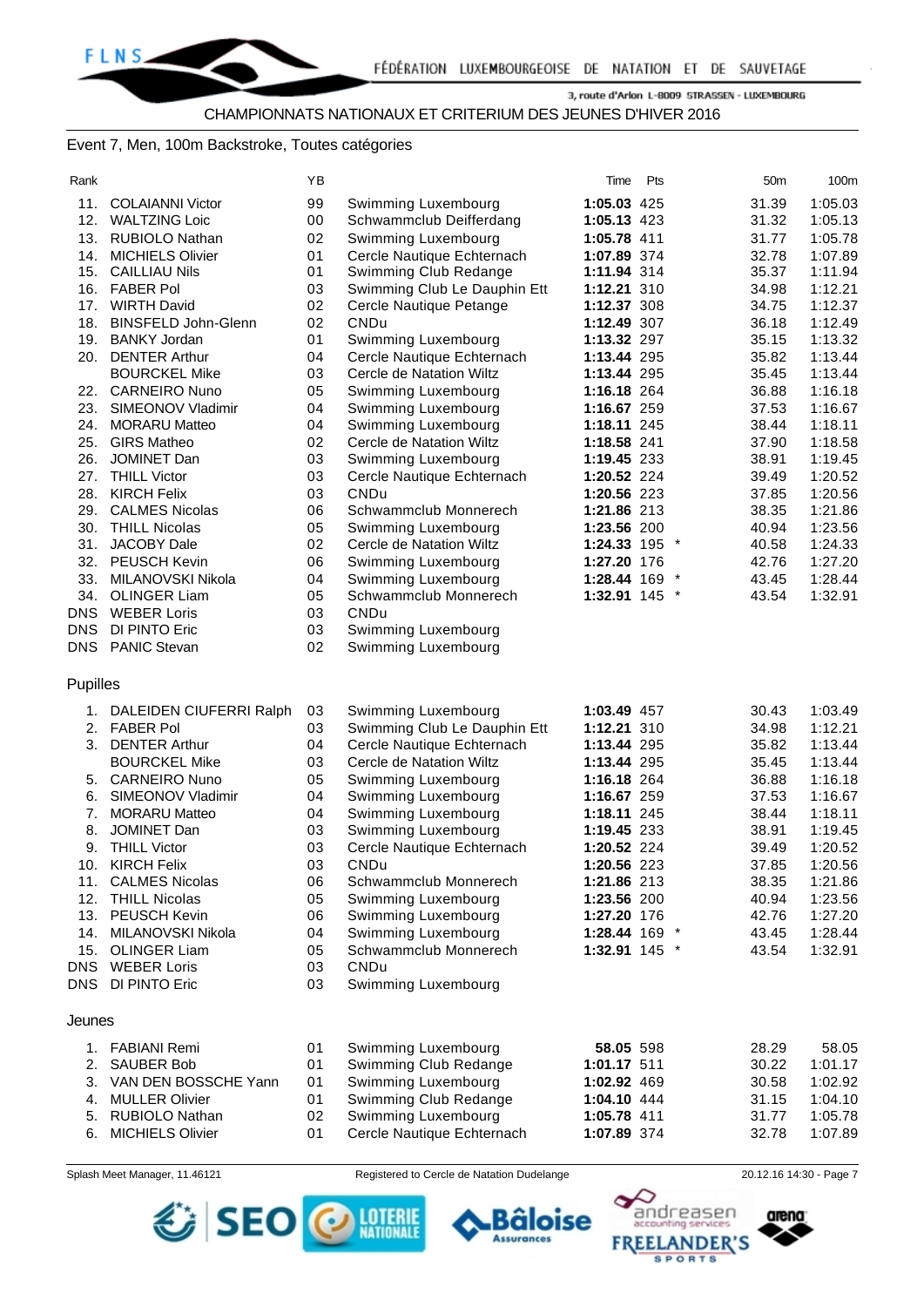#### Event 7, Boys, 100m Backstroke, Jeunes

| Rank                            |                                                                                 | ΥB                   |                                                                                                    | Time                                          | Pts | 50 <sub>m</sub>         | 100m                          |
|---------------------------------|---------------------------------------------------------------------------------|----------------------|----------------------------------------------------------------------------------------------------|-----------------------------------------------|-----|-------------------------|-------------------------------|
|                                 | <b>CAILLIAU Nils</b>                                                            | 01                   | Swimming Club Redange                                                                              | 1:11.94 314                                   |     | 35.37                   | 1:11.94                       |
| 8.                              | <b>WIRTH David</b>                                                              | 02                   | Cercle Nautique Petange                                                                            | 1:12.37 308                                   |     | 34.75                   | 1:12.37                       |
| 9.                              | BINSFELD John-Glenn                                                             | 02                   | CNDu                                                                                               | 1:12.49 307                                   |     | 36.18                   | 1:12.49                       |
| 10.<br>11.<br>12.<br><b>DNS</b> | BANKY Jordan<br><b>GIRS Matheo</b><br><b>JACOBY Dale</b><br><b>PANIC Stevan</b> | 01<br>02<br>02<br>02 | Swimming Luxembourg<br>Cercle de Natation Wiltz<br>Cercle de Natation Wiltz<br>Swimming Luxembourg | 1:13.32 297<br>1:18.58 241<br>1:24.33 195 $*$ |     | 35.15<br>37.90<br>40.58 | 1:13.32<br>1:18.58<br>1:24.33 |
| <b>Juniors</b>                  |                                                                                 |                      |                                                                                                    |                                               |     |                         |                               |
|                                 | <b>COLAIANNI Victor</b>                                                         | 99                   | Swimming Luxembourg                                                                                | 1:05.03 425                                   |     | 31.39                   | 1:05.03                       |
| 2.                              | <b>WALTZING Loic</b>                                                            | 00                   | Schwammclub Deifferdang                                                                            | 1:05.13 423                                   |     | 31.32                   | 1:05.13                       |

| Event 8<br>17.12.16 - 10:55                                                                                            |         |                     | Women, 100m Backstroke |              |          |  |  |
|------------------------------------------------------------------------------------------------------------------------|---------|---------------------|------------------------|--------------|----------|--|--|
| Record du meeting                                                                                                      | 1:01.27 | ROLKO Sarah         | LUX                    | Bonnevoie    | 01.12.12 |  |  |
| Record National                                                                                                        |         | 1:00.98 ROLKO Sarah | SL                     | Berlin (GER) | 15.11.09 |  |  |
| TL Open D 16 +: 1:19.00 / TL Pupilles D - 11: 1:34.00 / TL Jeunes D JeD: 1:28.00 / TL Jeunes M/ Juniors D JuD: 1:22.00 |         |                     |                        |              |          |  |  |

|      | Points: FINA 2016              |    |                              |               |     |                 |         |
|------|--------------------------------|----|------------------------------|---------------|-----|-----------------|---------|
| Rank |                                | ΥB |                              | Time          | Pts | 50 <sub>m</sub> | 100m    |
|      | Toutes catégories              |    |                              |               |     |                 |         |
| 1.   | <b>ROLKO Sarah</b>             | 94 | Swimming Luxembourg          | 1:02.84 671   |     | 30.34           | 1:02.84 |
| 2.   | <b>BANKY Jacqueline</b>        | 96 | Swimming Luxembourg          | 1:04.40 623   |     | 31.24           | 1:04.40 |
| 3.   | <b>TURMEL Alicia</b>           | 00 | <b>CNDu</b>                  | 1:05.14 602   |     | 31.33           | 1:05.14 |
| 4.   | <b>BLACK Sarah</b>             | 01 | Swimming Luxembourg          | 1:06.50 566   |     | 32.30           | 1:06.50 |
| 5.   | <b>VANDERSCHRICK Laura</b>     | 02 | Swimming Luxembourg          | 1:07.16 550   |     | 32.54           | 1:07.16 |
| 6.   | <b>FABER Maiti</b>             | 01 | Swimming Club Le Dauphin Ett | 1:08.22 524   |     | 33.27           | 1:08.22 |
| 7.   | <b>BLACK Rachael</b>           | 01 | Swimming Luxembourg          | 1:08.27 523   |     | 33.74           | 1:08.27 |
| 8.   | VAN DEN BOSSCHE Manon          | 97 | Swimming Luxembourg          | 1:09.20 502   |     | 33.60           | 1:09.20 |
| 9.   | <b>HAMEN SAIEG Yael</b>        | 01 | Cercle de Natation Diekirch  | 1:09.23 502   |     | 33.81           | 1:09.23 |
| 10.  | <b>SINNER Caroline</b>         | 90 | Swimming Luxembourg          | 1:10.09 483   |     | 33.86           | 1:10.09 |
| 11.  | <b>FETZ Melanie</b>            | 01 | Cercle Nautique Echternach   | 1:11.80 450   |     | 35.04           | 1:11.80 |
| 12.  | SIMEONOVA Vanessa              | 01 | Swimming Luxembourg          | 1:13.10 426   |     | 35.37           | 1:13.10 |
| 13.  | <b>WIRTH Mandy</b>             | 00 | Cercle Nautique Petange      | 1:13.29 423   |     | 35.25           | 1:13.29 |
| 14.  | <b>BROICH Lea-Sophie</b>       | 00 | Cercle Nautique Echternach   | 1:14.50 403   |     | 35.49           | 1:14.50 |
| 15.  | <b>BROICH Louisa</b>           | 03 | Cercle Nautique Echternach   | 1:14.70 399   |     | 35.89           | 1:14.70 |
| 16.  | <b>SCHROEDER Lena</b>          | 01 | Cercle Nautique Echternach   | 1:15.43 388   |     | 36.87           | 1:15.43 |
| 17.  | <b>TER HEEGDE Chantal</b>      | 99 | Cercle Nautique Echternach   | 1:15.89 381   |     | 37.43           | 1:15.89 |
| 18.  | <b>KUGENER Noemie</b>          | 01 | CNDu                         | 1:15.98 379   |     | 37.50           | 1:15.98 |
| 19.  | <b>REDING Alyssa</b>           | 04 | Swimming Club Le Dauphin Ett | 1:16.35 374   |     | 37.13           | 1:16.35 |
| 20.  | <b>HOLLERICH Anne</b>          | 01 | Swimming Club Le Dauphin Ett | 1:16.50 372   |     | 36.70           | 1:16.50 |
| 21.  | <b>GOUILLART Sara</b>          | 02 | Swimming Luxembourg          | 1:16.70 369   |     | 37.22           | 1:16.70 |
| 22.  | <b>WEYRICH Laura</b>           | 01 | Swimming Club Le Dauphin Ett | 1:18.24 347   |     | 37.96           | 1:18.24 |
| 23.  | <b>BAUSTERT Magali</b>         | 05 | Swimming Luxembourg          | 1:19.01 337   |     | 38.64           | 1:19.01 |
| 24.  | <b>ELCHEROTH Milly</b>         | 03 | Swimming Club Redange        | 1:21.27 310   |     | 40.92           | 1:21.27 |
| 25.  | <b>TER HEEGDE Lisa</b>         | 02 | Cercle Nautique Echternach   | 1:22.51 296 * |     | 40.15           | 1:22.51 |
| 26.  | <b>CALMES Lara</b>             | 04 | Schwammclub Monnerech        | 1:22.86 292   |     | 39.85           | 1:22.86 |
| 27.  | <b>AMORIM GONCALVES Silvia</b> | 98 | Cercle de Natation Wiltz     | 1:23.51 286 * |     | 39.92           | 1:23.51 |
| 28.  | <b>HAAG Nora</b>               | 04 | Swimming Club Redange        | 1:23.73 283   |     | 40.21           | 1:23.73 |
| 29.  | <b>MOREAUX Anae</b>            | 04 | Swimming Club Redange        | 1:26.72 255   |     | 43.14           | 1:26.72 |
| 30.  | <b>REINESCH Leeloo</b>         | 07 | Schwammclub Deifferdang      | 1:28.99 236   |     | 44.32           | 1:28.99 |
| 31.  | <b>BAYANAA Michele</b>         | 06 | Swimming Luxembourg          | 1:30.04 228   |     | 43.91           | 1:30.04 |

SEO O MERE

Splash Meet Manager, 11.46121 Registered to Cercle de Natation Dudelange 20.12.16 14:30 - Page 8

в

**Assurances** 

äloise

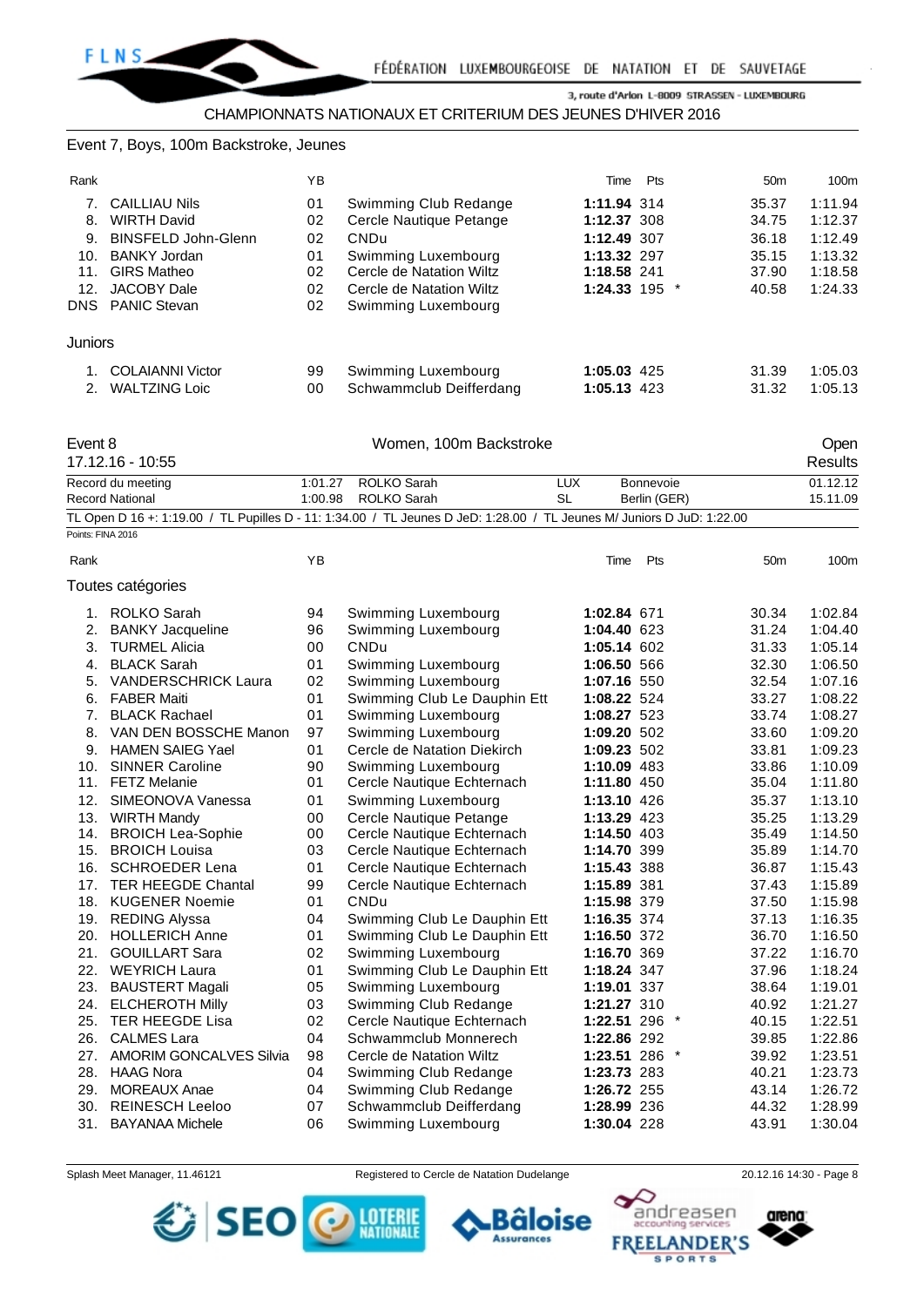

### CHAMPIONNATS NATIONAUX ET CRITERIUM DES JEUNES D'HIVER 2016

# Event 8, Women, 100m Backstroke, Toutes catégories Rank **Time Pts** 50m 100m 32. OLINGER Kim 04 Cercle de Natation Wiltz **1:32.60** 209 \* 44.07 1:32.60 DSQ NAGY Katalin 02 Swimming Luxembourg *D6 - turn not executed in accordance with the rules (SW 6.5)* DSQ GLODT Chiara 04 Swimming Club Redange *D2 - toes of both feet did not touch the end wall or the touchpad in case of using a backstroke ledge at the start (SW 6.1)* DSQ HRIC Laura 05 Swimming Luxembourg *D9 - swimmer did not touch the wall at the turn / finish (SW 6.5)* Pupilles 1. BAUSTERT Magali 05 Swimming Luxembourg **1:19.01** 337 38.64 1:19.01 2. REINESCH Leeloo 07 Schwammclub Deifferdang **1:28.99** 236 44.32 1:28.99 3. BAYANAA Michele 06 Swimming Luxembourg **1:30.04** 228 43.91 1:30.04 DSQ HRIC Laura 05 Swimming Luxembourg *D9 - swimmer did not touch the wall at the turn / finish (SW 6.5)* Jeunes 1. BROICH Louisa 03 Cercle Nautique Echternach **1:14.70** 399 35.89 1:14.70 2. REDING Alyssa 04 Swimming Club Le Dauphin Ett **1:16.35** 374 37.13 1:16.35 3. ELCHEROTH Milly 03 Swimming Club Redange **1:21.27** 310 40.92 1:21.27 4. CALMES Lara 04 Schwammclub Monnerech **1:22.86** 292 39.85 1:22.86 5. HAAG Nora 04 Swimming Club Redange **1:23.73** 283 40.21 1:23.73 6. MOREAUX Anae 04 Swimming Club Redange **1:26.72** 255 43.14 1:26.72 7. OLINGER Kim 04 Cercle de Natation Wiltz **1:32.60** 209 \* 44.07 1:32.60 DSQ GLODT Chiara 04 Swimming Club Redange *D2 - toes of both feet did not touch the end wall or the touchpad in case of using a backstroke ledge at the start (SW 6.1)*

#### **Juniors**

|      | <b>BLACK Sarah</b>         | 01 | Swimming Luxembourg          | 1:06.50 566     | 32.30 | 1:06.50 |
|------|----------------------------|----|------------------------------|-----------------|-------|---------|
| 2.   | <b>VANDERSCHRICK Laura</b> | 02 | Swimming Luxembourg          | 1:07.16 550     | 32.54 | 1:07.16 |
| 3.   | <b>FABER Maiti</b>         | 01 | Swimming Club Le Dauphin Ett | 1:08.22 524     | 33.27 | 1:08.22 |
| 4.   | <b>BLACK Rachael</b>       | 01 | Swimming Luxembourg          | 1:08.27 523     | 33.74 | 1:08.27 |
| 5.   | <b>HAMEN SAIEG Yael</b>    | 01 | Cercle de Natation Diekirch  | 1:09.23 502     | 33.81 | 1:09.23 |
| 6.   | <b>FETZ Melanie</b>        | 01 | Cercle Nautique Echternach   | 1:11.80 450     | 35.04 | 1:11.80 |
|      | SIMEONOVA Vanessa          | 01 | Swimming Luxembourg          | 1:13.10 426     | 35.37 | 1:13.10 |
| 8.   | <b>SCHROEDER Lena</b>      | 01 | Cercle Nautique Echternach   | 1:15.43 388     | 36.87 | 1:15.43 |
| 9.   | <b>KUGENER Noemie</b>      | 01 | <b>CNDu</b>                  | 1:15.98 379     | 37.50 | 1:15.98 |
|      | 10. HOLLERICH Anne         | 01 | Swimming Club Le Dauphin Ett | 1:16.50 372     | 36.70 | 1:16.50 |
| 11.  | <b>GOUILLART Sara</b>      | 02 | Swimming Luxembourg          | 1:16.70 369     | 37.22 | 1:16.70 |
| 12.  | <b>WEYRICH Laura</b>       | 01 | Swimming Club Le Dauphin Ett | 1:18.24 347     | 37.96 | 1:18.24 |
| 13.  | TER HEEGDE Lisa            | 02 | Cercle Nautique Echternach   | 1:22.51 296 $*$ | 40.15 | 1:22.51 |
| DSQ. | NAGY Katalin               | 02 | Swimming Luxembourg          |                 |       |         |
|      |                            |    |                              |                 |       |         |

*D6 - turn not executed in accordance with the rules (SW 6.5)*



SEO انگ

*ssurances* 

LOTER



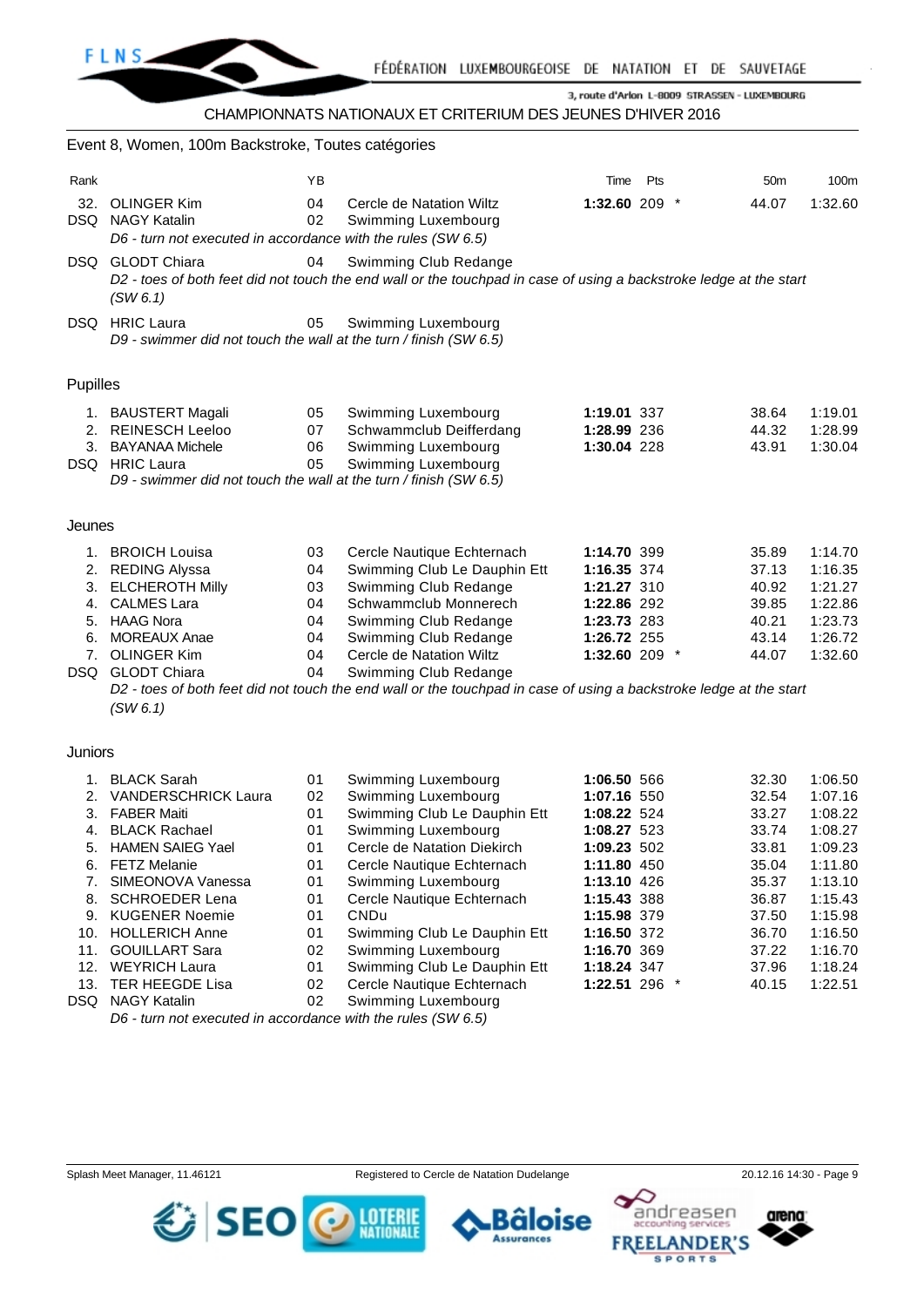

#### CHAMPIONNATS NATIONAUX ET CRITERIUM DES JEUNES D'HIVER 2016

| Event 9           | 17.12.16 - 11:06                            |                | Men, 100m Butterfly                                                                                                     |                           | Open<br>Results                |                 |                      |
|-------------------|---------------------------------------------|----------------|-------------------------------------------------------------------------------------------------------------------------|---------------------------|--------------------------------|-----------------|----------------------|
|                   | Record du meeting<br><b>Record National</b> | 53.02<br>52.64 | STACCHIOTTI Raphaël<br>STACCHIOTTI Raphaël                                                                              | <b>LUX</b><br><b>SCDE</b> | Dudelange<br><b>Ettelbruck</b> |                 | 12.12.15<br>24.10.16 |
|                   |                                             |                | TL Open M 18 +: 1:10.00 / TL Pupilles M - 13: 1:30.00 / TL Jeunes M/ Juniors D JeM: 1:23.00 / TL Juniors M JuM: 1:14.00 |                           |                                |                 |                      |
| Points: FINA 2016 |                                             |                |                                                                                                                         |                           |                                |                 |                      |
| Rank              |                                             | ΥB             |                                                                                                                         | Time                      | Pts                            | 50 <sub>m</sub> | 100m                 |
|                   | Toutes catégories                           |                |                                                                                                                         |                           |                                |                 |                      |
| 1.                | <b>SCHMITZ Jules</b>                        | 99             | Swimming Club Redange                                                                                                   | 58.34 572                 |                                | 27.13           | 58.34                |
| 2.                | <b>HOLTER Damien</b>                        | 99             | Cercle Nautique Petange                                                                                                 | 1:00.90 503               |                                | 27.64           | 1:00.90              |
| 3.                | <b>DUBOS Julien</b>                         | 99             | Cercle de Natation Diekirch                                                                                             | 1:01.17 496               |                                | 28.90           | 1:01.17              |
|                   | 4. ROLKO Ricky                              | 99             | Swimming Luxembourg                                                                                                     | 1:01.91 478               |                                | 28.47           | 1:01.91              |
| 5.                | <b>ADAMI Mike</b>                           | 99             | Swimming Club Le Dauphin Ett                                                                                            | 1:04.88 416               |                                | 30.10           | 1:04.88              |
|                   | 6. CONZEMIUS Jerome                         | 99             | Swimming Luxembourg                                                                                                     | 1:05.41 406               |                                | 30.40           | 1:05.41              |
|                   | 7. FERNANDES PEDRO Diogo                    | 98             | Cercle Nautique Petange                                                                                                 | 1:06.80 381               |                                | 30.99           | 1:06.80              |
| 8.                | <b>LESAGE Christophe</b>                    | 02             | Swimming Luxembourg                                                                                                     | 1:06.85 380               |                                | 31.99           | 1:06.85              |
|                   | 9. FREICHEL Yann                            | 94             | Cercle Nautique Petange                                                                                                 | 1:08.64 351               |                                | 30.80           | 1:08.64              |
| 10.               | <b>MOREAUX Maxime</b>                       | 02             | Swimming Club Redange                                                                                                   | 1:09.01 345               |                                | 31.62           | 1:09.01              |
| 11.               | <b>SALHANI Lucas</b>                        | 03             | Swimming Luxembourg                                                                                                     | 1:14.25 277               |                                | 34.49           | 1:14.25              |
|                   | 12. CAILLIAU Nils                           | 01             | Swimming Club Redange                                                                                                   | 1:15.78 261               |                                | 35.34           | 1:15.78              |
|                   | 13. LUKA Mory                               | 04             | Swimming Luxembourg                                                                                                     | 1:17.82 241               |                                | 35.70           | 1:17.82              |
| 14.               | SIMAO NOGUEIRA Joao                         | 04             | Cercle Nautique Petange                                                                                                 | 1:18.22 237               |                                | 36.10           | 1:18.22              |
| 15.               | <b>DENTER Arthur</b>                        | 04             | Cercle Nautique Echternach                                                                                              | 1:18.62 233               |                                | 36.87           | 1:18.62              |
|                   | 16. KOHL Charel                             | 04             | Swimming Club Le Dauphin Ett                                                                                            | 1:19.28 228               |                                | 35.80           | 1:19.28              |
| 17.               | <b>VIGUIER Elyan</b>                        | 04             | Swimming Luxembourg                                                                                                     | 1:26.00 178               |                                | 38.91           | 1:26.00              |
| 18.               | <b>THILL Victor</b>                         | 03             | Cercle Nautique Echternach                                                                                              | $1:32.27$ 144 $*$         |                                | 41.78           | 1:32.27              |
|                   | <b>DNS</b> CIRELLI Marco                    | 02             | Cercle de Natation Wiltz                                                                                                |                           |                                |                 |                      |
| Pupilles          |                                             |                |                                                                                                                         |                           |                                |                 |                      |
| 1.                | <b>SALHANI Lucas</b>                        | 03             | Swimming Luxembourg                                                                                                     | 1:14.25 277               |                                | 34.49           | 1:14.25              |
|                   | 2. LUKA Mory                                | 04             | Swimming Luxembourg                                                                                                     | 1:17.82 241               |                                | 35.70           | 1:17.82              |
| 3.                | SIMAO NOGUEIRA Joao                         | 04             | Cercle Nautique Petange                                                                                                 | 1:18.22 237               |                                | 36.10           | 1:18.22              |
| 4.                | <b>DENTER Arthur</b>                        | 04             | Cercle Nautique Echternach                                                                                              | 1:18.62 233               |                                | 36.87           | 1:18.62              |
|                   | 5. KOHL Charel                              | 04             | Swimming Club Le Dauphin Ett                                                                                            | 1:19.28 228               |                                | 35.80           | 1:19.28              |
| 6.                | <b>VIGUIER Elyan</b>                        | 04             | Swimming Luxembourg                                                                                                     | 1:26.00 178               |                                | 38.91           | 1:26.00              |
| 7.                | <b>THILL Victor</b>                         | 03             | Cercle Nautique Echternach                                                                                              | $1:32.27$ 144 $*$         |                                | 41.78           | 1:32.27              |
| Jeunes            |                                             |                |                                                                                                                         |                           |                                |                 |                      |
|                   | 1. LESAGE Christophe                        | 02             | Swimming Luxembourg                                                                                                     | 1:06.85 380               |                                | 31.99           | 1:06.85              |
| 2.                | <b>MOREAUX Maxime</b>                       | 02             | Swimming Club Redange                                                                                                   | 1:09.01 345               |                                | 31.62           | 1:09.01              |
| 3.                | <b>CAILLIAU Nils</b>                        | 01             | Swimming Club Redange                                                                                                   | 1:15.78 261               |                                | 35.34           | 1:15.78              |
| DNS               | <b>CIRELLI Marco</b>                        | 02             | Cercle de Natation Wiltz                                                                                                |                           |                                |                 |                      |
| <b>Juniors</b>    |                                             |                |                                                                                                                         |                           |                                |                 |                      |
|                   | 1. SCHMITZ Jules                            | 99             | Swimming Club Redange                                                                                                   | 58.34 572                 |                                | 27.13           | 58.34                |
| 2.                | <b>HOLTER Damien</b>                        | 99             | Cercle Nautique Petange                                                                                                 | 1:00.90 503               |                                | 27.64           | 1:00.90              |
| 3.                | <b>DUBOS Julien</b>                         | 99             | Cercle de Natation Diekirch                                                                                             | 1:01.17 496               |                                | 28.90           | 1:01.17              |
| 4.                | <b>ROLKO Ricky</b>                          | 99             | Swimming Luxembourg                                                                                                     | 1:01.91 478               |                                | 28.47           | 1:01.91              |
| 5.                | <b>ADAMI Mike</b>                           | 99             | Swimming Club Le Dauphin Ett                                                                                            | 1:04.88 416               |                                | 30.10           | 1:04.88              |
| 6.                | <b>CONZEMIUS Jerome</b>                     | 99             | Swimming Luxembourg                                                                                                     | 1:05.41 406               |                                | 30.40           | 1:05.41              |

**卷 SEO ⓒ** 

Splash Meet Manager, 11.46121 **Registered to Cercle de Natation Dudelange** 20.12.16 14:30 - Page 10

Bâloise

**Assurances** 

LOTERIE



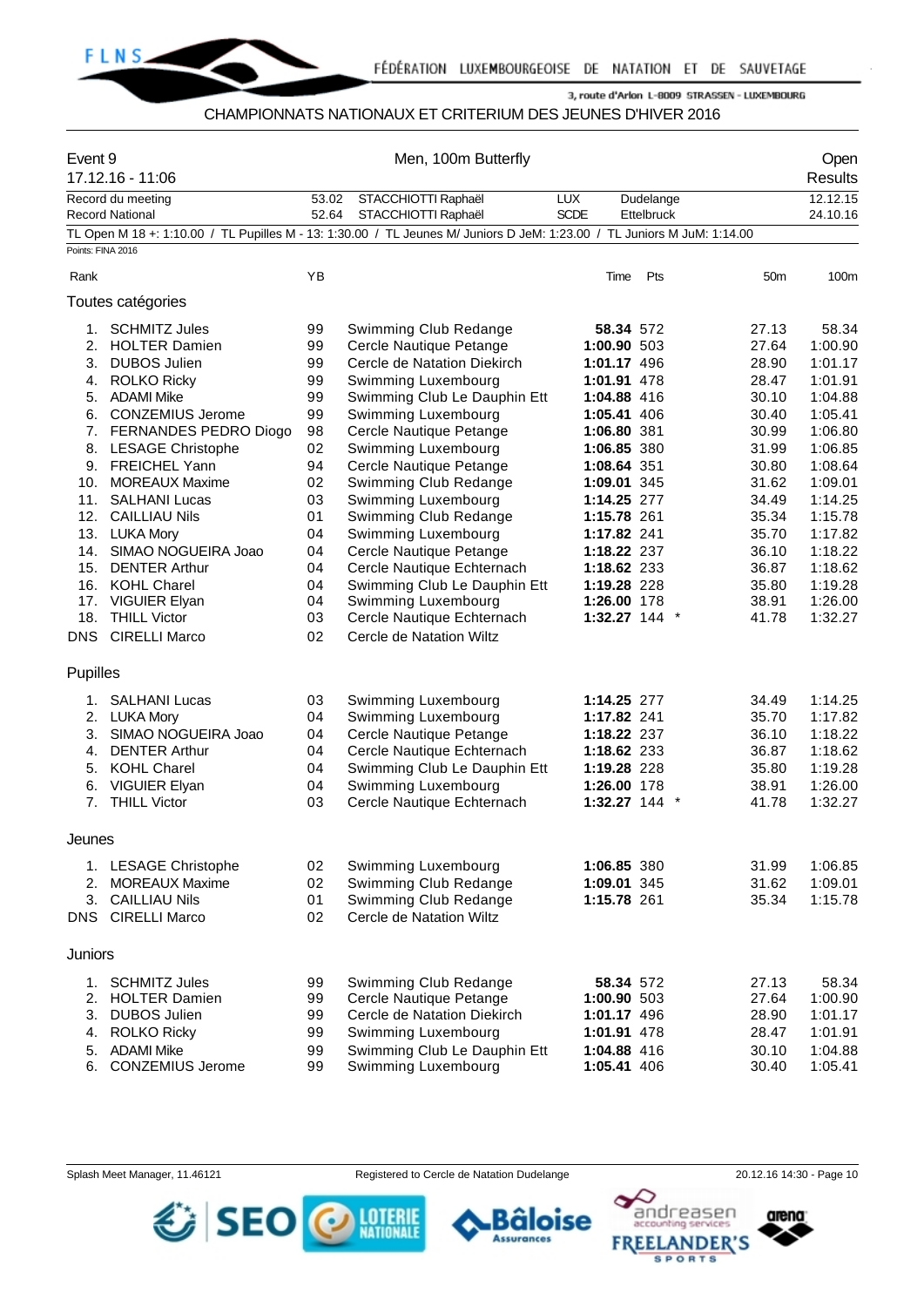

## CHAMPIONNATS NATIONAUX ET CRITERIUM DES JEUNES D'HIVER 2016

| Event 10          | 17.12.16 - 11:14                                                                                                        |                |          | Women, 100m Butterfly                             |                     |       |                       |                              |                 |         |                 | Open<br>Results    |  |  |
|-------------------|-------------------------------------------------------------------------------------------------------------------------|----------------|----------|---------------------------------------------------|---------------------|-------|-----------------------|------------------------------|-----------------|---------|-----------------|--------------------|--|--|
|                   | <b>Record National</b>                                                                                                  |                | 1:00.90  | <b>MEYNEN Julie</b>                               |                     |       | <b>SL</b>             |                              | Millfield (GBR) |         |                 | 08.12.13           |  |  |
|                   | <b>Record National</b>                                                                                                  |                | 1:00.90  | <b>MEYNEN Julie</b>                               |                     |       | <b>SL</b>             |                              | Millfield (GBR) |         |                 | 08.12.13           |  |  |
| Points: FINA 2016 | TL Open D 16 +: 1:19.00 / TL Pupilles D - 11: 1:35.00 / TL Jeunes D JeD: 1:28.00 / TL Jeunes M/ Juniors D JuD: 1:22.00  |                |          |                                                   |                     |       |                       |                              |                 |         |                 |                    |  |  |
|                   |                                                                                                                         |                |          |                                                   |                     |       |                       |                              |                 |         |                 |                    |  |  |
| Rank              |                                                                                                                         |                | YB       |                                                   |                     |       |                       | Time                         | Pts             |         | 50 <sub>m</sub> | 100m               |  |  |
|                   | Toutes catégories                                                                                                       |                |          |                                                   |                     |       |                       |                              |                 |         |                 |                    |  |  |
|                   | 1. ANGELIDIS Cristiana<br>Championne fédérale                                                                           |                | 00       | Swimming Luxembourg                               |                     |       |                       | 1:04.97 593                  |                 |         | 30.69           | 1:04.97            |  |  |
| 2.                | PEREZ GARCIA Maria                                                                                                      |                | 02       | <b>CNDu</b>                                       |                     |       |                       | 1:05.33 584                  |                 |         | 30.24           | 1:05.33            |  |  |
| 3.                | <b>MORARU Sara</b>                                                                                                      |                | 99       | Swimming Luxembourg                               |                     |       |                       | 1:09.95 475                  |                 |         | 32.69           | 1:09.95            |  |  |
| 4.                | PEREDI Lilla                                                                                                            |                | 02       | Swimming Luxembourg                               |                     |       |                       | 1:10.30 468                  |                 |         | 32.17           | 1:10.30            |  |  |
| 5.                | <b>BLANC Marguerite</b>                                                                                                 |                | 99       | Swimming Luxembourg                               |                     |       |                       | 1:10.48 465                  |                 |         | 32.65           | 1:10.48            |  |  |
| 6.                | <b>MERTENS Lynn</b>                                                                                                     |                | 98       | Cercle de Natation Wiltz                          |                     |       |                       | 1:10.61 462                  |                 |         | 32.09           | 1:10.61            |  |  |
| 7.                | <b>COIMBRA Alice</b>                                                                                                    |                | 02       | Swimming Luxembourg                               |                     |       |                       | 1:12.37 429                  |                 |         | 33.68           | 1:12.37            |  |  |
| 8.                | <b>FABIANI Chanel</b>                                                                                                   |                | 03       | Swimming Luxembourg                               |                     |       |                       | 1:12.94 419                  |                 |         | 34.14           | 1:12.94            |  |  |
|                   | 9. WIRTH Mandy                                                                                                          |                | 00       | Cercle Nautique Petange                           |                     |       |                       | 1:16.96 357                  |                 |         | 35.06           | 1:16.96            |  |  |
|                   | 10. BROICH Lea-Sophie                                                                                                   |                | 00       | Cercle Nautique Echternach                        |                     |       |                       | 1:18.19 340                  |                 |         | 34.55           | 1:18.19            |  |  |
| 11.               | PETERS Lena                                                                                                             |                | 05       | <b>CNDu</b>                                       |                     |       |                       | 1:21.14 304                  |                 |         | 37.61           | 1:21.14            |  |  |
| 12.<br>13.        | <b>RIKKERT Elvire</b><br><b>TER HEEGDE Lisa</b>                                                                         |                | 03<br>02 | Swimming Luxembourg<br>Cercle Nautique Echternach |                     |       |                       | 1:26.33 253<br>1:32.29 207 * |                 |         | 38.56<br>42.73  | 1:26.33<br>1:32.29 |  |  |
|                   |                                                                                                                         |                |          |                                                   |                     |       |                       |                              |                 |         |                 |                    |  |  |
| Pupilles          |                                                                                                                         |                |          |                                                   |                     |       |                       |                              |                 |         |                 |                    |  |  |
|                   | 1. PETERS Lena                                                                                                          |                | 05       | <b>CNDu</b>                                       |                     |       |                       | 1:21.14 304                  |                 |         | 37.61           | 1:21.14            |  |  |
| Jeunes            |                                                                                                                         |                |          |                                                   |                     |       |                       |                              |                 |         |                 |                    |  |  |
| 1.                | <b>FABIANI Chanel</b>                                                                                                   |                | 03       | Swimming Luxembourg                               |                     |       |                       | 1:12.94 419                  |                 |         | 34.14           | 1:12.94            |  |  |
|                   | 2. RIKKERT Elvire                                                                                                       |                | 03       | Swimming Luxembourg                               |                     |       |                       | 1:26.33 253                  |                 |         | 38.56           | 1:26.33            |  |  |
| Juniors           |                                                                                                                         |                |          |                                                   |                     |       |                       |                              |                 |         |                 |                    |  |  |
| 1.                | PEREZ GARCIA Maria                                                                                                      |                | 02       | CNDu                                              |                     |       |                       | 1:05.33 584                  |                 |         | 30.24           | 1:05.33            |  |  |
| 2.                | <b>PEREDI Lilla</b>                                                                                                     |                | 02       | Swimming Luxembourg                               |                     |       |                       | 1:10.30 468                  |                 |         | 32.17           | 1:10.30            |  |  |
| 3.                | <b>COIMBRA Alice</b>                                                                                                    |                | 02       | Swimming Luxembourg                               |                     |       |                       | 1:12.37 429                  |                 |         | 33.68           | 1:12.37            |  |  |
|                   | 4. TER HEEGDE Lisa                                                                                                      |                | 02       | Cercle Nautique Echternach                        |                     |       |                       | 1:32.29 207 *                |                 |         | 42.73           | 1:32.29            |  |  |
| Event 11          |                                                                                                                         |                |          |                                                   | Men, 400m Freestyle |       |                       |                              |                 |         |                 |                    |  |  |
|                   | 17.12.16 - 11:40                                                                                                        |                |          |                                                   |                     |       |                       |                              |                 |         |                 | Open<br>Results    |  |  |
|                   | Record du meeting                                                                                                       |                | 3:50.35  |                                                   | STACCHIOTTI Raphaël |       | LUX                   |                              | Bonnevoie       |         |                 | 01.12.12           |  |  |
|                   | <b>Record National</b>                                                                                                  |                | 3:50.35  |                                                   | STACCHIOTTI Raphaël |       | <b>SCDE</b>           |                              | Luxembourg      |         |                 | 01.12.12           |  |  |
| Points: FINA 2016 | TL Open M 18 +: 4:50.00 / TL Pupilles M - 13: 6:00.00 / TL Jeunes M/ Juniors D JeM: 5:30.00 / TL Juniors M JuM: 5:10.00 |                |          |                                                   |                     |       |                       |                              |                 |         |                 |                    |  |  |
| Rank              |                                                                                                                         |                |          | YB                                                |                     |       |                       |                              |                 | Time    | Pts             |                    |  |  |
|                   | Toutes catégories                                                                                                       |                |          |                                                   |                     |       |                       |                              |                 |         |                 |                    |  |  |
| 1.                | <b>VANDERSCHRICK Stephan</b>                                                                                            |                |          | 00                                                |                     |       | Swimming Luxembourg   |                              |                 | 4:05.33 | 647             |                    |  |  |
|                   | 50m:                                                                                                                    | 27.57<br>27.57 | 150m:    | 1:27.84                                           | 30.11               | 250m: | 2:29.95               | 31.16                        | 350m:           | 3:33.04 | 31.92           |                    |  |  |
|                   | 100m:                                                                                                                   | 57.73<br>30.16 | 200m:    | 1:58.79                                           | 30.95               | 300m: | 3:01.12               | 31.17                        | 400m:           | 4:05.33 | 32.29           |                    |  |  |
| 2.                | <b>SAUBER Bob</b>                                                                                                       |                |          | 01                                                |                     |       | Swimming Club Redange |                              |                 | 4:10.78 | 606             |                    |  |  |
|                   | 50m:                                                                                                                    | 27.65<br>27.65 | 150m:    | 1:28.84                                           | 30.69               | 250m: | 2:34.56               | 33.05                        | 350m:           | 3:40.57 | 33.29           |                    |  |  |
|                   | 100m:                                                                                                                   | 58.15<br>30.50 | 200m:    | 2:01.51                                           | 32.67               | 300m: | 3:07.28               | 32.72                        | 400m:           | 4:10.78 | 30.21           |                    |  |  |

Splash Meet Manager, 11.46121 Registered to Cercle de Natation Dudelange 20.12.16 14:30 - Page 11

arena:

andreasen

١Q



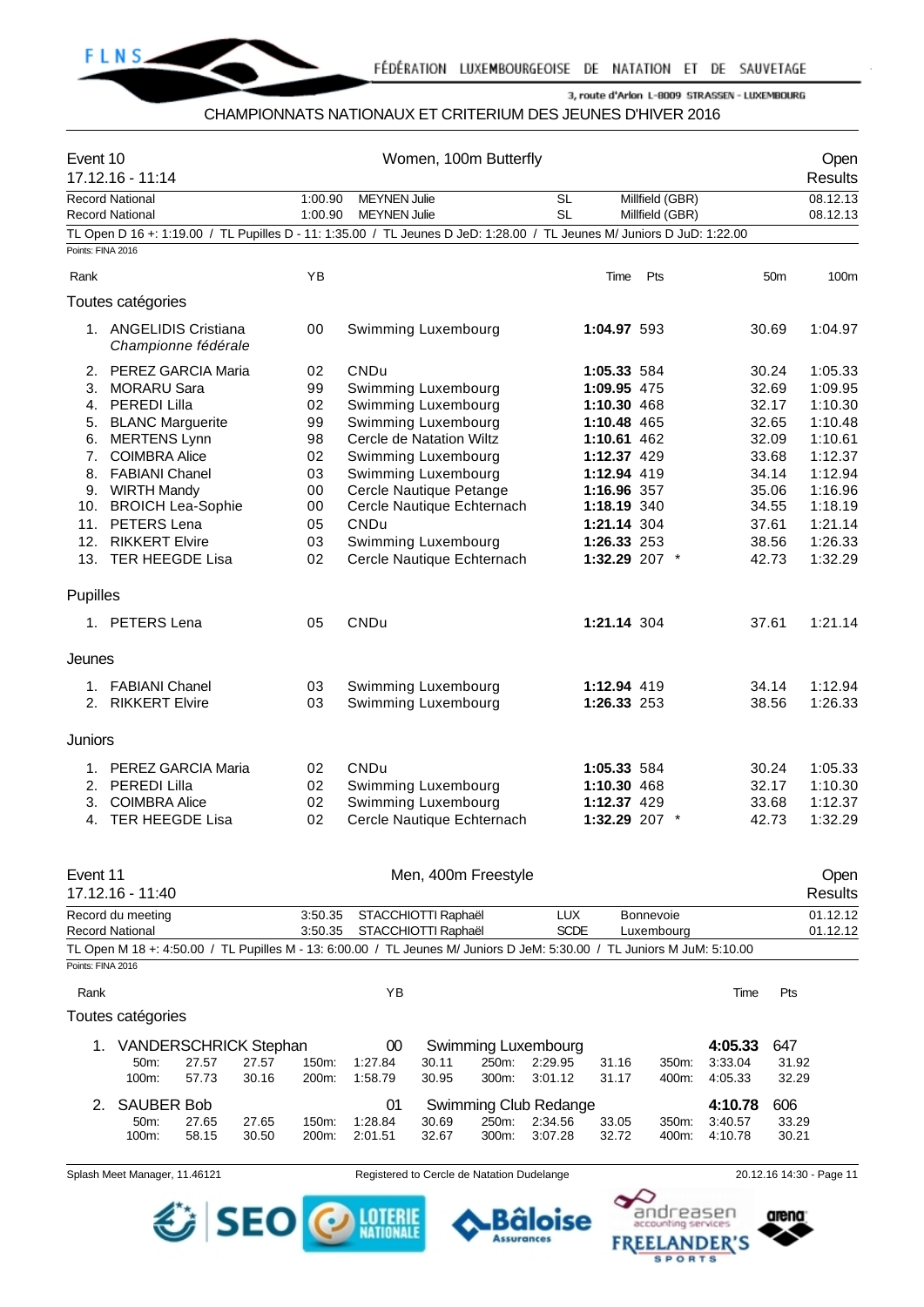#### Event 11, Men, 400m Freestyle, Toutes catégories

| Rank |                                                                 |                |                | ΥB                             |                               |                |                                                    |                |                | Time                          | Pts                   |
|------|-----------------------------------------------------------------|----------------|----------------|--------------------------------|-------------------------------|----------------|----------------------------------------------------|----------------|----------------|-------------------------------|-----------------------|
| 3.   | <b>MANNES Pol</b><br>50m:<br>28.61<br>100m:<br>59.37            | 28.61<br>30.76 | 150m:<br>200m: | 00<br>1:31.09<br>2:03.08       | 31.72<br>31.99                | 250m:<br>300m: | Swimming Luxembourg<br>2:35.13<br>3:07.78          | 32.05<br>32.65 | 350m:<br>400m: | 4:11.44<br>3:40.40<br>4:11.44 | 601<br>32.62<br>31.04 |
|      | 4. SCHMITZ Jacques<br>50m:<br>28.43<br>100m:<br>1:00.31         | 28.43<br>31.88 | 150m:<br>200m: | 02<br>1:33.33<br>2:06.77       | 33.02<br>33.44                | 250m:<br>300m: | Swimming Club Redange<br>2:40.63<br>3:14.75        | 33.86<br>34.12 | 350m:<br>400m: | 4:22.69<br>3:49.30<br>4:22.69 | 527<br>34.55<br>33.39 |
| 5.   | <b>WALTZING Loic</b><br>50m:<br>30.15<br>100m:<br>1:02.14       | 30.15<br>31.99 | 150m:<br>200m: | 00<br>1:35.69<br>2:09.91       | 33.55<br>34.22                | 250m:<br>300m: | Schwammclub Deifferdang<br>2:43.25<br>3:17.29      | 33.34<br>34.04 | 350m:<br>400m: | 4:25.84<br>3:52.13<br>4:25.84 | 508<br>34.84<br>33.71 |
| 6.   | <b>GRAF Alex</b><br>29.86<br>50m:<br>100m:<br>1:03.95           | 29.86<br>34.09 | 150m:<br>200m: | 99<br>1:38.04<br>2:12.64       | 34.09<br>34.60                | 250m:<br>300m: | Swimming Luxembourg<br>2:46.09<br>3:20.04          | 33.45<br>33.95 | 350m:<br>400m: | 4:26.84<br>3:53.68<br>4:26.84 | 503<br>33.64<br>33.16 |
|      | 7. BECKERS Felix<br>50m:<br>29.49<br>1:02.61<br>100m:           | 29.49<br>33.12 | 150m:<br>200m: | 01<br>1:36.26<br>2:10.50       | 33.65<br>34.24                | 250m:<br>300m: | Swimming Club Le Dauphin Ett<br>2:44.60<br>3:19.34 | 34.10<br>34.74 | 350m:<br>400m: | 4:27.00<br>3:54.23<br>4:27.00 | 502<br>34.89<br>32.77 |
| 8.   | <b>BOENTGES Kevin</b><br>50m:<br>30.73<br>1:04.85<br>100m:      | 30.73<br>34.12 | 150m:<br>200m: | 03<br>1:40.57<br>2:16.31       | 35.72<br>35.74                | 250m:<br>300m: | Cercle Nautique Petange<br>2:52.28<br>3:28.82      | 35.97<br>36.54 | 350m:<br>400m: | 4:39.38<br>4:05.33<br>4:39.38 | 438<br>36.51<br>34.05 |
| 9.   | <b>FABER Pol</b><br>50m:<br>32.41<br>1:08.72<br>100m:           | 32.41<br>36.31 | 150m:<br>200m: | 03<br>1:45.78<br>2:23.07       | 37.06<br>37.29                | 250m:<br>300m: | Swimming Club Le Dauphin Ett<br>3:00.24<br>3.37.66 | 37.17<br>37.42 | 350m:<br>400m: | 4:51.65<br>4:14.98<br>4:51.65 | 385<br>37.32<br>36.67 |
| 10.  | <b>BINSFELD John-Glenn</b><br>50m:<br>32.85<br>100m:<br>1:09.58 | 32.85<br>36.73 | 150m:<br>200m: | 02<br>1:47.12<br>2:24.53       | <b>CNDu</b><br>37.54<br>37.41 | 250m:<br>300m: | 3:00.59<br>3:37.72                                 | 36.06<br>37.13 | 350m:<br>400m: | 4:51.73<br>4:15.18<br>4:51.73 | 385<br>37.46<br>36.55 |
| 11.  | <b>WIRTH David</b><br>50m:<br>31.90<br>100m:<br>1:08.42         | 31.90<br>36.52 | 150m:<br>200m: | 02<br>1:45.56<br>2:23.06       | 37.14<br>37.50                | 250m:<br>300m: | Cercle Nautique Petange<br>3:00.20<br>3:38.15      | 37.14<br>37.95 | 350m:<br>400m: | 4:52.20<br>4:15.57<br>4:52.20 | 383<br>37.42<br>36.63 |
| 12.  | <b>LANNERS Nick</b><br>50m:<br>31.74<br>100m:<br>1:08.57        | 31.74<br>36.83 | 150m:<br>200m: | 04<br>1:46.62<br>2:24.30       | 38.05<br>37.68                | 250m:<br>300m: | Swimming Luxembourg<br>3:01.76<br>3:39.37          | 37.46<br>37.61 | 350m:<br>400m: | 4:55.33<br>4:18.06<br>4:55.33 | 371<br>38.69<br>37.27 |
| 13.  | SALHANI Lucas<br>50m:<br>33.74<br>100m:<br>1:10.30              | 33.74<br>36.56 | 150m:<br>200m: | 03<br>1:47.57<br>2:24.97       | 37.27<br>37.40                | 250m:<br>300m: | Swimming Luxembourg<br>3:02.96<br>3:41.26          | 37.99<br>38.30 | 350m:<br>400m: | 4:57.23<br>4:19.74<br>4:57.23 | 364<br>38.48<br>37.49 |
|      | 14. CRAWFORD Ethan<br>33.64<br>50m:<br>100m:<br>1:11.09         | 33.64<br>37.45 | 200m:          | 03<br>150m: 1:49.02<br>2:27.85 | <b>CNDu</b><br>37.93<br>38.83 | 250m:<br>300m: | 3:06.50<br>3:45.61                                 | 38.65<br>39.11 | 350m:<br>400m: | 5:01.99<br>4:24.69<br>5:01.99 | 347<br>39.08<br>37.30 |
| 15.  | <b>RUBIOLO Nathan</b><br>32.46<br>50m:<br>100m:<br>1:10.39      | 32.46<br>37.93 | 150m:<br>200m: | 02<br>1:49.55<br>2:29.35       | 39.16<br>39.80                | 250m:<br>300m: | Swimming Luxembourg<br>3:09.74<br>3:49.17          | 40.39<br>39.43 | 350m:<br>400m: | 5:04.91<br>4:27.68<br>5:04.91 | 337<br>38.51<br>37.23 |
| 16.  | <b>CARNEIRO Nuno</b><br>34.80<br>50m:<br>100m:<br>1:13.56       | 34.80<br>38.76 | 150m:<br>200m: | 05<br>1:53.97<br>2:33.49       | 40.41<br>39.52                | 250m:<br>300m: | Swimming Luxembourg<br>3:12.99<br>3:53.16          | 39.50<br>40.17 | 350m:<br>400m: | 5:11.21<br>4:33.44<br>5:11.21 | 317<br>40.28<br>37.77 |
|      | 17. WEYRICH Mike<br>50m:<br>35.62<br>100m:<br>1:16.00           | 35.62<br>40.38 | 150m:<br>200m: | 05<br>1:57.09<br>2:37.87       | 41.09<br>40.78                | 250m:<br>300m: | Swimming Club Le Dauphin Ett<br>3:18.20<br>3:59.28 | 40.33<br>41.08 | 350m:<br>400m: | 5:17.84<br>4:39.46<br>5.17.84 | 297<br>40.18<br>38.38 |
| 18.  | <b>MICHIELS Olivier</b><br>50m:<br>35.60<br>1:16.18<br>100m:    | 35.60<br>40.58 | 150m:<br>200m: | 01<br>1:57.00<br>2:38.74       | 40.82<br>41.74                | 250m:<br>300m: | Cercle Nautique Echternach<br>3:19.79<br>4:00.55   | 41.05<br>40.76 | 350m:<br>400m: | 5:19.85<br>4:40.67<br>5:19.85 | 292<br>40.12<br>39.18 |

Splash Meet Manager, 11.46121 Registered to Cercle de Natation Dudelange 20.12.16 14:30 - Page 12



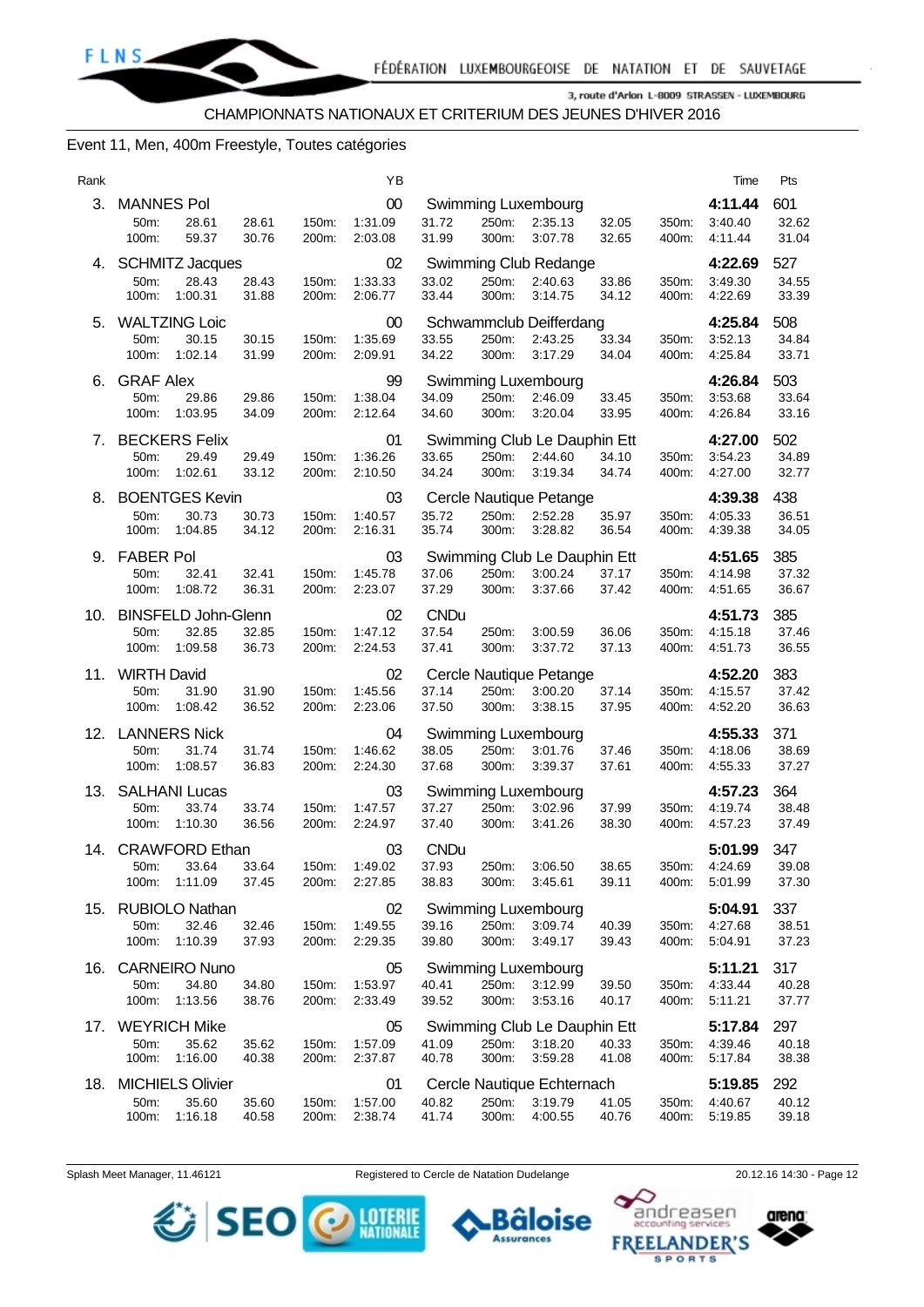

CHAMPIONNATS NATIONAUX ET CRITERIUM DES JEUNES D'HIVER 2016

#### Event 11, Men, 400m Freestyle, Toutes catégories

| Rank       |                                         |                                  | ΥB                 |                      |                |                                  |                |                | Time               | Pts            |
|------------|-----------------------------------------|----------------------------------|--------------------|----------------------|----------------|----------------------------------|----------------|----------------|--------------------|----------------|
| <b>DNS</b> | <b>WEBER Loris</b>                      |                                  | 03                 | <b>CNDu</b>          |                |                                  |                |                |                    |                |
| <b>DNS</b> | <b>STAGGS Ted</b>                       |                                  | 02                 |                      |                | Cercle Nautique Petange          |                |                |                    |                |
| Pupilles   |                                         |                                  |                    |                      |                |                                  |                |                |                    |                |
| 1.         | <b>BOENTGES Kevin</b>                   |                                  | 03                 |                      |                | Cercle Nautique Petange          |                |                | 4:39.38            | 438            |
|            | 50m:<br>30.73<br>100m:<br>1:04.85       | 30.73<br>150m:<br>34.12<br>200m: | 1:40.57<br>2:16.31 | 35.72<br>35.74       | 250m:<br>300m: | 2:52.28<br>3:28.82               | 35.97<br>36.54 | 350m:<br>400m: | 4:05.33<br>4:39.38 | 36.51<br>34.05 |
|            | 2. FABER Pol                            |                                  | 03                 |                      |                | Swimming Club Le Dauphin Ett     |                |                | 4:51.65            | 385            |
|            | 50m:<br>32.41<br>100m:<br>1:08.72       | 32.41<br>150m:<br>36.31<br>200m: | 1:45.78<br>2:23.07 | 37.06<br>37.29       | 250m:<br>300m: | 3:00.24<br>3:37.66               | 37.17<br>37.42 | 350m:<br>400m: | 4:14.98<br>4:51.65 | 37.32<br>36.67 |
| 3.         | <b>LANNERS Nick</b>                     |                                  | 04                 |                      |                | Swimming Luxembourg              |                |                | 4:55.33            | 371            |
|            | 50m:<br>31.74<br>1:08.57<br>100m:       | 31.74<br>150m:<br>36.83<br>200m: | 1:46.62<br>2.24.30 | 38.05<br>37.68       | 250m:<br>300m: | 3:01.76<br>3:39.37               | 37.46<br>37.61 | 350m:<br>400m: | 4:18.06<br>4:55.33 | 38.69<br>37.27 |
| 4.         | <b>SALHANI Lucas</b>                    |                                  | 03                 |                      |                | Swimming Luxembourg              |                |                | 4:57.23            | 364            |
|            | 33.74<br>50m:<br>100m:<br>1:10.30       | 33.74<br>150m:<br>36.56<br>200m: | 1:47.57<br>2:24.97 | 37.27<br>37.40       | 250m:<br>300m: | 3:02.96<br>3:41.26               | 37.99<br>38.30 | 350m:<br>400m: | 4:19.74<br>4:57.23 | 38.48<br>37.49 |
| 5.         | <b>CRAWFORD Ethan</b>                   |                                  | 03                 | <b>CNDu</b>          |                |                                  |                |                | 5:01.99            | 347            |
|            | 50m:<br>33.64<br>100m:<br>1:11.09       | 33.64<br>150m:<br>37.45<br>200m: | 1:49.02<br>2:27.85 | 37.93<br>38.83       | 250m:<br>300m: | 3:06.50<br>3:45.61               | 38.65<br>39.11 | 350m:<br>400m: | 4:24.69<br>5:01.99 | 39.08<br>37.30 |
| 6.         | <b>CARNEIRO Nuno</b>                    |                                  | 05                 |                      |                | Swimming Luxembourg              |                |                | 5:11.21            | 317            |
|            | 50m:<br>34.80<br>100m:<br>1:13.56       | 34.80<br>150m:<br>38.76<br>200m: | 1:53.97<br>2:33.49 | 40.41<br>39.52       | 250m:<br>300m: | 3:12.99<br>3:53.16               | 39.50<br>40.17 | 350m:<br>400m: | 4:33.44<br>5:11.21 | 40.28<br>37.77 |
| 7.         | <b>WEYRICH Mike</b>                     |                                  | 05                 |                      |                | Swimming Club Le Dauphin Ett     |                |                | 5:17.84            | 297            |
|            | 35.62<br>50m:<br>100m:<br>1:16.00       | 35.62<br>150m:<br>40.38<br>200m: | 1:57.09<br>2:37.87 | 41.09<br>40.78       | 250m:<br>300m: | 3:18.20<br>3:59.28               | 40.33<br>41.08 | 350m:<br>400m: | 4:39.46<br>5:17.84 | 40.18<br>38.38 |
|            | DNS WEBER Loris                         |                                  | 03                 | <b>CNDu</b>          |                |                                  |                |                |                    |                |
| Jeunes     |                                         |                                  |                    |                      |                |                                  |                |                |                    |                |
| 1.         | <b>SAUBER Bob</b>                       |                                  | 01                 |                      |                | Swimming Club Redange            |                |                | 4:10.78            | 606            |
|            | 50m:<br>27.65<br>58.15<br>100m:         | 27.65<br>150m:<br>30.50<br>200m: | 1:28.84<br>2:01.51 | 30.69<br>32.67       | 250m:<br>300m: | 2:34.56<br>3:07.28               | 33.05<br>32.72 | 350m:<br>400m: | 3:40.57<br>4:10.78 | 33.29<br>30.21 |
| 2.         |                                         |                                  |                    |                      |                |                                  |                |                |                    |                |
|            |                                         |                                  |                    |                      |                |                                  |                |                |                    |                |
|            | <b>SCHMITZ Jacques</b><br>50m:<br>28.43 | 28.43<br>150m:                   | 02<br>1:33.33      | 33.02                | 250m:          | Swimming Club Redange<br>2:40.63 | 33.86          | 350m:          | 4:22.69<br>3:49.30 | 527<br>34.55   |
|            | 100m:<br>1:00.31                        | 31.88<br>200m:                   | 2:06.77            | 33.44                | 300m:          | 3:14.75                          | 34.12          | 400m:          | 4:22.69            | 33.39          |
|            | 3. BECKERS Felix                        |                                  | 01                 |                      |                | Swimming Club Le Dauphin Ett     |                |                | 4:27.00            | 502            |
|            | 29.49<br>50m:<br>100m:<br>1:02.61       | 29.49<br>150m:<br>33.12<br>200m: | 1:36.26<br>2:10.50 | 33.65<br>34.24       | 250m:<br>300m: | 2:44.60<br>3:19.34               | 34.10<br>34.74 | 350m:<br>400m: | 3:54.23<br>4:27.00 | 34.89<br>32.77 |
|            |                                         |                                  |                    |                      |                |                                  |                |                |                    |                |
|            | 4. BINSFELD John-Glenn<br>32.85<br>50m: | 32.85<br>150m:                   | 02<br>1:47.12      | <b>CNDu</b><br>37.54 | 250m:          | 3:00.59                          | 36.06          | 350m:          | 4:51.73<br>4:15.18 | 385<br>37.46   |
|            | 1:09.58<br>100m:                        | 36.73<br>200m:                   | 2:24.53            | 37.41                | 300m:          | 3:37.72                          | 37.13          | 400m:          | 4:51.73            | 36.55          |
| 5.         | <b>WIRTH David</b>                      |                                  | 02                 |                      |                | Cercle Nautique Petange          |                |                | 4:52.20            | 383            |
|            | 50m:<br>31.90<br>100m:<br>1:08.42       | 31.90<br>150m:<br>36.52<br>200m: | 1:45.56<br>2:23.06 | 37.14<br>37.50       | 250m:<br>300m: | 3:00.20<br>3:38.15               | 37.14<br>37.95 | 350m:<br>400m: | 4:15.57<br>4:52.20 | 37.42<br>36.63 |
| 6.         | <b>RUBIOLO Nathan</b>                   |                                  | 02                 |                      |                | Swimming Luxembourg              |                |                | 5:04.91            | 337            |

SEO O MERE

Splash Meet Manager, 11.46121 **Registered to Cercle de Natation Dudelange** 20.12.16 14:30 - Page 13



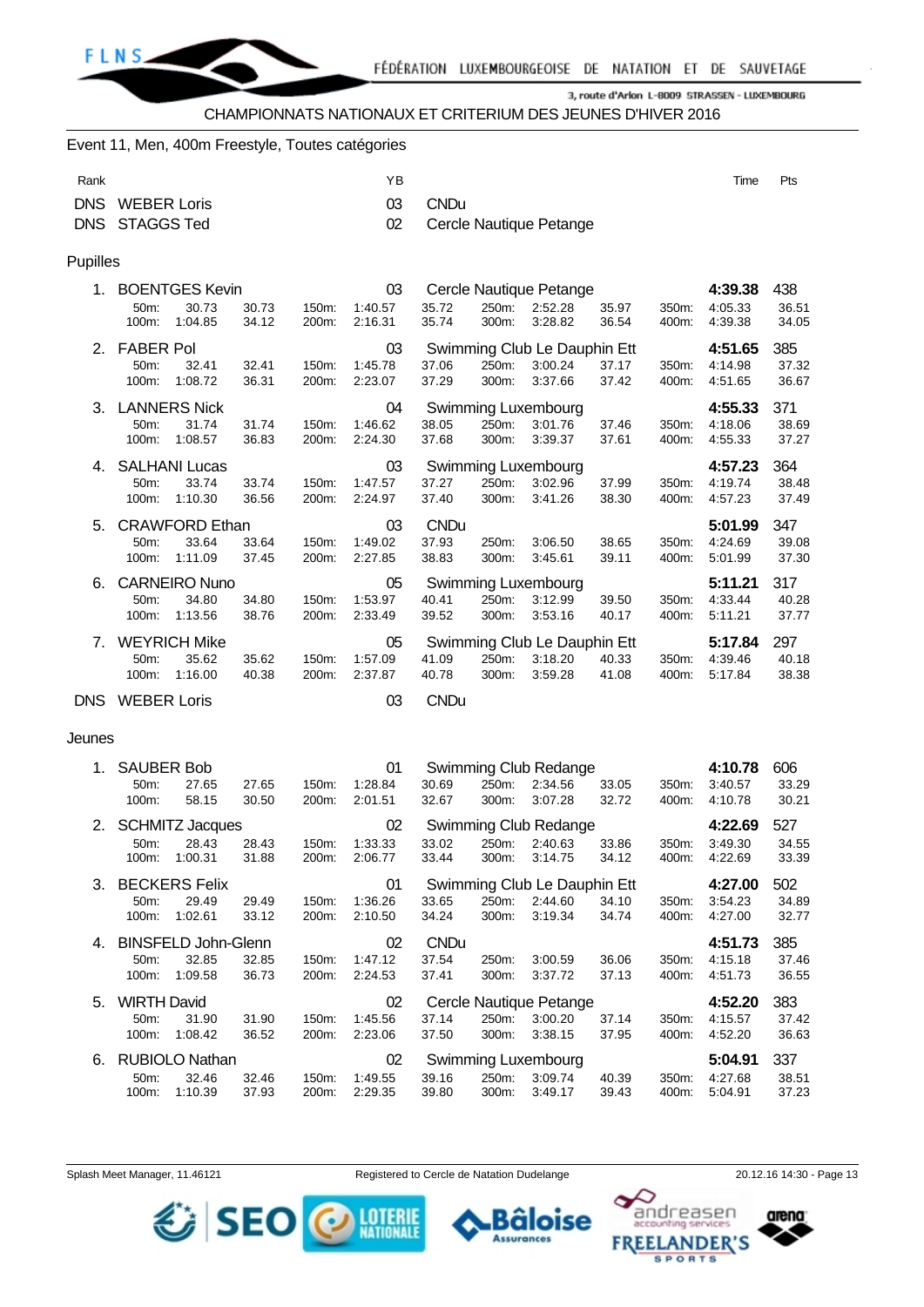

CHAMPIONNATS NATIONAUX ET CRITERIUM DES JEUNES D'HIVER 2016

#### Event 11, Boys, 400m Freestyle, Jeunes

| Rank    |                            |                                             |                |                | ΥB                       |                |                |                                                  |                |                | Time                          | Pts                   |
|---------|----------------------------|---------------------------------------------|----------------|----------------|--------------------------|----------------|----------------|--------------------------------------------------|----------------|----------------|-------------------------------|-----------------------|
| 7.      | 50 <sub>m</sub> :<br>100m: | <b>MICHIELS Olivier</b><br>35.60<br>1:16.18 | 35.60<br>40.58 | 150m:<br>200m: | 01<br>1:57.00<br>2:38.74 | 40.82<br>41.74 | 250m:<br>300m: | Cercle Nautique Echternach<br>3:19.79<br>4:00.55 | 41.05<br>40.76 | 350m:<br>400m: | 5:19.85<br>4:40.67<br>5:19.85 | 292<br>40.12<br>39.18 |
| DNS.    | STAGGS Ted                 |                                             |                |                | 02                       |                |                | Cercle Nautique Petange                          |                |                |                               |                       |
| Juniors |                            |                                             |                |                |                          |                |                |                                                  |                |                |                               |                       |
| 1.      |                            | <b>VANDERSCHRICK Stephan</b>                |                |                | $00\,$                   |                |                | Swimming Luxembourg                              |                |                | 4:05.33                       | 647                   |
|         | $50m$ :                    | 27.57                                       | 27.57          | 150m:          | 1:27.84                  | 30.11          | 250m:          | 2:29.95                                          | 31.16          | 350m:          | 3:33.04                       | 31.92                 |
|         | 100m:                      | 57.73                                       | 30.16          | 200m:          | 1:58.79                  | 30.95          | 300m:          | 3:01.12                                          | 31.17          | 400m:          | 4:05.33                       | 32.29                 |
| 2.      | <b>MANNES Pol</b>          |                                             |                |                | 00 <sup>°</sup>          |                |                | Swimming Luxembourg                              |                |                | 4:11.44                       | 601                   |
|         | 50 <sub>m</sub> :          | 28.61                                       | 28.61          | 150m:          | 1:31.09                  | 31.72          | 250m:          | 2:35.13                                          | 32.05          | 350m:          | 3:40.40                       | 32.62                 |
|         | 100m:                      | 59.37                                       | 30.76          | 200m:          | 2:03.08                  | 31.99          | 300m:          | 3:07.78                                          | 32.65          | 400m:          | 4.11.44                       | 31.04                 |
| 3.      |                            | <b>WALTZING Loic</b>                        |                |                | 00                       |                |                | Schwammclub Deifferdang                          |                |                | 4:25.84                       | 508                   |
|         | 50m:                       | 30.15                                       | 30.15          | 150m:          | 1:35.69                  | 33.55          | 250m:          | 2:43.25                                          | 33.34          | 350m:          | 3:52.13                       | 34.84                 |
|         | 100m:                      | 1:02.14                                     | 31.99          | 200m:          | 2:09.91                  | 34.22          | 300m:          | 3:17.29                                          | 34.04          | 400m:          | 4:25.84                       | 33.71                 |
| 4.      | <b>GRAF Alex</b>           |                                             |                |                | 99                       |                |                | <b>Swimming Luxembourg</b>                       |                |                | 4:26.84                       | 503                   |
|         | 50m:                       | 29.86                                       | 29.86          | 150m:          | 1:38.04                  | 34.09          | 250m:          | 2:46.09                                          | 33.45          | 350m:          | 3:53.68                       | 33.64                 |
|         | 100m:                      | 1:03.95                                     | 34.09          | 200m:          | 2:12.64                  | 34.60          | 300m:          | 3:20.04                                          | 33.95          | 400m:          | 4:26.84                       | 33.16                 |

| Event 12          |                        |                            |       |         |                        | Women, 400m Freestyle |       |                                                                                                                        |       |            |         |       | Open     |
|-------------------|------------------------|----------------------------|-------|---------|------------------------|-----------------------|-------|------------------------------------------------------------------------------------------------------------------------|-------|------------|---------|-------|----------|
|                   | 17.12.16 - 12:04       |                            |       |         |                        |                       |       |                                                                                                                        |       |            |         |       | Results  |
|                   | Record du meeting      |                            |       | 4:15.99 | <b>OLIVIER Monique</b> |                       |       | <b>LUX</b>                                                                                                             |       | Dudelange  |         |       | 12.12.15 |
|                   | <b>Record National</b> |                            |       | 4:11.96 | <b>OLIVIER Monique</b> |                       |       | <b>SL</b>                                                                                                              |       | Doha (QAT) |         |       | 05.12.14 |
|                   |                        |                            |       |         |                        |                       |       | TL Open D 16 +: 5:20.00 / TL Pupilles D - 11: 6:15.00 / TL Jeunes D JeD: 5:55.00 / TL Jeunes M/ Juniors D JuD: 5:35.00 |       |            |         |       |          |
| Points: FINA 2016 |                        |                            |       |         |                        |                       |       |                                                                                                                        |       |            |         |       |          |
| Rank              |                        |                            |       |         | YB                     |                       |       |                                                                                                                        |       |            | Time    | Pts   |          |
|                   | Toutes catégories      |                            |       |         |                        |                       |       |                                                                                                                        |       |            |         |       |          |
|                   |                        | <b>PETERS</b> Emma         |       |         | 03                     | <b>CNDu</b>           |       |                                                                                                                        |       |            | 4:34.38 | 624   |          |
|                   | 50m:                   | 31.73                      | 31.73 | 150m:   | 1:41.44                | 35.10                 | 250m: | 2:50.36                                                                                                                | 34.57 | 350m:      | 4:00.28 | 34.68 |          |
|                   | 100m:                  | 1:06.34                    | 34.61 | 200m:   | 2:15.79                | 34.35                 | 300m: | 3:25.60                                                                                                                | 35.24 | 400m:      | 4:34.38 | 34.10 |          |
| 2.                |                        | PORTOKALLIDOU Despoina     |       |         | 01                     |                       |       | Swimming Luxembourg                                                                                                    |       |            | 4:36.46 | 610   |          |
|                   | 50m:                   | 31.38                      | 31.38 | 150m:   | 1:41.61                | 34.95                 | 250m: | 2:51.51                                                                                                                | 34.57 | 350m:      | 3:58.15 | 32.63 |          |
|                   | 100m:                  | 1:06.66                    | 35.28 | 200m:   | 2:16.94                | 35.33                 | 300m: | 3:25.52                                                                                                                | 34.01 | 400m:      | 4:36.46 | 38.31 |          |
| 3.                |                        | <b>VANDERSCHRICK Laura</b> |       |         | 02                     |                       |       | Swimming Luxembourg                                                                                                    |       |            | 4:43.90 | 563   |          |
|                   | 50m:                   | 31.43                      | 31.43 | 150m:   | 1:41.53                | 35.69                 | 250m: | 2:53.79                                                                                                                | 35.98 | 350m:      | 4:07.56 | 37.41 |          |
|                   | 100m:                  | 1:05.84                    | 34.41 | 200m:   | 2:17.81                | 36.28                 | 300m: | 3:30.15                                                                                                                | 36.36 | 400m:      | 4:43.90 | 36.34 |          |
| 4.                | <b>GLODT Kelly</b>     |                            |       |         | 02                     |                       |       | Swimming Club Redange                                                                                                  |       |            | 4:48.68 | 536   |          |
|                   | 50m:                   | 32.28                      | 32.28 | 150m:   | 1:44.05                | 36.41                 | 250m: | 2:57.76                                                                                                                | 36.94 | 350m:      | 4:11.96 | 37.13 |          |
|                   | 100m:                  | 1:07.64                    | 35.36 | 200m:   | 2:20.82                | 36.77                 | 300m: | 3:34.83                                                                                                                | 37.07 | 400m:      | 4:48.68 | 36.72 |          |
| 5.                | <b>JOMINET Lou</b>     |                            |       |         | 05                     |                       |       | Swimming Luxembourg                                                                                                    |       |            | 5:05.29 | 453   |          |
|                   | 50m:                   | 34.36                      | 34.36 | 150m:   | 1:52.16                | 39.30                 | 250m: | 3:10.49                                                                                                                | 39.10 | 350m:      | 4:28.41 | 39.04 |          |
|                   | 100m:                  | 1:12.86                    | 38.50 | 200m:   | 2:31.39                | 39.23                 | 300m: | 3:49.37                                                                                                                | 38.88 | 400m:      | 5:05.29 | 36.88 |          |
| 6.                | <b>FETZ Melanie</b>    |                            |       |         | 01                     |                       |       | Cercle Nautique Echternach                                                                                             |       |            | 5:06.12 | 449   |          |
|                   | 50m:                   | 32.89                      | 32.89 | 150m:   | 1:49.53                | 39.27                 | 250m: | 3:08.85                                                                                                                | 39.82 | 350m:      | 4:28.91 | 39.96 |          |
|                   | 100m:                  | 1:10.26                    | 37.37 | 200m:   | 2:29.03                | 39.50                 | 300m: | 3:48.95                                                                                                                | 40.10 | 400m:      | 5:06.12 | 37.21 |          |

Splash Meet Manager, 11.46121 **Registered to Cercle de Natation Dudelange** 20.12.16 14:30 - Page 14



arena:

andreasen

**FREELANDER'S SPORTS** 

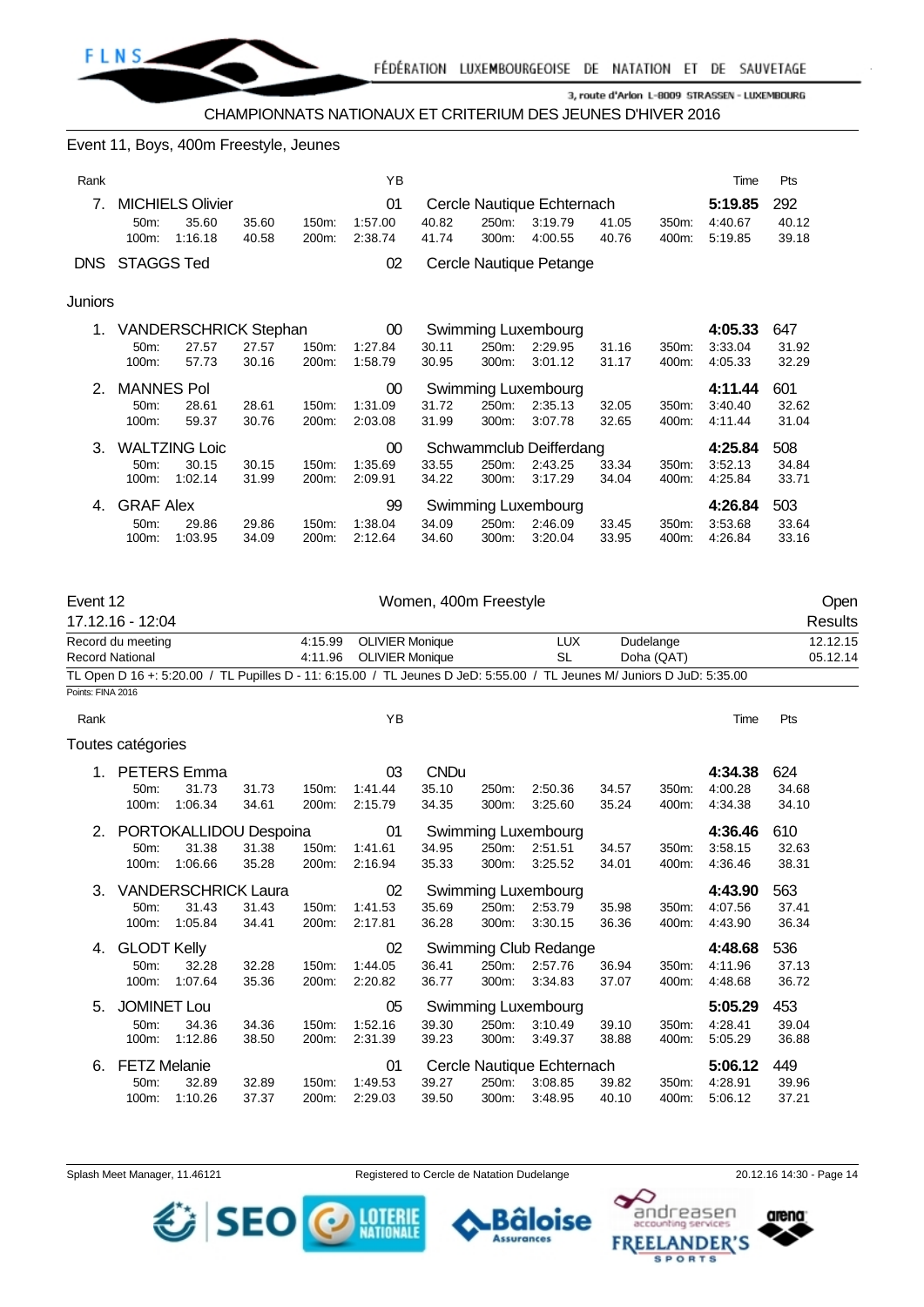#### Event 12, Women, 400m Freestyle, Toutes catégories

| Rank        |                                                                                    |                | YB                       |                               |                |                                                    |                |                | Time                          | Pts                                               |
|-------------|------------------------------------------------------------------------------------|----------------|--------------------------|-------------------------------|----------------|----------------------------------------------------|----------------|----------------|-------------------------------|---------------------------------------------------|
| $7_{\cdot}$ | <b>WEYRICH Laura</b><br>34.15<br>34.15<br>50m:<br>38.50<br>100m:<br>1:12.65        | 150m:<br>200m: | 01<br>1:52.39<br>2:31.94 | 39.74<br>39.55                | 250m:<br>300m: | Swimming Club Le Dauphin Ett<br>3:11.81<br>3:51.75 | 39.87<br>39.94 | 350m:<br>400m: | 5:09.87<br>4:31.67<br>5:09.87 | 433<br>39.92<br>38.20                             |
|             | 8. HOLLERICH Anne<br>50m:<br>34.18<br>34.18<br>100m:<br>39.15<br>1:13.33           | 150m:<br>200m: | 01<br>1:52.47<br>2:32.31 | 39.14<br>39.84                | 250m:<br>300m: | Swimming Club Le Dauphin Ett<br>3:12.86<br>3:54.06 | 40.55<br>41.20 | 350m:<br>400m: | 5:12.23<br>4:34.52<br>5:12.23 | 423<br>40.46<br>37.71                             |
|             | 9. BROICH Louisa<br>34.38<br>50m:<br>34.38<br>100m:<br>1:13.62<br>39.24            | 150m:<br>200m: | 03<br>1:53.92<br>2:34.12 | 40.30<br>40.20                | 250m:<br>300m: | Cercle Nautique Echternach<br>3:15.32<br>3:57.60   | 41.20<br>42.28 | 350m:<br>400m: | 5:19.24<br>4:39.64<br>5:19.24 | 396<br>42.04<br>39.60                             |
|             | 10. KETTENMEYER Ly<br>35.95<br>35.95<br>50m:<br>100m:<br>1:15.92<br>39.97          | 150m:<br>200m: | 04<br>1:56.44<br>2:37.19 | 40.52<br>40.75                | 250m:<br>300m: | Swimming Club Le Dauphin Ett<br>3:18.34<br>4:00.43 | 41.15<br>42.09 | 350m:<br>400m: | 5:21.47<br>4:41.10<br>5:21.47 | 388<br>40.67<br>40.37                             |
|             | 11. KROMBACH Mara<br>36.37<br>50m:<br>36.37<br>100m:<br>1:17.51<br>41.14           | 150m:<br>200m: | 05<br>1:59.65<br>2:41.36 | 42.14<br>41.71                | 250m:<br>300m: | Swimming Luxembourg<br>3:22.35<br>4:04.31          | 40.99<br>41.96 | 350m:<br>400m: | 5:26.32<br>4:46.52<br>5:26.32 | 371<br>42.21<br>39.80                             |
|             | 12. HRIC Laura<br>50m:<br>37.65<br>37.65<br>100m:<br>1:18.45<br>40.80              | 150m:<br>200m: | 05<br>2:00.82<br>2:42.91 | 42.37<br>42.09                | 250m:<br>300m: | Swimming Luxembourg<br>3:24.10<br>4:06.51          | 41.19<br>42.41 | 350m:<br>400m: | 5:27.31<br>4:47.82<br>5:27.31 | 367<br>41.31<br>39.49                             |
|             | 13. PETERS Lena<br>50m:<br>37.41<br>37.41<br>1:20.42<br>43.01<br>100m:             | 150m:<br>200m: | 05<br>2:03.72<br>2:46.81 | <b>CNDu</b><br>43.30<br>43.09 | 250m:<br>300m: | 3:29.30<br>4:12.48                                 | 42.49<br>43.18 | 350m:<br>400m: | 5:33.66<br>4:55.49<br>5:33.66 | 347<br>43.01<br>38.17                             |
| 14.         | <b>BOUZIDI</b> Imene<br>50m:<br>37.35<br>37.35<br>1:18.94<br>41.59<br>100m:        | 150m:<br>200m: | 05<br>2:01.58<br>2:43.92 | 42.64<br>42.34                | 250m:<br>300m: | Cercle Nautique Petange<br>3:27.15<br>4:10.10      | 43.23<br>42.95 | 350m:<br>400m: | 5:34.72<br>4:53.77<br>5:34.72 | 343<br>43.67<br>40.95                             |
| 15.         | CHIAIA GVOZDENOVICH Militsa<br>36.10<br>36.10<br>50m:<br>1:17.44<br>41.34<br>100m: | 150m:<br>200m: | 02<br>2:00.88<br>2:44.51 | <b>CNDu</b><br>43.44<br>43.63 | 250m:<br>300m: | 3:27.70<br>4:11.23                                 | 43.19<br>43.53 | 350m:<br>400m: | 5:37.03<br>4:55.33<br>5:37.03 | $\overline{\phantom{a}}$<br>336<br>44.10<br>41.70 |
| 16.         | VAN DEN BOSSCHE Lou<br>37.54<br>37.54<br>50m:<br>1:20.82<br>43.28<br>100m:         | 150m:<br>200m: | 04<br>2:03.17<br>2:46.91 | 42.35<br>43.74                | 250m:<br>300m: | Swimming Luxembourg<br>3:30.53<br>4:13.61          | 43.62<br>43.08 | 350m:<br>400m: | 5:39.63<br>4:57.03<br>5.39.63 | 329<br>43.42<br>42.60                             |
| 17.         | <b>LEONARD Lis</b><br>50m:<br>37.13<br>37.13<br>1:18.87<br>41.74<br>100m:          | 150m:<br>200m: | 05<br>2:02.47<br>2:46.87 | 43.60<br>44.40                | 250m:<br>300m: | Cercle Nautique Petange<br>3:31.20<br>4:15.94      | 44.33<br>44.74 | 350m:<br>400m: | 5:44.09<br>5:00.85<br>5:44.09 | 316<br>44.91<br>43.24                             |
| 18.         | <b>REINESCH Leeloo</b><br>50m:<br>42.32<br>42.32<br>100m:<br>1:28.28<br>45.96      | 150m:<br>200m: | 07<br>2:14.60<br>3:00.45 | 46.32<br>45.85                | 250m:<br>300m: | Schwammclub Deifferdang<br>3:47.51<br>4:33.47      | 47.06<br>45.96 | 350m:<br>400m: | 6:04.81<br>5:20.56<br>6:04.81 | 265<br>47.09<br>44.25                             |

#### Pupilles

| $1_{-}$ | <b>JOMINET Lou</b> |                  |                |                    | 05                 |                |                | Swimming Luxembourg |                |                    | 5:05.29            | 453            |
|---------|--------------------|------------------|----------------|--------------------|--------------------|----------------|----------------|---------------------|----------------|--------------------|--------------------|----------------|
|         | $50m$ :<br>100m:   | 34.36<br>1:12.86 | 34.36<br>38.50 | 150m:<br>200m:     | 1:52.16<br>2:31.39 | 39.30<br>39.23 | 250m:<br>300m: | 3:10.49<br>3:49.37  | 39.10<br>38.88 | 350m:<br>400m:     | 4:28.41<br>5:05.29 | 39.04<br>36.88 |
|         |                    | 2. KROMBACH Mara |                |                    | 05                 |                |                | Swimming Luxembourg |                |                    | 5:26.32            | 371            |
|         | $50m$ :            | 36.37            | 36.37          | 150m:              | 1:59.65            | 42.14          | 250m:          | 3:22.35             | 40.99          | 350 <sub>m</sub> : | 4:46.52            | 42.21          |
|         | 100m:              | 1:17.51          | 41.14          | 200m:              | 2:41.36            | 41.71          | 300m:          | 4:04.31             | 41.96          | 400m:              | 5:26.32            | 39.80          |
|         | 3. HRIC Laura      |                  |                |                    | 05                 |                |                | Swimming Luxembourg |                |                    | 5:27.31            | 367            |
|         | 50 <sub>m</sub>    | 37.65            | 37.65          | 150m:              | 2:00.82            | 42.37          | 250m:          | 3:24.10             | 41.19          | 350m:              | 4:47.82            | 41.31          |
|         | 100m:              | 1:18.45          | 40.80          | 200 <sub>m</sub> : | 2:42.91            | 42.09          | 300m:          | 4:06.51             | 42.41          | 400m:              | 5:27.31            | 39.49          |

Splash Meet Manager, 11.46121 **Registered to Cercle de Natation Dudelange** 20.12.16 14:30 - Page 15





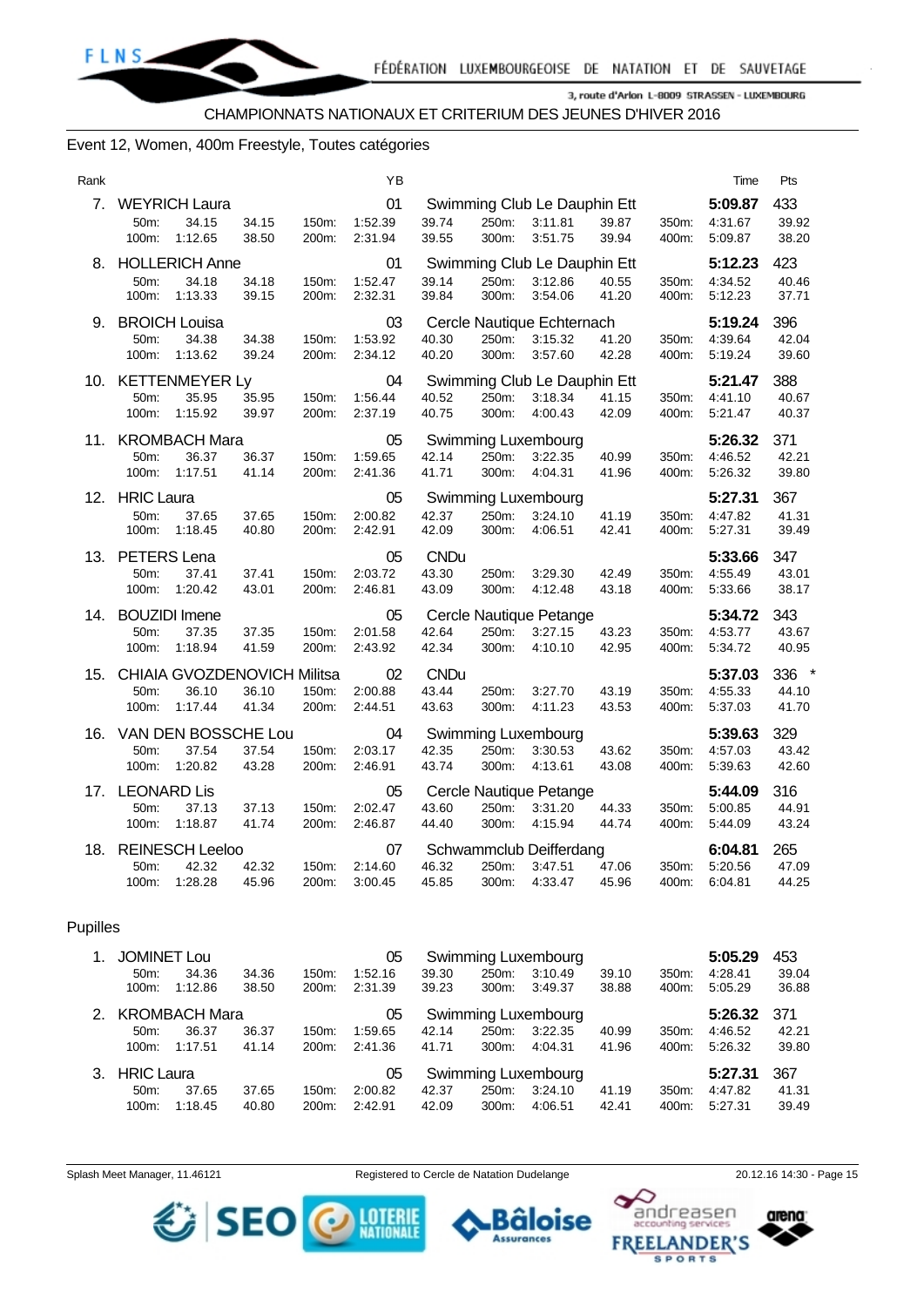

#### Event 12, Girls, 400m Freestyle, Pupilles

| Rank |                    |                        |       |       | YB      |             |       |                         |       |       | Time    | Pts   |
|------|--------------------|------------------------|-------|-------|---------|-------------|-------|-------------------------|-------|-------|---------|-------|
| 4.   | <b>PETERS</b> Lena |                        |       |       | 05      | <b>CNDu</b> |       |                         |       |       | 5:33.66 | 347   |
|      | 50 <sub>m</sub> :  | 37.41                  | 37.41 | 150m: | 2:03.72 | 43.30       | 250m: | 3:29.30                 | 42.49 | 350m: | 4:55.49 | 43.01 |
|      | 100m:              | 1:20.42                | 43.01 | 200m: | 2:46.81 | 43.09       | 300m: | 4:12.48                 | 43.18 | 400m: | 5:33.66 | 38.17 |
| 5.   |                    | <b>BOUZIDI</b> Imene   |       |       | 05      |             |       | Cercle Nautique Petange |       |       | 5:34.72 | 343   |
|      | 50m                | 37.35                  | 37.35 | 150m: | 2:01.58 | 42.64       | 250m: | 3:27.15                 | 43.23 | 350m: | 4:53.77 | 43.67 |
|      | 100m:              | 1:18.94                | 41.59 | 200m: | 2:43.92 | 42.34       | 300m: | 4:10.10                 | 42.95 | 400m: | 5:34.72 | 40.95 |
| 6.   |                    | LEONARD Lis            |       |       | 05      |             |       | Cercle Nautique Petange |       |       | 5:44.09 | 316   |
|      | 50 <sub>m</sub> :  | 37.13                  | 37.13 | 150m: | 2:02.47 | 43.60       | 250m: | 3:31.20                 | 44.33 | 350m: | 5:00.85 | 44.91 |
|      | 100m:              | 1:18.87                | 41.74 | 200m: | 2:46.87 | 44.40       | 300m: | 4:15.94                 | 44.74 | 400m: | 5:44.09 | 43.24 |
| 7.   |                    | <b>REINESCH Leeloo</b> |       |       | 07      |             |       | Schwammclub Deifferdang |       |       | 6:04.81 | 265   |
|      | 50m:               | 42.32                  | 42.32 | 150m: | 2:14.60 | 46.32       | 250m: | 3:47.51                 | 47.06 | 350m: | 5:20.56 | 47.09 |
|      | 100m:              | 1:28.28                | 45.96 | 200m: | 3:00.45 | 45.85       | 300m: | 4:33.47                 | 45.96 | 400m: | 6:04.81 | 44.25 |

#### Jeunes

| $1_{-}$     |                   | <b>PETERS Emma</b>   |       |          | 03      | <b>CNDu</b> |       |                              |       |       | 4:34.38 | 624   |
|-------------|-------------------|----------------------|-------|----------|---------|-------------|-------|------------------------------|-------|-------|---------|-------|
|             | $50m$ :           | 31.73                | 31.73 | $150m$ : | 1:41.44 | 35.10       | 250m: | 2:50.36                      | 34.57 | 350m: | 4:00.28 | 34.68 |
|             | $100m$ :          | 1:06.34              | 34.61 | 200m:    | 2:15.79 | 34.35       | 300m: | 3:25.60                      | 35.24 | 400m: | 4:34.38 | 34.10 |
| 2.          |                   | <b>BROICH Louisa</b> |       |          | 03      |             |       | Cercle Nautique Echternach   |       |       | 5:19.24 | 396   |
|             | $50m$ :           | 34.38                | 34.38 | 150m:    | 1:53.92 | 40.30       | 250m: | 3:15.32                      | 41.20 | 350m: | 4:39.64 | 42.04 |
|             | $100m$ :          | 1:13.62              | 39.24 | 200m:    | 2:34.12 | 40.20       | 300m: | 3:57.60                      | 42.28 | 400m: | 5:19.24 | 39.60 |
|             |                   | 3. KETTENMEYER Ly    |       |          | 04      |             |       | Swimming Club Le Dauphin Ett |       |       | 5:21.47 | 388   |
|             | 50 <sub>m</sub> : | 35.95                | 35.95 | 150m:    | 1:56.44 | 40.52       | 250m: | 3:18.34                      | 41.15 | 350m: | 4:41.10 | 40.67 |
|             | 100m:             | 1:15.92              | 39.97 | 200m:    | 2:37.19 | 40.75       | 300m: | 4:00.43                      | 42.09 | 400m: | 5:21.47 | 40.37 |
| $4_{\cdot}$ |                   | VAN DEN BOSSCHE Lou  |       |          | 04      |             |       | Swimming Luxembourg          |       |       | 5:39.63 | 329   |
|             |                   |                      |       |          |         |             |       |                              |       |       |         |       |
|             | 50 <sub>m</sub> : | 37.54                | 37.54 | 150m:    | 2:03.17 | 42.35       | 250m: | 3:30.53                      | 43.62 | 350m: | 4:57.03 | 43.42 |

#### **Juniors**

|    |                   | 1. PORTOKALLIDOU Despoina |       |       | 01      |       |       | Swimming Luxembourg          |       |                    | 4:36.46 | 610   |
|----|-------------------|---------------------------|-------|-------|---------|-------|-------|------------------------------|-------|--------------------|---------|-------|
|    | 50m:              | 31.38                     | 31.38 | 150m. | 1:41.61 | 34.95 | 250m: | 2:51.51                      | 34.57 | 350 <sub>m</sub> : | 3:58.15 | 32.63 |
|    | 100m:             | 1:06.66                   | 35.28 | 200m: | 2:16.94 | 35.33 | 300m: | 3:25.52                      | 34.01 | 400m:              | 4:36.46 | 38.31 |
|    |                   | 2. VANDERSCHRICK Laura    |       |       | 02      |       |       | Swimming Luxembourg          |       |                    | 4:43.90 | 563   |
|    | 50m:              | 31.43                     | 31.43 | 150m: | 1:41.53 | 35.69 | 250m: | 2:53.79                      | 35.98 | 350m:              | 4:07.56 | 37.41 |
|    | 100m:             | 1:05.84                   | 34.41 | 200m: | 2:17.81 | 36.28 | 300m. | 3:30.15                      | 36.36 | 400m:              | 4:43.90 | 36.34 |
|    | 3. GLODT Kelly    |                           |       |       | 02      |       |       | Swimming Club Redange        |       |                    | 4:48.68 | 536   |
|    | 50 <sub>m</sub> : | 32.28                     | 32.28 | 150m: | 1:44.05 | 36.41 | 250m: | 2:57.76                      | 36.94 | 350m:              | 4:11.96 | 37.13 |
|    | 100m:             | 1:07.64                   | 35.36 | 200m: | 2:20.82 | 36.77 | 300m. | 3:34.83                      | 37.07 | 400m:              | 4:48.68 | 36.72 |
|    | 4. FETZ Melanie   |                           |       |       | 01      |       |       | Cercle Nautique Echternach   |       |                    | 5:06.12 | 449   |
|    | 50 <sub>m</sub> : | 32.89                     | 32.89 | 150m: | 1:49.53 | 39.27 | 250m: | 3:08.85                      | 39.82 | 350m:              | 4:28.91 | 39.96 |
|    | 100m:             | 1:10.26                   | 37.37 | 200m: | 2:29.03 | 39.50 | 300m: | 3:48.95                      | 40.10 | 400m:              | 5:06.12 | 37.21 |
|    |                   |                           |       |       |         |       |       |                              |       |                    |         |       |
| 5. |                   | <b>WEYRICH Laura</b>      |       |       | 01      |       |       | Swimming Club Le Dauphin Ett |       |                    | 5:09.87 | 433   |
|    | 50m:              | 34.15                     | 34.15 | 150m: | 1:52.39 | 39.74 | 250m: | 3:11.81                      | 39.87 | 350m:              | 4:31.67 | 39.92 |
|    | 100m:             | 1:12.65                   | 38.50 | 200m: | 2:31.94 | 39.55 | 300m: | 3:51.75                      | 39.94 | 400m:              | 5:09.87 | 38.20 |
| 6. |                   | <b>HOLLERICH Anne</b>     |       |       | 01      |       |       | Swimming Club Le Dauphin Ett |       |                    | 5:12.23 | 423   |
|    | 50m:              | 34.18                     | 34.18 | 150m: | 1:52.47 | 39.14 | 250m: | 3:12.86                      | 40.55 | 350m:              | 4:34.52 | 40.46 |

SEO O MERE

Splash Meet Manager, 11.46121 Registered to Cercle de Natation Dudelange 20.12.16 14:30 - Page 16

в **Assurances** 



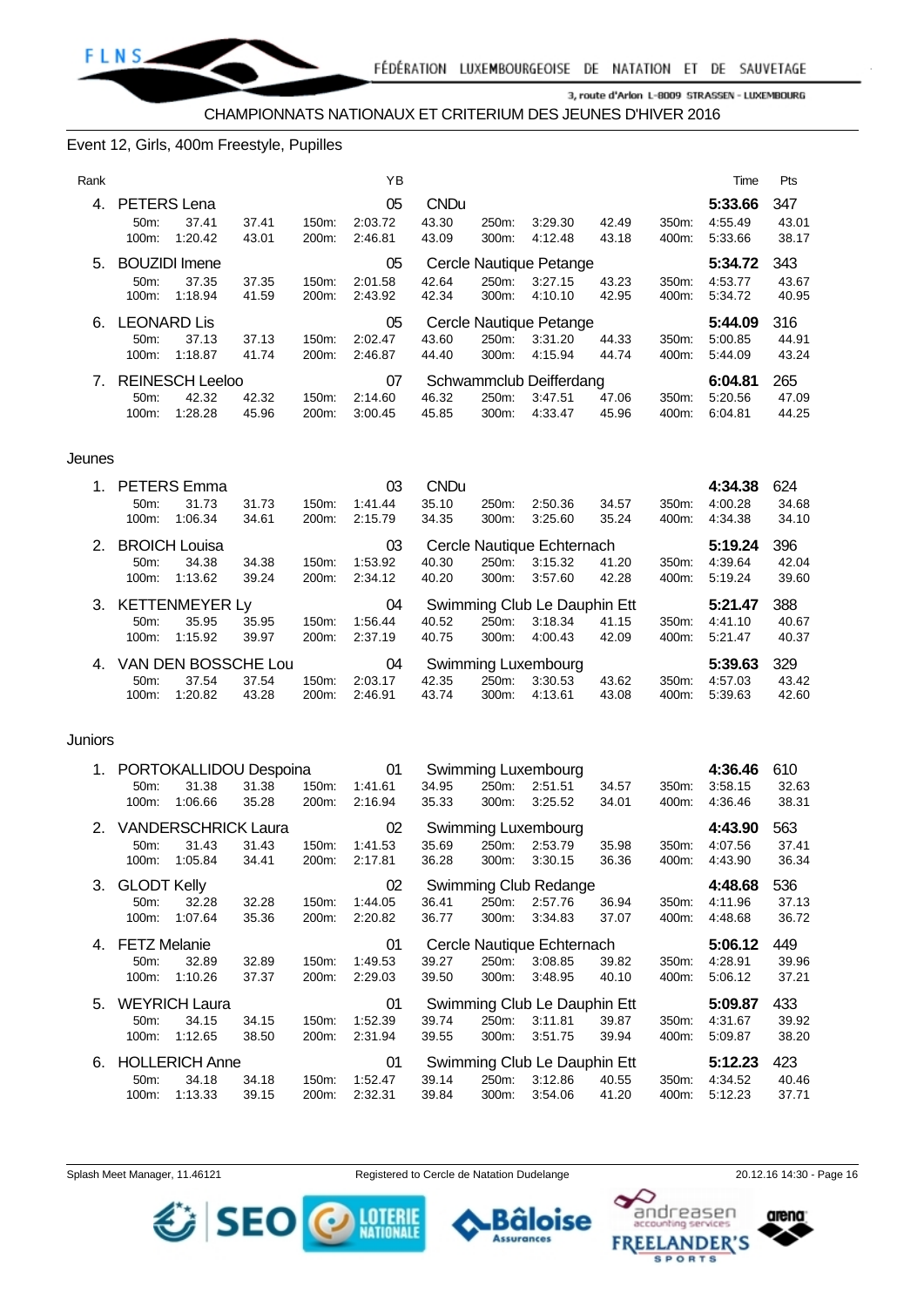

| Event 12, Girls, 400m Freestyle, Juniors                             |       |         |             |                          |                      |                                          |       |               |         |                                     |
|----------------------------------------------------------------------|-------|---------|-------------|--------------------------|----------------------|------------------------------------------|-------|---------------|---------|-------------------------------------|
| Rank                                                                 |       |         | YB          |                          |                      |                                          |       |               | Time    | Pts                                 |
| CHIAIA GVOZDENOVICH Militsa<br>7.                                    |       |         | 02          | <b>CNDu</b>              |                      |                                          |       |               | 5:37.03 | 336<br>$\ast$                       |
| 36.10<br>50m:                                                        | 36.10 | 150m:   | 2:00.88     | 43.44                    | 250m:                | 3:27.70                                  | 43.19 | 350m:         | 4:55.33 | 44.10                               |
| 100m:<br>1:17.44                                                     | 41.34 | 200m:   | 2:44.51     | 43.63                    | 300m:                | 4:11.23                                  | 43.53 | 400m:         | 5:37.03 | 41.70                               |
| Event 13<br>17.12.16 - 12:23                                         |       |         |             | Mixed, 4 x 50m Freestyle |                      |                                          |       |               |         | Toutes catégories<br><b>Results</b> |
| Record du meeting                                                    |       | 1:39.65 | <b>SCDE</b> |                          |                      | <b>LUX</b>                               |       | Dudelange     |         | 12.12.15                            |
| <b>Record National</b>                                               |       | 1:36.53 | <b>FLNS</b> |                          |                      | <b>FLNS</b>                              |       | Herning (DEN) |         | 14.12.13                            |
| Points: FINA 2016                                                    |       |         |             |                          |                      |                                          |       |               |         |                                     |
| Rank                                                                 |       |         |             |                          |                      |                                          |       |               | Time    | Pts                                 |
| CNDu 1<br>1.                                                         |       |         |             | <b>CNDu</b>              |                      |                                          |       |               | 1:42.33 | 525                                 |
| <b>HENX Julien</b>                                                   |       | 95      |             | 22.74                    | <b>KLAPP Loris</b>   |                                          |       | 97            |         | 26.07                               |
| PEREZ GARCIA Maria                                                   |       | 02      |             | 26.84                    | <b>TURMEL Alicia</b> |                                          |       | 00            |         | 26.68                               |
| 2. Swimming Luxembourg 3<br><b>NAU Sven</b>                          |       | 96      |             | 25.89                    |                      | Swimming Luxembourg<br>SIMEONOVA Vanessa |       | 01            | 1:48.95 | 435<br>29.14                        |
| CONZEMIUS Jerome                                                     |       | 99      |             | 25.08                    |                      | SILBEREISEN Caroline                     |       | 90            |         | 28.84                               |
| 3. Swimming Luxembourg 4                                             |       |         |             |                          |                      | Swimming Luxembourg                      |       |               | 1:52.48 | 396                                 |
| RUBIOLO Nathan                                                       |       | 02      |             | 26.39                    | <b>COIMBRA Alice</b> |                                          |       | 02            |         | 30.10                               |
| <b>UNGER Daniel</b>                                                  |       | 01      |             | 26.17                    |                      | <b>RIKKERT Helene</b>                    |       | 00            |         | 29.82                               |
| 4. Cercle Nautique Pétange 1                                         |       |         |             |                          |                      | Cercle Nautique Petange                  |       |               | 1:57.95 | 343                                 |
| <b>FREICHEL Yann</b>                                                 |       | 94      |             | 26.92                    | <b>LEONARD Lis</b>   |                                          |       | 05            |         | 34.45                               |
| <b>WIRTH Mandy</b>                                                   |       | 00      |             | 30.56                    |                      | FERNANDES PEDRO Diogo                    |       | 98            |         | 26.02                               |
| 5. Cercle Nautique Echternach 1                                      |       |         |             |                          |                      | Cercle Nautique Echternach               |       |               | 1:58.34 | 340                                 |
| <b>SCHROEDER Lena</b>                                                |       | 01      |             | 30.36                    | <b>FETZ Melanie</b>  |                                          |       | 01            |         | 30.80                               |
| <b>DENTER Arthur</b>                                                 |       | 04      |             | 29.28                    |                      | <b>MICHIELS Olivier</b>                  |       | 01            |         | 27.90                               |
|                                                                      |       |         |             |                          |                      |                                          |       |               |         |                                     |
| 6. CNDu 2                                                            |       |         |             | <b>CNDu</b>              |                      |                                          |       |               | 1:59.61 | 329                                 |
| <b>PETERS</b> Emma                                                   |       | 03      |             | 29.76                    |                      | <b>KUGENER Noemie</b>                    |       | 01            |         | 31.99                               |
| BINSFELD John-Glenn                                                  |       | 02      |             | 27.66                    |                      | <b>CRAWFORD Ethan</b>                    |       | 03            |         | 30.20                               |
| DSQ Swimming Luxembourg 1<br>SW 1014                                 |       |         |             |                          |                      | Swimming Luxembourg                      |       |               |         |                                     |
| MANNES Max, ASSINI Thibault, BANKY Jacqueline, VAN DEN BOSSCHE Manon |       |         |             |                          |                      |                                          |       |               |         |                                     |

DSQ Swimming Luxembourg 2 Swimming Luxembourg 2 *SW 10 14*

NAGY Miklos Mark, LAMBERTS Bram, ANGELIDIS Cristiana, MORARU Sara







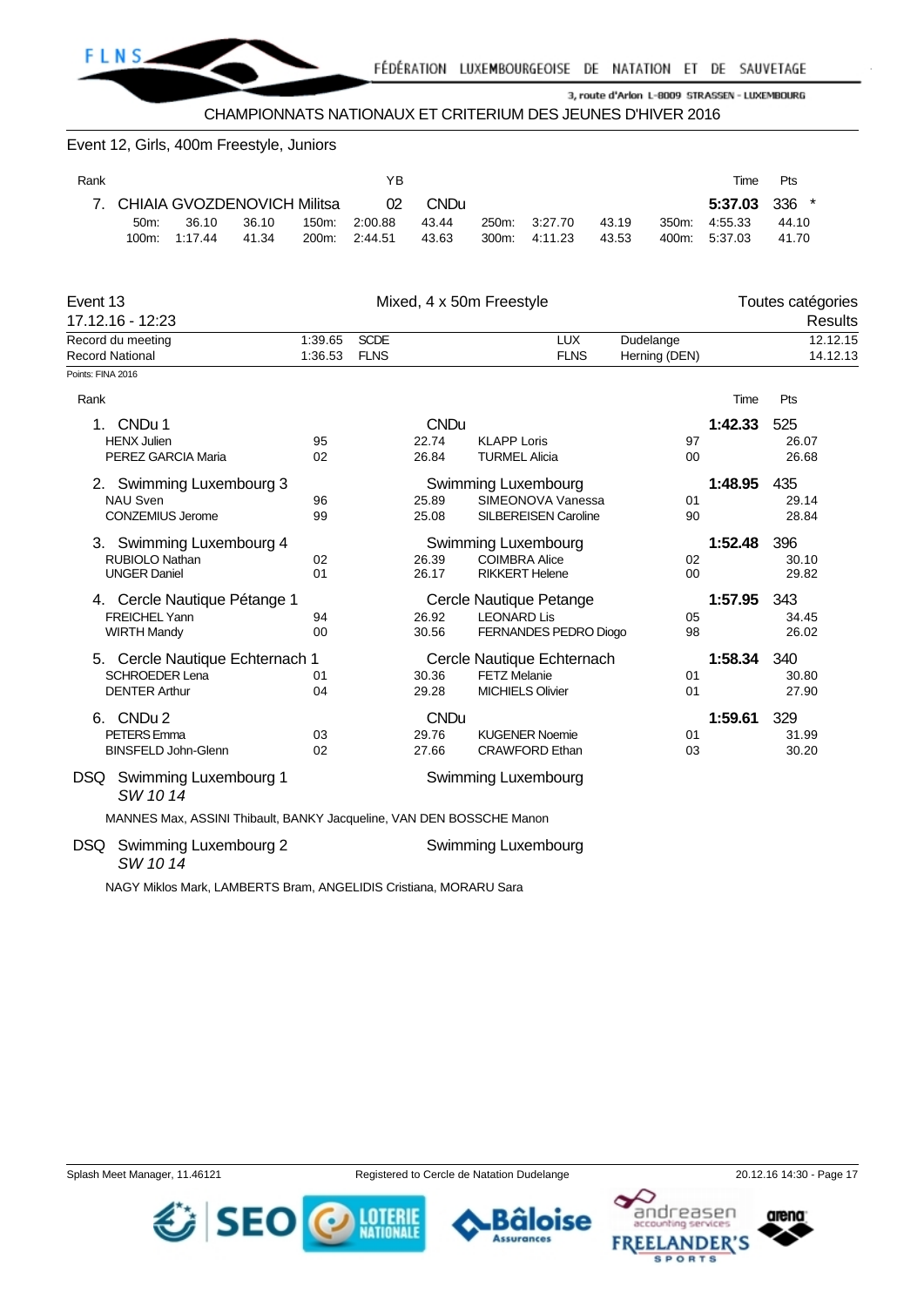

# 2 - Partie 2 17.12.16 - 16:00

| Event 103<br>17.12.16 - 16:00 |                                      |                | Men, 50m Freestyle                             |                       |                              |                        | Toutes catégories<br><b>Results Final</b> |     |                                           |
|-------------------------------|--------------------------------------|----------------|------------------------------------------------|-----------------------|------------------------------|------------------------|-------------------------------------------|-----|-------------------------------------------|
|                               | Record du meeting                    | 22.17          | <b>HENX Julien</b>                             |                       | <b>LUX</b>                   | Dudelange              |                                           |     | 12.12.15                                  |
|                               | Record National                      | 22.16          | <b>HENX Julien</b>                             |                       | <b>CNDu</b>                  | Doha (QAT)             |                                           |     | 04.12.14                                  |
| Points: FINA 2016             |                                      |                |                                                |                       |                              |                        |                                           |     |                                           |
| Rank                          |                                      |                | YB                                             |                       |                              |                        | Time                                      | Pts |                                           |
| Final                         |                                      |                |                                                |                       |                              |                        |                                           |     |                                           |
| 1.                            | <b>HENX Julien</b>                   |                | 95                                             | <b>CNDu</b>           |                              |                        | 22.72                                     | 709 |                                           |
| 2.                            | GOZZO Remi                           |                | 95                                             |                       | Swimming Luxembourg          |                        | 23.64                                     | 629 |                                           |
| 3.                            | <b>ASSINI Thibault</b>               |                | 94                                             |                       | Swimming Luxembourg          |                        | 23.95                                     | 605 |                                           |
| 4.                            | <b>LAMBERTS Bram</b>                 |                | 97                                             |                       | Swimming Luxembourg          |                        | 24.05                                     | 597 |                                           |
|                               | <b>VANDERSCHRICK Stephan</b>         |                | 00                                             |                       | Swimming Luxembourg          |                        | 24.05                                     | 597 |                                           |
|                               | 6. SCHMITZ Jules                     |                | 99                                             |                       | Swimming Club Redange        |                        | 24.70                                     | 551 |                                           |
| Event 104                     | 17.12.16 - 16:01                     |                |                                                | Women, 50m Freestyle  |                              |                        |                                           |     | Toutes catégories<br><b>Results Final</b> |
|                               | Record du meeting                    | 24.86          | <b>MEYNEN Julie</b>                            |                       | <b>LUX</b>                   | Dudelange              |                                           |     | 12.12.15                                  |
|                               | Record National                      | 24.86          | <b>MEYNEN Julie</b>                            |                       | <b>SCDE</b>                  | Dudelange              |                                           |     | 12.12.15                                  |
| Points: FINA 2016             |                                      |                |                                                |                       |                              |                        |                                           |     |                                           |
| Rank                          |                                      |                | YB                                             |                       |                              |                        | Time                                      | Pts |                                           |
| Final                         |                                      |                |                                                |                       |                              |                        |                                           |     |                                           |
| 1.                            | <b>BANKY Jacqueline</b>              |                | 96                                             |                       | Swimming Luxembourg          |                        | 26.41                                     | 681 |                                           |
| 2.                            | <b>HAMEN SAIEG Yael</b>              |                | 01                                             |                       | Cercle de Natation Diekirch  |                        | 27.39                                     | 610 |                                           |
| 3.                            | <b>ANGELIDIS Cristiana</b>           |                | $00\,$                                         |                       | Swimming Luxembourg          |                        | 27.54                                     | 600 |                                           |
| 4.                            | <b>TURMEL Alicia</b>                 |                | $00\,$                                         | <b>CNDu</b>           |                              |                        | 27.60                                     | 597 |                                           |
| 5.                            | <b>BLACK Rachael</b>                 |                | 01                                             |                       | Swimming Luxembourg          |                        | 27.68                                     | 591 |                                           |
| 6.                            | <b>MORARU Sara</b>                   |                | 99                                             |                       | Swimming Luxembourg          |                        | 27.83                                     | 582 |                                           |
| Event 105                     |                                      |                |                                                | Men, 50m Breaststroke |                              |                        |                                           |     | Toutes catégories                         |
|                               | 17.12.16 - 16:13                     |                |                                                |                       |                              |                        |                                           |     | <b>Results Final</b>                      |
|                               | Record du meeting<br>Record National | 27.30<br>27.30 | <b>CARNOL Laurent</b><br><b>CARNOL Laurent</b> |                       | <b>LUX</b><br><b>SCDE</b>    | Dudelange<br>Dudelange |                                           |     | 12.12.15<br>12.12.15                      |
| Points: FINA 2016             |                                      |                |                                                |                       |                              |                        |                                           |     |                                           |
| Rank                          |                                      |                | ΥB                                             |                       |                              |                        | Time                                      | Pts |                                           |
| Final                         |                                      |                |                                                |                       |                              |                        |                                           |     |                                           |
| 1.                            | <b>HENX Julien</b>                   |                | 95                                             | <b>CNDu</b>           |                              |                        | 30.18                                     | 585 |                                           |
| 2.                            | <b>ROLKO Ricky</b>                   |                | 99                                             |                       | Swimming Luxembourg          |                        | 30.58                                     | 562 |                                           |
| 3.                            | <b>MORIS Cedric</b>                  |                | 98                                             |                       | Swimming Club Le Dauphin Ett |                        | 30.65                                     | 559 |                                           |
| 4.                            | VAN DEN BOSSCHE Yann                 |                | 01                                             |                       | Swimming Luxembourg          |                        | 30.70                                     | 556 |                                           |
| 5.                            | <b>NAGY Miklos Mark</b>              |                | 99                                             |                       | <b>Swimming Luxembourg</b>   |                        | 30.73                                     | 554 |                                           |
| 6.                            | <b>KEMP Mats</b>                     |                | 01                                             |                       | Swimming Luxembourg          |                        | 31.20                                     | 530 |                                           |

SEO O MENT

Bâloise

**Assurances** 



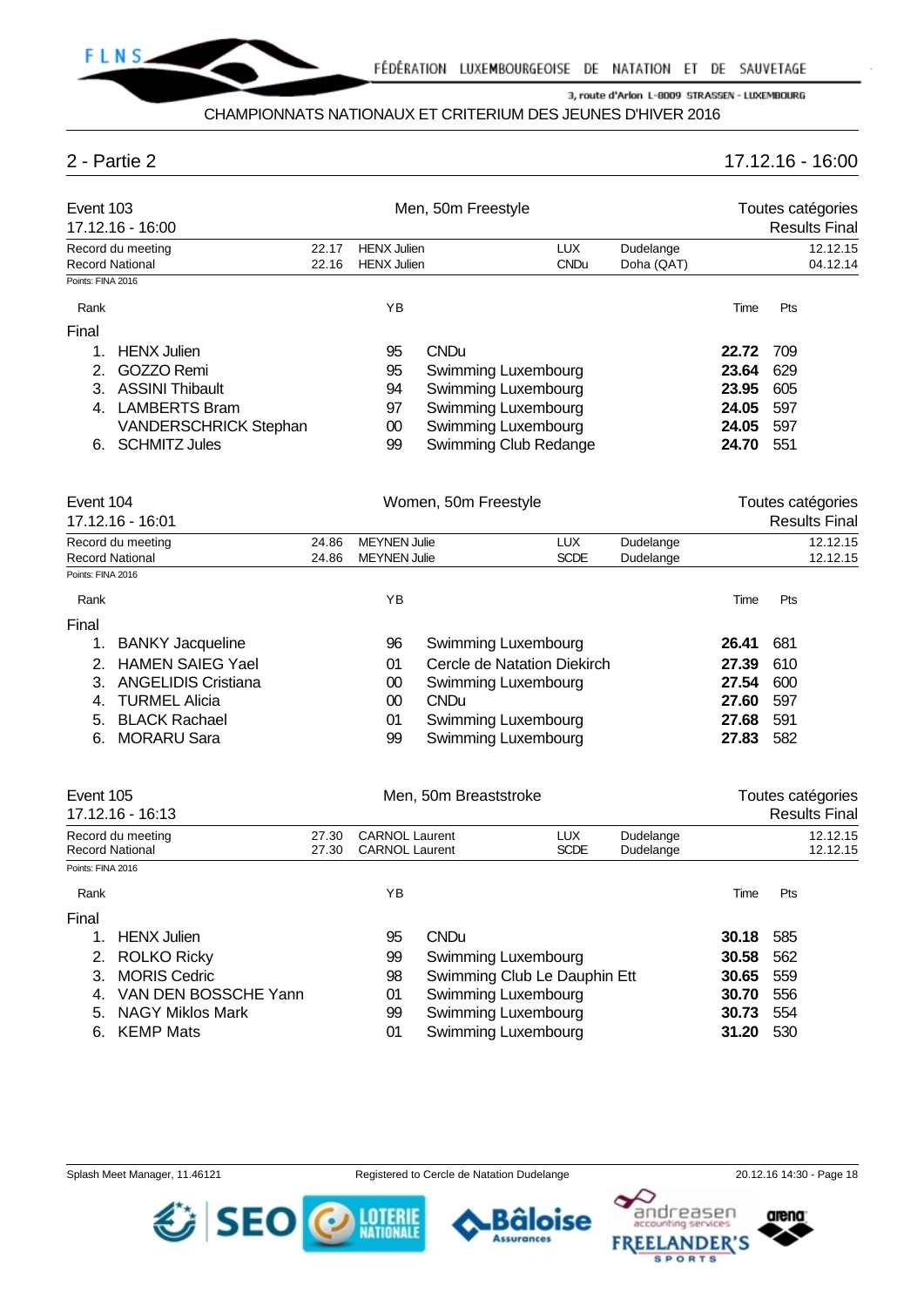

#### CHAMPIONNATS NATIONAUX ET CRITERIUM DES JEUNES D'HIVER 2016

| Event 106              | $17.12.16 - 16:15$                         |       |                     | Women, 50m Breaststroke |             |           |       |      | Toutes catégories<br><b>Results Final</b> |
|------------------------|--------------------------------------------|-------|---------------------|-------------------------|-------------|-----------|-------|------|-------------------------------------------|
|                        | Record du meeting                          | 31.95 | <b>MEYNEN Julie</b> |                         | <b>LUX</b>  | Dudelange |       |      | 12.12.15                                  |
| <b>Record National</b> |                                            | 31.95 | <b>MEYNEN Julie</b> |                         | <b>SCDE</b> | Dudelange |       |      | 12.12.15                                  |
| Points: FINA 2016      |                                            |       |                     |                         |             |           |       |      |                                           |
| Rank                   |                                            |       | ΥB                  |                         |             |           | Time  | Pts  |                                           |
| Final                  |                                            |       |                     |                         |             |           |       |      |                                           |
|                        | <b>PEREDI Lilla</b><br>Championne fédérale |       | 02                  | Swimming Luxembourg     |             |           | 35.42 | -537 |                                           |
|                        | VAN DEN BOSSCHE Manon                      |       | 97                  | Swimming Luxembourg     |             |           | 35.58 | 530  |                                           |
| 3                      | <b>RIKKERT Helene</b>                      |       | 00                  | Swimming Luxembourg     |             |           | 35.89 | 516  |                                           |
| 4.                     | <b>GLODT Kelly</b>                         |       | 02                  | Swimming Club Redange   |             |           | 36.52 | 490  |                                           |
| 5.                     | EINHORN Jil                                |       | 98                  | Swimming Luxembourg     |             |           | 37.03 | 470  |                                           |
| 6.                     | <b>FARRELL Margaret</b>                    |       | 00                  | Swimming Luxembourg     |             |           | 38.08 | 432  |                                           |

| Event 14                                                                                                                | Men, 100m Medley          |             |               | Open     |
|-------------------------------------------------------------------------------------------------------------------------|---------------------------|-------------|---------------|----------|
| 17.12.16 - 16:26                                                                                                        |                           |             |               | Results  |
| Record du meeting                                                                                                       | 54.54 STACCHIOTTI Raphaël | LUX         | Bonnevoie     | 13.12.14 |
| <b>Record National</b>                                                                                                  | 53.44 STACCHIOTTI Raphaël | <b>SCDE</b> | Netanya (ISR) | 05.12.15 |
| TL Open M 18 +: 1:12.00 / TL Pupilles M - 13: 1:28.00 / TL Jeunes M/ Juniors D JeM: 1:20.00 / TL Juniors M JuM: 1:15.00 |                           |             |               |          |
| Points: FINA 2016                                                                                                       |                           |             |               |          |

| Rank |                                          | ΥB |                              | Time        | Pts | 50 <sub>m</sub> | 100m    |
|------|------------------------------------------|----|------------------------------|-------------|-----|-----------------|---------|
|      | Toutes catégories                        |    |                              |             |     |                 |         |
| 1.   | <b>LAMBERTS Bram</b><br>Champion fédéral | 97 | Swimming Luxembourg          | 1:00.13 598 |     | 28.73           | 1:00.13 |
| 2.   | <b>WALTZING Florian</b>                  | 97 | Schwammclub Deifferdang      | 1:00.60 584 |     | 28.52           | 1:00.60 |
| 3.   | <b>SCHMITZ Jules</b>                     | 99 | Swimming Club Redange        | 1:02.00 545 |     | 29.44           | 1:02.00 |
| 4.   | <b>MORIS Cedric</b>                      | 98 | Swimming Club Le Dauphin Ett | 1:02.75 526 |     | 29.81           | 1:02.75 |
| 5.   | <b>UNGER Daniel</b>                      | 01 | Swimming Luxembourg          | 1:04.90 475 |     | 30.20           | 1:04.90 |
| 6.   | CARNEIRO Joao<br>MP 13 ans               | 03 | Swimming Luxembourg          | 1:05.49 462 |     | 31.35           | 1:05.49 |
| 7.   | <b>COLAIANNI Victor</b>                  | 99 | Swimming Luxembourg          | 1:06.46 442 |     | 30.18           | 1:06.46 |
| 8.   | <b>LANNERS Bob</b>                       | 02 | Swimming Luxembourg          | 1:07.25 427 |     | 32.03           | 1:07.25 |
| 9.   | <b>LESAGE Christophe</b>                 | 02 | Swimming Luxembourg          | 1:09.18 392 |     | 33.00           | 1:09.18 |
| 10.  | <b>REGENWETTER Loris</b>                 | 99 | Schwammclub Deifferdang      | 1:09.44 388 |     | 32.87           | 1:09.44 |
| 11.  | <b>MOREAUX Maxime</b>                    | 02 | Swimming Club Redange        | 1:10.61 369 |     | 32.56           | 1:10.61 |
| 12.  | <b>BANKY Jordan</b>                      | 01 | Swimming Luxembourg          | 1:10.89 364 |     | 32.91           | 1:10.89 |
| 13.  | <b>KETTENMEYER Yul</b>                   | 03 | Swimming Club Le Dauphin Ett | 1:11.13 361 |     | 33.13           | 1:11.13 |
| 14.  | <b>BOKOV Rodion</b>                      | 03 | Swimming Luxembourg          | 1:11.48 355 |     | 33.44           | 1:11.48 |
| 15.  | <b>MERTENS Ben</b>                       | 00 | Cercle de Natation Wiltz     | 1:11.89 349 |     | 33.63           | 1:11.89 |
| 16.  | <b>MICHIELS Olivier</b>                  | 01 | Cercle Nautique Echternach   | 1:11.96 348 |     | 32.73           | 1:11.96 |
| 17.  | <b>BINSFELD John-Glenn</b>               | 02 | CNDu                         | 1:12.37 343 |     | 34.42           | 1:12.37 |
| 18.  | <b>CAILLIAU Nils</b>                     | 01 | Swimming Club Redange        | 1:12.82 336 |     | 34.18           | 1:12.82 |
| 19.  | <b>LANNERS Nick</b>                      | 04 | Swimming Luxembourg          | 1:13.25 330 |     | 34.75           | 1:13.25 |
| 20.  | SIMAO NOGUEIRA Joao                      | 04 | Cercle Nautique Petange      | 1:15.98 296 |     | 35.20           | 1:15.98 |
| 21.  | <b>LUKA Mory</b>                         | 04 | Swimming Luxembourg          | 1:16.35 292 |     | 35.18           | 1:16.35 |
| 22.  | <b>DENTER Arthur</b>                     | 04 | Cercle Nautique Echternach   | 1:17.11 283 |     | 35.47           | 1:17.11 |
| 23.  | <b>CARNEIRO Nuno</b>                     | 05 | Swimming Luxembourg          | 1:17.49 279 |     | 36.45           | 1:17.49 |
| 24.  | <b>KOHL Charel</b>                       | 04 | Swimming Club Le Dauphin Ett | 1:18.76 266 |     | 35.74           | 1:18.76 |
| 25.  | <b>JOMINET Dan</b>                       | 03 | Swimming Luxembourg          | 1:19.63 257 |     | 37.01           | 1:19.63 |
| 26.  | <b>KIRCH Felix</b>                       | 03 | <b>CNDu</b>                  | 1:21.14 243 |     | 36.29           | 1:21.14 |

SEO O MINE

Splash Meet Manager, 11.46121 Registered to Cercle de Natation Dudelange 20.12.16 14:30 - Page 19



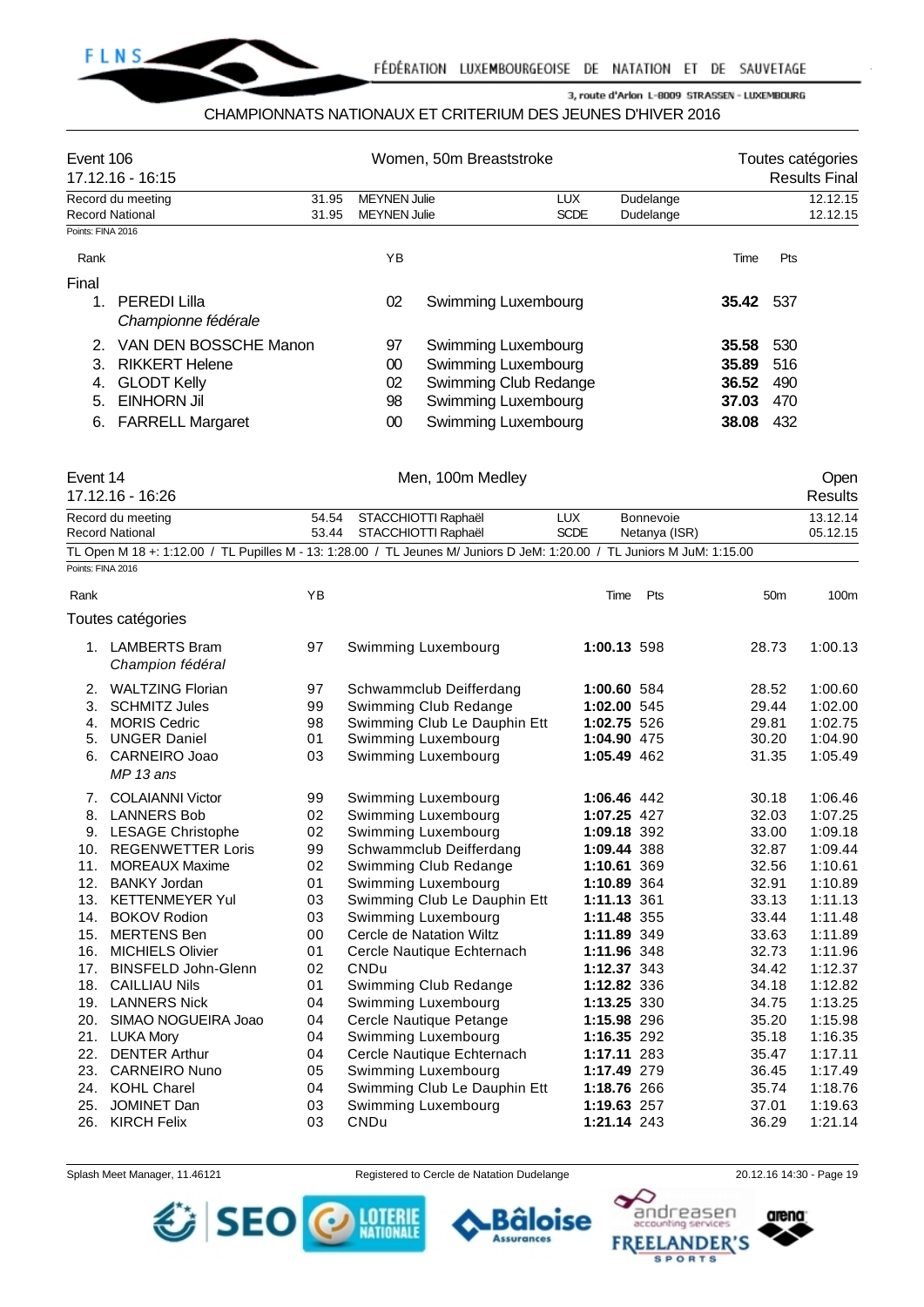#### CHAMPIONNATS NATIONAUX ET CRITERIUM DES JEUNES D'HIVER 2016

### Event 14, Men, 100m Medley, Toutes catégories

| Rank         |                                        | ΥB       |                                                                                                          | Time                       | Pts | 50 <sub>m</sub> | 100m               |
|--------------|----------------------------------------|----------|----------------------------------------------------------------------------------------------------------|----------------------------|-----|-----------------|--------------------|
| 27.          | <b>THILL Nicolas</b>                   | 05       | Swimming Luxembourg                                                                                      | 1:21.62 239                |     | 38.05           | 1:21.62            |
| 28.          | NICOLAS Jeff                           | 03       | Cercle de Natation Wiltz                                                                                 | 1:22.29 233                |     | 39.15           | 1:22.29            |
|              | 29. KEMP Finn                          | 05       | Swimming Luxembourg                                                                                      | 1:22.93 227                |     | 37.49           | 1:22.93            |
|              | 30. CONSTANTINO CAEIRO Diogo03         |          | <b>CNDu</b>                                                                                              | 1:23.86 220                |     | 38.60           | 1:23.86            |
|              | 31. CALMES Nicolas                     | 06       | Schwammclub Monnerech                                                                                    | 1:28.93 184                |     | 40.26           | 1:28.93            |
|              | 32. OLINGER Liam                       | 05       | Schwammclub Monnerech                                                                                    | 1:31.74 168                |     | 41.20           | 1:31.74            |
|              | <b>DSQ</b> DECKER Alexandre            | 04       | Swimming Luxembourg                                                                                      |                            |     |                 |                    |
|              |                                        |          | M2 - section was not finished in accordance with the rule which applies to the stroke concerned (SW 9.3) |                            |     |                 |                    |
|              | DSQ MILANOVSKI Nikola                  | 04       | Swimming Luxembourg                                                                                      |                            |     |                 |                    |
|              |                                        |          | M2 - section was not finished in accordance with the rule which applies to the stroke concerned (SW 9.3) |                            |     |                 |                    |
|              |                                        |          |                                                                                                          |                            |     |                 |                    |
| DNS.<br>DNS. | <b>WEBER Loris</b><br><b>KEMP Mats</b> | 03<br>01 | CNDu                                                                                                     |                            |     |                 |                    |
|              | DNS PANIC Stevan                       | 02       | Swimming Luxembourg<br>Swimming Luxembourg                                                               |                            |     |                 |                    |
|              | sick CIRELLI Marco                     | 02       | Cercle de Natation Wiltz                                                                                 |                            |     |                 |                    |
|              |                                        |          |                                                                                                          |                            |     |                 |                    |
| Pupilles     |                                        |          |                                                                                                          |                            |     |                 |                    |
|              |                                        |          |                                                                                                          |                            |     |                 |                    |
|              | 1. CARNEIRO Joao                       | 03       | Swimming Luxembourg                                                                                      | 1:05.49 462                |     | 31.35           | 1:05.49            |
|              | MP 13 ans                              |          |                                                                                                          |                            |     |                 |                    |
| 2.           | <b>KETTENMEYER Yul</b>                 | 03       | Swimming Club Le Dauphin Ett                                                                             | 1:11.13 361                |     | 33.13           | 1:11.13            |
| 3.           | <b>BOKOV Rodion</b>                    | 03       | Swimming Luxembourg                                                                                      | 1:11.48 355                |     | 33.44           | 1:11.48            |
|              | 4. LANNERS Nick                        | 04       | Swimming Luxembourg                                                                                      | 1:13.25 330                |     | 34.75           | 1:13.25            |
| 5.           | SIMAO NOGUEIRA Joao                    | 04       | Cercle Nautique Petange                                                                                  | 1:15.98 296                |     | 35.20           | 1:15.98            |
|              | 6. LUKA Mory                           | 04       | Swimming Luxembourg                                                                                      | 1:16.35 292                |     | 35.18           | 1:16.35            |
| 7.           | <b>DENTER Arthur</b>                   | 04       | Cercle Nautique Echternach                                                                               | 1:17.11 283                |     | 35.47           | 1:17.11            |
| 8.           | <b>CARNEIRO Nuno</b>                   | 05       | Swimming Luxembourg                                                                                      | 1:17.49 279                |     | 36.45           | 1:17.49            |
|              | 9. KOHL Charel                         | 04       | Swimming Club Le Dauphin Ett                                                                             | 1:18.76 266                |     | 35.74           | 1:18.76            |
| 10.          | JOMINET Dan                            | 03       | Swimming Luxembourg                                                                                      | 1:19.63 257                |     | 37.01           | 1:19.63            |
| 11.          | <b>KIRCH Felix</b>                     | 03       | <b>CNDu</b>                                                                                              | 1:21.14 243                |     | 36.29           | 1:21.14            |
| 12.          | <b>THILL Nicolas</b>                   | 05       | Swimming Luxembourg                                                                                      | 1:21.62 239                |     | 38.05           | 1:21.62            |
| 13.          | NICOLAS Jeff                           | 03       | Cercle de Natation Wiltz                                                                                 | 1:22.29 233                |     | 39.15           | 1:22.29            |
|              | 14. KEMP Finn                          | 05       | Swimming Luxembourg                                                                                      | 1:22.93 227                |     | 37.49           | 1:22.93            |
|              | 15. CONSTANTINO CAEIRO Diogo03         |          | CNDu                                                                                                     | 1:23.86 220                |     | 38.60           | 1:23.86            |
|              | 16. CALMES Nicolas                     | 06       | Schwammclub Monnerech                                                                                    | 1:28.93 184                |     | 40.26           | 1:28.93            |
| 17.          | <b>OLINGER Liam</b>                    | 05       | Schwammclub Monnerech                                                                                    | 1:31.74 168                |     | 41.20           | 1:31.74            |
|              | <b>DSQ</b> DECKER Alexandre            | 04       | Swimming Luxembourg                                                                                      |                            |     |                 |                    |
|              |                                        |          | M2 - section was not finished in accordance with the rule which applies to the stroke concerned (SW 9.3) |                            |     |                 |                    |
|              | DSQ MILANOVSKI Nikola                  | 04       | Swimming Luxembourg                                                                                      |                            |     |                 |                    |
|              |                                        |          | M2 - section was not finished in accordance with the rule which applies to the stroke concerned (SW 9.3) |                            |     |                 |                    |
|              | <b>DNS</b> WEBER Loris                 | 03       | CNDu                                                                                                     |                            |     |                 |                    |
|              |                                        |          |                                                                                                          |                            |     |                 |                    |
| Jeunes       |                                        |          |                                                                                                          |                            |     |                 |                    |
|              |                                        |          |                                                                                                          |                            |     |                 |                    |
|              | 1. UNGER Daniel                        | 01       | Swimming Luxembourg                                                                                      | 1:04.90 475                |     | 30.20           | 1:04.90            |
|              | 2. LANNERS Bob<br>3. LESAGE Christophe | 02<br>02 | Swimming Luxembourg<br>Swimming Luxembourg                                                               | 1:07.25 427                |     | 32.03<br>33.00  | 1:07.25<br>1:09.18 |
| 4.           | <b>MOREAUX Maxime</b>                  | 02       | Swimming Club Redange                                                                                    | 1:09.18 392<br>1:10.61 369 |     | 32.56           | 1:10.61            |
| 5.           | <b>BANKY Jordan</b>                    | 01       | Swimming Luxembourg                                                                                      | 1:10.89 364                |     | 32.91           | 1:10.89            |
| 6.           | <b>MICHIELS Olivier</b>                | 01       | Cercle Nautique Echternach                                                                               | 1:11.96 348                |     | 32.73           | 1:11.96            |
| 7.           | <b>BINSFELD John-Glenn</b>             | 02       | <b>CNDu</b>                                                                                              | 1:12.37 343                |     | 34.42           | 1:12.37            |
| 8.           | <b>CAILLIAU Nils</b>                   | 01       | Swimming Club Redange                                                                                    | 1:12.82 336                |     | 34.18           | 1:12.82            |
|              | DNS KEMP Mats                          | 01       | Swimming Luxembourg                                                                                      |                            |     |                 |                    |
| DNS          | <b>PANIC Stevan</b>                    | 02       | Swimming Luxembourg                                                                                      |                            |     |                 |                    |
|              |                                        |          |                                                                                                          |                            |     |                 |                    |

SEO

Splash Meet Manager, 11.46121 **Registered to Cercle de Natation Dudelange** 20.12.16 14:30 - Page 20

в

**Assurances** 

äloise

**LOTERIE**<br>NATIONALE



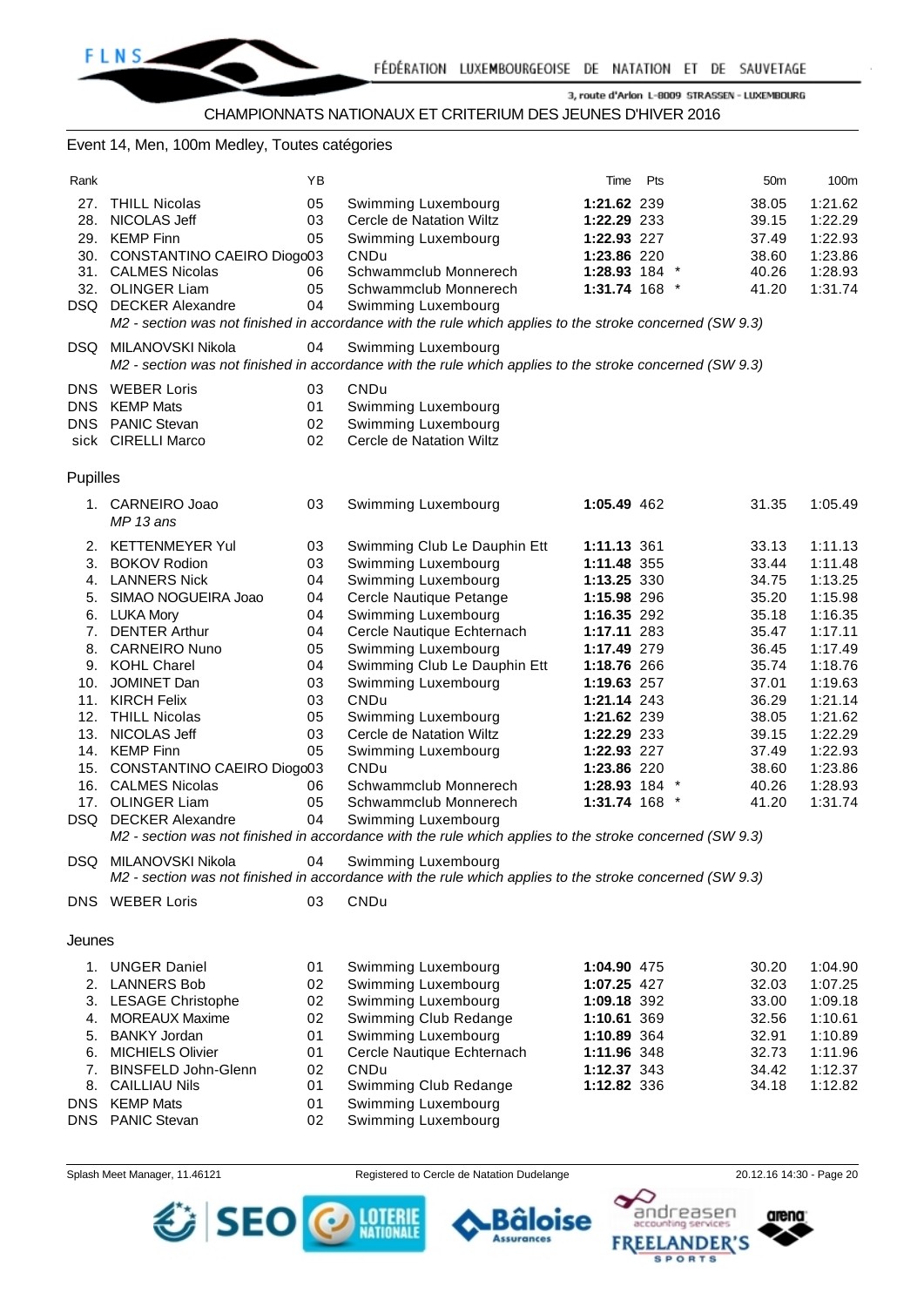

CHAMPIONNATS NATIONAUX ET CRITERIUM DES JEUNES D'HIVER 2016

| Event 14, Boys, 100m Medley, Jeunes |  |  |  |  |  |
|-------------------------------------|--|--|--|--|--|
|-------------------------------------|--|--|--|--|--|

| Rank           | sick CIRELLI Marco       | ΥB<br>02 | Cercle de Natation Wiltz | Time        | Pts | 50 <sub>m</sub> | 100m    |
|----------------|--------------------------|----------|--------------------------|-------------|-----|-----------------|---------|
| <b>Juniors</b> |                          |          |                          |             |     |                 |         |
|                | <b>SCHMITZ Jules</b>     | 99       | Swimming Club Redange    | 1:02.00 545 |     | 29.44           | 1:02.00 |
|                | 2. COLAIANNI Victor      | 99       | Swimming Luxembourg      | 1:06.46 442 |     | 30.18           | 1:06.46 |
| 3 <sub>1</sub> | <b>REGENWETTER Loris</b> | 99       | Schwammclub Deifferdang  | 1:09.44 388 |     | 32.87           | 1:09.44 |
| 4.             | MERTENS Ben              | 00       | Cercle de Natation Wiltz | 1:11.89 349 |     | 33.63           | 1:11.89 |

| Event 15          | 17.12.16 - 16:39       |         | Open<br><b>Results</b>                                                                                                 |               |           |                 |          |
|-------------------|------------------------|---------|------------------------------------------------------------------------------------------------------------------------|---------------|-----------|-----------------|----------|
|                   | Record du meeting      | 1:02.13 | <b>MEYNEN Julie</b>                                                                                                    | LUX           | Dudelange |                 | 12.12.15 |
|                   | <b>Record National</b> | 1:02.13 | <b>MEYNEN JUlie</b>                                                                                                    | <b>SCDE</b>   | Dudelange |                 | 12.12.15 |
|                   |                        |         | TL Open D 16 +: 1:19.00 / TL Pupilles D - 11: 1:34.00 / TL Jeunes D JeD: 1:28.00 / TL Jeunes M/ Juniors D JuD: 1:22.00 |               |           |                 |          |
| Points: FINA 2016 |                        |         |                                                                                                                        |               |           |                 |          |
| Rank              |                        | YB      |                                                                                                                        | Time          | Pts       | 50 <sub>m</sub> | 100m     |
|                   | Toutes catégories      |         |                                                                                                                        |               |           |                 |          |
|                   | 1. BANKY Jacqueline    | 96      | Swimming Luxembourg                                                                                                    | 1:05.26 654   |           | 29.61           | 1:05.26  |
|                   | 2. ROLKO Sarah         | 94      | Swimming Luxembourg                                                                                                    | 1:06.65 614   |           | 29.08           | 1:06.65  |
|                   | 3. ANGELIDIS Cristiana | 00      | Swimming Luxembourg                                                                                                    | 1:07.14 601   |           | 31.63           | 1:07.14  |
| 4.                | <b>TURMEL Alicia</b>   | 00      | <b>CNDu</b>                                                                                                            | 1:08.66 562   |           | 31.40           | 1:08.66  |
|                   | 5. FABER Maiti         | 01      | Swimming Club Le Dauphin Ett                                                                                           | 1:09.25 548   |           | 31.82           | 1:09.25  |
|                   | 6. PEREDI Lilla        | 02      | Swimming Luxembourg                                                                                                    | 1:09.70 537   |           | 32.43           | 1:09.70  |
| 7.                | <b>BLACK Sarah</b>     | 01      | Swimming Luxembourg                                                                                                    | 1:10.14 527   |           | 31.71           | 1:10.14  |
|                   | 8. PETERS Emma         | 03      | <b>CNDu</b>                                                                                                            | 1:11.66 494   |           | 32.86           | 1:11.66  |
|                   | 9. WALTZING Noemie     | 97      | Schwammclub Deifferdang                                                                                                | 1:14.28 444   |           | 35.49           | 1:14.28  |
|                   | 10. SINNER Caroline    | 90      | Swimming Luxembourg                                                                                                    | 1:14.48 440   |           | 32.60           | 1:14.48  |
|                   | 11. NAGY Katalin       | 02      | Swimming Luxembourg                                                                                                    | 1:15.13 429   |           | 35.61           | 1:15.13  |
|                   | 12. BROICH Lea-Sophie  | 00      | Cercle Nautique Echternach                                                                                             | 1:15.46 423   |           | 33.97           | 1:15.46  |
|                   | 13. REDING Alyssa      | 04      | Swimming Club Le Dauphin Ett                                                                                           | 1:16.04 413   |           | 34.23           | 1:16.04  |
|                   | 14. SCHROEDER Lena     | 01      | Cercle Nautique Echternach                                                                                             | 1:16.80 401   |           | 34.52           | 1:16.80  |
|                   | 15. TER HEEGDE Chantal | 99      | Cercle Nautique Echternach                                                                                             | 1:17.03 398   |           | 34.49           | 1:17.03  |
|                   | 16. KUGENER Noemie     | 01      | <b>CNDu</b>                                                                                                            | 1:17.09 397   |           | 34.73           | 1:17.09  |
| 17.               | <b>BROICH Louisa</b>   | 03      | Cercle Nautique Echternach                                                                                             | 1:18.04 382   |           | 35.60           | 1:18.04  |
| 18.               | <b>JOMINET Lou</b>     | 05      | Swimming Luxembourg                                                                                                    | 1:19.18 366   |           | 36.74           | 1:19.18  |
|                   | 19. HAAG Nora          | 04      | Swimming Club Redange                                                                                                  | 1:20.10 354   |           | 37.94           | 1:20.10  |
|                   | 20. BABIC Andjelika    | 02      | Swimming Luxembourg                                                                                                    | 1:20.30 351   |           | 38.44           | 1:20.30  |
|                   | 21. BAUSTERT Magali    | 05      | Swimming Luxembourg                                                                                                    | 1:20.99 342   |           | 37.68           | 1:20.99  |
|                   | 22. RIKKERT Elvire     | 03      | Swimming Luxembourg                                                                                                    | 1:21.49 336   |           | 37.97           | 1:21.49  |
|                   | 23. ELCHEROTH Milly    | 03      | Swimming Club Redange                                                                                                  | 1:22.13 328   |           | 39.32           | 1:22.13  |
|                   | 24. GLODT Chiara       | 04      | Swimming Club Redange                                                                                                  | 1:25.31 293   |           | 39.62           | 1:25.31  |
|                   | 25. KROMBACH Mara      | 05      | Swimming Luxembourg                                                                                                    | 1:25.74 288   |           | 40.77           | 1:25.74  |
|                   | 26. HRIC Laura         | 05      | Swimming Luxembourg                                                                                                    | 1:25.82 287   |           | 40.95           | 1:25.82  |
| 27.               | <b>TER HEEGDE Lisa</b> | 02      | Cercle Nautique Echternach                                                                                             | 1:25.98 286 * |           | 40.24           | 1:25.98  |
| 28.               | <b>MOREAUX Anae</b>    | 04      | Swimming Club Redange                                                                                                  | 1:26.15 284   |           | 41.26           | 1:26.15  |
|                   | 29. BAYANAA Michele    | 06      | Swimming Luxembourg                                                                                                    | 1:26.52 281   |           | 40.76           | 1:26.52  |
|                   | 30. SINGH Prathna      | 03      | Swimming Luxembourg                                                                                                    | 1:27.29 273   |           | 40.25           | 1:27.29  |
| 31.               | <b>LEONARD Lis</b>     | 05      | Cercle Nautique Petange                                                                                                | 1:27.33 273   |           | 44.24           | 1:27.33  |
|                   | 32. REINESCH Leeloo    | 07      | Schwammclub Deifferdang                                                                                                | 1:32.22 232   |           | 44.22           | 1:32.22  |
|                   | DSQ PEREZ GARCIA Maria | 02      | CNDu                                                                                                                   |               |           |                 |          |

*B1 - more than one single butterfly kick before the first breaststroke kick (SW 7.1)*

Splash Meet Manager, 11.46121 Registered to Cercle de Natation Dudelange 20.12.16 14:30 - Page 21

âloise

**Assurances** 



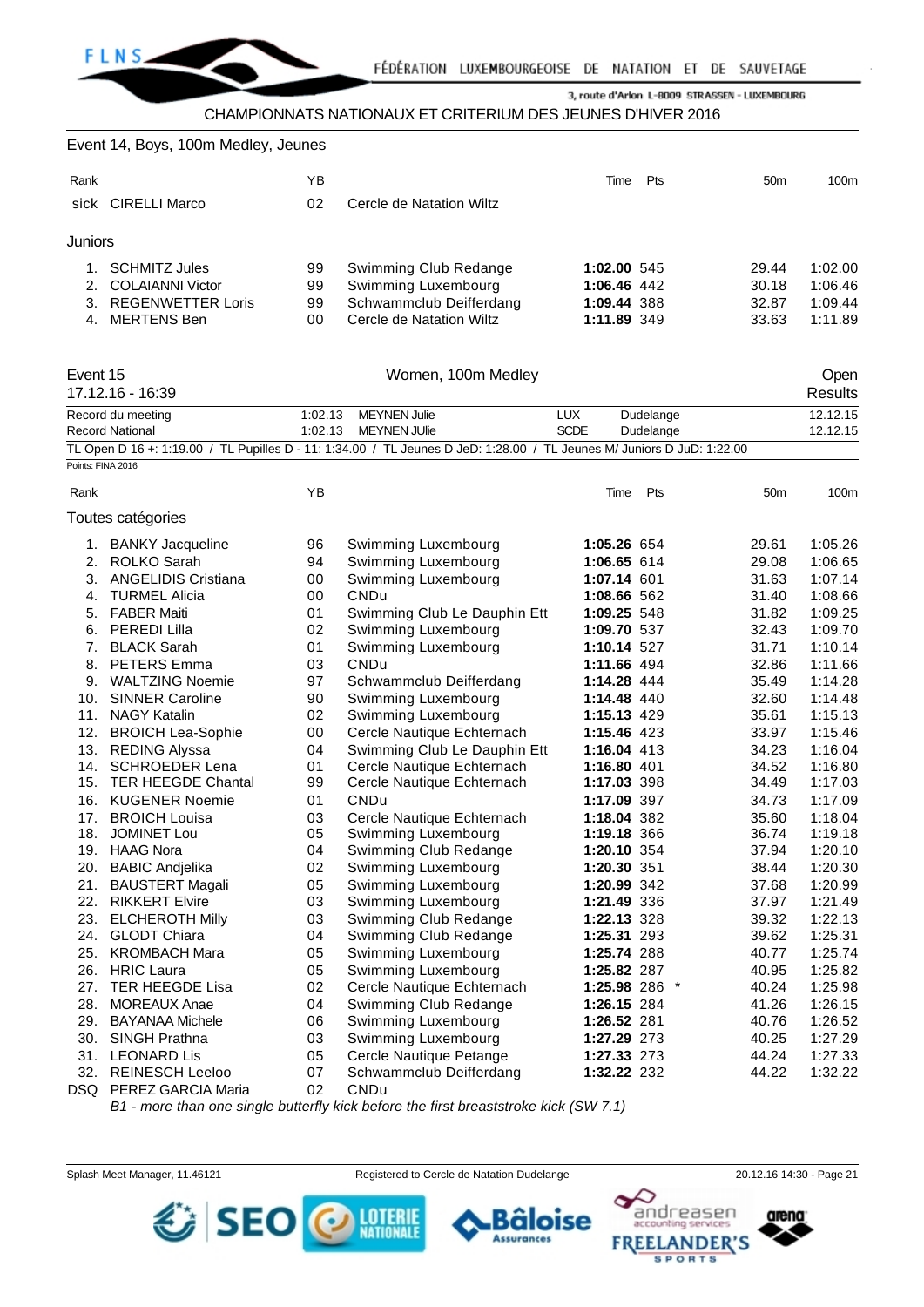

# CHAMPIONNATS NATIONAUX ET CRITERIUM DES JEUNES D'HIVER 2016

#### Event 15, Women, 100m Medley, Toutes catégories

| Rank     |                        | YB |                                                                                                          | Time        | Pts     | 50 <sub>m</sub> | 100 <sub>m</sub> |
|----------|------------------------|----|----------------------------------------------------------------------------------------------------------|-------------|---------|-----------------|------------------|
| DSQ      | <b>WINKEL Nadine</b>   | 04 | Schwammclub Deifferdang                                                                                  |             | $\star$ |                 |                  |
|          |                        |    | M2 - section was not finished in accordance with the rule which applies to the stroke concerned (SW 9.3) |             |         |                 |                  |
|          |                        |    |                                                                                                          |             |         |                 |                  |
| Pupilles |                        |    |                                                                                                          |             |         |                 |                  |
|          |                        |    |                                                                                                          |             |         |                 |                  |
| 1.       | <b>JOMINET Lou</b>     | 05 | Swimming Luxembourg                                                                                      | 1:19.18 366 |         | 36.74           | 1:19.18          |
| 2.       | <b>BAUSTERT Magali</b> | 05 | Swimming Luxembourg                                                                                      | 1:20.99 342 |         | 37.68           | 1:20.99          |
| 3.       | <b>KROMBACH Mara</b>   | 05 | Swimming Luxembourg                                                                                      | 1:25.74 288 |         | 40.77           | 1:25.74          |
| 4.       | <b>HRIC Laura</b>      | 05 | Swimming Luxembourg                                                                                      | 1:25.82 287 |         | 40.95           | 1:25.82          |
| 5.       | <b>BAYANAA Michele</b> | 06 | Swimming Luxembourg                                                                                      | 1:26.52 281 |         | 40.76           | 1:26.52          |
| 6.       | <b>LEONARD Lis</b>     | 05 | Cercle Nautique Petange                                                                                  | 1:27.33 273 |         | 44.24           | 1:27.33          |
| 7.       | <b>REINESCH Leeloo</b> | 07 | Schwammclub Deifferdang                                                                                  | 1:32.22 232 |         | 44.22           | 1:32.22          |
| Jeunes   |                        |    |                                                                                                          |             |         |                 |                  |
| 1.       | <b>PETERS Emma</b>     | 03 | <b>CNDu</b>                                                                                              | 1:11.66 494 |         | 32.86           | 1:11.66          |
| 2.       | <b>REDING Alyssa</b>   | 04 | Swimming Club Le Dauphin Ett                                                                             | 1:16.04 413 |         | 34.23           | 1:16.04          |
| 3.       | <b>BROICH Louisa</b>   | 03 | Cercle Nautique Echternach                                                                               | 1:18.04 382 |         | 35.60           | 1:18.04          |
| 4.       | <b>HAAG Nora</b>       | 04 | Swimming Club Redange                                                                                    | 1:20.10 354 |         | 37.94           | 1:20.10          |
| 5.       | <b>RIKKERT Elvire</b>  | 03 | Swimming Luxembourg                                                                                      | 1:21.49 336 |         | 37.97           | 1:21.49          |
| 6.       | <b>ELCHEROTH Milly</b> | 03 | Swimming Club Redange                                                                                    | 1:22.13 328 |         | 39.32           | 1:22.13          |
| 7.       | <b>GLODT Chiara</b>    | 04 | Swimming Club Redange                                                                                    | 1:25.31 293 |         | 39.62           | 1:25.31          |
| 8.       | <b>MOREAUX Anae</b>    | 04 | Swimming Club Redange                                                                                    | 1:26.15 284 |         | 41.26           | 1:26.15          |
| 9.       | <b>SINGH Prathna</b>   | 03 | Swimming Luxembourg                                                                                      | 1:27.29 273 |         | 40.25           | 1:27.29          |
| DSQ      | <b>WINKEL Nadine</b>   | 04 | Schwammclub Deifferdang                                                                                  |             | $\star$ |                 |                  |

*M2 - section was not finished in accordance with the rule which applies to the stroke concerned (SW 9.3)*

**Juniors** 

| <b>FABER Maiti</b>     | 01 | Swimming Club Le Dauphin Ett | 1:09.25 548   | 31.82 | 1:09.25 |
|------------------------|----|------------------------------|---------------|-------|---------|
| 2. PEREDI Lilla        | 02 | Swimming Luxembourg          | 1:09.70 537   | 32.43 | 1:09.70 |
| 3. BLACK Sarah         | 01 | Swimming Luxembourg          | 1:10.14 527   | 31.71 | 1:10.14 |
| 4. NAGY Katalin        | 02 | Swimming Luxembourg          | 1:15.13 429   | 35.61 | 1:15.13 |
| 5. SCHROEDER Lena      | 01 | Cercle Nautique Echternach   | 1:16.80 401   | 34.52 | 1:16.80 |
| 6. KUGENER Noemie      | 01 | <b>CNDu</b>                  | 1:17.09 397   | 34.73 | 1:17.09 |
| 7. BABIC Andielika     | 02 | Swimming Luxembourg          | 1:20.30 351   | 38.44 | 1:20.30 |
| 8. TER HEEGDE Lisa     | 02 | Cercle Nautique Echternach   | 1:25.98 286 * | 40.24 | 1:25.98 |
| DSQ PEREZ GARCIA Maria | 02 | CND <sub>u</sub>             |               |       |         |
|                        |    |                              |               |       |         |

*B1 - more than one single butterfly kick before the first breaststroke kick (SW 7.1)*



**FREELANDER'S** 



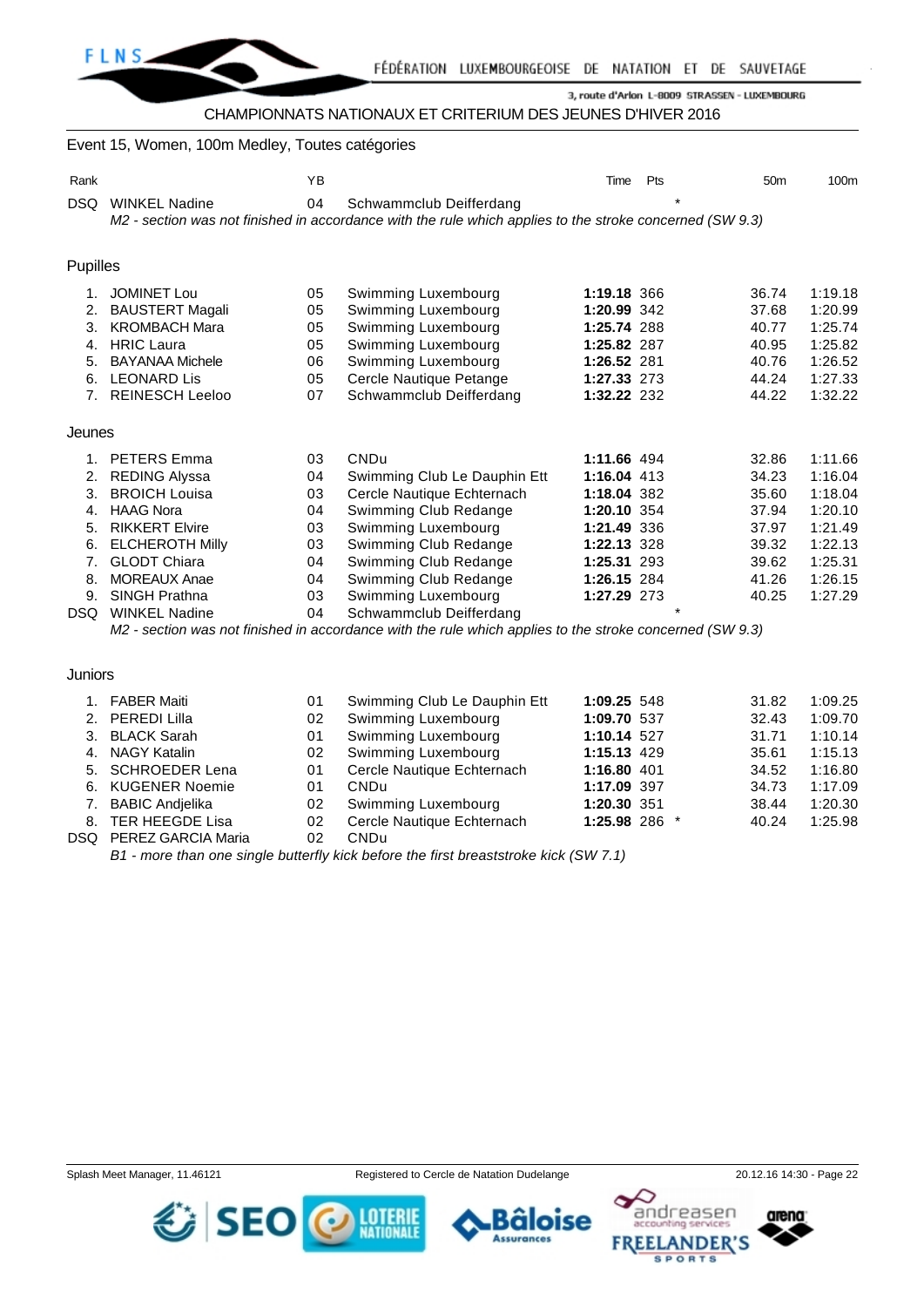

#### CHAMPIONNATS NATIONAUX ET CRITERIUM DES JEUNES D'HIVER 2016

| Event 16 | 17.12.16 - 16:51                                                                                                        |          |             | Men, 200m Freestyle                                   |             |           | Open<br>Results |                    |          |
|----------|-------------------------------------------------------------------------------------------------------------------------|----------|-------------|-------------------------------------------------------|-------------|-----------|-----------------|--------------------|----------|
|          | Record du meeting                                                                                                       |          | 1:45.47     | STACCHIOTTI Raphaël                                   | <b>LUX</b>  | Dudelange |                 |                    | 12.12.15 |
|          | <b>Record National</b>                                                                                                  |          | 1:45.47     | STACCHIOTTI Raphaël                                   | <b>SCDE</b> | Dudelange |                 |                    | 12.12.15 |
|          | TL Open M 18 +: 2:16.00 / TL Pupilles M - 13: 2:55.00 / TL Jeunes M/ Juniors D JeM: 2:40.00 / TL Juniors M JuM: 2:24.00 |          |             |                                                       |             |           |                 |                    |          |
|          |                                                                                                                         |          |             |                                                       |             |           |                 |                    |          |
| Rank     |                                                                                                                         | ΥB       |             |                                                       | Time        | 50m       | 100m            | 150m               | 200m     |
|          | Toutes catégories                                                                                                       |          |             |                                                       |             |           |                 |                    |          |
|          | 1. MANNES Max                                                                                                           | 97       |             | Swimming Luxembourg                                   | 1:53.29     | 26.73     | 55.54           | 1:24.86            | 1:53.29  |
|          | 2. VANDERSCHRICK Stephar00                                                                                              |          |             | Swimming Luxembourg                                   | 1:54.06     | 27.40     | 56.54           | 1:25.70            | 1:54.06  |
|          | 3. SAUBER Bob                                                                                                           | 01       |             | Swimming Club Redange                                 | 1:57.72     | 27.56     | 57.73           | 1:28.18            | 1:57.72  |
|          | 4. FABIANI Remi                                                                                                         | 01       |             | Swimming Luxembourg                                   | 1:57.80     | 27.38     | 57.72           | 1:28.26            | 1:57.80  |
|          | 5. MEYER Joel                                                                                                           | 00       |             | Cercle de Natation Wiltz                              | 1:57.89     | 27.16     | 56.77           | 1:27.31            | 1:57.89  |
|          | 6. MANNES Pol                                                                                                           | 00       |             | Swimming Luxembourg                                   | 1:58.40     | 27.41     | 57.29           | 1:28.00            | 1:58.40  |
|          | 7. MULLER Olivier                                                                                                       | 01       |             | Swimming Club Redange                                 | 2:01.27     | 28.15     | 59.44           | 1:31.25            | 2:01.27  |
|          | 8. SCHMITZ Jacques                                                                                                      | 02       |             | Swimming Club Redange                                 | 2:02.07     | 28.13     | 59.50           | 1:31.22            | 2:02.07  |
|          | 9. BECKERS Felix                                                                                                        | 01       |             | Swimming Club Le Dauphin E2:02.80                     |             | 27.95     | 59.23           | 1:31.39            | 2:02.80  |
|          | 10. DUBOS Julien                                                                                                        | 99       |             | Cercle de Natation Diekirch                           | 2:03.76     | 27.51     | 58.34           | 1:31.16            | 2:03.76  |
|          | 11. CONZEMIUS Jerome                                                                                                    | 99       |             | Swimming Luxembourg                                   | 2:06.49     | 29.04     | 1:01.29         | 1:33.65            | 2:06.49  |
|          | 12. RUBIOLO Nathan                                                                                                      | 02       |             | Swimming Luxembourg                                   | 2:07.10     | 28.58     | 1:00.94         | 1:34.79            | 2:07.10  |
|          | 13. GRAF Alex                                                                                                           | 99       |             | Swimming Luxembourg                                   | 2:07.16     | 28.89     | 1:01.95         | 1:34.20            | 2:07.16  |
|          | 14. BOKOV Rodion                                                                                                        | 03       |             | Swimming Luxembourg                                   | 2:11.70     | 29.79     | 1:02.43         | 1:37.25            | 2:11.70  |
|          | 15. BANKY Jordan                                                                                                        | 01       |             | Swimming Luxembourg                                   | 2:12.54     | 30.08     | 1:04.20         | 1:39.24            | 2:12.54  |
|          | 16. FREICHEL Yann                                                                                                       | 94       |             | Cercle Nautique Petange                               | 2:12.84     | 29.53     | 1:03.27         | 1:38.14            | 2:12.84  |
|          | 17. MOREAUX Maxime                                                                                                      | 02       |             | Swimming Club Redange                                 | 2:13.70     | 30.75     | 1:05.58         | 1:40.66            | 2:13.70  |
|          | 18. KETTENMEYER Yul                                                                                                     | 03       |             | Swimming Club Le Dauphin E2:14.10                     |             | 30.79     | 1:04.92         | 1:39.72            | 2:14.10  |
|          | 19. BOURCKEL Mike                                                                                                       | 03       |             | Cercle de Natation Wiltz                              | 2:14.68     | 30.62     | 1:05.56         | 1:40.81            | 2:14.68  |
|          | 20. BINSFELD John-Glenn                                                                                                 | 02       | CNDu        |                                                       | 2:15.89     | 30.68     | 1:05.72         | 1:41.93            | 2:15.89  |
|          | 21. FERNANDES PEDRO Diog98                                                                                              |          |             | Cercle Nautique Petange                               | $2:17.12$ * | 28.26     | 1:02.22         | 1:39.39            | 2:17.12  |
|          | 22. WIRTH David                                                                                                         |          |             |                                                       |             |           | 1:06.08         |                    | 2:17.30  |
|          |                                                                                                                         | 02<br>01 |             | Cercle Nautique Petange<br>Cercle Nautique Echternach | 2:17.30     | 30.81     |                 | 1:42.22<br>1:43.51 | 2:17.99  |
|          | 23. MICHIELS Olivier                                                                                                    |          |             |                                                       | 2:17.99     | 32.54     | 1:07.48         |                    |          |
|          | 24. BOENTGES Kevin                                                                                                      | 03       |             | Cercle Nautique Petange                               | 2:18.66     | 31.41     | 1:06.35         | 1:43.52            | 2:18.66  |
|          | 25. FABER Pol                                                                                                           | 03       |             | Swimming Club Le Dauphin E2:19.34                     |             | 31.60     | 1:07.08         | 1:43.38            | 2:19.34  |
|          | 26.  CAILLIAU Nils                                                                                                      | 01       |             | Swimming Club Redange                                 | 2:21.01     | 32.65     | 1:08.76         | 1:45.76            | 2:21.01  |
|          | 27. REGENWETTER Loris                                                                                                   | 99       |             | Schwammclub Deifferdang                               | 2:21.54     | 32.24     | 1:08.85         | 1:45.57            | 2:21.54  |
|          | 28. SALHANI Lucas                                                                                                       | 03       |             | Swimming Luxembourg                                   | 2:22.48     | 32.66     | 1:08.56         | 1:46.15            | 2:22.48  |
|          | 29. CRAWFORD Ethan                                                                                                      | 03       | <b>CNDu</b> |                                                       | 2:22.66     | 32.35     | 1:09.10         | 1:46.90            | 2:22.66  |
|          | 30. ADAMI Christophe                                                                                                    | 99       |             | Swimming Club Le Dauphin E2:22.79                     |             | 31.86     | 1:07.03         | 1:44.52            | 2:22.79  |
|          | 31. MORARU Matteo                                                                                                       | 04       |             | Swimming Luxembourg                                   | 2:23.40     | 33.13     | 1:10.14         | 1:47.48            | 2:23.40  |
|          | 32. LUKA Mory                                                                                                           | 04       |             | Swimming Luxembourg                                   | 2:24.03     | 33.13     | 1:09.52         | 1:47.13            | 2:24.03  |
|          | 33. DENTER Arthur                                                                                                       | 04       |             | Cercle Nautique Echternach                            | 2:26.63     | 33.47     | 1:11.07         | 1:50.03            | 2:26.63  |
|          | 34. JOMINET Dan                                                                                                         | 03       |             | Swimming Luxembourg                                   | 2:27.19     | 34.51     | 1:12.52         | 1:51.40            | 2:27.19  |
|          | 35. SIMAO NOGUEIRA Joao                                                                                                 | 04       |             | Cercle Nautique Petange                               | 2:28.82     | 33.64     | 1:12.55         | 1:51.71            | 2:28.82  |
|          | 36. SIMEONOV Vladimir                                                                                                   | 04       |             | Swimming Luxembourg                                   | 2:30.69     | 33.28     | 1:10.12         | 1:49.89            | 2:30.69  |
|          | 37. KOHL Charel                                                                                                         | 04       |             | Swimming Club Le Dauphin E2:30.90                     |             | 35.19     | 1:14.77         | 1:54.42            | 2:30.90  |
|          | 38. NICOLAS Jeff                                                                                                        | 03       |             | Cercle de Natation Wiltz                              | 2:31.01     | 34.21     | 1:13.28         | 1:54.38            | 2:31.01  |
|          | 39. THILL Victor                                                                                                        | 03       |             | Cercle Nautique Echternach 2:31.14                    |             | 34.80     | 1:13.32         | 1:53.38            | 2:31.14  |
|          | 40. WEYRICH Mike                                                                                                        | 05       |             | Swimming Club Le Dauphin E2:31.92                     |             | 35.51     | 1:15.61         | 1:55.22            | 2:31.92  |
|          | 41. PUETZ Yann                                                                                                          | 02       |             | Swimming Luxembourg                                   | 2:36.05     | 35.65     | 1:15.98         | 1:56.80            | 2:36.05  |
|          | 42. KIRCH Felix                                                                                                         | 03       | CNDu        |                                                       | 2:37.95     | 35.57     | 1:17.33         | 1:58.98            | 2:37.95  |
|          | 43. GIRS Matheo                                                                                                         | 02       |             | Cercle de Natation Wiltz                              | $2:42.35$ * | 35.97     | 1:19.27         | 2:03.12            | 2:42.35  |
|          | 44. MICHEL Guillaume                                                                                                    | 04       | CNDu        |                                                       | 2:49.15     | 37.79     | 1:21.48         | 2:07.37            | 2:49.15  |
|          | 45. CALMES Nicolas                                                                                                      | 06       |             | Schwammclub Monnerech                                 | 2:54.94     | 38.66     | 1:22.58         | 2:09.89            | 2:54.94  |
|          | 46. KIRCH Paul                                                                                                          | 05       | CNDu        |                                                       | 2:54.99     | 38.75     | 1:23.59         | 2:10.43            | 2:54.99  |
|          | 47. OLINGER Liam                                                                                                        | 05       |             | Schwammclub Monnerech                                 | $2:55.16$ * | 39.08     | 1:24.86         | 2:11.43            | 2:55.16  |
|          | DNS STAGGS Ted                                                                                                          | 02       |             | Cercle Nautique Petange                               |             |           |                 |                    |          |

卷 SEO <mark>@</mark>

Splash Meet Manager, 11.46121 Registered to Cercle de Natation Dudelange 20.12.16 14:30 - Page 23

**Assurances** 

LOTERIE<br>NATIONALE



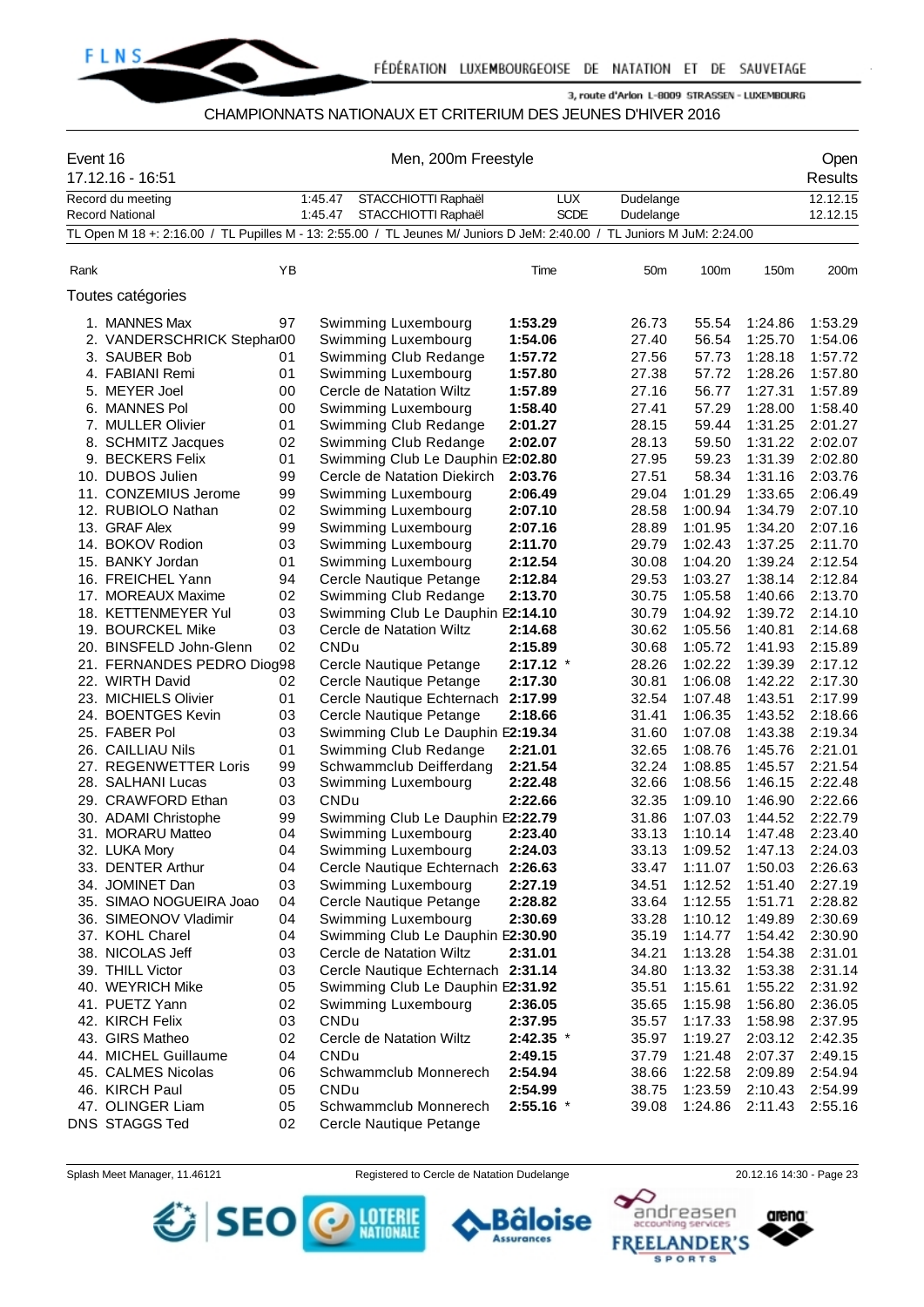### Event 16, Men, 200m Freestyle, Toutes catégories

| Rank     |                            | ΥB |                                    | Time        | 50 <sub>m</sub> | 100m    | 150m    | 200m               |
|----------|----------------------------|----|------------------------------------|-------------|-----------------|---------|---------|--------------------|
|          | <b>DNS PANIC Stevan</b>    | 02 | Swimming Luxembourg                |             |                 |         |         |                    |
| Pupilles |                            |    |                                    |             |                 |         |         |                    |
|          | 1. BOKOV Rodion            | 03 | Swimming Luxembourg                | 2:11.70     | 29.79           | 1:02.43 | 1:37.25 | 2:11.70            |
|          | 2. KETTENMEYER Yul         | 03 | Swimming Club Le Dauphin E2:14.10  |             | 30.79           | 1:04.92 | 1:39.72 | 2:14.10            |
|          | 3. BOURCKEL Mike           | 03 | Cercle de Natation Wiltz           | 2:14.68     | 30.62           | 1:05.56 | 1:40.81 | 2:14.68            |
|          | 4. BOENTGES Kevin          | 03 | Cercle Nautique Petange            | 2:18.66     | 31.41           | 1:06.35 | 1:43.52 | 2:18.66            |
|          | 5. FABER Pol               | 03 | Swimming Club Le Dauphin E2:19.34  |             | 31.60           | 1:07.08 | 1:43.38 | 2:19.34            |
|          | 6. SALHANI Lucas           | 03 | Swimming Luxembourg                | 2:22.48     | 32.66           | 1:08.56 | 1:46.15 | 2:22.48            |
|          | 7. CRAWFORD Ethan          | 03 | CNDu                               | 2:22.66     | 32.35           | 1:09.10 | 1:46.90 | 2:22.66            |
|          | 8. MORARU Matteo           | 04 | Swimming Luxembourg                | 2:23.40     | 33.13           | 1:10.14 | 1:47.48 | 2:23.40            |
|          | 9. LUKA Mory               | 04 | Swimming Luxembourg                | 2:24.03     | 33.13           | 1:09.52 | 1:47.13 | 2:24.03            |
|          | 10. DENTER Arthur          | 04 | Cercle Nautique Echternach         | 2:26.63     | 33.47           | 1:11.07 | 1:50.03 | 2:26.63            |
|          | 11. JOMINET Dan            | 03 | Swimming Luxembourg                | 2:27.19     | 34.51           | 1:12.52 | 1:51.40 | 2:27.19            |
|          | 12. SIMAO NOGUEIRA Joao    | 04 | Cercle Nautique Petange            | 2:28.82     | 33.64           | 1:12.55 | 1:51.71 | 2:28.82            |
|          | 13. SIMEONOV Vladimir      | 04 | Swimming Luxembourg                | 2:30.69     | 33.28           | 1:10.12 | 1:49.89 | 2:30.69            |
|          | 14. KOHL Charel            | 04 | Swimming Club Le Dauphin E2:30.90  |             | 35.19           | 1:14.77 | 1:54.42 | 2:30.90            |
|          | 15. NICOLAS Jeff           | 03 | Cercle de Natation Wiltz           | 2:31.01     | 34.21           | 1:13.28 | 1:54.38 | 2:31.01            |
|          | 16. THILL Victor           | 03 | Cercle Nautique Echternach 2:31.14 |             | 34.80           | 1:13.32 | 1:53.38 | 2:31.14            |
|          | 17. WEYRICH Mike           | 05 | Swimming Club Le Dauphin E2:31.92  |             | 35.51           | 1:15.61 | 1:55.22 | 2:31.92            |
|          | 18. KIRCH Felix            | 03 | <b>CNDu</b>                        | 2:37.95     | 35.57           | 1:17.33 | 1:58.98 | 2:37.95            |
|          | 19. MICHEL Guillaume       | 04 | CNDu                               | 2:49.15     | 37.79           | 1:21.48 | 2:07.37 | 2:49.15            |
|          | 20. CALMES Nicolas         | 06 | Schwammclub Monnerech              | 2:54.94     | 38.66           | 1:22.58 | 2:09.89 | 2:54.94            |
|          | 21. KIRCH Paul             | 05 | CNDu<br>Schwammclub Monnerech      | 2:54.99     | 38.75           | 1:23.59 | 2:10.43 | 2:54.99<br>2:55.16 |
|          | 22. OLINGER Liam           | 05 |                                    | $2:55.16$ * | 39.08           | 1:24.86 | 2:11.43 |                    |
| Jeunes   |                            |    |                                    |             |                 |         |         |                    |
|          | 1. SAUBER Bob              | 01 | Swimming Club Redange              | 1:57.72     | 27.56           | 57.73   | 1:28.18 | 1:57.72            |
|          | 2. FABIANI Remi            | 01 | Swimming Luxembourg                | 1:57.80     | 27.38           | 57.72   | 1:28.26 | 1:57.80            |
|          | 3. MULLER Olivier          | 01 | Swimming Club Redange              | 2:01.27     | 28.15           | 59.44   | 1:31.25 | 2:01.27            |
|          | 4. SCHMITZ Jacques         | 02 | Swimming Club Redange              | 2:02.07     | 28.13           | 59.50   | 1:31.22 | 2:02.07            |
|          | 5. BECKERS Felix           | 01 | Swimming Club Le Dauphin E2:02.80  |             | 27.95           | 59.23   | 1:31.39 | 2:02.80            |
|          | 6. RUBIOLO Nathan          | 02 | Swimming Luxembourg                | 2:07.10     | 28.58           | 1:00.94 | 1:34.79 | 2:07.10            |
|          | 7. BANKY Jordan            | 01 | Swimming Luxembourg                | 2:12.54     | 30.08           | 1:04.20 | 1:39.24 | 2:12.54            |
|          | 8. MOREAUX Maxime          | 02 | Swimming Club Redange              | 2:13.70     | 30.75           | 1:05.58 | 1:40.66 | 2:13.70            |
|          | 9. BINSFELD John-Glenn     | 02 | CNDu                               | 2:15.89     | 30.68           | 1:05.72 | 1:41.93 | 2:15.89            |
|          | 10. WIRTH David            | 02 | Cercle Nautique Petange            | 2:17.30     | 30.81           | 1:06.08 | 1:42.22 | 2:17.30            |
|          | 11. MICHIELS Olivier       | 01 | Cercle Nautique Echternach         | 2:17.99     | 32.54           | 1:07.48 | 1:43.51 | 2:17.99            |
|          | 12. CAILLIAU Nils          | 01 | Swimming Club Redange              | 2:21.01     | 32.65           | 1:08.76 | 1:45.76 | 2:21.01            |
|          | 13. PUETZ Yann             | 02 | Swimming Luxembourg                | 2:36.05     | 35.65           | 1:15.98 | 1:56.80 | 2:36.05            |
|          | 14. GIRS Matheo            | 02 | Cercle de Natation Wiltz           | $2:42.35$ * | 35.97           | 1:19.27 | 2:03.12 | 2:42.35            |
|          | <b>DNS STAGGS Ted</b>      | 02 | Cercle Nautique Petange            |             |                 |         |         |                    |
|          | DNS PANIC Stevan           | 02 | Swimming Luxembourg                |             |                 |         |         |                    |
| Juniors  |                            |    |                                    |             |                 |         |         |                    |
|          | 1. VANDERSCHRICK Stephar00 |    | Swimming Luxembourg                | 1:54.06     | 27.40           | 56.54   | 1:25.70 | 1:54.06            |
|          | 2. MEYER Joel              | 00 | Cercle de Natation Wiltz           | 1:57.89     | 27.16           | 56.77   | 1:27.31 | 1:57.89            |
|          | 3. MANNES Pol              | 00 | Swimming Luxembourg                | 1:58.40     | 27.41           | 57.29   | 1:28.00 | 1:58.40            |
|          | 4. DUBOS Julien            | 99 | Cercle de Natation Diekirch        | 2:03.76     | 27.51           | 58.34   | 1:31.16 | 2:03.76            |
|          | 5. CONZEMIUS Jerome        | 99 | Swimming Luxembourg                | 2:06.49     | 29.04           | 1:01.29 | 1:33.65 | 2:06.49            |
|          | 6. GRAF Alex               | 99 | Swimming Luxembourg                | 2:07.16     | 28.89           | 1:01.95 | 1:34.20 | 2:07.16            |
|          | 7. REGENWETTER Loris       | 99 | Schwammclub Deifferdang            | 2:21.54     | 32.24           | 1:08.85 | 1:45.57 | 2:21.54            |
|          | 8. ADAMI Christophe        | 99 | Swimming Club Le Dauphin E2:22.79  |             | 31.86           | 1:07.03 | 1:44.52 | 2:22.79            |
|          |                            |    |                                    |             |                 |         |         |                    |

Splash Meet Manager, 11.46121 Registered to Cercle de Natation Dudelange 20.12.16 14:30 - Page 24



arena:

andreasen



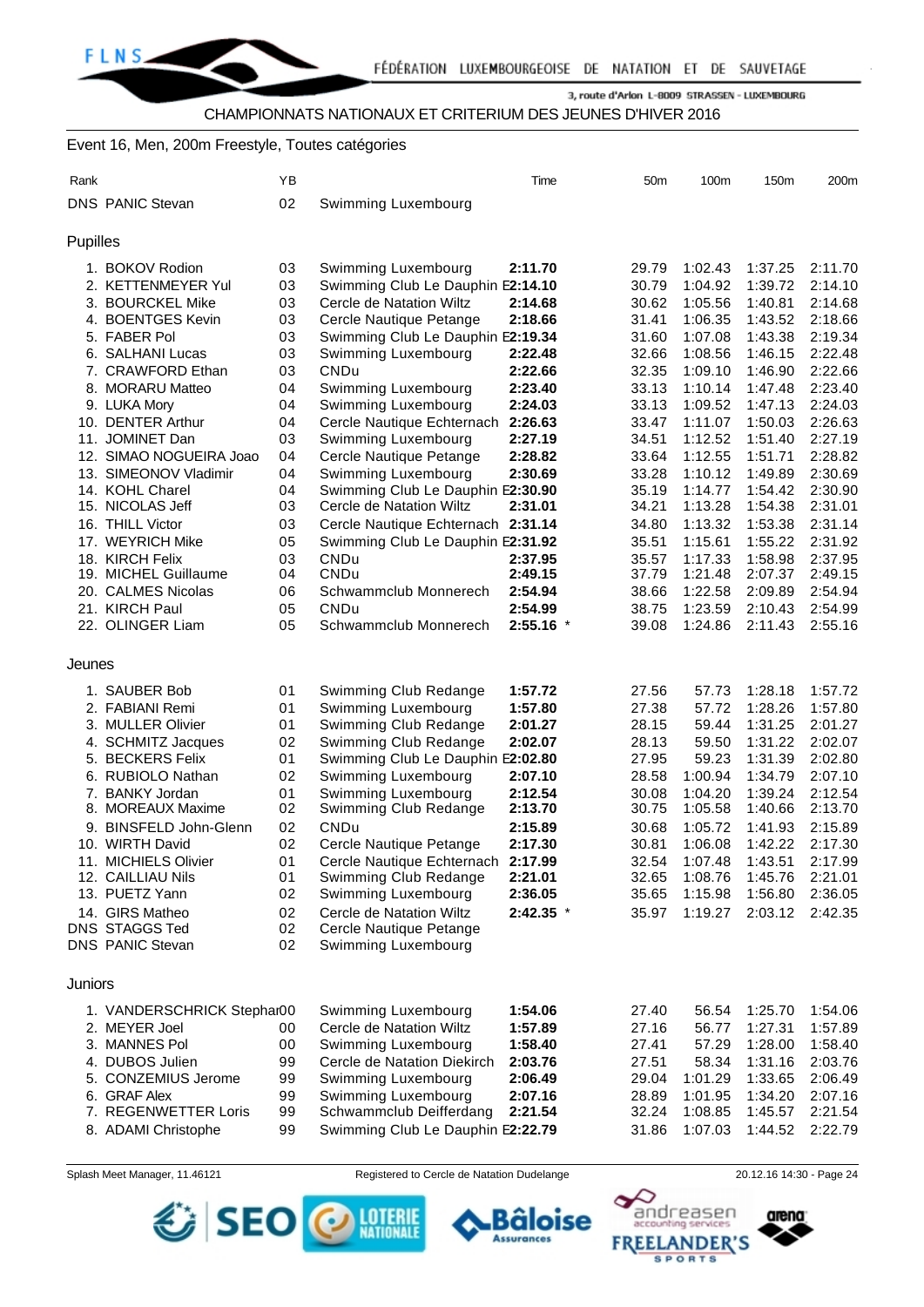

#### CHAMPIONNATS NATIONAUX ET CRITERIUM DES JEUNES D'HIVER 2016

| Event 17 | 17.12.16 - 17:18                            | Women, 200m Freestyle |                                                                                                                        |                           |                            |         |         |                      |  |  |  |
|----------|---------------------------------------------|-----------------------|------------------------------------------------------------------------------------------------------------------------|---------------------------|----------------------------|---------|---------|----------------------|--|--|--|
|          | Record du meeting<br><b>Record National</b> |                       | 2:01.08<br><b>OLIVIER Monique</b><br>1:59.16<br><b>MEYNEN Julie</b>                                                    | <b>LUX</b><br><b>SCDE</b> | Dudelange<br>Netanya (ISR) |         |         | 12.12.15<br>05.12.15 |  |  |  |
|          |                                             |                       | TL Open D 16 +: 2:30.00 / TL Pupilles D - 11: 3:00.00 / TL Jeunes D JeD: 2:48.00 / TL Jeunes M/ Juniors D JuD: 2:36.00 |                           |                            |         |         |                      |  |  |  |
|          |                                             |                       |                                                                                                                        |                           |                            |         |         |                      |  |  |  |
| Rank     |                                             | ΥB                    |                                                                                                                        | Time                      | 50 <sub>m</sub>            | 100m    | 150m    | 200m                 |  |  |  |
|          | Toutes catégories                           |                       |                                                                                                                        |                           |                            |         |         |                      |  |  |  |
|          | 1. BANKY Jacqueline                         | 96                    | Swimming Luxembourg                                                                                                    | 2:04.49                   | 28.76                      | 1:00.44 | 1:32.72 | 2:04.49              |  |  |  |
|          | 2. PEREZ GARCIA Maria                       | 02                    | CNDu                                                                                                                   | 2:09.90                   | 30.60                      | 1:03.01 | 1:36.19 | 2:09.90              |  |  |  |
|          | 3. BLACK Rachael                            | 01                    | Swimming Luxembourg                                                                                                    | 2:10.56                   | 31.13                      | 1:04.48 | 1:38.01 | 2:10.56              |  |  |  |
|          | 4. HAMEN SAIEG Yael                         | 01                    | Cercle de Natation Diekirch                                                                                            | 2:11.03                   | 29.84                      | 1:03.64 | 1:37.77 | 2:11.03              |  |  |  |
|          | 5. PORTOKALLIDOU Despoir01                  |                       | Swimming Luxembourg                                                                                                    | 2:12.04                   | 31.06                      | 1:05.50 | 1:39.21 | 2:12.04              |  |  |  |
|          | 6. PETERS Emma                              | 03                    | CNDu                                                                                                                   | 2:12.16                   | 30.76                      | 1:04.33 | 1:38.99 | 2:12.16              |  |  |  |
|          | 7. VANDERSCHRICK Laura                      | 02                    | Swimming Luxembourg                                                                                                    | 2:12.61                   | 30.51                      | 1:03.79 | 1:38.51 | 2:12.61              |  |  |  |
|          | 8. MORARU Sara                              | 99                    | Swimming Luxembourg                                                                                                    | 2:14.44                   | 30.60                      | 1:04.55 | 1:39.25 | 2:14.44              |  |  |  |
|          | 9. BLANC Marguerite                         | 99                    | Swimming Luxembourg                                                                                                    | 2:16.34                   | 31.87                      | 1:06.25 | 1:41.44 | 2:16.34              |  |  |  |
|          | 10. BLACK Sarah                             | 01                    | Swimming Luxembourg                                                                                                    | 2:16.58                   | 31.41                      | 1:05.87 | 1:41.25 | 2:16.58              |  |  |  |
|          | 11. SIMEONOVA Vanessa                       | 01                    | Swimming Luxembourg                                                                                                    | 2:17.53                   | 32.41                      | 1:07.15 | 1:42.55 | 2:17.53              |  |  |  |
|          | 12. KETTENMEYER-REULAND78.                  |                       | Swimming Club Le Dauphin E2:20.53                                                                                      |                           | 32.14                      | 1:07.35 | 1:43.51 | 2:20.53              |  |  |  |
|          | 13. FABIANI Chanel                          | 03                    | Swimming Luxembourg                                                                                                    | 2:21.12                   | 32.32                      | 1:08.48 | 1:44.58 | 2:21.12              |  |  |  |
|          | 14. WALTZING Noemie                         | 97                    | Schwammclub Deifferdang                                                                                                | 2:21.71                   | 32.41                      | 1:08.15 | 1:44.85 | 2:21.71              |  |  |  |
|          | 15. FETZ Melanie                            | 01                    | Cercle Nautique Echternach 2:22.95                                                                                     |                           | 31.96                      | 1:07.73 | 1:45.78 | 2:22.95              |  |  |  |
|          | 16. GOUILLART Sara                          | 02                    | Swimming Luxembourg                                                                                                    | 2:23.44                   | 32.36                      | 1:08.91 | 1:46.44 | 2:23.44              |  |  |  |
|          | 17. WEYRICH Laura                           | 01                    | Swimming Club Le Dauphin E2:24.41                                                                                      |                           | 33.02                      | 1:09.91 | 1:47.49 | 2:24.41              |  |  |  |
|          | 18. WIRTH Mandy                             | 00                    | Cercle Nautique Petange                                                                                                | 2:24.82                   | 32.88                      | 1:09.72 | 1:47.97 | 2:24.82              |  |  |  |
|          | 19. HOLLERICH Anne                          | 01                    | Swimming Club Le Dauphin E2:25.58                                                                                      |                           | 33.36                      | 1:10.55 | 1:48.88 | 2:25.58              |  |  |  |
|          | 20. JOMINET Lou                             | 05                    | Swimming Luxembourg                                                                                                    | 2:27.15                   | 33.96                      | 1:11.29 | 1:49.91 | 2:27.15              |  |  |  |
|          | 21. COIMBRA Alice                           | 02                    | Swimming Luxembourg                                                                                                    | 2:28.01                   | 32.66                      | 1:09.38 | 1:48.86 | 2:28.01              |  |  |  |
|          | 22. SCHROEDER Lena                          | 01                    | Cercle Nautique Echternach                                                                                             | 2:29.34                   | 33.73                      | 1:11.74 | 1:50.85 | 2:29.34              |  |  |  |
|          | 23. BROICH Louisa                           | 03                    | Cercle Nautique Echternach 2:30.53                                                                                     |                           | 33.40                      | 1:11.93 | 1:51.86 | 2:30.53              |  |  |  |
|          | 24. KUGENER Noemie                          | 01                    | CNDu                                                                                                                   | 2:30.84                   | 34.81                      | 1:13.16 | 1:53.27 | 2:30.84              |  |  |  |
|          | 25. KETTENMEYER Ly                          | 04                    | Swimming Club Le Dauphin E2:34.49                                                                                      |                           | 35.54                      | 1:15.29 | 1:56.03 | 2:34.49              |  |  |  |
|          | 26. ELCHEROTH Milly                         | 03                    | Swimming Club Redange                                                                                                  | 2:34.98                   | 35.89                      | 1:16.64 | 1:57.92 | 2:34.98              |  |  |  |
|          | 27. PETERS Lena                             | 05                    | CNDu                                                                                                                   | 2:36.40                   | 34.98                      | 1:15.38 | 1:57.42 | 2:36.40              |  |  |  |
|          | 28. KROMBACH Mara                           | 05                    | Swimming Luxembourg                                                                                                    | 2:38.33                   | 35.81                      | 1:16.43 | 1:58.46 | 2:38.33              |  |  |  |
|          | 29. CALMES Lara                             | 04                    | Schwammclub Monnerech                                                                                                  | 2:38.38                   | 35.87                      | 1:16.35 | 1:57.56 | 2:38.38              |  |  |  |
|          | 30. TER HEEGDE Chantal                      | 99                    | Cercle Nautique Echternach 2:38.84 *                                                                                   |                           | 34.38                      | 1:15.31 | 1:57.32 | 2:38.84              |  |  |  |
|          | 31. CHIAIA GVOZDENOVICH M.02                |                       | CNDu.                                                                                                                  | 2:40.59 *                 | 36.40                      | 1:17.52 | 2:00.72 | 2:40.59              |  |  |  |
|          | 32. BOUZIDI Imene                           | 05                    | Cercle Nautique Petange                                                                                                | 2:40.84                   | 37.42                      | 1:19.34 | 2:01.85 | 2:40.84              |  |  |  |
|          | 33. VAN DEN BOSSCHE Lou                     | 04                    | Swimming Luxembourg                                                                                                    | 2:41.05                   | 37.00                      | 1:19.00 | 2:01.21 | 2:41.05              |  |  |  |
|          | 34. HRIC Laura                              | 05                    | Swimming Luxembourg                                                                                                    | 2:41.10                   | 36.47                      | 1:17.91 | 2:00.54 | 2:41.10              |  |  |  |
|          | 35. GLODT Chiara                            | 04                    | Swimming Club Redange                                                                                                  | 2:42.59                   | 36.78                      | 1:17.83 | 2:01.13 | 2:42.59              |  |  |  |
|          | 36. TER HEEGDE Lisa                         | 02                    | Cercle Nautique Echternach                                                                                             | 2:44.76 *                 | 38.72                      | 1:22.05 | 2:04.83 | 2:44.76              |  |  |  |
|          | 37. BAYANAA Michele                         | 06                    | Swimming Luxembourg                                                                                                    | 2:46.87                   | 38.71                      | 1:21.49 | 2:05.36 | 2:46.87              |  |  |  |
|          | 38. REINESCH Leeloo                         | 07                    | Schwammclub Deifferdang                                                                                                | 2:49.97                   | 39.93                      | 1:23.81 | 2:08.24 | 2:49.97              |  |  |  |
|          | MP 9 ans                                    |                       |                                                                                                                        |                           |                            |         |         |                      |  |  |  |
|          | 39. OLINGER Kim                             | 04                    | Cercle de Natation Wiltz                                                                                               | $2:54.78$ *               | 39.22                      | 1:24.25 | 2:10.63 | 2:54.78              |  |  |  |
|          | 40. WINKEL Nadine                           | 04                    | Schwammclub Deifferdang                                                                                                | $3:04.69$ *               | 40.77                      | 1:27.67 | 2:17.01 | 3:04.69              |  |  |  |



arena:

andreasen

١Q



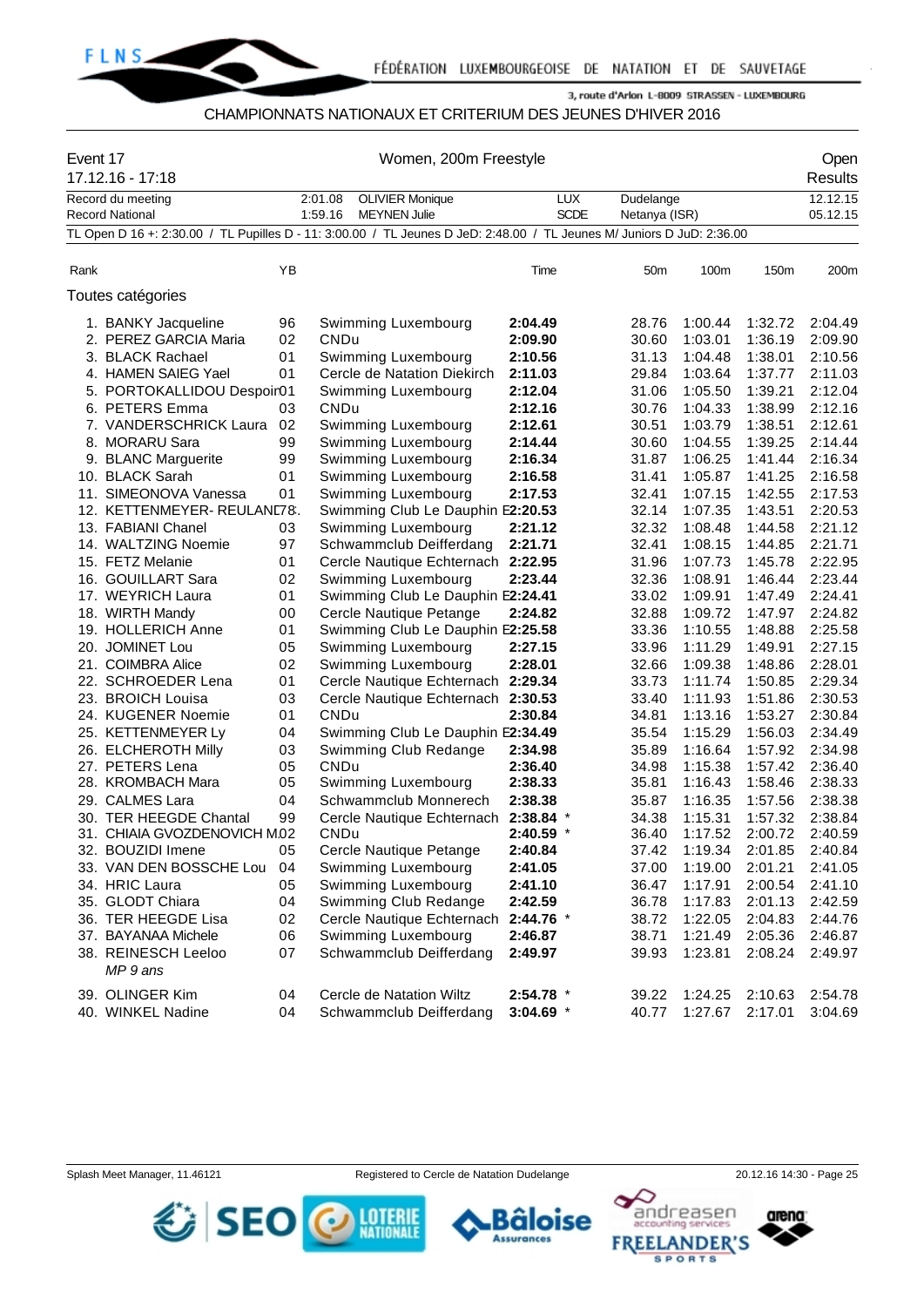#### Event 17, Women, 200m Freestyle

#### Pupilles

|         | 1. JOMINET Lou<br>2. PETERS Lena<br>3. KROMBACH Mara | 05<br>05<br>05 | Swimming Luxembourg<br><b>CNDu</b><br>Swimming Luxembourg | 2:27.15<br>2:36.40<br>2:38.33 | 33.96<br>34.98<br>35.81 | 1:11.29<br>1:15.38<br>1:16.43 | 1:49.91<br>1:57.42<br>1:58.46 | 2:27.15<br>2:36.40<br>2:38.33 |
|---------|------------------------------------------------------|----------------|-----------------------------------------------------------|-------------------------------|-------------------------|-------------------------------|-------------------------------|-------------------------------|
|         | 4. BOUZIDI Imene                                     | 05             | Cercle Nautique Petange                                   | 2:40.84                       | 37.42                   | 1:19.34                       | 2:01.85                       | 2:40.84                       |
|         | 5. HRIC Laura                                        | 05             | Swimming Luxembourg                                       | 2:41.10                       | 36.47                   | 1:17.91                       | 2:00.54                       | 2:41.10                       |
|         | 6. BAYANAA Michele                                   | 06             | Swimming Luxembourg                                       | 2:46.87                       | 38.71                   | 1:21.49                       | 2:05.36                       | 2:46.87                       |
|         | 7. REINESCH Leeloo<br>MP 9 ans                       | 07             | Schwammclub Deifferdang                                   | 2:49.97                       | 39.93                   | 1:23.81                       | 2:08.24                       | 2:49.97                       |
| Jeunes  |                                                      |                |                                                           |                               |                         |                               |                               |                               |
|         | 1. PETERS Emma                                       | 03             | CNDu                                                      | 2:12.16                       | 30.76                   | 1:04.33                       | 1:38.99                       | 2:12.16                       |
|         | 2. FABIANI Chanel                                    | 03             | Swimming Luxembourg                                       | 2:21.12                       | 32.32                   | 1:08.48                       | 1:44.58                       | 2:21.12                       |
|         | 3. BROICH Louisa                                     | 03             | Cercle Nautique Echternach                                | 2:30.53                       | 33.40                   | 1:11.93                       | 1:51.86                       | 2:30.53                       |
|         | 4. KETTENMEYER Ly                                    | 04             | Swimming Club Le Dauphin E2:34.49                         |                               | 35.54                   | 1:15.29                       | 1:56.03                       | 2:34.49                       |
|         | 5. ELCHEROTH Milly                                   | 03             | Swimming Club Redange                                     | 2:34.98                       | 35.89                   | 1:16.64                       | 1:57.92                       | 2:34.98                       |
|         | 6. CALMES Lara                                       | 04             | Schwammclub Monnerech                                     | 2:38.38                       | 35.87                   | 1:16.35                       | 1:57.56                       | 2:38.38                       |
|         | 7. VAN DEN BOSSCHE Lou                               | 04             | Swimming Luxembourg                                       | 2:41.05                       | 37.00                   | 1:19.00                       | 2:01.21                       | 2:41.05                       |
|         | 8. GLODT Chiara                                      | 04             | Swimming Club Redange                                     | 2:42.59                       | 36.78                   | 1:17.83                       | 2:01.13                       | 2:42.59                       |
|         | 9. OLINGER Kim                                       | 04             | Cercle de Natation Wiltz                                  | 2:54.78 *                     | 39.22                   | 1:24.25                       | 2:10.63                       | 2:54.78                       |
|         | 10. WINKEL Nadine                                    | 04             | Schwammclub Deifferdang                                   | $3:04.69$ *                   | 40.77                   | 1:27.67                       | 2:17.01                       | 3:04.69                       |
| Juniors |                                                      |                |                                                           |                               |                         |                               |                               |                               |
|         | 1. PEREZ GARCIA Maria                                | 02             | CNDu                                                      | 2:09.90                       | 30.60                   | 1:03.01                       | 1:36.19                       | 2:09.90                       |
|         | 2. BLACK Rachael                                     | 01             | Swimming Luxembourg                                       | 2:10.56                       | 31.13                   | 1:04.48                       | 1:38.01                       | 2:10.56                       |
|         | 3. HAMEN SAIEG Yael                                  | 01             | Cercle de Natation Diekirch                               | 2:11.03                       | 29.84                   | 1:03.64                       | 1:37.77                       | 2:11.03                       |
|         | 4. PORTOKALLIDOU Despoir01                           |                | Swimming Luxembourg                                       | 2:12.04                       | 31.06                   | 1:05.50                       | 1:39.21                       | 2:12.04                       |
|         | 5. VANDERSCHRICK Laura                               | 02             | Swimming Luxembourg                                       | 2:12.61                       | 30.51                   | 1:03.79                       | 1:38.51                       | 2:12.61                       |
|         | 6. BLACK Sarah                                       | 01             | Swimming Luxembourg                                       | 2:16.58                       | 31.41                   | 1:05.87                       | 1:41.25                       | 2:16.58                       |
|         | 7. SIMEONOVA Vanessa                                 | 01             | Swimming Luxembourg                                       | 2:17.53                       | 32.41                   | 1:07.15                       | 1:42.55                       | 2:17.53                       |
|         | 8. FETZ Melanie                                      | 01             | Cercle Nautique Echternach                                | 2:22.95                       | 31.96                   | 1:07.73                       | 1:45.78                       | 2:22.95                       |
|         | 9. GOUILLART Sara                                    | 02             | Swimming Luxembourg                                       | 2:23.44                       | 32.36                   | 1:08.91                       | 1:46.44                       | 2:23.44                       |
|         | 10. WEYRICH Laura                                    | 01             | Swimming Club Le Dauphin E2:24.41                         |                               | 33.02                   | 1:09.91                       | 1:47.49                       | 2:24.41                       |
|         | 11. HOLLERICH Anne                                   | 01             | Swimming Club Le Dauphin E2:25.58                         |                               | 33.36                   | 1:10.55                       | 1:48.88                       | 2:25.58                       |
|         | 12. COIMBRA Alice                                    | 02             | Swimming Luxembourg                                       | 2:28.01                       | 32.66                   | 1:09.38                       | 1:48.86                       | 2:28.01                       |
|         | 13. SCHROEDER Lena                                   | 01             | Cercle Nautique Echternach 2:29.34                        |                               | 33.73                   | 1:11.74                       | 1:50.85                       | 2:29.34                       |
|         | 14. KUGENER Noemie                                   | 01             | CNDu                                                      | 2:30.84                       | 34.81                   | 1:13.16                       | 1:53.27                       | 2:30.84                       |
|         | 15. CHIAIA GVOZDENOVICH M.02                         |                | <b>CNDu</b>                                               | $2:40.59$ *                   | 36.40                   | 1:17.52                       | 2:00.72                       | 2:40.59                       |
|         | 16. TER HEEGDE Lisa                                  | 02             | Cercle Nautique Echternach 2:44.76 *                      |                               | 38.72                   | 1:22.05                       | 2:04.83                       | 2:44.76                       |



arena:

andreasen



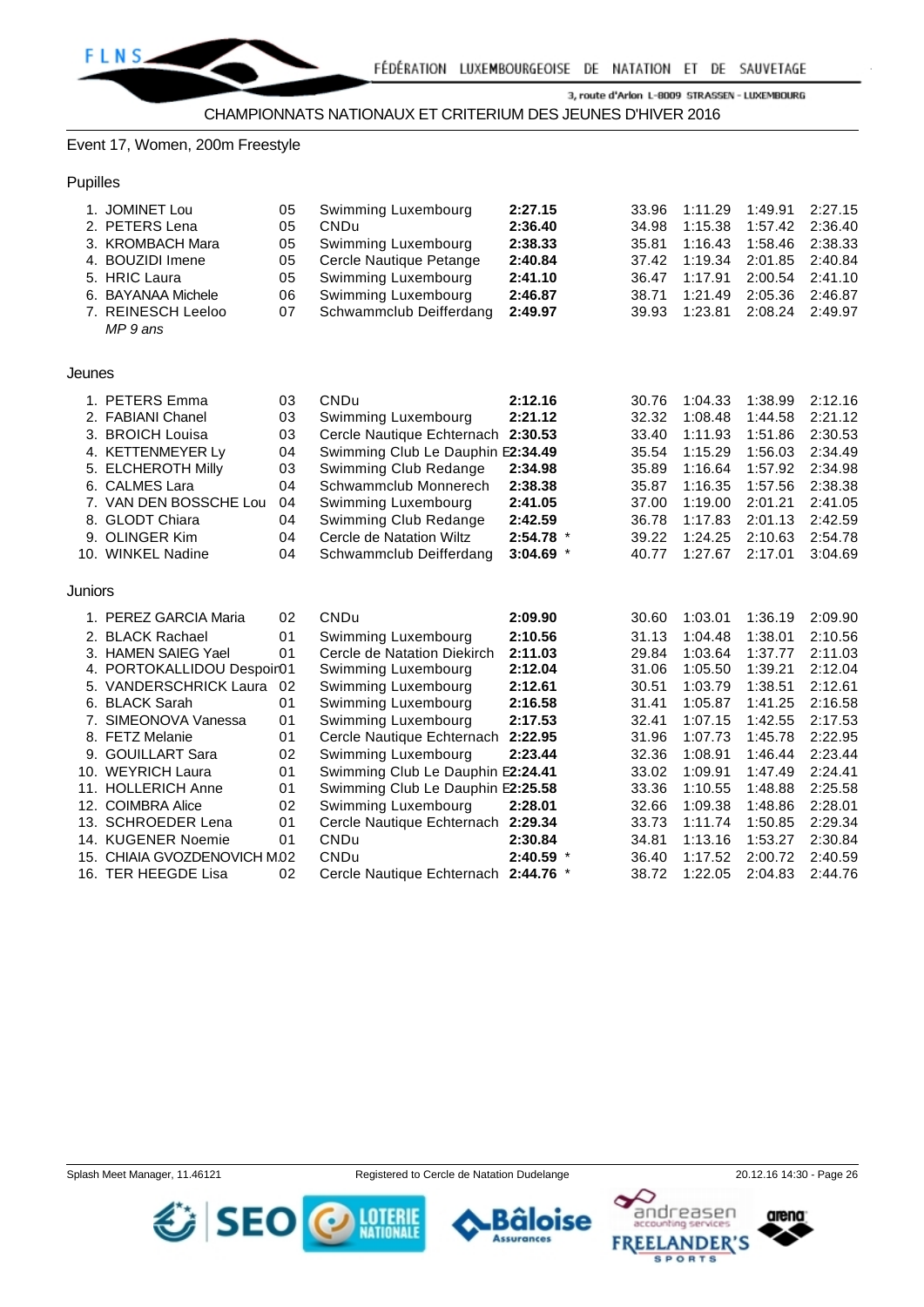

### CHAMPIONNATS NATIONAUX ET CRITERIUM DES JEUNES D'HIVER 2016

| Event 18 | 17.12.16 - 17:40                                                                                                                                                                                                                                                                                                                                    | Men, 200m Breaststroke                                                           |                                                                                                                                                                                                                                                                                                                                                                                                   |                                                                                                                                             |                                                                                                                                     |                                                                                                                                                                   |                                                                                                                                                                   |                                                                                                                                                                   |  |  |  |
|----------|-----------------------------------------------------------------------------------------------------------------------------------------------------------------------------------------------------------------------------------------------------------------------------------------------------------------------------------------------------|----------------------------------------------------------------------------------|---------------------------------------------------------------------------------------------------------------------------------------------------------------------------------------------------------------------------------------------------------------------------------------------------------------------------------------------------------------------------------------------------|---------------------------------------------------------------------------------------------------------------------------------------------|-------------------------------------------------------------------------------------------------------------------------------------|-------------------------------------------------------------------------------------------------------------------------------------------------------------------|-------------------------------------------------------------------------------------------------------------------------------------------------------------------|-------------------------------------------------------------------------------------------------------------------------------------------------------------------|--|--|--|
|          | Record du meeting<br><b>Record National</b>                                                                                                                                                                                                                                                                                                         |                                                                                  | <b>CARNOL Laurent</b><br>2:07.47<br><b>CARNOL Laurent</b><br>2:07.10                                                                                                                                                                                                                                                                                                                              | <b>LUX</b><br><b>SCDE</b>                                                                                                                   | Dudelange<br>Dubai (UAE)                                                                                                            |                                                                                                                                                                   |                                                                                                                                                                   | 12.12.15<br>17.12.10                                                                                                                                              |  |  |  |
|          |                                                                                                                                                                                                                                                                                                                                                     |                                                                                  | TL Open M 18 +: 2:54.00 / TL Pupilles M - 13: 3:40.00 / TL Jeunes M/ Juniors D JeM: 3:24.00 / TL Juniors M JuM: 3:06.00                                                                                                                                                                                                                                                                           |                                                                                                                                             |                                                                                                                                     |                                                                                                                                                                   |                                                                                                                                                                   |                                                                                                                                                                   |  |  |  |
| Rank     |                                                                                                                                                                                                                                                                                                                                                     | ΥB                                                                               |                                                                                                                                                                                                                                                                                                                                                                                                   | Time                                                                                                                                        | 50 <sub>m</sub>                                                                                                                     | 100m                                                                                                                                                              | 150m                                                                                                                                                              | 200m                                                                                                                                                              |  |  |  |
|          | Toutes catégories                                                                                                                                                                                                                                                                                                                                   |                                                                                  |                                                                                                                                                                                                                                                                                                                                                                                                   |                                                                                                                                             |                                                                                                                                     |                                                                                                                                                                   |                                                                                                                                                                   |                                                                                                                                                                   |  |  |  |
|          | 1. ROLKO Ricky<br>2. NAGY Miklos Mark<br>3. VAN DEN BOSSCHE Yann 01<br>4. MORIS Cedric<br>5. CARNEIRO Joao<br>6. WALTZING Loic<br>7. MAAS-KOOB Cedric<br>8. UNGER Daniel<br>9. LANNERS Bob<br>10. LANNERS Nick<br>11. FAULKNER Benjamin<br>12. CRAWFORD Ethan<br>13. KOHN-CANTOREGGI Dani03<br>14. THILL Victor<br>15. JACOBY Dale<br>DSQ KEMP Mats | 99<br>99<br>98<br>03<br>00<br>02<br>01<br>02<br>04<br>00<br>03<br>03<br>02<br>01 | Swimming Luxembourg<br>Swimming Luxembourg<br>Swimming Luxembourg<br>Swimming Club Le Dauphin E2:27.99<br>Swimming Luxembourg<br>Schwammclub Deifferdang<br>Swimming Club Le Dauphin E2:43.10<br>Swimming Luxembourg<br>Swimming Luxembourg<br>Swimming Luxembourg<br>Swimming Luxembourg<br><b>CNDu</b><br>CNDu<br>Cercle Nautique Echternach<br>Cercle de Natation Wiltz<br>Swimming Luxembourg | 2:23.20<br>2:25.88<br>2:27.27<br>2:33.89<br>2:34.59<br>2:43.35<br>2:44.10<br>2:59.37<br>2:59.62<br>3:00.73<br>3:09.34<br>3:10.46<br>3:21.20 | 31.86<br>32.66<br>32.95<br>33.06<br>34.85<br>34.55<br>36.10<br>33.81<br>37.31<br>39.02<br>39.97<br>40.13<br>42.29<br>42.77<br>43.94 | 1:08.28<br>1:09.48<br>1:10.68<br>1:09.57<br>1:14.59<br>1:12.99<br>1:16.31<br>1:13.93<br>1:19.64<br>1:25.55<br>1:26.12<br>1:26.65<br>1:29.54<br>1:31.37<br>1:35.36 | 1:46.05<br>1:47.99<br>1:49.27<br>1:50.36<br>1:54.90<br>1:53.19<br>1:59.29<br>1:58.38<br>2:01.49<br>2:12.57<br>2:14.04<br>2:14.02<br>2:18.92<br>2:21.49<br>2:28.37 | 2:23.20<br>2:25.88<br>2:27.27<br>2:27.99<br>2:33.89<br>2:34.59<br>2:43.10<br>2:43.35<br>2:44.10<br>2:59.37<br>2:59.62<br>3:00.73<br>3:09.34<br>3:10.46<br>3:21.20 |  |  |  |
|          | Article $4.2 + 4.3$ du code de la natation                                                                                                                                                                                                                                                                                                          |                                                                                  |                                                                                                                                                                                                                                                                                                                                                                                                   |                                                                                                                                             |                                                                                                                                     |                                                                                                                                                                   |                                                                                                                                                                   |                                                                                                                                                                   |  |  |  |
|          | <b>DNS WEBER Loris</b>                                                                                                                                                                                                                                                                                                                              | 03                                                                               | CNDu                                                                                                                                                                                                                                                                                                                                                                                              |                                                                                                                                             |                                                                                                                                     |                                                                                                                                                                   |                                                                                                                                                                   |                                                                                                                                                                   |  |  |  |
| Pupilles |                                                                                                                                                                                                                                                                                                                                                     |                                                                                  |                                                                                                                                                                                                                                                                                                                                                                                                   |                                                                                                                                             |                                                                                                                                     |                                                                                                                                                                   |                                                                                                                                                                   |                                                                                                                                                                   |  |  |  |
|          | 1. CARNEIRO Joao<br>2. LANNERS Nick<br>3. CRAWFORD Ethan<br>4. KOHN-CANTOREGGI Dani03<br>5. THILL Victor<br><b>DNS WEBER Loris</b>                                                                                                                                                                                                                  | 03<br>04<br>03<br>03<br>03                                                       | Swimming Luxembourg<br>Swimming Luxembourg<br>CNDu<br><b>CNDu</b><br>Cercle Nautique Echternach<br>CNDu                                                                                                                                                                                                                                                                                           | 2:33.89<br>2:59.37<br>3:00.73<br>3:09.34<br>3:10.46                                                                                         | 34.85<br>39.02<br>40.13<br>42.29<br>42.77                                                                                           | 1:14.59<br>1:25.55<br>1:26.65<br>1:29.54<br>1:31.37                                                                                                               | 1:54.90<br>2:12.57<br>2:14.02<br>2:18.92<br>2:21.49                                                                                                               | 2:33.89<br>2:59.37<br>3:00.73<br>3:09.34<br>3:10.46                                                                                                               |  |  |  |
| Jeunes   |                                                                                                                                                                                                                                                                                                                                                     |                                                                                  |                                                                                                                                                                                                                                                                                                                                                                                                   |                                                                                                                                             |                                                                                                                                     |                                                                                                                                                                   |                                                                                                                                                                   |                                                                                                                                                                   |  |  |  |
|          | 1. VAN DEN BOSSCHE Yann 01<br>2. MAAS-KOOB Cedric<br>3. UNGER Daniel<br>4. LANNERS Bob<br>5. JACOBY Dale<br>DSQ KEMP Mats<br>Article $4.2 + 4.3$ du code de la natation                                                                                                                                                                             | 02<br>01<br>02<br>02<br>01                                                       | Swimming Luxembourg<br>Swimming Club Le Dauphin E2:43.10<br>Swimming Luxembourg<br>Swimming Luxembourg<br>Cercle de Natation Wiltz<br>Swimming Luxembourg                                                                                                                                                                                                                                         | 2:27.27<br>2:43.35<br>2:44.10<br>3:21.20                                                                                                    | 32.95<br>36.10<br>33.81<br>37.31<br>43.94                                                                                           | 1:10.68<br>1:16.31<br>1:13.93<br>1:19.64<br>1:35.36                                                                                                               | 1:49.27<br>1:59.29<br>1:58.38<br>2:01.49<br>2:28.37                                                                                                               | 2:27.27<br>2:43.10<br>2:43.35<br>2:44.10<br>3:21.20                                                                                                               |  |  |  |
| Juniors  |                                                                                                                                                                                                                                                                                                                                                     |                                                                                  |                                                                                                                                                                                                                                                                                                                                                                                                   |                                                                                                                                             |                                                                                                                                     |                                                                                                                                                                   |                                                                                                                                                                   |                                                                                                                                                                   |  |  |  |
|          | 1. ROLKO Ricky<br>2. NAGY Miklos Mark<br>3. WALTZING Loic<br>4. FAULKNER Benjamin                                                                                                                                                                                                                                                                   | 99<br>99<br>00<br>00                                                             | Swimming Luxembourg<br>Swimming Luxembourg<br>Schwammclub Deifferdang<br>Swimming Luxembourg                                                                                                                                                                                                                                                                                                      | 2:23.20<br>2:25.88<br>2:34.59<br>2:59.62                                                                                                    | 31.86<br>32.66<br>34.55<br>39.97                                                                                                    | 1:08.28<br>1:09.48<br>1:12.99<br>1:26.12                                                                                                                          | 1:46.05<br>1:47.99<br>1:53.19<br>2:14.04                                                                                                                          | 2:23.20<br>2:25.88<br>2:34.59<br>2:59.62                                                                                                                          |  |  |  |

SEO O MINE

Splash Meet Manager, 11.46121 Registered to Cercle de Natation Dudelange 20.12.16 14:30 - Page 27

**Assurances** 



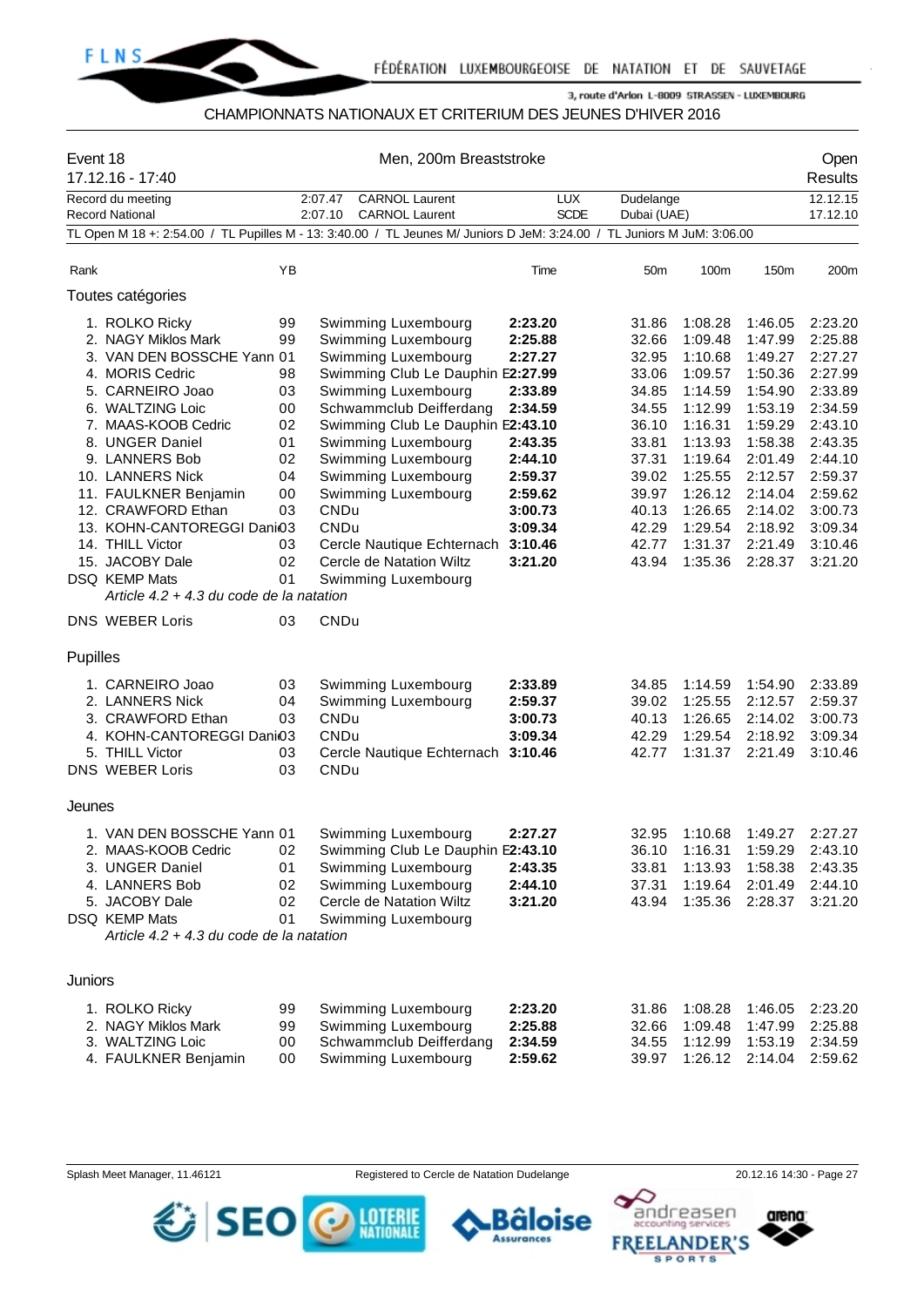

#### CHAMPIONNATS NATIONAUX ET CRITERIUM DES JEUNES D'HIVER 2016

| Event 19 | 17.12.16 - 17:52                                                                                                       |    | Women, 200m Breaststroke |                                   |            |                 |         |         |          |
|----------|------------------------------------------------------------------------------------------------------------------------|----|--------------------------|-----------------------------------|------------|-----------------|---------|---------|----------|
|          | Record du meeting                                                                                                      |    | 2:35.15                  | <b>WALTZING Aurélie</b>           | <b>LUX</b> | Bonnevoie       |         |         | 05.12.10 |
|          | <b>Record National</b>                                                                                                 |    | 2:31.49                  | <b>WALTZING Aurélie</b>           | SCD        | Bonn (GER)      |         |         | 28.11.10 |
|          | TL Open D 16 +: 3:08.00 / TL Pupilles D - 11: 3:45.00 / TL Jeunes D JeD: 3:30.00 / TL Jeunes M/ Juniors D JuD: 3:14.00 |    |                          |                                   |            |                 |         |         |          |
|          |                                                                                                                        |    |                          |                                   |            |                 |         |         |          |
| Rank     |                                                                                                                        | YB |                          |                                   | Time       | 50 <sub>m</sub> | 100m    | 150m    | 200m     |
|          | Toutes catégories                                                                                                      |    |                          |                                   |            |                 |         |         |          |
|          | 1. VAN DEN BOSSCHE Manor97                                                                                             |    |                          | Swimming Luxembourg               | 2:45.76    | 37.52           | 1:19.07 | 2:01.70 | 2:45.76  |
|          | 2. PEREDI Lilla                                                                                                        | 02 |                          | Swimming Luxembourg               | 2:48.90    | 37.78           | 1:21.20 | 2:05.60 | 2:48.90  |
|          | 3. GLODT Kelly                                                                                                         | 02 |                          | Swimming Club Redange             | 2:51.87    | 38.25           | 1:21.79 | 2:06.68 | 2:51.87  |
|          | 4. RIKKERT Helene                                                                                                      | 00 |                          | Swimming Luxembourg               | 2:55.25    | 38.31           | 1:23.17 | 2:09.12 | 2:55.25  |
|          | 5. HAAG Nora                                                                                                           | 04 |                          | Swimming Club Redange             | 2:59.20    | 40.39           | 1:26.83 | 2:12.97 | 2:59.20  |
|          | <b>FARRELL Margaret</b>                                                                                                | 00 |                          | Swimming Luxembourg               | 2:59.20    | 39.70           | 1:25.39 | 2:12.12 | 2:59.20  |
|          | 7. ALBERS Neele                                                                                                        | 05 |                          | Swimming Club Le Dauphin E3:02.18 |            | 40.65           | 1:27.44 | 2:15.35 | 3:02.18  |
|          | 8. PEDROSA ANTONIO Monic03                                                                                             |    |                          | Cercle de Natation Diekirch       | 3:02.97    | 40.67           | 1:26.89 | 2:15.41 | 3:02.97  |
|          | 9. MILLER Laura                                                                                                        | 04 |                          | Cercle Nautique Petange           | 3:03.64    | 40.24           | 1:28.09 | 2:16.59 | 3:03.64  |
|          | 10. BABIC Andjelika                                                                                                    | 02 |                          | Swimming Luxembourg               | 3:06.65    | 41.32           | 1:28.83 | 2:17.46 | 3:06.65  |
|          | 11. RIKKERT Elvire                                                                                                     | 03 |                          | Swimming Luxembourg               | 3:14.94    | 43.46           | 1:33.20 | 2:24.22 | 3:14.94  |
|          | 12. CALMES Lara                                                                                                        | 04 |                          | Schwammclub Monnerech             | 3:15.77    | 44.19           | 1:34.73 | 2:25.95 | 3:15.77  |
|          | 13. MOREAUX Anae                                                                                                       | 04 |                          | Swimming Club Redange             | 3:26.65    | 47.13           | 1:40.55 | 2:34.85 | 3:26.65  |
|          | <b>DNS LEONARD Lis</b>                                                                                                 | 05 |                          | Cercle Nautique Petange           |            |                 |         |         |          |
| Pupilles |                                                                                                                        |    |                          |                                   |            |                 |         |         |          |
|          | 1. ALBERS Neele                                                                                                        | 05 |                          | Swimming Club Le Dauphin E3:02.18 |            | 40.65           | 1:27.44 | 2:15.35 | 3:02.18  |
|          | DNS LEONARD Lis                                                                                                        | 05 |                          | Cercle Nautique Petange           |            |                 |         |         |          |
|          |                                                                                                                        |    |                          |                                   |            |                 |         |         |          |
| Jeunes   |                                                                                                                        |    |                          |                                   |            |                 |         |         |          |
|          | 1. HAAG Nora                                                                                                           | 04 |                          | Swimming Club Redange             | 2:59.20    | 40.39           | 1:26.83 | 2:12.97 | 2:59.20  |
|          | 2. PEDROSA ANTONIO Monic03                                                                                             |    |                          | Cercle de Natation Diekirch       | 3:02.97    | 40.67           | 1:26.89 | 2:15.41 | 3:02.97  |
|          | 3. MILLER Laura                                                                                                        | 04 |                          | Cercle Nautique Petange           | 3:03.64    | 40.24           | 1:28.09 | 2:16.59 | 3:03.64  |
|          | 4. RIKKERT Elvire                                                                                                      | 03 |                          | Swimming Luxembourg               | 3:14.94    | 43.46           | 1:33.20 | 2:24.22 | 3:14.94  |
|          | 5. CALMES Lara                                                                                                         | 04 |                          | Schwammclub Monnerech             | 3:15.77    | 44.19           | 1:34.73 | 2:25.95 | 3:15.77  |
|          | 6. MOREAUX Anae                                                                                                        | 04 |                          | Swimming Club Redange             | 3:26.65    | 47.13           | 1:40.55 | 2:34.85 | 3:26.65  |
| Juniors  |                                                                                                                        |    |                          |                                   |            |                 |         |         |          |
|          |                                                                                                                        |    |                          |                                   |            |                 |         |         |          |
|          | 1. PEREDI Lilla                                                                                                        | 02 |                          | Swimming Luxembourg               | 2:48.90    | 37.78           | 1:21.20 | 2:05.60 | 2:48.90  |
|          | 2. GLODT Kelly                                                                                                         | 02 |                          | Swimming Club Redange             | 2:51.87    | 38.25           | 1:21.79 | 2:06.68 | 2:51.87  |
|          | 3. BABIC Andjelika                                                                                                     | 02 |                          | Swimming Luxembourg               | 3:06.65    | 41.32           | 1:28.83 | 2:17.46 | 3:06.65  |



arena:

andreasen

١Q



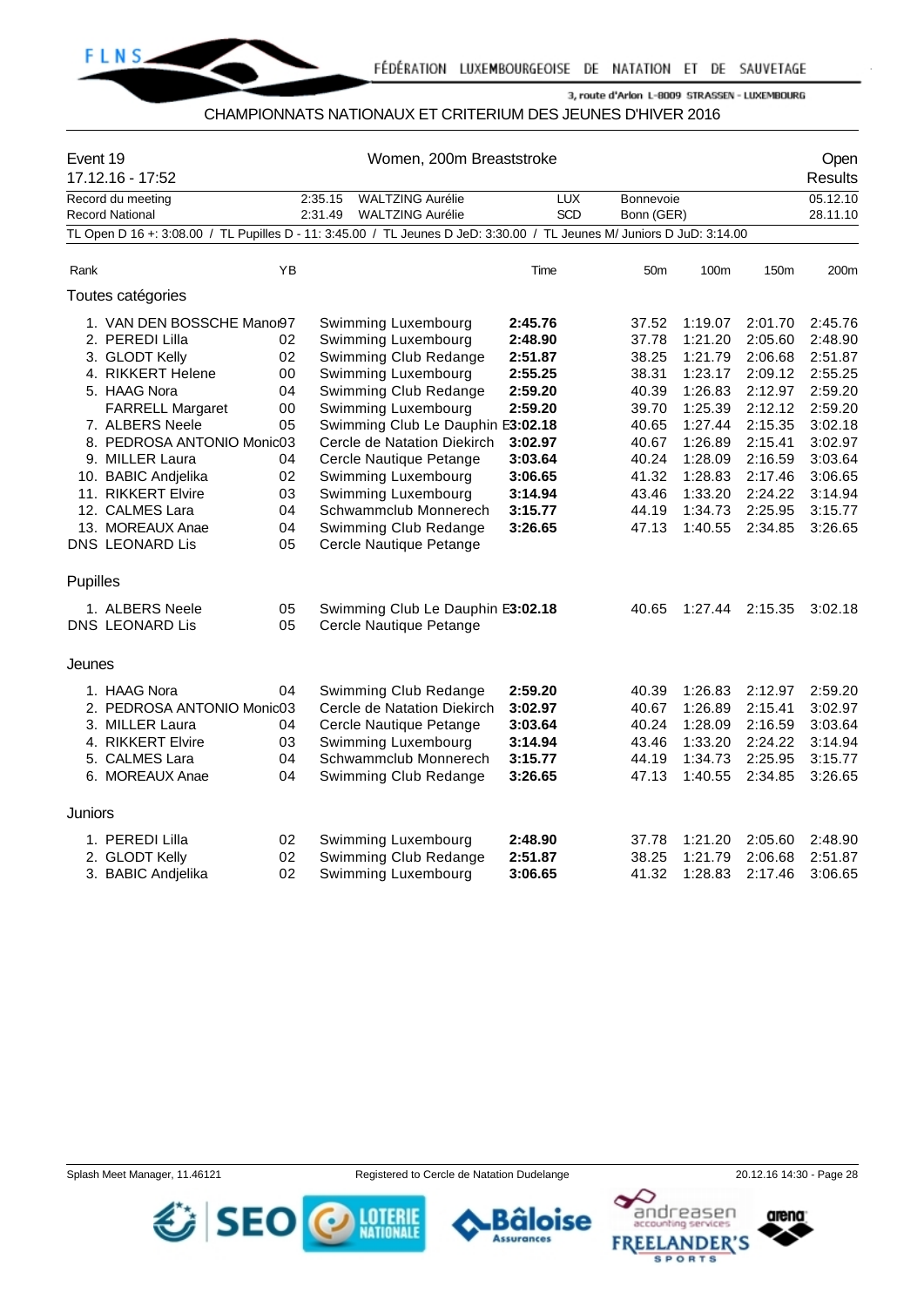

#### CHAMPIONNATS NATIONAUX ET CRITERIUM DES JEUNES D'HIVER 2016

| Event 20<br>17.12.16 - 18:33                                                   |                    | Men, 4 x 100m Freestyle |                                            | Toutes catégories<br><b>Results</b>       |                                                                     |                         |                           |                                     |
|--------------------------------------------------------------------------------|--------------------|-------------------------|--------------------------------------------|-------------------------------------------|---------------------------------------------------------------------|-------------------------|---------------------------|-------------------------------------|
| Record du meeting                                                              | 3:26.76            |                         | Swimming Luxembourg                        |                                           | <b>LUX</b>                                                          | Dudelange               |                           | 12.12.15                            |
| <b>Record National</b>                                                         | 3:26.76            |                         | Swimming Luxembourg                        |                                           | <b>SL</b>                                                           | Dudelange               |                           | 12.12.15                            |
| TL Open M 18 +: 4:12.00                                                        |                    |                         |                                            |                                           |                                                                     |                         |                           |                                     |
| Points: FINA 2016                                                              |                    |                         |                                            |                                           |                                                                     |                         |                           |                                     |
| Rank                                                                           |                    |                         |                                            |                                           |                                                                     |                         | Time                      | Pts                                 |
| Swimming Luxembourg 1<br>1.<br><b>MANNES Max</b><br>VANDERSCHRICK Stephan      | 97<br>00           | 25.29<br>25.32          | 52.42<br>53.18                             | <b>FABIANI Remi</b><br><b>ROLKO Ricky</b> | Swimming Luxembourg                                                 | 01<br>99                | 3:34.08<br>25.10<br>26.21 | 627<br>53.40<br>55.08               |
| 2. Swimming Luxembourg 2<br><b>BLACK Andrew</b><br><b>LAMBERTS Bram</b>        | 98<br>97           | 26.45<br>25.80          | 55.37<br>54.43                             | GOZZO Remi                                | Swimming Luxembourg<br><b>NAGY Miklos Mark</b>                      | 95<br>99                | 3:35.50<br>24.83<br>25.96 | 615<br>51.70<br>54.00               |
| 3. Swimming Club Redange 1<br><b>SCHMITZ Jules</b><br><b>MULLER Olivier</b>    | 99<br>01           | 26.52<br>27.13          | 54.67<br>56.47                             | <b>SAUBER Bob</b>                         | Swimming Club Redange<br><b>SCHMITZ Jacques</b>                     | 02<br>01                | 3:41.91<br>26.67<br>26.37 | 563<br>55.99<br>54.78               |
| 4. Swimming Luxembourg 3<br><b>CONZEMIUS Jerome</b><br><b>MANNES Pol</b>       | 99<br>00           | 26.21<br>25.75          | 55.19<br>54.56                             | <b>NAU Sven</b>                           | Swimming Luxembourg<br>RUBIOLO Nathan                               | 02<br>96                | 3:45.10<br>26.92<br>26.23 | 539<br>58.20<br>57.15               |
| 5. Swimming Luxembourg 5<br>DALEIDEN CIUFERRI Ralph<br>CARNEIRO Joao           | 03<br>03           | 27.57<br>27.80          | 58.27<br>59.80                             | <b>LANNERS Bob</b>                        | Swimming Luxembourg<br><b>LESAGE Christophe</b>                     | 02<br>02                | 4:01.63<br>29.57<br>28.63 | 436<br>1:01.92<br>1:01.64           |
| DNS Swimming Luxembourg 4                                                      |                    |                         |                                            |                                           | Swimming Luxembourg                                                 |                         |                           |                                     |
| Event 21<br>17.12.16 - 18:38                                                   |                    |                         | Women, 4 x 100m Freestyle                  |                                           |                                                                     |                         |                           | Toutes catégories<br><b>Results</b> |
| Record du meeting<br><b>Record National</b>                                    | 3:53.37<br>3:53.37 |                         | Swimming Luxembourg<br>Swimming Luxembourg |                                           | <b>LUX</b><br>SL                                                    | Bonnevoie<br>Luxembourg |                           | 02.12.12<br>01.12.12                |
| TL Open D 16 +: 4:36.00                                                        |                    |                         |                                            |                                           |                                                                     |                         |                           |                                     |
| Points: FINA 2016<br>Rank                                                      |                    |                         |                                            |                                           |                                                                     |                         | Time                      | Pts                                 |
| Swimming Luxembourg 1<br>1.<br><b>BANKY Jacqueline</b><br><b>BLACK Rachael</b> | 96<br>01           | 27.76<br>29.27          | 57.86<br>1:01.00                           |                                           | Swimming Luxembourg<br>VAN DEN BOSSCHE Manon<br>VANDERSCHRICK Laura | 97<br>02                | 4:06.79<br>30.17<br>30.42 | 586<br>1:04.06<br>1:03.87           |
| 2. Swimming Luxembourg 2<br><b>ANGELIDIS Cristiana</b><br><b>MORARU Sara</b>   | 00<br>99           | 29.00<br>30.07          | 1:00.65<br>1:03.75                         | PEREDI Lilla                              | Swimming Luxembourg<br>PORTOKALLIDOU Despoina                       | 02<br>01                | 4:10.38<br>30.33<br>29.83 | 561<br>1:03.91<br>1:02.07           |
| 3. Swimming Luxembourg 3<br><b>FABIANI Chanel</b><br><b>BLANC Marguerite</b>   | 03<br>99           | 31.26<br>30.23          | 1:06.39<br>1:03.62                         | EINHORN Jil                               | Swimming Luxembourg<br>SIMEONOVA Vanessa                            | 98<br>01                | 4:26.49<br>32.82<br>30.14 | 465<br>1:11.85<br>1:04.63           |



arena:





 $\bullet$ ○

andreasen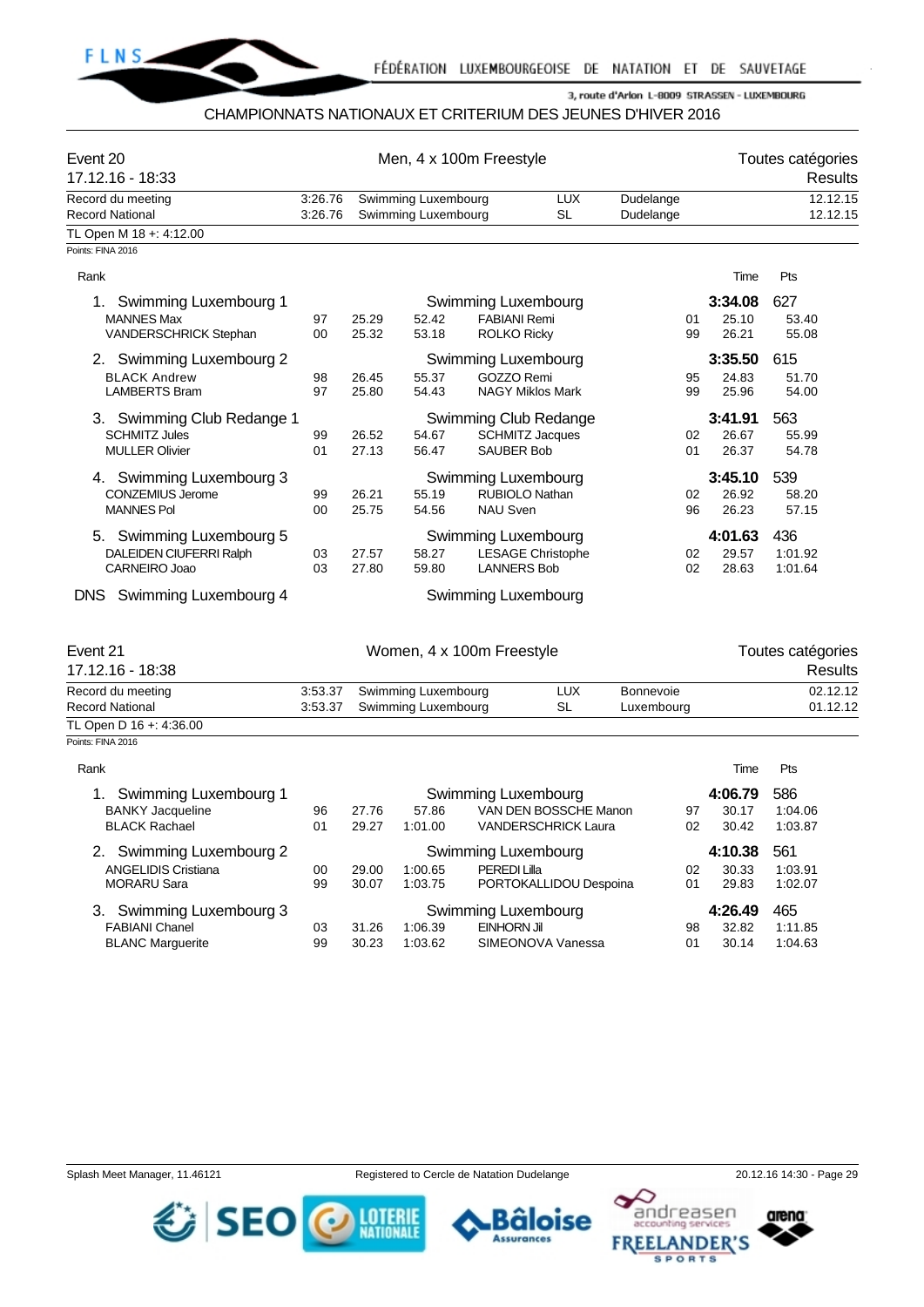

# CHAMPIONNATS NATIONAUX ET CRITERIUM DES JEUNES D'HIVER 2016

# 3 - Partie 3 18.12.16 - 9:30

| Event 22          | 18.12.16 - 9:30   |                              |       |                      |                                            |       | Men, 1500m Freestyle |                                                                                                                             |       |                         |                 |       | Open<br><b>Results</b> |
|-------------------|-------------------|------------------------------|-------|----------------------|--------------------------------------------|-------|----------------------|-----------------------------------------------------------------------------------------------------------------------------|-------|-------------------------|-----------------|-------|------------------------|
| Record National   | Record du meeting |                              |       | 15:39.93<br>15:39.93 | STACCHIOTTI Raphaël<br>STACCHIOTTI Raphaël |       |                      | <b>LUX</b><br><b>SCDE</b>                                                                                                   |       | Bonnevoie<br>Luxembourg |                 |       | 27.11.11<br>27.11.11   |
|                   |                   |                              |       |                      |                                            |       |                      | TL Open M 18 +: 18:30.00 / TL Pupilles M - 13: 23:00.00 / TL Jeunes M/ Juniors D JeM: 21:30.00 / TL Juniors M JuM: 20:00.00 |       |                         |                 |       |                        |
| Points: FINA 2016 |                   |                              |       |                      |                                            |       |                      |                                                                                                                             |       |                         |                 |       |                        |
| Rank              |                   |                              |       |                      | YB                                         |       |                      |                                                                                                                             |       |                         | Time            | Pts   |                        |
|                   | Toutes catégories |                              |       |                      |                                            |       |                      |                                                                                                                             |       |                         |                 |       |                        |
| 1.                |                   | <b>VANDERSCHRICK Stephan</b> |       |                      | 00                                         |       |                      | Swimming Luxembourg                                                                                                         |       |                         | 16:18.79        | 650   |                        |
|                   | 50m:              | 29.29                        | 29.29 | 450m:                | 4:48.63                                    | 32.86 | 850m:                | 9:10.97                                                                                                                     | 32.56 |                         | 1250m: 13:33.18 | 33.17 |                        |
|                   | 100m:             | 1:00.99                      | 31.70 | 500m:                | 5:21.57                                    | 32.94 | 900m:                | 9:43.68                                                                                                                     | 32.71 |                         | 1300m: 14:06.55 | 33.37 |                        |
|                   | 150m:             | 1:33.18                      | 32.19 | 550m:                | 5:54.21                                    | 32.64 |                      | 950m: 10:16.54                                                                                                              | 32.86 |                         | 1350m: 14:40.14 | 33.59 |                        |
|                   | 200m:             | 2:05.63                      | 32.45 | 600m:                | 6:26.95                                    | 32.74 |                      | 1000m: 10:49.05                                                                                                             | 32.51 |                         | 1400m: 15:13.09 | 32.95 |                        |
|                   | 250m:             | 2:37.91                      | 32.28 | 650m:                | 6:59.67                                    | 32.72 |                      | 1050m: 11:21.43                                                                                                             | 32.38 |                         | 1450m: 15:46.56 | 33.47 |                        |
|                   | 300m:             | 3:10.46                      | 32.55 | 700m:                | 7:32.64                                    | 32.97 |                      | 1100m: 11:54.01                                                                                                             | 32.58 |                         | 1500m: 16:18.79 | 32.23 |                        |
|                   | 350m:             | 3:43.03                      | 32.57 | 750m:                | 8:06.10                                    | 33.46 |                      | 1150m: 12:26.89                                                                                                             | 32.88 |                         |                 |       |                        |
|                   | 400m:             | 4:15.77                      | 32.74 | 800m:                | 8:38.41                                    | 32.31 |                      | 1200m: 13:00.01                                                                                                             | 33.12 |                         |                 |       |                        |
| 2.                | <b>SAUBER Bob</b> |                              |       |                      | 01                                         |       |                      | Swimming Club Redange                                                                                                       |       |                         | 16:24.63        | 638   |                        |
|                   | 50m:              | 29.99                        | 29.99 | 450m:                | 4:54.53                                    | 33.06 | 850m:                | 9:15.03                                                                                                                     | 32.49 |                         | 1250m: 13:38.84 | 33.50 |                        |
|                   | 100m:             | 1:02.38                      | 32.39 | 500m:                | 5:27.40                                    | 32.87 | 900m:                | 9:47.85                                                                                                                     | 32.82 |                         | 1300m: 14:12.65 | 33.81 |                        |
|                   | 150m:             | 1:35.35                      | 32.97 | 550m:                | 6:00.39                                    | 32.99 |                      | 950m: 10:20.24                                                                                                              | 32.39 |                         | 1350m: 14:46.43 | 33.78 |                        |
|                   | 200m:             | 2:08.67                      | 33.32 | 600m:                | 6:33.13                                    | 32.74 |                      | 1000m: 10:52.90                                                                                                             | 32.66 |                         | 1400m: 15:20.04 | 33.61 |                        |
|                   | 250m:             | 2:41.99                      | 33.32 | 650m:                | 7:05.37                                    | 32.24 |                      | 1050m: 11:25.81                                                                                                             | 32.91 |                         | 1450m: 15:53.47 | 33.43 |                        |
|                   | 300m:             | 3:14.89                      | 32.90 | 700m:                | 7:37.61                                    | 32.24 |                      | 1100m: 11:58.58                                                                                                             | 32.77 |                         | 1500m: 16:24.63 | 31.16 |                        |
|                   | 350m:             | 3:48.16                      | 33.27 | 750m:                | 8:10.10                                    | 32.49 |                      | 1150m: 12:31.92                                                                                                             | 33.34 |                         |                 |       |                        |
|                   | 400m:             | 4:21.47                      | 33.31 | 800m:                | 8:42.54                                    | 32.44 |                      | 1200m: 13:05.34                                                                                                             | 33.42 |                         |                 |       |                        |
|                   |                   |                              |       |                      |                                            |       |                      |                                                                                                                             |       |                         |                 |       |                        |
| 3.                | <b>MANNES Pol</b> |                              |       |                      | 00                                         |       |                      | Swimming Luxembourg                                                                                                         |       |                         | 16:36.20        | 616   |                        |
|                   | 50m:              | 29.71                        | 29.71 | 450m:                | 4:49.50                                    | 32.58 | 850m:                | 9:15.25                                                                                                                     | 33.83 |                         | 1250m: 13:47.66 | 33.74 |                        |
|                   | 100m:             | 1:01.41                      | 31.70 | 500m:                | 5:22.29                                    | 32.79 | 900m:                | 9:48.69                                                                                                                     | 33.44 |                         | 1300m: 14:21.94 | 34.28 |                        |
|                   | 150m:             | 1:33.82                      | 32.41 | 550m:                | 5:55.26                                    | 32.97 |                      | 950m: 10:22.95                                                                                                              | 34.26 |                         | 1350m: 14:56.10 | 34.16 |                        |
|                   | 200m:             | 2:06.65                      | 32.83 | 600m:                | 6:28.44                                    | 33.18 |                      | 1000m: 10:57.01                                                                                                             | 34.06 |                         | 1400m: 15:30.17 | 34.07 |                        |
|                   | 250m:             | 2:39.36                      | 32.71 | 650m:                | 7:01.35                                    | 32.91 |                      | 1050m: 11:31.46                                                                                                             | 34.45 |                         | 1450m: 16:03.67 | 33.50 |                        |
|                   | 300m:             | 3:11.89                      | 32.53 | 700m:                | 7:34.59                                    | 33.24 |                      | 1100m: 12:05.37                                                                                                             | 33.91 |                         | 1500m: 16:36.20 | 32.53 |                        |
|                   | 350m:             | 3:44.23                      | 32.34 | 750m:                | 8:08.10                                    | 33.51 |                      | 1150m: 12:39.68                                                                                                             | 34.31 |                         |                 |       |                        |
|                   | 400m:             | 4:16.92                      | 32.69 | 800m:                | 8:41.42                                    | 33.32 |                      | 1200m: 13:13.92                                                                                                             | 34.24 |                         |                 |       |                        |
| 4.                | <b>GRAF Alex</b>  |                              |       |                      | 99                                         |       |                      | Swimming Luxembourg                                                                                                         |       |                         | 17:36.36        | 517   |                        |
|                   | 50m:              | 29.99                        | 29.99 | 450m:                | 5:12.70                                    | 35.59 | 850m:                | 9:58.02                                                                                                                     | 35.68 |                         | 1250m: 14:40.36 | 35.17 |                        |
|                   | 100m:             | 1:03.67                      | 33.68 | 500m:                | 5:48.27                                    | 35.57 |                      | 900m: 10:33.99                                                                                                              | 35.97 |                         | 1300m: 15:15.77 | 35.41 |                        |
|                   | 150m:             | 1:39.19                      | 35.52 | 550m:                | 6:24.24                                    | 35.97 |                      | 950m: 11:09.82                                                                                                              | 35.83 |                         | 1350m: 15:51.26 | 35.49 |                        |
|                   | 200m:             | 2:14.92                      | 35.73 | 600m:                | 6:59.97                                    | 35.73 |                      | 1000m: 11:45.51                                                                                                             | 35.69 |                         | 1400m: 16:26.70 | 35.44 |                        |
|                   | 250m:             | 2:50.43                      | 35.51 | 650m:                | 7:35.43                                    | 35.46 |                      | 1050m: 12:19.95                                                                                                             | 34.44 |                         | 1450m: 17:02.16 | 35.46 |                        |
|                   | 300m:             | 3:25.86                      | 35.43 | 700m:                | 8:10.51                                    | 35.08 |                      | 1100m: 12:55.92                                                                                                             | 35.97 |                         | 1500m: 17:36.36 | 34.20 |                        |
|                   | 350m:             | 4:01.29                      | 35.43 | 750m:                | 8:46.39                                    | 35.88 |                      | 1150m: 13:30.02                                                                                                             | 34.10 |                         |                 |       |                        |
|                   | 400m:             | 4:37.11                      | 35.82 | 800m:                | 9:22.34                                    | 35.95 |                      | 1200m: 14:05.19                                                                                                             | 35.17 |                         |                 |       |                        |
|                   |                   |                              |       |                      |                                            |       |                      |                                                                                                                             |       |                         |                 |       |                        |
| 5.                |                   | <b>BOENTGES Kevin</b>        |       |                      | 03                                         |       |                      | Cercle Nautique Petange                                                                                                     |       |                         | 18:43.85        | 429   |                        |
|                   | 50m:              | 30.73                        | 30.73 | 450m:                | 5:26.69                                    | 38.03 |                      | 850m: 10:31.26                                                                                                              | 38.52 |                         | 1250m: 15:40.08 | 39.07 |                        |
|                   | 100m:             | 1:06.08                      | 35.35 | 500m:                | 6:04.97                                    | 38.28 |                      | 900m: 11:09.97                                                                                                              | 38.71 |                         | 1300m: 16:18.39 | 38.31 |                        |
|                   | 150m:             | 1:42.95                      | 36.87 | 550m:                | 6:42.95                                    | 37.98 |                      | 950m: 11:47.54                                                                                                              | 37.57 |                         | 1350m: 16:55.31 | 36.92 |                        |
|                   | 200m:             | 2:19.79                      | 36.84 | 600m:                | 7:20.21                                    | 37.26 |                      | 1000m: 12:26.75                                                                                                             | 39.21 |                         | 1400m: 17:33.40 | 38.09 |                        |
|                   | 250m:             | 2:56.56                      | 36.77 | 650m:                | 7:57.66                                    | 37.45 |                      | 1050m: 13:05.33                                                                                                             | 38.58 |                         | 1450m: 18:09.86 | 36.46 |                        |
|                   | 300m:             | 3:33.98                      | 37.42 | 700m:                | 8:37.69                                    | 40.03 |                      | 1100m: 13:43.84                                                                                                             | 38.51 |                         | 1500m: 18:43.85 | 33.99 |                        |
|                   | 350m:             | 4:11.28                      | 37.30 | 750m:                | 9:15.05                                    | 37.36 |                      | 1150m: 14:21.89                                                                                                             | 38.05 |                         |                 |       |                        |
|                   | 400m:             | 4:48.66                      | 37.38 | 800m:                | 9:52.74                                    | 37.69 |                      | 1200m: 15:01.01                                                                                                             | 39.12 |                         |                 |       |                        |

SEO O MENT

Splash Meet Manager, 11.46121 **Registered to Cercle de Natation Dudelange** 20.12.16 14:30 - Page 30

Bâloise

**Assurances** 



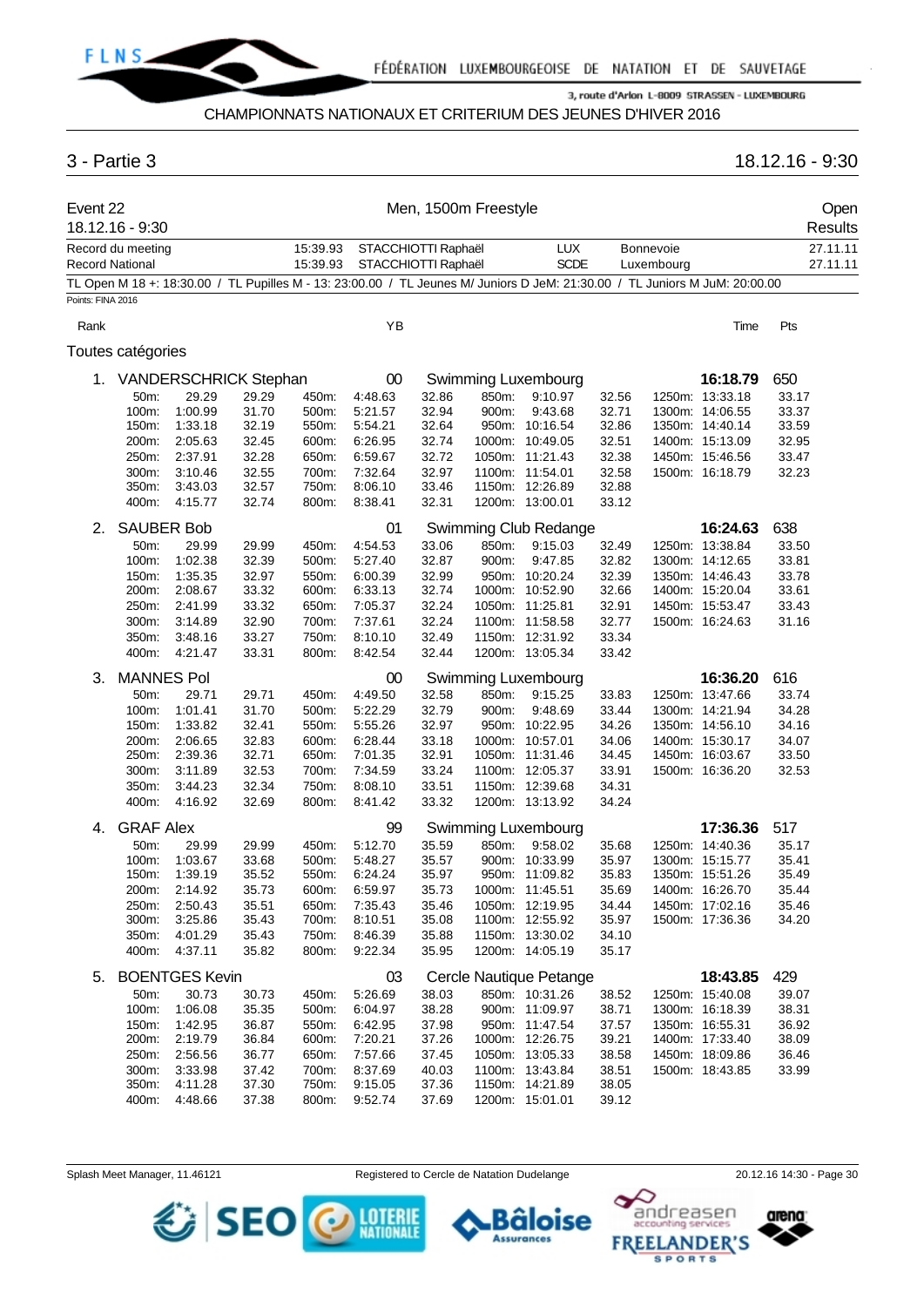#### Event 22, Men, 1500m Freestyle, Toutes catégories

| Rank |                    |                      |       |       | YB             |             |                              |       | Time            | Pts   |
|------|--------------------|----------------------|-------|-------|----------------|-------------|------------------------------|-------|-----------------|-------|
| 6.   |                    | <b>LANNERS Nick</b>  |       |       | 04             |             | Swimming Luxembourg          |       | 19:09.49        | 401   |
|      | 50m:               | 31.83                | 31.83 | 450m: | 5:39.90        | 39.10       | 850m: 10:49.43               | 38.45 | 1250m: 15:59.90 | 38.63 |
|      | 100m:              | 1:08.54              | 36.71 | 500m: | 6:19.33        | 39.43       | 900m: 11:28.15               | 38.72 | 1300m: 16:39.55 | 39.65 |
|      | 150m:              | 1:46.86              | 38.32 | 550m: | 6:56.85        | 37.52       | 950m: 12:07.67               | 39.52 | 1350m: 17:17.91 | 38.36 |
|      | 200m:              | 2:25.39              | 38.53 | 600m: | 7:35.61        | 38.76       | 1000m: 12:46.55              | 38.88 | 1400m: 17:57.24 | 39.33 |
|      | 250m:              | 3:04.26              | 38.87 | 650m: | 8:13.91        | 38.30       | 1050m: 13:24.69              | 38.14 | 1450m: 18:35.00 | 37.76 |
|      | 300m:              | 3:43.54              | 39.28 | 700m: | 8:53.33        | 39.42       | 1100m: 14:02.84              | 38.15 | 1500m: 19:09.49 | 34.49 |
|      | 350m:              | 4:21.99              | 38.45 | 750m: | 9:32.46        | 39.13       | 1150m: 14:41.61              | 38.77 |                 |       |
|      | 400m:              | 5:00.80              | 38.81 |       | 800m: 10:10.98 | 38.52       | 1200m: 15:21.27              | 39.66 |                 |       |
| 7.   |                    | <b>SALHANI Lucas</b> |       |       | 03             |             | Swimming Luxembourg          |       | 19:13.31        | 397   |
|      | 50m:               | 33.71                | 33.71 | 450m: | 5:39.48        | 38.47       | 850m: 10:50.22               | 38.77 | 1250m: 16:00.90 | 39.19 |
|      | 100m:              | 1:11.02              | 37.31 | 500m: | 6:18.03        | 38.55       | 900m: 11:28.97               | 38.75 | 1300m: 16:39.61 | 38.71 |
|      | 150m:              | 1:49.27              | 38.25 | 550m: | 6:56.53        | 38.50       | 950m: 12:07.72               | 38.75 | 1350m: 17:18.82 | 39.21 |
|      | 200m:              | 2:27.50              | 38.23 | 600m: | 7:35.49        | 38.96       | 1000m: 12:46.43              | 38.71 | 1400m: 17:57.26 | 38.44 |
|      | 250m:              | 3:05.69              | 38.19 | 650m: | 8:14.58        | 39.09       | 1050m: 13:24.65              | 38.22 | 1450m: 18:36.50 | 39.24 |
|      | 300m:              | 3:43.94              | 38.25 | 700m: | 8:53.77        | 39.19       | 1100m: 14:03.80              | 39.15 | 1500m: 19:13.31 | 36.81 |
|      | 350m:              | 4:22.39              | 38.45 | 750m: | 9:32.72        | 38.95       | 1150m: 14:42.87              | 39.07 |                 |       |
|      | 400m:              | 5:01.01              | 38.62 |       | 800m: 10:11.45 | 38.73       | 1200m: 15:21.71              | 38.84 |                 |       |
| 8.   | <b>WIRTH David</b> |                      |       |       | 02             |             | Cercle Nautique Petange      |       | 19:21.23        | 389   |
|      | 50m:               | 33.70                | 33.70 | 450m: | 5:41.52        | 38.42       | 850m: 10:54.64               | 39.15 | 1250m: 16:10.66 | 39.41 |
|      | 100m:              | 1:11.18              | 37.48 | 500m: | 6:20.83        | 39.31       | 900m: 11:34.06               | 39.42 | 1300m: 16:49.72 | 39.06 |
|      | 150m:              | 1:49.42              | 38.24 | 550m: | 6:59.87        | 39.04       | 950m: 12:13.90               | 39.84 | 1350m: 17:28.38 | 38.66 |
|      | 200m:              | 2:28.46              | 39.04 | 600m: | 7:38.93        | 39.06       | 1000m: 12:53.14              | 39.24 | 1400m: 18:06.83 | 38.45 |
|      | 250m:              | 3:07.03              | 38.57 | 650m: | 8:17.73        | 38.80       | 1050m: 13:32.27              | 39.13 | 1450m: 18:44.80 | 37.97 |
|      | 300m:              | 3:45.53              | 38.50 | 700m: | 8:57.27        | 39.54       | 1100m: 14:12.20              | 39.93 | 1500m: 19:21.23 | 36.43 |
|      | 350m:              | 4:24.66              | 39.13 | 750m: | 9:36.55        | 39.28       | 1150m: 14:51.67              | 39.47 |                 |       |
|      | 400m:              | 5:03.10              | 38.44 |       | 800m: 10:15.49 | 38.94       | 1200m: 15:31.25              | 39.58 |                 |       |
| 9.   | <b>FABER Pol</b>   |                      |       |       | 03             |             | Swimming Club Le Dauphin Ett |       | 19:31.96        | 378   |
|      | 50m:               | 33.35                | 33.35 | 450m: | 5:43.71        | 39.21       | 850m: 10:58.38               | 39.38 | 1250m: 16:16.00 | 39.87 |
|      | 100m:              | 1:11.22              | 37.87 | 500m: | 6:22.97        | 39.26       | 900m: 11:38.10               | 39.72 | 1300m: 16:55.37 | 39.37 |
|      | 150m:              | 1:49.87              | 38.65 | 550m: | 7:02.25        | 39.28       | 950m: 12:17.66               | 39.56 | 1350m: 17:35.00 | 39.63 |
|      | 200m:              | 2:28.58              | 38.71 | 600m: | 7:41.53        | 39.28       | 1000m: 12:57.28              | 39.62 | 1400m: 18:14.80 | 39.80 |
|      | 250m:              | 3:07.35              | 38.77 | 650m: | 8:20.88        | 39.35       | 1050m: 13:37.10              | 39.82 | 1450m: 18:54.06 | 39.26 |
|      | 300m:              | 3:46.22              | 38.87 | 700m: | 9:00.37        | 39.49       | 1100m: 14:16.51              | 39.41 | 1500m: 19:31.96 | 37.90 |
|      | 350m:              | 4:25.49              | 39.27 | 750m: | 9:39.80        | 39.43       | 1150m: 14:56.43              | 39.92 |                 |       |
|      | 400m:              | 5:04.50              | 39.01 |       | 800m: 10:19.00 | 39.20       | 1200m: 15:36.13              | 39.70 |                 |       |
| DNS  | <b>WEBER Loris</b> |                      |       |       | 03             | <b>CNDu</b> |                              |       |                 |       |
| DNS  | <b>STAGGS Ted</b>  |                      |       |       | 02             |             | Cercle Nautique Petange      |       |                 |       |
|      |                    |                      |       |       |                |             |                              |       |                 |       |

#### Pupilles

| 1. BOENTGES Kevin |         |       |       | 03      | Cercle Nautique Petange |  |                 |       |  | 18:43.85        | 429   |  |
|-------------------|---------|-------|-------|---------|-------------------------|--|-----------------|-------|--|-----------------|-------|--|
| 50m               | 30.73   | 30.73 | 450m: | 5.26.69 | 38.03                   |  | 850m: 10:31.26  | 38.52 |  | 1250m: 15:40.08 | 39.07 |  |
| $100m$ :          | 1:06.08 | 35.35 | 500m: | 6.04.97 | 38.28                   |  | 900m: 11:09.97  | 38.71 |  | 1300m: 16:18.39 | 38.31 |  |
| 150m:             | 1:42.95 | 36.87 | 550m: | 6:42.95 | 37.98                   |  | 950m: 11:47.54  | 37.57 |  | 1350m: 16:55.31 | 36.92 |  |
| $200m$ :          | 2:19.79 | 36.84 | 600m: | 7:20.21 | 37.26                   |  | 1000m: 12:26.75 | 39.21 |  | 1400m: 17:33.40 | 38.09 |  |
| 250m:             | 2:56.56 | 36.77 | 650m: | 7:57.66 | 37.45                   |  | 1050m: 13:05.33 | 38.58 |  | 1450m: 18:09.86 | 36.46 |  |
| $300m$ :          | 3:33.98 | 37.42 | 700m: | 8:37.69 | 40.03                   |  | 1100m: 13:43.84 | 38.51 |  | 1500m: 18:43.85 | 33.99 |  |
| $350m$ :          | 4:11.28 | 37.30 | 750m: | 9:15.05 | 37.36                   |  | 1150m: 14:21.89 | 38.05 |  |                 |       |  |
| 400m:             | 4:48.66 | 37.38 | 800m: | 9:52.74 | 37.69                   |  | 1200m: 15:01.01 | 39.12 |  |                 |       |  |
|                   |         |       |       |         |                         |  |                 |       |  |                 |       |  |





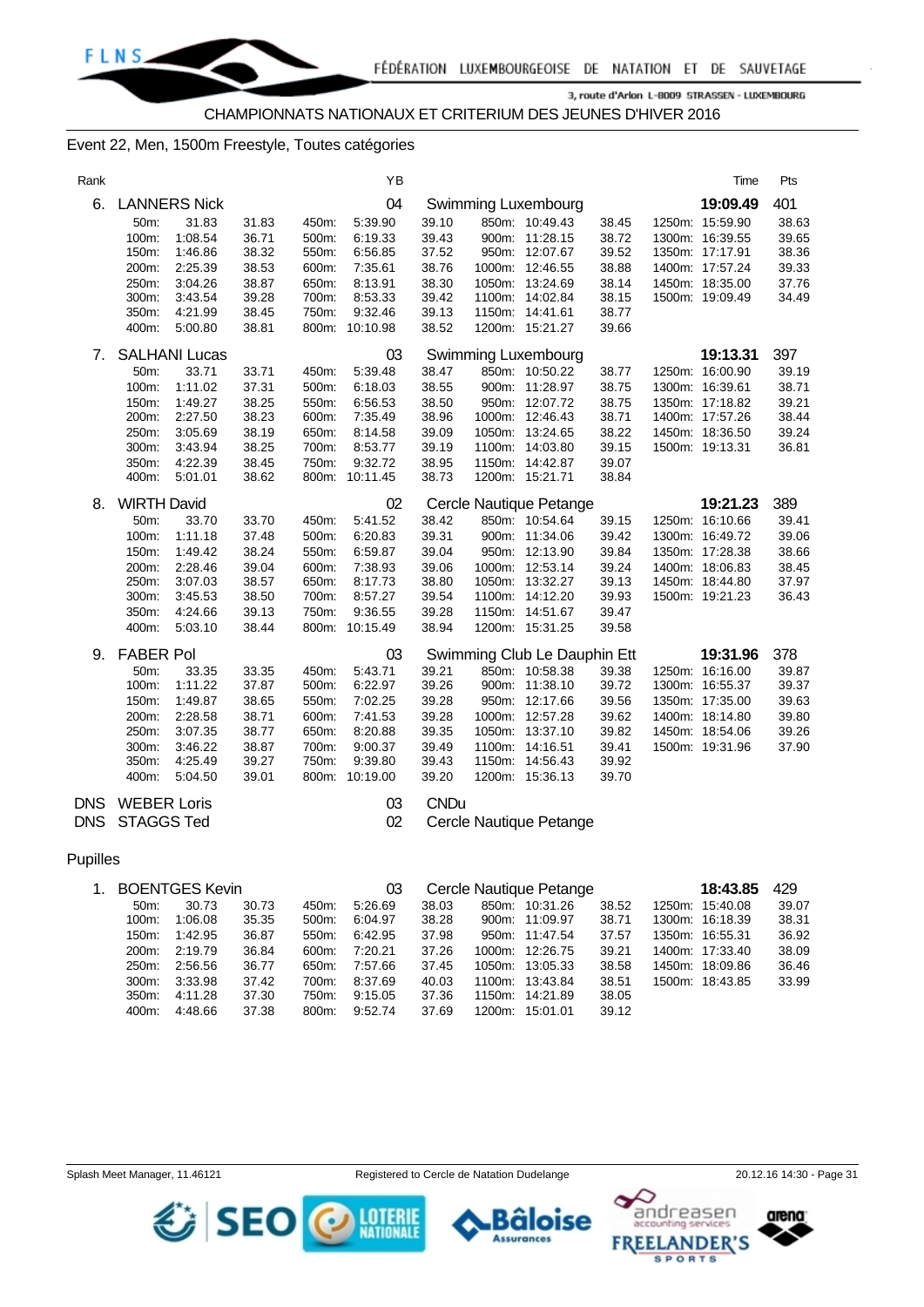

CHAMPIONNATS NATIONAUX ET CRITERIUM DES JEUNES D'HIVER 2016

#### Event 22, Boys, 1500m Freestyle, Pupilles

| Rank       |                        |                      |                |                | ΥB                 |                |       |                                    |                | Time                               | Pts            |
|------------|------------------------|----------------------|----------------|----------------|--------------------|----------------|-------|------------------------------------|----------------|------------------------------------|----------------|
| 2.         |                        | <b>LANNERS Nick</b>  |                |                | 04                 |                |       | Swimming Luxembourg                |                | 19:09.49                           | 401            |
|            | 50m:                   | 31.83                | 31.83          | 450m:          | 5:39.90            | 39.10          |       | 850m: 10:49.43                     | 38.45          | 1250m: 15:59.90                    | 38.63          |
|            | 100m:                  | 1:08.54              | 36.71          | 500m:          | 6:19.33            | 39.43          |       | 900m: 11:28.15                     | 38.72          | 1300m: 16:39.55                    | 39.65          |
|            | 150m:                  | 1:46.86              | 38.32          | 550m:          | 6:56.85            | 37.52          |       | 950m: 12:07.67                     | 39.52          | 1350m: 17:17.91                    | 38.36          |
|            | 200m:                  | 2:25.39              | 38.53          | 600m:          | 7:35.61            | 38.76          |       | 1000m: 12:46.55                    | 38.88          | 1400m: 17:57.24                    | 39.33          |
|            | 250m:                  | 3:04.26              | 38.87          | 650m:          | 8:13.91            | 38.30          |       | 1050m: 13:24.69                    | 38.14          | 1450m: 18:35.00                    | 37.76          |
|            | 300m:                  | 3:43.54              | 39.28          | 700m:          | 8:53.33            | 39.42          |       | 1100m: 14:02.84                    | 38.15          | 1500m: 19:09.49                    | 34.49          |
|            | 350m:                  | 4:21.99              | 38.45          | 750m:          | 9:32.46            | 39.13          |       | 1150m: 14:41.61                    | 38.77          |                                    |                |
|            | 400m:                  | 5:00.80              | 38.81          |                | 800m: 10:10.98     | 38.52          |       | 1200m: 15:21.27                    | 39.66          |                                    |                |
| 3.         |                        | <b>SALHANI Lucas</b> |                |                | 03                 |                |       |                                    |                | 19:13.31                           | 397            |
|            |                        |                      |                |                |                    | 38.47          |       | Swimming Luxembourg                |                | 1250m: 16:00.90                    | 39.19          |
|            | 50m:                   | 33.71                | 33.71          | 450m:          | 5:39.48            |                |       | 850m: 10:50.22<br>900m: 11:28.97   | 38.77          | 1300m: 16:39.61                    |                |
|            | 100m:<br>150m:         | 1:11.02              | 37.31<br>38.25 | 500m:<br>550m: | 6:18.03            | 38.55<br>38.50 |       | 950m: 12:07.72                     | 38.75<br>38.75 | 1350m: 17:18.82                    | 38.71<br>39.21 |
|            | 200m:                  | 1:49.27<br>2:27.50   | 38.23          | 600m:          | 6:56.53<br>7:35.49 | 38.96          |       | 1000m: 12:46.43                    | 38.71          | 1400m: 17:57.26                    | 38.44          |
|            | 250m:                  | 3:05.69              | 38.19          | 650m:          | 8:14.58            | 39.09          |       | 1050m: 13:24.65                    | 38.22          | 1450m: 18:36.50                    | 39.24          |
|            | 300m:                  | 3:43.94              | 38.25          | 700m:          | 8:53.77            | 39.19          |       | 1100m: 14:03.80                    | 39.15          | 1500m: 19:13.31                    | 36.81          |
|            | 350m:                  | 4:22.39              | 38.45          | 750m:          | 9:32.72            | 38.95          |       | 1150m: 14:42.87                    | 39.07          |                                    |                |
|            | 400m:                  | 5:01.01              | 38.62          |                | 800m: 10:11.45     | 38.73          |       | 1200m: 15:21.71                    | 38.84          |                                    |                |
|            |                        |                      |                |                |                    |                |       |                                    |                |                                    |                |
| 4.         | <b>FABER Pol</b>       |                      |                |                | 03<br>5:43.71      |                |       | Swimming Club Le Dauphin Ett       |                | 19:31.96                           | 378            |
|            | 50m:                   | 33.35                | 33.35          | 450m:          |                    | 39.21          |       | 850m: 10:58.38                     | 39.38          | 1250m: 16:16.00<br>1300m: 16:55.37 | 39.87          |
|            | 100m:<br>150m:         | 1:11.22<br>1:49.87   | 37.87<br>38.65 | 500m:<br>550m: | 6:22.97<br>7:02.25 | 39.26<br>39.28 |       | 900m: 11:38.10<br>950m: 12:17.66   | 39.72<br>39.56 | 1350m: 17:35.00                    | 39.37<br>39.63 |
|            | 200m:                  | 2:28.58              | 38.71          | 600m:          | 7:41.53            | 39.28          |       | 1000m: 12:57.28                    | 39.62          | 1400m: 18:14.80                    | 39.80          |
|            | 250m.                  | 3:07.35              | 38.77          | 650m:          | 8:20.88            | 39.35          |       | 1050m: 13:37.10                    | 39.82          | 1450m: 18:54.06                    | 39.26          |
|            | 300m:                  | 3:46.22              | 38.87          | 700m:          | 9:00.37            | 39.49          |       | 1100m: 14:16.51                    | 39.41          | 1500m: 19:31.96                    | 37.90          |
|            | 350m:                  | 4:25.49              | 39.27          | 750m:          | 9:39.80            | 39.43          |       | 1150m: 14:56.43                    | 39.92          |                                    |                |
|            | 400m:                  | 5:04.50              | 39.01          |                | 800m: 10:19.00     | 39.20          |       | 1200m: 15:36.13                    | 39.70          |                                    |                |
|            |                        |                      |                |                |                    |                |       |                                    |                |                                    |                |
|            | <b>DNS</b> WEBER Loris |                      |                |                | 03                 | <b>CNDu</b>    |       |                                    |                |                                    |                |
| Jeunes     |                        |                      |                |                |                    |                |       |                                    |                |                                    |                |
|            |                        |                      |                |                |                    |                |       |                                    |                |                                    |                |
| 1.         | <b>SAUBER Bob</b>      |                      |                |                | 01                 |                |       | Swimming Club Redange              |                | 16:24.63                           | 638            |
|            | 50m:                   | 29.99                | 29.99          | 450m:          | 4:54.53            | 33.06          | 850m: | 9:15.03                            | 32.49          | 1250m: 13:38.84                    | 33.50          |
|            | 100m:                  | 1:02.38              | 32.39          | 500m:          | 5:27.40            | 32.87          | 900m: | 9:47.85                            | 32.82          | 1300m: 14:12.65                    | 33.81          |
|            | 150m.                  | 1:35.35              | 32.97          | 550m:          | 6:00.39            | 32.99          |       | 950m: 10:20.24                     | 32.39          | 1350m: 14:46.43                    | 33.78          |
|            | 200m:                  | 2:08.67              | 33.32          | 600m:          | 6:33.13            | 32.74          |       | 1000m: 10:52.90                    | 32.66          | 1400m: 15:20.04                    | 33.61          |
|            | 250m:                  | 2:41.99              | 33.32          | 650m:          | 7:05.37            | 32.24          |       | 1050m: 11:25.81                    | 32.91          | 1450m: 15:53.47                    | 33.43          |
|            | 300m:                  | 3:14.89              | 32.90<br>33.27 | 700m:          | 7:37.61            | 32.24<br>32.49 |       | 1100m: 11:58.58<br>1150m: 12:31.92 | 32.77<br>33.34 | 1500m: 16:24.63                    | 31.16          |
|            | 350m:<br>400m:         | 3:48.16<br>4:21.47   | 33.31          | 750m:<br>800m: | 8:10.10<br>8:42.54 | 32.44          |       | 1200m: 13:05.34                    | 33.42          |                                    |                |
|            |                        |                      |                |                |                    |                |       |                                    |                |                                    |                |
| 2.         | <b>WIRTH David</b>     |                      |                |                | 02                 |                |       | Cercle Nautique Petange            |                | 19:21.23                           | 389            |
|            | 50m:                   | 33.70                | 33.70          | 450m:          | 5:41.52            | 38.42          |       | 850m: 10:54.64                     | 39.15          | 1250m: 16:10.66                    | 39.41          |
|            | 100m:                  | 1:11.18              | 37.48          | 500m:          | 6:20.83            | 39.31          |       | 900m: 11:34.06                     | 39.42          | 1300m: 16:49.72                    | 39.06          |
|            | 150m:                  | 1:49.42<br>2:28.46   | 38.24<br>39.04 | 550m:          | 6:59.87<br>7:38.93 | 39.04          |       | 950m: 12:13.90<br>1000m: 12:53.14  | 39.84<br>39.24 | 1350m: 17:28.38<br>1400m: 18:06.83 | 38.66<br>38.45 |
|            | 200m:<br>250m:         | 3:07.03              | 38.57          | 600m:<br>650m: | 8:17.73            | 39.06<br>38.80 |       | 1050m: 13:32.27                    | 39.13          | 1450m: 18:44.80                    | 37.97          |
|            | 300m:                  | 3:45.53              | 38.50          | 700m:          | 8:57.27            | 39.54          |       | 1100m: 14:12.20                    | 39.93          | 1500m: 19:21.23                    | 36.43          |
|            | 350m:                  | 4:24.66              | 39.13          | 750m:          | 9:36.55            | 39.28          |       | 1150m: 14:51.67                    | 39.47          |                                    |                |
|            | 400m:                  | 5:03.10              | 38.44          |                | 800m: 10:15.49     | 38.94          |       | 1200m: 15:31.25                    | 39.58          |                                    |                |
|            |                        |                      |                |                |                    |                |       |                                    |                |                                    |                |
| <b>DNS</b> | <b>STAGGS Ted</b>      |                      |                |                | 02                 |                |       | Cercle Nautique Petange            |                |                                    |                |

#### Juniors

SEO O MERE

в

**Assurances** 

äloise

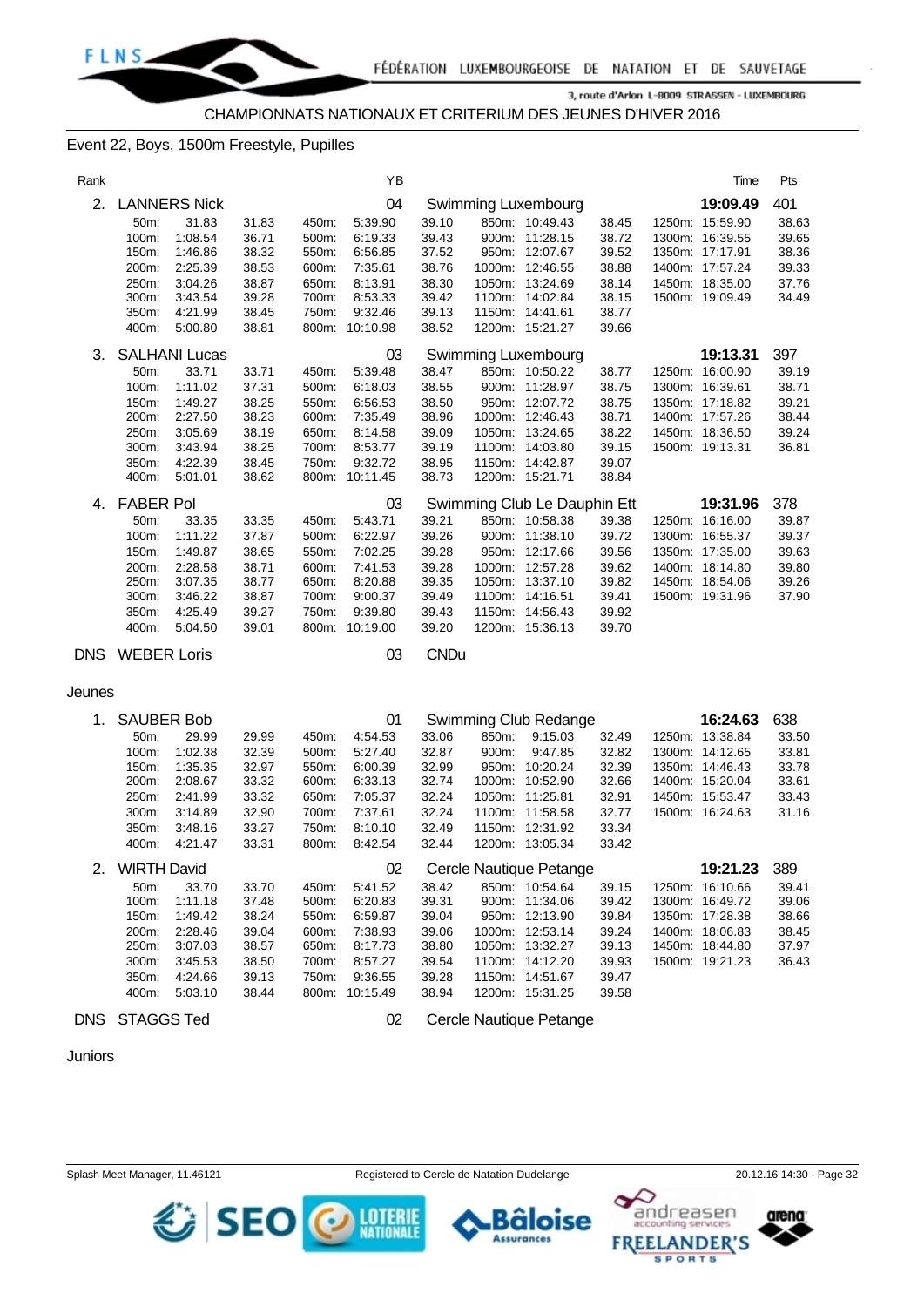

CHAMPIONNATS NATIONAUX ET CRITERIUM DES JEUNES D'HIVER 2016

#### Event 22, Boys, 1500m Freestyle, Juniors

| Rank |                   |                              |       |       | YB      |       |       |                     |       | Time            | Pts   |
|------|-------------------|------------------------------|-------|-------|---------|-------|-------|---------------------|-------|-----------------|-------|
| 1.   |                   | <b>VANDERSCHRICK Stephan</b> |       |       | $00\,$  |       |       | Swimming Luxembourg |       | 16:18.79        | 650   |
|      | 50m:              | 29.29                        | 29.29 | 450m: | 4:48.63 | 32.86 | 850m: | 9:10.97             | 32.56 | 1250m: 13:33.18 | 33.17 |
|      | 100m:             | 1:00.99                      | 31.70 | 500m: | 5:21.57 | 32.94 | 900m: | 9:43.68             | 32.71 | 1300m: 14:06.55 | 33.37 |
|      | 150m:             | 1:33.18                      | 32.19 | 550m: | 5:54.21 | 32.64 |       | 950m: 10:16.54      | 32.86 | 1350m: 14:40.14 | 33.59 |
|      | 200m:             | 2:05.63                      | 32.45 | 600m: | 6:26.95 | 32.74 |       | 1000m: 10:49.05     | 32.51 | 1400m: 15:13.09 | 32.95 |
|      | 250m:             | 2:37.91                      | 32.28 | 650m: | 6:59.67 | 32.72 |       | 1050m: 11:21.43     | 32.38 | 1450m: 15:46.56 | 33.47 |
|      | 300m:             | 3:10.46                      | 32.55 | 700m: | 7:32.64 | 32.97 |       | 1100m: 11:54.01     | 32.58 | 1500m: 16:18.79 | 32.23 |
|      | 350m:             | 3:43.03                      | 32.57 | 750m: | 8:06.10 | 33.46 |       | 1150m: 12:26.89     | 32.88 |                 |       |
|      | 400m:             | 4:15.77                      | 32.74 | 800m: | 8:38.41 | 32.31 |       | 1200m: 13:00.01     | 33.12 |                 |       |
| 2.   | <b>MANNES Pol</b> |                              |       |       | 00      |       |       | Swimming Luxembourg |       | 16:36.20        | 616   |
|      | 50m:              | 29.71                        | 29.71 | 450m: | 4:49.50 | 32.58 | 850m: | 9:15.25             | 33.83 | 1250m: 13:47.66 | 33.74 |
|      | 100m:             | 1:01.41                      | 31.70 | 500m: | 5:22.29 | 32.79 | 900m: | 9:48.69             | 33.44 | 1300m: 14:21.94 | 34.28 |
|      | 150m:             | 1:33.82                      | 32.41 | 550m: | 5:55.26 | 32.97 | 950m: | 10:22.95            | 34.26 | 1350m: 14:56.10 | 34.16 |
|      | 200m:             | 2:06.65                      | 32.83 | 600m: | 6:28.44 | 33.18 |       | 1000m: 10:57.01     | 34.06 | 1400m: 15:30.17 | 34.07 |
|      | 250m:             | 2:39.36                      | 32.71 | 650m: | 7:01.35 | 32.91 |       | 1050m: 11:31.46     | 34.45 | 1450m: 16:03.67 | 33.50 |
|      | 300m:             | 3:11.89                      | 32.53 | 700m: | 7:34.59 | 33.24 |       | 1100m: 12:05.37     | 33.91 | 1500m: 16:36.20 | 32.53 |
|      | 350m:             | 3:44.23                      | 32.34 | 750m: | 8:08.10 | 33.51 |       | 1150m: 12:39.68     | 34.31 |                 |       |
|      | 400m:             | 4:16.92                      | 32.69 | 800m: | 8:41.42 | 33.32 |       | 1200m: 13:13.92     | 34.24 |                 |       |
| 3.   | <b>GRAF Alex</b>  |                              |       |       | 99      |       |       | Swimming Luxembourg |       | 17:36.36        | 517   |
|      | 50m:              | 29.99                        | 29.99 | 450m: | 5:12.70 | 35.59 | 850m: | 9:58.02             | 35.68 | 1250m: 14:40.36 | 35.17 |
|      | 100m:             | 1:03.67                      | 33.68 | 500m: | 5:48.27 | 35.57 |       | 900m: 10:33.99      | 35.97 | 1300m: 15:15.77 | 35.41 |
|      | 150m:             | 1:39.19                      | 35.52 | 550m: | 6:24.24 | 35.97 |       | 950m: 11:09.82      | 35.83 | 1350m: 15:51.26 | 35.49 |
|      | 200m:             | 2:14.92                      | 35.73 | 600m: | 6:59.97 | 35.73 |       | 1000m: 11:45.51     | 35.69 | 1400m: 16:26.70 | 35.44 |
|      | 250m:             | 2:50.43                      | 35.51 | 650m: | 7:35.43 | 35.46 |       | 1050m: 12:19.95     | 34.44 | 1450m: 17:02.16 | 35.46 |
|      | 300m:             | 3:25.86                      | 35.43 | 700m: | 8:10.51 | 35.08 |       | 1100m: 12:55.92     | 35.97 | 1500m: 17:36.36 | 34.20 |
|      | 350m:             | 4:01.29                      | 35.43 | 750m: | 8:46.39 | 35.88 |       | 1150m: 13:30.02     | 34.10 |                 |       |
|      | 400m:             | 4:37.11                      | 35.82 | 800m: | 9:22.34 | 35.95 |       | 1200m: 14:05.19     | 35.17 |                 |       |

| Event 23          |                                |       |                     | Women, 50m Butterfly | Toutes catégories            |           |       |       |                       |
|-------------------|--------------------------------|-------|---------------------|----------------------|------------------------------|-----------|-------|-------|-----------------------|
|                   | 18.12.16 - 10:11               |       |                     |                      |                              |           |       |       | <b>Results Prelim</b> |
|                   | Record du meeting              | 27.13 | <b>MEYNEN Julie</b> |                      | <b>LUX</b>                   | Dudelange |       |       | 13.12.15              |
|                   | <b>Record National</b>         | 27.13 | <b>MEYNEN Julie</b> |                      | <b>SCDE</b>                  | Dudelange |       |       | 13.12.15              |
|                   | TL Open D 16 +: 35.50          |       |                     |                      |                              |           |       |       |                       |
| Points: FINA 2016 |                                |       |                     |                      |                              |           |       |       |                       |
| Rank              |                                |       | YB                  |                      |                              |           | Time  | Pts   |                       |
|                   | PEREZ GARCIA Maria             |       | 02                  | <b>CNDu</b>          |                              |           | 29.31 | 575 A |                       |
| 2.                | <b>MORARU Sara</b>             |       | 99                  | Swimming Luxembourg  |                              |           | 30.06 | 533   | A                     |
| 3.                | <b>PEREDI Lilla</b>            |       | 02                  | Swimming Luxembourg  |                              |           | 30.40 | 515   | A                     |
| 4.                | <b>LORTON Olivia</b>           |       | 74                  | Swimming Luxembourg  |                              |           | 31.13 | 480   | A                     |
| 5.                | <b>BLANC Marguerite</b>        |       | 99                  | Swimming Luxembourg  |                              |           | 31.39 | 468   | A                     |
| 6.                | <b>COIMBRA Alice</b>           |       | 02                  | Swimming Luxembourg  |                              |           | 31.76 | 452 A |                       |
| 7.                | <b>FABIANI Chanel</b>          |       | 03                  | Swimming Luxembourg  |                              |           | 32.74 | 412 R |                       |
| 8.                | <b>REDING Alyssa</b>           |       | 04                  |                      | Swimming Club Le Dauphin Ett |           | 32.99 | 403   | -R                    |
| 9.                | <b>BROICH Lea-Sophie</b>       |       | 00                  |                      | Cercle Nautique Echternach   |           | 33.07 | 400   | R                     |
| 10.               | PETERS Lena                    |       | 05                  | <b>CNDu</b>          |                              |           | 33.24 | 394   |                       |
| 11.               | <b>WIRTH Mandy</b>             |       | 00                  |                      | Cercle Nautique Petange      |           | 33.75 | 376   |                       |
| 12.               | <b>KUGENER Noemie</b>          |       | 01                  | <b>CNDu</b>          |                              |           | 33.99 | 369   |                       |
| 13.               | <b>TER HEEGDE Chantal</b>      |       | 99                  |                      | Cercle Nautique Echternach   |           | 34.08 | 366   |                       |
| 14.               | <b>AMORIM GONCALVES Silvia</b> |       | 98                  |                      | Cercle de Natation Wiltz     |           | 36.45 | 299   | $\ast$                |
|                   | sick HASANOVIC Mubera          |       | 02                  |                      | Cercle de Natation Wiltz     |           |       |       |                       |

SEO O MERE





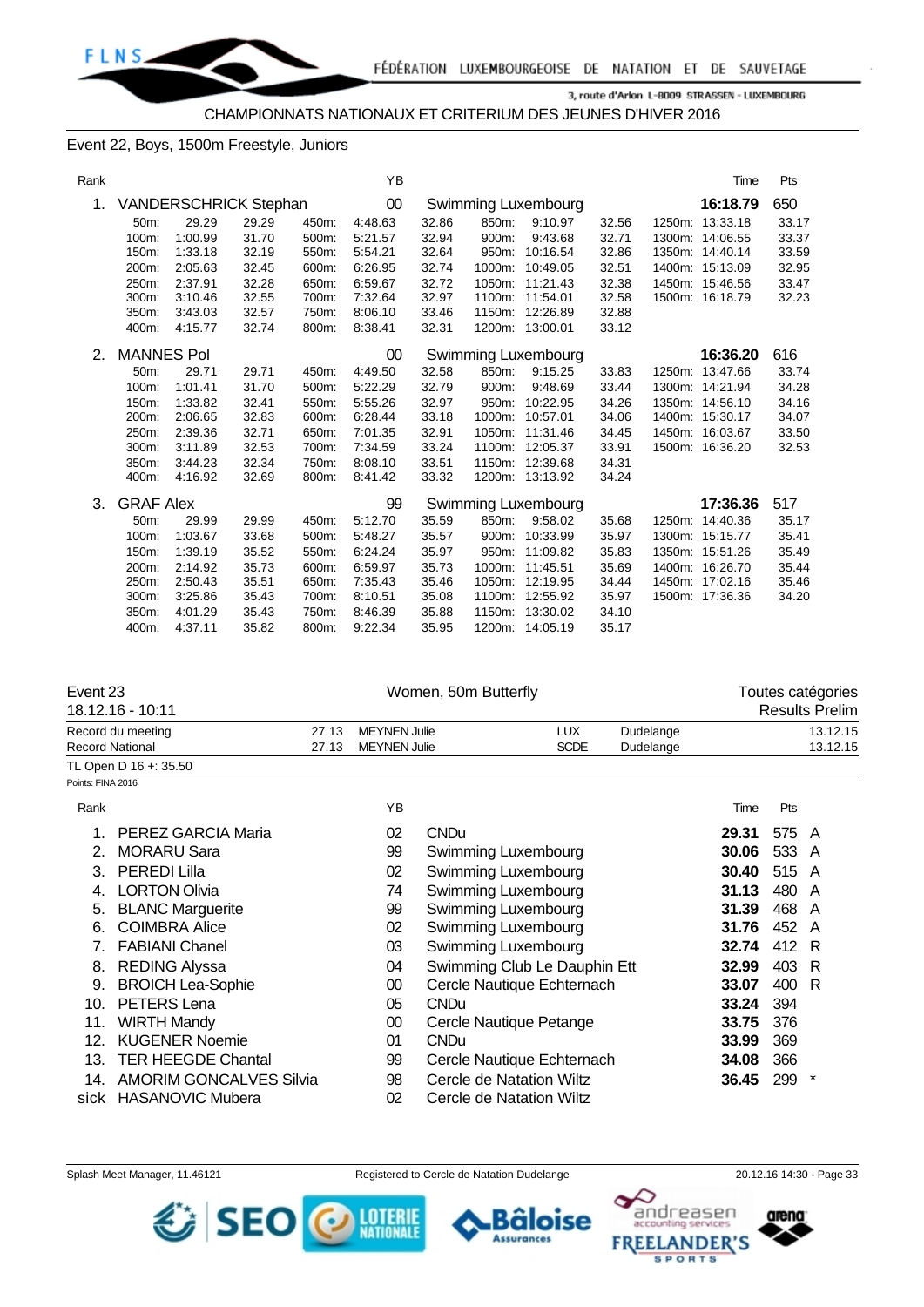

#### CHAMPIONNATS NATIONAUX ET CRITERIUM DES JEUNES D'HIVER 2016

| Event 24                         | 18.12.16 - 10:15                             |                | Men, 50m Butterfly                |                              |                         |  |                           |       |       | Toutes catégories<br><b>Results Prelim</b> |  |  |  |
|----------------------------------|----------------------------------------------|----------------|-----------------------------------|------------------------------|-------------------------|--|---------------------------|-------|-------|--------------------------------------------|--|--|--|
|                                  | Record du meeting                            | 23.84          | <b>HENX Julien</b>                |                              | LUX                     |  | Dudelange                 |       |       | 13.12.15                                   |  |  |  |
| <b>Record National</b>           |                                              | 23.84          | <b>HENX Julien</b>                |                              | <b>CNDu</b>             |  | Dudelange                 |       |       | 13.12.15                                   |  |  |  |
| Points: FINA 2016                | TL Open M 18 +: 31.50                        |                |                                   |                              |                         |  |                           |       |       |                                            |  |  |  |
|                                  |                                              |                |                                   |                              |                         |  |                           |       |       |                                            |  |  |  |
| Rank                             |                                              |                | YB                                |                              |                         |  |                           | Time  | Pts   |                                            |  |  |  |
| 1.                               | <b>HENX Julien</b>                           |                | 95                                | <b>CNDu</b>                  |                         |  |                           | 25.59 | 618 A |                                            |  |  |  |
| 2.                               | <b>LAMBERTS Bram</b>                         |                | 97                                | Swimming Luxembourg          |                         |  |                           | 25.78 | 604   | A                                          |  |  |  |
| 3.                               | <b>GLOESENER Louis</b>                       |                | 95                                | Swimming Luxembourg          |                         |  |                           | 25.88 | 597   | A                                          |  |  |  |
| 4.                               | <b>ASSINI Thibault</b>                       |                | 94                                | Swimming Luxembourg          |                         |  |                           | 26.20 | 576   | A                                          |  |  |  |
| 5.                               | <b>SCHMITZ Jules</b>                         |                | 99                                | Swimming Club Redange        |                         |  |                           | 27.13 | 518   | A                                          |  |  |  |
| 6.                               | <b>CAYOTTE Sebastien</b>                     |                | 95                                | Schwammclub Deifferdang      |                         |  |                           | 27.81 | 481   | A                                          |  |  |  |
| $7_{\scriptscriptstyle{\ddots}}$ | <b>DALEIDEN CIUFERRI Ralph</b><br>$MP13$ ans |                | 03                                | Swimming Luxembourg          |                         |  |                           | 27.90 | 477   | -R                                         |  |  |  |
| 8.                               | <b>MULLER Olivier</b>                        |                | 01                                | Swimming Club Redange        |                         |  |                           | 27.97 | 473   | R                                          |  |  |  |
| 9.                               | <b>CONZEMIUS Jerome</b>                      |                | 99                                | Swimming Luxembourg          |                         |  |                           | 28.00 | 471   | R                                          |  |  |  |
| 10.                              | <b>MEYER Joel</b>                            |                | 00                                | Cercle de Natation Wiltz     |                         |  |                           | 28.20 | 461   |                                            |  |  |  |
| 11.                              | <b>DUBOS Julien</b>                          |                | 99                                | Cercle de Natation Diekirch  |                         |  |                           | 28.57 | 444   |                                            |  |  |  |
| 12.                              | <b>ADAMI Mike</b>                            |                | 99                                | Swimming Club Le Dauphin Ett |                         |  |                           | 29.07 | 421   |                                            |  |  |  |
| 13.                              | <b>SCHMITZ Jacques</b>                       |                | 02                                | Swimming Club Redange        |                         |  |                           | 29.21 | 415   |                                            |  |  |  |
| 14.                              | FERNANDES PEDRO Diogo                        |                | 98                                | Cercle Nautique Petange      |                         |  |                           | 29.71 | 395   |                                            |  |  |  |
| 15.                              | <b>MOREAUX Maxime</b>                        |                | 02                                | Swimming Club Redange        |                         |  |                           | 30.15 | 378   |                                            |  |  |  |
| 16.                              | <b>LESAGE Christophe</b>                     |                | 02                                | Swimming Luxembourg          |                         |  |                           | 30.47 | 366   |                                            |  |  |  |
| 17.                              | VIGUIER Jean-Christophe                      |                | 73                                | Swimming Luxembourg          |                         |  |                           | 30.71 | 357   |                                            |  |  |  |
| sick                             | <b>CIRELLI Marco</b>                         |                | 02                                | Cercle de Natation Wiltz     |                         |  |                           |       |       |                                            |  |  |  |
| Event 25                         |                                              |                |                                   | Women, 50m Backstroke        |                         |  |                           |       |       | Toutes catégories                          |  |  |  |
|                                  | 18.12.16 - 10:19                             |                |                                   |                              |                         |  |                           |       |       | <b>Results Prelim</b>                      |  |  |  |
| <b>Record National</b>           | Record du meeting                            | 28.58<br>28.46 | <b>ROLKO Sarah</b><br>ROLKO Sarah |                              | <b>LUX</b><br><b>SL</b> |  | Bonnevoie<br>Berlin (GER) |       |       | 02.12.12<br>14.11.09                       |  |  |  |

Points: FINA 2016

TL Open D 16 +: 37.00

| Rank |                            | ΥB |                              | Time  | <b>Pts</b> |     |
|------|----------------------------|----|------------------------------|-------|------------|-----|
|      | <b>BANKY Jacqueline</b>    | 96 | Swimming Luxembourg          | 29.78 | 640 A      |     |
| 2.   | <b>ROLKO Sarah</b>         | 94 | Swimming Luxembourg          | 29.90 | 632 A      |     |
| 3.   | <b>TURMEL Alicia</b>       | 00 | <b>CNDu</b>                  | 30.29 | 608 A      |     |
| 4.   | <b>FABER Maiti</b>         | 01 | Swimming Club Le Dauphin Ett | 31.48 | 542 A      |     |
| 5.   | <b>BLACK Sarah</b>         | 01 | Swimming Luxembourg          | 31.56 | 538        | A   |
| 6.   | <b>BLACK Rachael</b>       | 01 | Swimming Luxembourg          | 31.89 | 521        | A   |
| 7.   | <b>HAMEN SAIEG Yael</b>    | 01 | Cercle de Natation Diekirch  | 31.98 | 517 R      |     |
| 8.   | <b>VANDERSCHRICK Laura</b> | 02 | Swimming Luxembourg          | 32.13 | 509        | - R |
| 9.   | VAN DEN BOSSCHE Manon      | 97 | Swimming Luxembourg          | 32.27 | 503 R      |     |
| 10.  | <b>FETZ Melanie</b>        | 01 | Cercle Nautique Echternach   | 32.81 | 478        |     |
| 11.  | <b>BROICH Louisa</b>       | 03 | Cercle Nautique Echternach   | 33.48 | 450        |     |
| 12.  | <b>WIRTH Mandy</b>         | 00 | Cercle Nautique Petange      | 33.55 | 447        |     |
| 13.  | SIMEONOVA Vanessa          | 01 | Swimming Luxembourg          | 33.63 | 444        |     |
| 14.  | PEREZ GARCIA Maria         | 02 | <b>CNDu</b>                  | 33.66 | 443        |     |
| 15.  | <b>EINHORN Jil</b>         | 98 | Swimming Luxembourg          | 34.40 | 415        |     |
| 16.  | <b>SCHROEDER Lena</b>      | 01 | Cercle Nautique Echternach   | 34.72 | 404        |     |

Splash Meet Manager, 11.46121 Registered to Cercle de Natation Dudelange 20.12.16 14:30 - Page 34





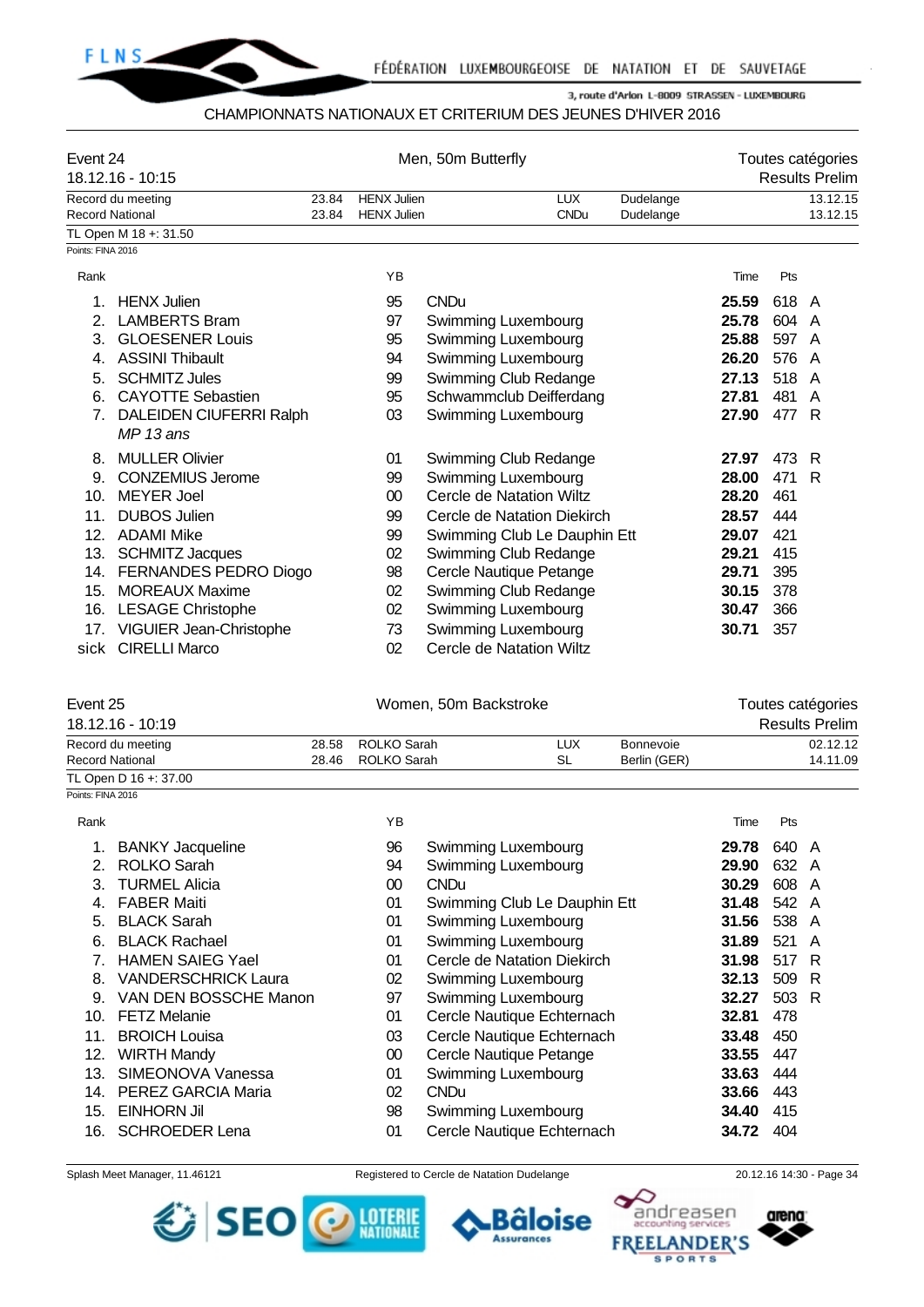

#### CHAMPIONNATS NATIONAUX ET CRITERIUM DES JEUNES D'HIVER 2016

#### Event 25, Women, 50m Backstroke, Prelim, Toutes catégories

| Rank |                             | ΥB |                            | Time  | Pts  |  |
|------|-----------------------------|----|----------------------------|-------|------|--|
|      | 17. BROICH Lea-Sophie       | 00 | Cercle Nautique Echternach | 35.00 | -394 |  |
|      | 18. TER HEEGDE Chantal      | 99 | Cercle Nautique Echternach | 35.04 | 393  |  |
|      | 19. GOUILLART Sara          | 02 | <b>Swimming Luxembourg</b> | 35.99 | 362  |  |
|      | 20. KUGENER Noemie          | 01 | <b>CNDu</b>                | 36.07 | 360  |  |
|      | 21. GLODT Chiara            | 04 | Swimming Club Redange      | 36.56 | 346  |  |
|      | 22. TER HEEGDE Lisa         | 02 | Cercle Nautique Echternach | 38.08 | 306  |  |
|      | 23. AMORIM GONCALVES Silvia | 98 | Cercle de Natation Wiltz   | 38.39 | 298  |  |
|      | WDR HASANOVIC Mubera        | 02 | Cercle de Natation Wiltz   |       |      |  |

| Event 26              |  | Men, 50m Backstroke       |             |                  |                       |  |  |
|-----------------------|--|---------------------------|-------------|------------------|-----------------------|--|--|
| 18.12.16 - 10:24      |  |                           |             |                  | <b>Results Prelim</b> |  |  |
| Record du meeting     |  | 24.65 STACCHIOTTI Raphaël | LUX         | <b>Bonnevoie</b> | 02.12.12              |  |  |
| Record National       |  | 24.65 STACCHIOTTI Raphaël | <b>SCDE</b> | Luxembourg       | 02.12.12              |  |  |
| TL Open M 18 +: 33.50 |  |                           |             |                  |                       |  |  |

Points: FINA 2016

|                                | ΥB              |                            | Time  | Pts   |  |
|--------------------------------|-----------------|----------------------------|-------|-------|--|
| <b>MANNES Max</b>              | 97              | Swimming Luxembourg        | 26.60 | 582 A |  |
| GOZZO Remi                     | 95              | Swimming Luxembourg        | 27.56 | 524 A |  |
| <b>FABIANI Remi</b>            | 01              | Swimming Luxembourg        | 27.71 | 515 A |  |
| <b>HENX Julien</b>             | 95              | <b>CNDu</b>                | 27.75 | 513 A |  |
| <b>BLACK Andrew</b>            | 98              | Swimming Luxembourg        | 28.11 | 493 A |  |
| <b>NAU Sven</b>                | 96              | Swimming Luxembourg        | 28.77 | 460 A |  |
| <b>DALEIDEN CIUFERRI Ralph</b> | 03              | Swimming Luxembourg        | 29.46 | 429 R |  |
| <b>WALTZING Loic</b>           | 00              | Schwammclub Deifferdang    | 29.74 | 417 R |  |
| <b>MULLER Olivier</b>          | 01              | Swimming Club Redange      | 29.93 | 409 R |  |
| <b>COLAIANNI Victor</b>        | 99              | Swimming Luxembourg        | 30.23 | 397   |  |
| <b>RUBIOLO Nathan</b>          | 02              | Swimming Luxembourg        | 30.68 | 379   |  |
| <b>MICHIELS Olivier</b>        | 01              | Cercle Nautique Echternach | 31.22 | 360   |  |
| <b>CONZEMIUS Jerome</b>        | 99              | Swimming Luxembourg        | 32.06 | 332   |  |
| <b>BOKOV Rodion</b>            | 03              | Swimming Luxembourg        | 32.54 | 318   |  |
| 7.                             | 13.<br>$14_{-}$ |                            |       |       |  |

| Event 27                                                                                                                                                                                 | 18.12.16 - 10:27   |                    |       |                    |                                                  | Women, 800m Freestyle |       |                  |       |                                |         |       | Open<br>Results      |
|------------------------------------------------------------------------------------------------------------------------------------------------------------------------------------------|--------------------|--------------------|-------|--------------------|--------------------------------------------------|-----------------------|-------|------------------|-------|--------------------------------|---------|-------|----------------------|
| Record du meeting<br>8:51.19<br>Record National<br>8:35.09<br>TL Open D 16 +: 11:00.00 / TL Pupilles D - 11: 13:30.00 / TL Jeunes D JeD: 12:30.00 / TL Jeunes M/ Juniors D JuD: 11:30.00 |                    |                    |       |                    | <b>OLIVIER Monique</b><br><b>OLIVIER Monique</b> |                       |       | <b>LUX</b><br>SL |       | <b>Bonnevoie</b><br>Doha (QAT) |         |       | 01.12.13<br>04.12.14 |
|                                                                                                                                                                                          |                    |                    |       |                    |                                                  |                       |       |                  |       |                                |         |       |                      |
| Points: FINA 2016                                                                                                                                                                        |                    |                    |       |                    |                                                  |                       |       |                  |       |                                |         |       |                      |
| Rank                                                                                                                                                                                     |                    |                    |       |                    | ΥB                                               |                       |       |                  |       |                                | Time    | Pts   |                      |
|                                                                                                                                                                                          | Toutes catégories  |                    |       |                    |                                                  |                       |       |                  |       |                                |         |       |                      |
| 1.                                                                                                                                                                                       |                    | <b>PETERS Emma</b> |       |                    | 03                                               | <b>CNDu</b>           |       |                  |       |                                | 9:34.06 | 582   |                      |
|                                                                                                                                                                                          | 50m                | 31.91              | 31.91 | 250 <sub>m</sub> : | 2:55.37                                          | 36.07                 | 450m: | 5:21.02          | 36.61 | 650m:                          | 7:46.99 | 35.77 |                      |
|                                                                                                                                                                                          | 100m:              | 1:07.22            | 35.31 | 300m:              | 3.31.51                                          | 36.14                 | 500m: | 5:57.64          | 36.62 | 700m:                          | 8:23.76 | 36.77 |                      |
|                                                                                                                                                                                          | 150m:              | 1:43.42            | 36.20 | 350m:              | 4:08.10                                          | 36.59                 | 550m: | 6:34.54          | 36.90 | 750m:                          | 8:59.40 | 35.64 |                      |
|                                                                                                                                                                                          | 200 <sub>m</sub> : | 2:19.30            | 35.88 | 400m:              | 4:44.41                                          | 36.31                 | 600m: | 7:11.22          | 36.68 | 800m:                          | 9:34.06 | 34.66 |                      |
|                                                                                                                                                                                          |                    |                    |       |                    |                                                  |                       |       |                  |       |                                |         |       |                      |

SEO O MIRIN

Splash Meet Manager, 11.46121 **Registered to Cercle de Natation Dudelange** 20.12.16 14:30 - Page 35

arena:

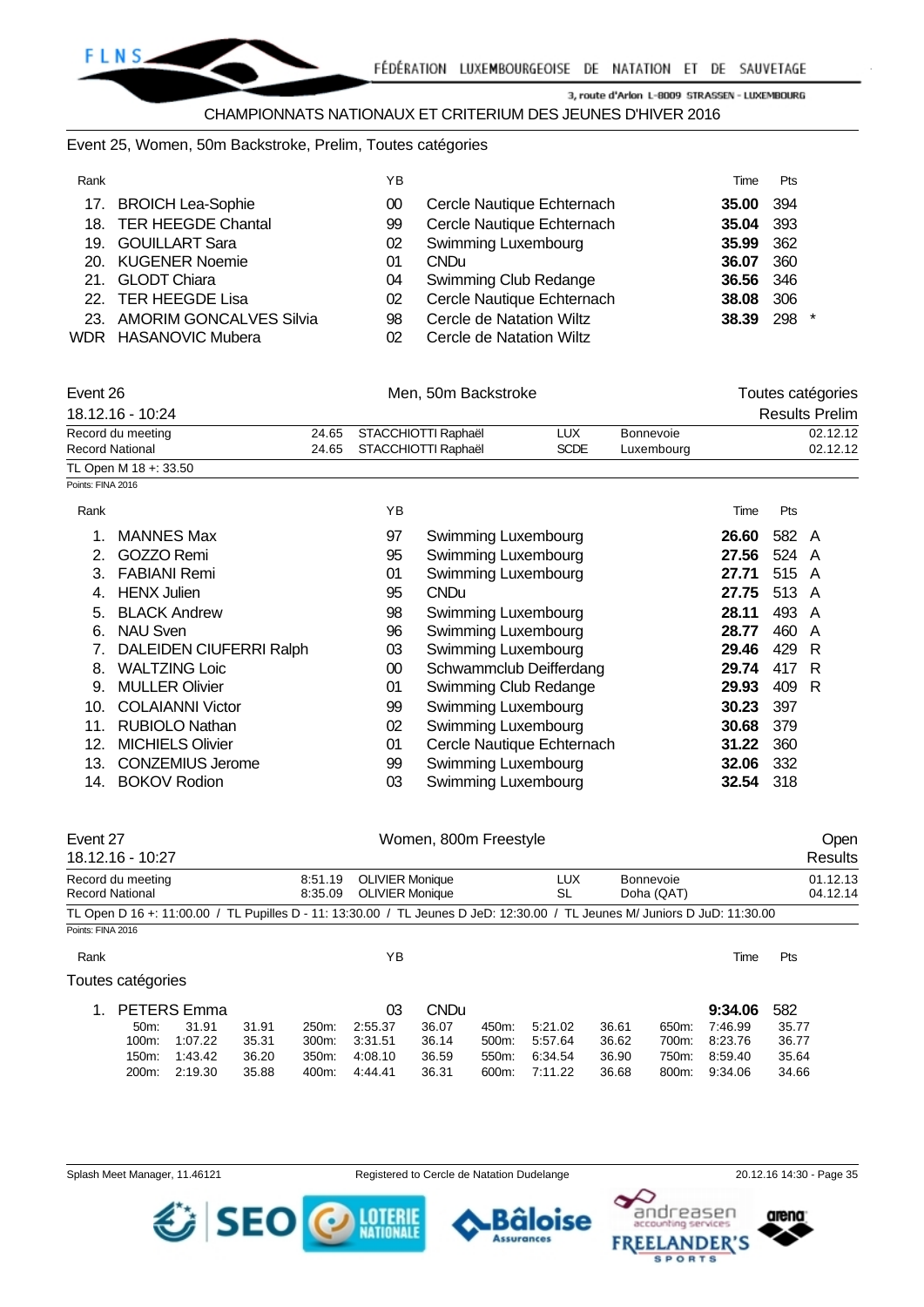

#### Event 27, Women, 800m Freestyle, Toutes catégories

| Rank |       |                            |       |       | YB      |       |       |                              |       |       | Time           | Pts   |
|------|-------|----------------------------|-------|-------|---------|-------|-------|------------------------------|-------|-------|----------------|-------|
| 2.   |       | KETTENMEYER-REULAND Carole |       |       | 78      |       |       | Swimming Club Le Dauphin Ett |       |       | 10:15.27       | 472   |
|      | 50m:  | 34.50                      | 34.50 | 250m: | 3:07.60 | 38.55 | 450m: | 5:43.11                      | 39.02 | 650m: | 8:19.43        | 38.88 |
|      | 100m: | 1:12.19                    | 37.69 | 300m: | 3:46.36 | 38.76 | 500m: | 6:22.02                      | 38.91 | 700m: | 8:58.47        | 39.04 |
|      | 150m: | 1:50.66                    | 38.47 | 350m: | 4:25.11 | 38.75 | 550m: | 7:01.20                      | 39.18 | 750m: | 9:37.38        | 38.91 |
|      | 200m: | 2:29.05                    | 38.39 | 400m: | 5:04.09 | 38.98 | 600m: | 7:40.55                      | 39.35 |       | 800m: 10:15.27 | 37.89 |
| 3.   |       | <b>WEYRICH Laura</b>       |       |       | 01      |       |       | Swimming Club Le Dauphin Ett |       |       | 10:17.37       | 468   |
|      | 50m:  | 33.38                      | 33.38 | 250m: | 3:07.06 | 38.58 | 450m: | 5:43.59                      | 39.16 | 650m: | 8:21.36        | 39.55 |
|      | 100m: | 1:10.96                    | 37.58 | 300m: | 3:46.26 | 39.20 | 500m: | 6:22.57                      | 38.98 | 700m: | 9:00.51        | 39.15 |
|      | 150m: | 1:49.74                    | 38.78 | 350m: | 4:25.49 | 39.23 | 550m: | 7:01.90                      | 39.33 | 750m: | 9:39.69        | 39.18 |
|      | 200m: | 2:28.48                    | 38.74 | 400m: | 5:04.43 | 38.94 | 600m: | 7:41.81                      | 39.91 |       | 800m: 10:17.37 | 37.68 |
| 4.   |       | <b>KETTENMEYER Ly</b>      |       |       | 04      |       |       | Swimming Club Le Dauphin Ett |       |       | 10:59.57       | 383   |
|      | 50m:  | 36.25                      | 36.25 | 250m: | 3:21.77 | 41.78 | 450m: | 6:10.57                      | 42.16 | 650m: | 8:59.79        | 41.75 |
|      | 100m: | 1:16.84                    | 40.59 | 300m: | 4:03.88 | 42.11 | 500m: | 6:53.08                      | 42.51 | 700m: | 9:40.58        | 40.79 |
|      | 150m: | 1:58.25                    | 41.41 | 350m: | 4:46.21 | 42.33 | 550m: | 7:35.36                      | 42.28 |       | 750m: 10:21.12 | 40.54 |
|      | 200m: | 2:39.99                    | 41.74 | 400m: | 5:28.41 | 42.20 | 600m: | 8:18.04                      | 42.68 |       | 800m: 10:59.57 | 38.45 |
| 5.   |       | <b>BOUZIDI</b> Imene       |       |       | 05      |       |       | Cercle Nautique Petange      |       |       | 11:24.41       | 343   |
|      | 50m:  | 36.58                      | 36.58 | 250m: | 3:25.77 | 42.59 | 450m: | 6:21.68                      | 44.01 | 650m: | 9:17.49        | 44.59 |
|      | 100m: | 1:18.08                    | 41.50 | 300m: | 4:09.09 | 43.32 | 500m: | 7:04.95                      | 43.27 |       | 700m: 10:00.94 | 43.45 |
|      | 150m: | 2:00.44                    | 42.36 | 350m: | 4:53.10 | 44.01 | 550m: | 7:48.95                      | 44.00 |       | 750m: 10:43.92 | 42.98 |
|      | 200m: | 2:43.18                    | 42.74 | 400m: | 5:37.67 | 44.57 | 600m: | 8:32.90                      | 43.95 |       | 800m: 11:24.41 | 40.49 |
| 6.   |       | VAN DEN BOSSCHE Lou        |       |       | 04      |       |       | Swimming Luxembourg          |       |       | 11:36.85       | 325   |
|      | 50m:  | 37.97                      | 37.97 | 250m: | 3:32.68 | 44.86 | 450m. | 6:32.68                      | 45.38 | 650m: | 9:28.97        | 44.15 |
|      | 100m: | 1:20.61                    | 42.64 | 300m: | 4:17.21 | 44.53 | 500m: | 7:17.42                      | 44.74 |       | 700m: 10:13.01 | 44.04 |
|      | 150m: | 2:04.06                    | 43.45 | 350m: | 5:02.19 | 44.98 | 550m: | 8:02.58                      | 45.16 |       | 750m: 10:55.62 | 42.61 |
|      | 200m: | 2:47.82                    | 43.76 | 400m: | 5:47.30 | 45.11 | 600m: | 8:44.82                      | 42.24 |       | 800m: 11:36.85 | 41.23 |
| 7.   |       | <b>REINESCH Leeloo</b>     |       |       | 07      |       |       | Schwammclub Deifferdang      |       |       | 12:54.95       | 236   |
|      | 50m:  | 43.68                      | 43.68 | 250m: | 3:58.99 | 48.96 | 450m: | 7:16.86                      | 49.18 |       | 650m: 10:32.80 | 49.42 |
|      | 100m: | 1:32.77                    | 49.09 | 300m: | 4:48.81 | 49.82 | 500m: | 8:05.25                      | 48.39 |       | 700m: 11:21.93 | 49.13 |
|      | 150m: | 2:21.30                    | 48.53 | 350m: | 5:38.11 | 49.30 | 550m: | 8:54.21                      | 48.96 |       | 750m: 12:09.69 | 47.76 |
|      | 200m: | 3:10.03                    | 48.73 | 400m: | 6:27.68 | 49.57 | 600m: | 9:43.38                      | 49.17 |       | 800m: 12:54.95 | 45.26 |

#### Pupilles

| 9:17.49<br>44.59        |
|-------------------------|
|                         |
| 43.45<br>700m: 10:00.94 |
| 42.98<br>750m: 10:43.92 |
| 40.49<br>800m: 11:24.41 |
| 236<br>12:54.95         |
| 49.42<br>650m: 10:32.80 |
| 49.13<br>700m: 11:21.93 |
|                         |
| 47.76<br>750m: 12:09.69 |
|                         |

#### Jeunes

|          | 1. PETERS Emma |       |       | 03            | <b>CND</b> <sub>U</sub> |          |         |       |       | 9:34.06       | - 582 |
|----------|----------------|-------|-------|---------------|-------------------------|----------|---------|-------|-------|---------------|-------|
| $50m$ :  | 31.91          | 31.91 | 250m: | 2:55.37       | 36.07                   | 450m:    | 5:21.02 | 36.61 | 650m: | 7:46.99       | 35.77 |
| 100m:    | 1:07.22        | 35.31 |       | 300m: 3:31.51 | 36.14                   | $500m$ : | 5:57.64 | 36.62 |       | 700m: 8:23.76 | 36.77 |
| 150m:    | 1:43.42        | 36.20 | 350m. | 4:08.10       | 36.59                   | $550m$ : | 6:34.54 | 36.90 | 750m: | 8:59.40       | 35.64 |
| $200m$ : | 2:19.30        | 35.88 | 400m: | 4:44:41       | 36.31                   | 600m:    | 7:11.22 | 36.68 | 800m: | 9:34.06       | 34.66 |

SEO O MERE

Splash Meet Manager, 11.46121 Registered to Cercle de Natation Dudelange 20.12.16 14:30 - Page 36

в **Assurances** 



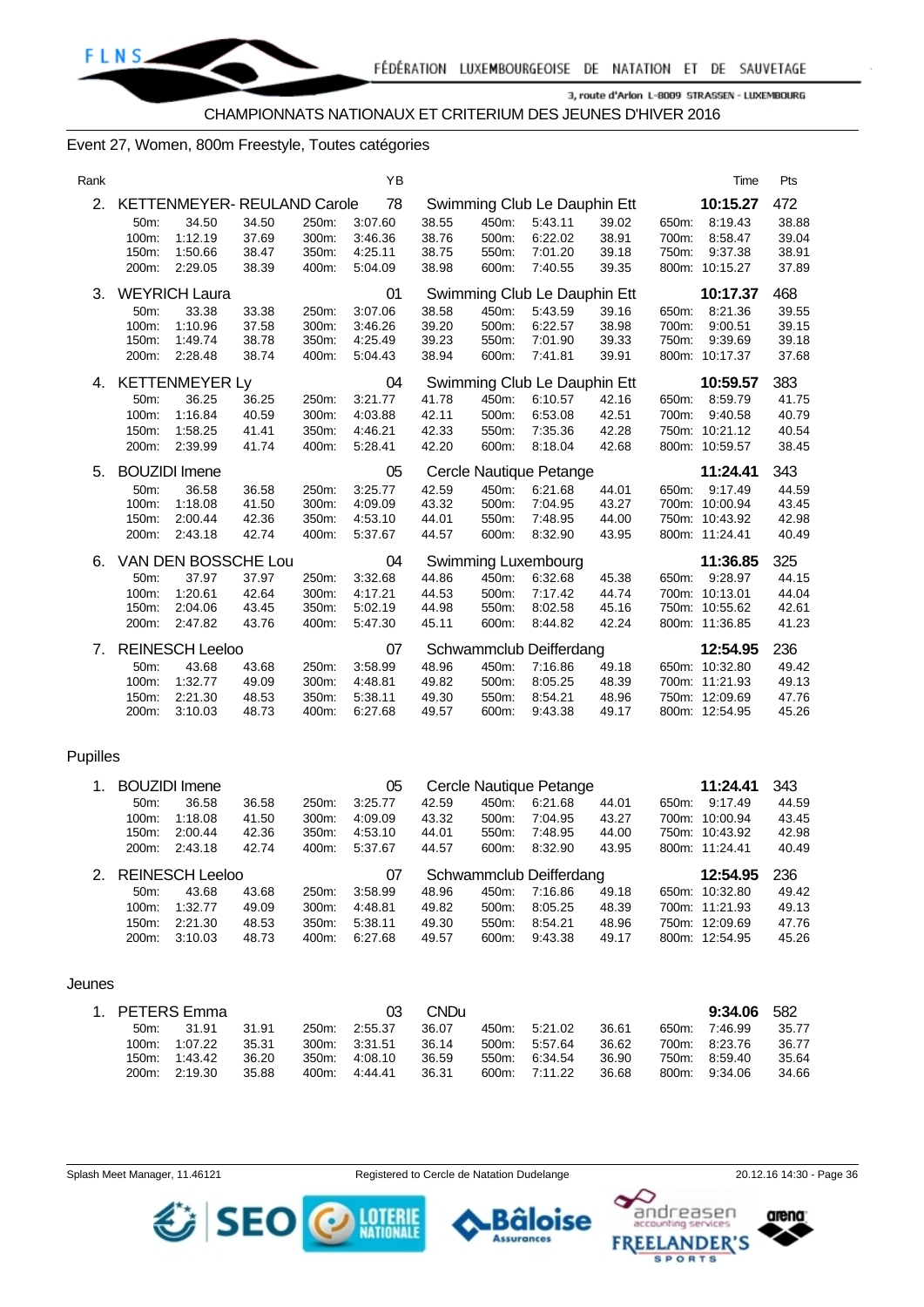

#### Event 27, Girls, 800m Freestyle, Jeunes

| Rank |          |                       |       |       | ΥB      |       |       |                              |       |       | Time           | Pts   |
|------|----------|-----------------------|-------|-------|---------|-------|-------|------------------------------|-------|-------|----------------|-------|
| 2.   |          | <b>KETTENMEYER Ly</b> |       |       | 04      |       |       | Swimming Club Le Dauphin Ett |       |       | 10:59.57       | 383   |
|      | 50m      | 36.25                 | 36.25 | 250m: | 3:21.77 | 41.78 | 450m: | 6:10.57                      | 42.16 | 650m: | 8:59.79        | 41.75 |
|      | $100m$ : | 1:16.84               | 40.59 | 300m. | 4:03.88 | 42.11 | 500m: | 6:53.08                      | 42.51 | 700m: | 9:40.58        | 40.79 |
|      | 150m.    | 1:58.25               | 41.41 | 350m: | 4:46.21 | 42.33 | 550m. | 7:35.36                      | 42.28 | 750m: | 10:21.12       | 40.54 |
|      | 200m:    | 2:39.99               | 41.74 | 400m: | 5:28.41 | 42.20 | 600m: | 8:18.04                      | 42.68 |       | 800m: 10:59.57 | 38.45 |
|      |          | VAN DEN BOSSCHE Lou   |       |       | 04      |       |       | Swimming Luxembourg          |       |       | 11:36.85       | 325   |
|      | $50m$ :  | 37.97                 | 37.97 | 250m. | 3:32.68 | 44.86 | 450m: | 6:32.68                      | 45.38 | 650m: | 9:28.97        | 44.15 |
|      | $100m$ : | 1:20.61               | 42.64 | 300m: | 4:17.21 | 44.53 | 500m: | 7:17.42                      | 44.74 | 700m: | 10:13.01       | 44.04 |
|      | 150m:    | 2:04.06               | 43.45 | 350m. | 5:02.19 | 44.98 | 550m: | 8:02.58                      | 45.16 |       | 750m: 10:55.62 | 42.61 |
|      | 200m:    | 2:47.82               | 43.76 | 400m: | 5:47.30 | 45.11 | 600m: | 8:44.82                      | 42.24 |       | 800m: 11:36.85 | 41.23 |
|      |          |                       |       |       |         |       |       |                              |       |       |                |       |

#### Juniors

|         | 1. WEYRICH Laura |       |       |               |       |       | Swimming Club Le Dauphin Ett |       | 10:17.37       | 468   |
|---------|------------------|-------|-------|---------------|-------|-------|------------------------------|-------|----------------|-------|
| $50m$ : | 33.38            | 33.38 | 250m: | 3:07.06       | 38.58 |       | 450m. 5:43.59                | 39.16 | 650m: 8:21.36  | 39.55 |
|         | 100m: 1:10.96    | 37.58 |       | 300m: 3:46.26 | 39.20 | 500m: | 6:22.57                      | 38.98 | 700m: 9:00.51  | 39.15 |
|         | 150m: 1:49.74    | 38.78 | 350m: | 4:25.49       | 39.23 | 550m  | 7:01.90                      | 39.33 | 750m: 9:39.69  | 39.18 |
|         | 200m: 2:28.48    | 38.74 | 400m: | 5:04.43       | 38.94 | 600m: | 7:41.81                      | 39.91 | 800m: 10:17.37 | 37.68 |

| Event 28<br>18.12.16 - 11:03                                                                                            |    | Men, 200m Butterfly            |             |                 |                  |         | Open<br><b>Results</b> |
|-------------------------------------------------------------------------------------------------------------------------|----|--------------------------------|-------------|-----------------|------------------|---------|------------------------|
| <b>Record National</b>                                                                                                  |    | STACCHIOTTI Raphaël<br>1:57.20 | <b>SCDE</b> | Dudelange       |                  |         | 13.12.15               |
| Record du meeting                                                                                                       |    | STACCHIOTTI Raphaël<br>1:57.20 | <b>LUX</b>  | Dudelange       |                  |         | 13.12.15               |
| TL Open M 18 +: 2:40.00 / TL Pupilles M - 13: 3:25.00 / TL Jeunes M/ Juniors D JeM: 3:07.00 / TL Juniors M JuM: 2:50.00 |    |                                |             |                 |                  |         |                        |
| Rank                                                                                                                    | YB |                                | Time        | 50 <sub>m</sub> | 100 <sub>m</sub> | 150m    | 200m                   |
| Toutes catégories                                                                                                       |    |                                |             |                 |                  |         |                        |
| 1. SCHMITZ Jules                                                                                                        | 99 | Swimming Club Redange          | 2:13.31     | 29.03           | 1:02.44          | 1:37.36 | 2:13.31                |
| 2. DUBOS Julien                                                                                                         | 99 | Cercle de Natation Diekirch    | 2:17.57     | 29.23           | 1:03.09          | 1:38.78 | 2:17.57                |
| 3. CARNEIRO Joao<br>$MP13$ ans                                                                                          | 03 | Swimming Luxembourg            | 2:25.18     | 31.10           | 1:07.44          | 1:45.68 | 2:25.18                |
| 4. LESAGE Christophe                                                                                                    | 02 | Swimming Luxembourg            | 2:29.21     | 33.24           | 1:10.83          | 1:50.06 | 2:29.21                |
| 5. MOREAUX Maxime                                                                                                       | 02 | Swimming Club Redange          | 2:39.90     | 34.53           | 1:15.60          | 1:58.32 | 2:39.90                |
| 6. SALHANI Lucas                                                                                                        | 03 | Swimming Luxembourg            | 2:54.21     | 37.72           | 1:22.39          | 2:08.46 | 2:54.21                |
| 7. DENTER Arthur                                                                                                        | 04 | Cercle Nautique Echternach     | 2:56.31     | 38.06           | 1:24.40          | 2:10.57 | 2:56.31                |
| Pupilles                                                                                                                |    |                                |             |                 |                  |         |                        |
| 1. CARNEIRO Joao<br>MP 13 ans                                                                                           | 03 | Swimming Luxembourg            | 2:25.18     | 31.10           | 1:07.44          | 1:45.68 | 2:25.18                |
| 2. SALHANI Lucas                                                                                                        | 03 | Swimming Luxembourg            | 2:54.21     | 37.72           | 1:22.39          | 2:08.46 | 2:54.21                |
| 3. DENTER Arthur                                                                                                        | 04 | Cercle Nautique Echternach     | 2:56.31     | 38.06           | 1:24.40          | 2:10.57 | 2:56.31                |
| Jeunes                                                                                                                  |    |                                |             |                 |                  |         |                        |
| 1. LESAGE Christophe                                                                                                    | 02 | Swimming Luxembourg            | 2:29.21     | 33.24           | 1:10.83          | 1:50.06 | 2:29.21                |
| 2. MOREAUX Maxime                                                                                                       | 02 | Swimming Club Redange          | 2:39.90     | 34.53           | 1:15.60          | 1:58.32 | 2:39.90                |

Splash Meet Manager, 11.46121 Registered to Cercle de Natation Dudelange 20.12.16 14:30 - Page 37





andreasen arena: **FREELANDER'S** 

**SPORTS**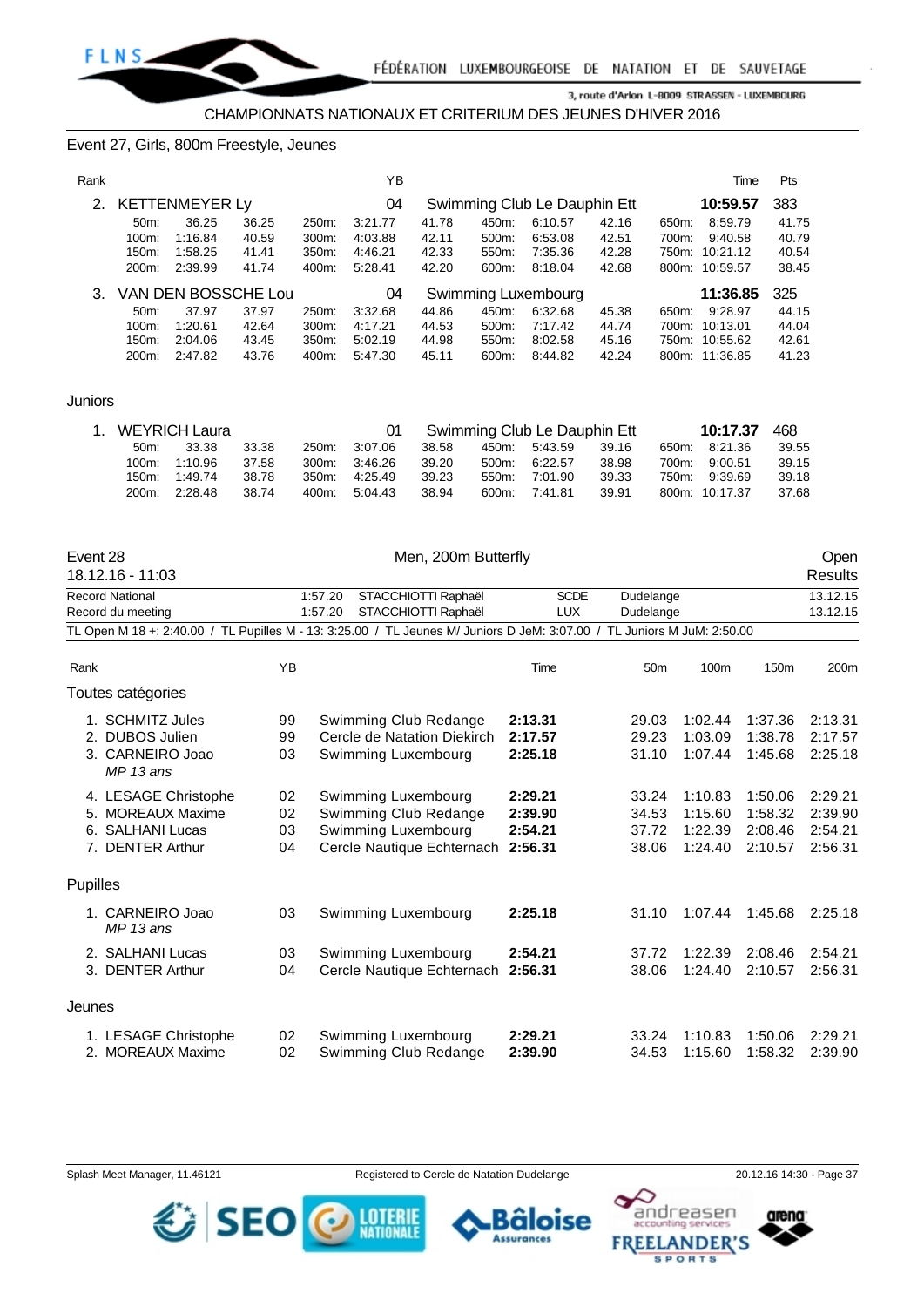

CHAMPIONNATS NATIONAUX ET CRITERIUM DES JEUNES D'HIVER 2016

Event 28, Men, 200m Butterfly

#### **Juniors**

| 29.03 1:02.44 1:37.36 2:13.31<br>Swimming Club Redange 2:13.31<br>1. SCHMITZ Jules<br>99 Cercle de Natation Diekirch 2:17.57<br>2. DUBOS Julien |
|-------------------------------------------------------------------------------------------------------------------------------------------------|
|-------------------------------------------------------------------------------------------------------------------------------------------------|

| Event 29<br>18.12.16 - 11:10                                                                                                                                          |    |                                                                          | Open<br><b>Results</b>                       |                                  |                                                                                      |                                          |                                          |
|-----------------------------------------------------------------------------------------------------------------------------------------------------------------------|----|--------------------------------------------------------------------------|----------------------------------------------|----------------------------------|--------------------------------------------------------------------------------------|------------------------------------------|------------------------------------------|
| Record du meeting<br><b>Record National</b><br>TL Open D 16 +: 3:00.00 / TL Pupilles D - 11: 3:30.00 / TL Jeunes D JeD: 3:20.00 / TL Jeunes M/ Juniors D JuD: 3:10.00 |    | <b>OLIVIER Monique</b><br>2:15.58<br>2:15.58<br><b>OLIVIER Monique</b>   | <b>LUX</b><br><b>SL</b>                      | Dudelange<br>Dudelange           |                                                                                      |                                          | 13.12.15<br>13.12.15                     |
| Rank                                                                                                                                                                  | YB |                                                                          | Time                                         | 50 <sub>m</sub>                  | 100m                                                                                 | 150 <sub>m</sub>                         | 200m                                     |
| Toutes catégories                                                                                                                                                     |    |                                                                          |                                              |                                  |                                                                                      |                                          |                                          |
| 1. PEREZ GARCIA Maria<br>Championne fédérale                                                                                                                          | 02 | CNDu                                                                     | 2:32.59                                      | 32.85                            | 1:09.57                                                                              | 1:49.10                                  | 2:32.59                                  |
| 2. PEREDI Lilla<br>02<br>Swimming Luxembourg<br>3. COIMBRA Alice<br>Swimming Luxembourg<br>02<br>4. PETERS Lena<br>05<br>CNDu<br>5. TER HEEGDE Lisa<br>02             |    | Cercle Nautique Echternach                                               | 2:40.28<br>2:46.08<br>3:09.28<br>$3:16.75$ * | 32.66<br>34.79<br>39.50<br>42.55 | 1:11.71<br>1:55.13<br>1:17.51<br>2:00.95<br>1:28.33<br>2:20.36<br>1:33.35<br>2:25.64 |                                          | 2:40.28<br>2:46.08<br>3:09.28<br>3:16.75 |
| <b>Pupilles</b>                                                                                                                                                       |    |                                                                          |                                              |                                  |                                                                                      |                                          |                                          |
| 1. PETERS Lena                                                                                                                                                        | 05 | CNDu                                                                     | 3:09.28                                      | 39.50                            | 1:28.33                                                                              | 2:20.36                                  | 3:09.28                                  |
| <b>Juniors</b>                                                                                                                                                        |    |                                                                          |                                              |                                  |                                                                                      |                                          |                                          |
| 1. PEREZ GARCIA Maria<br>02<br>CNDu<br>2. PEREDI Lilla<br>02<br>3. COIMBRA Alice<br>02<br>4. TER HEEGDE Lisa<br>02                                                    |    | Swimming Luxembourg<br>Swimming Luxembourg<br>Cercle Nautique Echternach | 2:32.59<br>2:40.28<br>2:46.08<br>$3:16.75$ * | 32.85<br>32.66<br>34.79<br>42.55 | 1:09.57<br>1:11.71<br>1:17.51<br>1:33.35                                             | 1:49.10<br>1:55.13<br>2:00.95<br>2:25.64 | 2:32.59<br>2:40.28<br>2:46.08<br>3:16.75 |
| Event 30<br>18.12.16 - 11:14                                                                                                                                          |    | Men. 200m Backstroke                                                     |                                              |                                  |                                                                                      |                                          | <b>Open</b><br>Results                   |

| 18.12.16 - 11:14       |    |                                                                                                                         |            |                 |      |                  | <b>Results</b>   |
|------------------------|----|-------------------------------------------------------------------------------------------------------------------------|------------|-----------------|------|------------------|------------------|
| Record du meeting      |    | 1:58.06 STACCHIOTTI Raphaël                                                                                             | LUX        | Bonnevoie       |      |                  | 02.12.12         |
| <b>Record National</b> |    | 1:57.38 SCHNEIDERS J.- Francois                                                                                         | <b>CNW</b> | Chartres (FRA)  |      |                  | 22.11.12         |
|                        |    | TL Open M 18 +: 2:40.00 / TL Pupilles M - 13: 3:20.00 / TL Jeunes M/ Juniors D JeM: 3:04.00 / TL Juniors M JuM: 2:48.00 |            |                 |      |                  |                  |
| Rank                   | ΥB |                                                                                                                         | Time       | 50 <sub>m</sub> | 100m | 150 <sub>m</sub> | 200 <sub>m</sub> |

|     | Toutes catégories                         |    |                            |         |       |         |         |         |
|-----|-------------------------------------------|----|----------------------------|---------|-------|---------|---------|---------|
|     | 1. FABIANI Remi                           | 01 | Swimming Luxembourg        | 2:04.30 | 29.52 | 1:01.45 | 1:33.11 | 2:04.30 |
|     | 2. MANNES Max                             | 97 | Swimming Luxembourg        | 2:04.32 | 29.28 | 1:00.78 | 1:32.76 | 2:04.32 |
|     | 3. WALTZING Florian                       | 97 | Schwammclub Deifferdang    | 2:06.84 | 30.06 | 1:01.76 | 1:34.51 | 2:06.84 |
|     | 4. SAUBER Bob                             | 01 | Swimming Club Redange      | 2:13.15 | 30.67 | 1:03.50 | 1:39.25 | 2:13.15 |
|     | 5. VAN DEN BOSSCHE Yann 01                |    | Swimming Luxembourg        | 2:14.21 | 31.41 | 1:05.68 | 1:40.12 | 2:14.21 |
|     | 6. DALEIDEN CIUFERRI Ralp03<br>$MP13$ ans |    | Swimming Luxembourg        | 2:15.77 | 31.14 | 1:05.54 | 1:41.07 | 2:15.77 |
|     | 7. WALTZING Loic                          | 00 | Schwammclub Deifferdang    | 2:19.43 | 32.62 | 1:07.56 | 1:43.75 | 2:19.43 |
|     | 8. NAU Sven                               | 96 | Swimming Luxembourg        | 2:25.44 | 31.87 | 1:06.64 | 1:44.47 | 2:25.44 |
| 9.  | <b>MICHIELS Olivier</b>                   | 01 | Cercle Nautique Echternach | 2:27.73 | 34.52 | 1:12.39 | 1:50.49 | 2:27.73 |
| 10. | <b>GRAF Alex</b>                          | 99 | Swimming Luxembourg        | 2:29.61 | 35.20 | 1:13.30 | 1:51.36 | 2:29.61 |
| 11. | <b>BOURCKEL Mike</b>                      | 03 | Cercle de Natation Wiltz   | 2:32.64 | 35.73 | 1:14.92 | 1:54.29 | 2:32.64 |
|     |                                           |    |                            |         |       |         |         |         |

Splash Meet Manager, 11.46121 **Registered to Cercle de Natation Dudelange** 20.12.16 14:30 - Page 38





arena: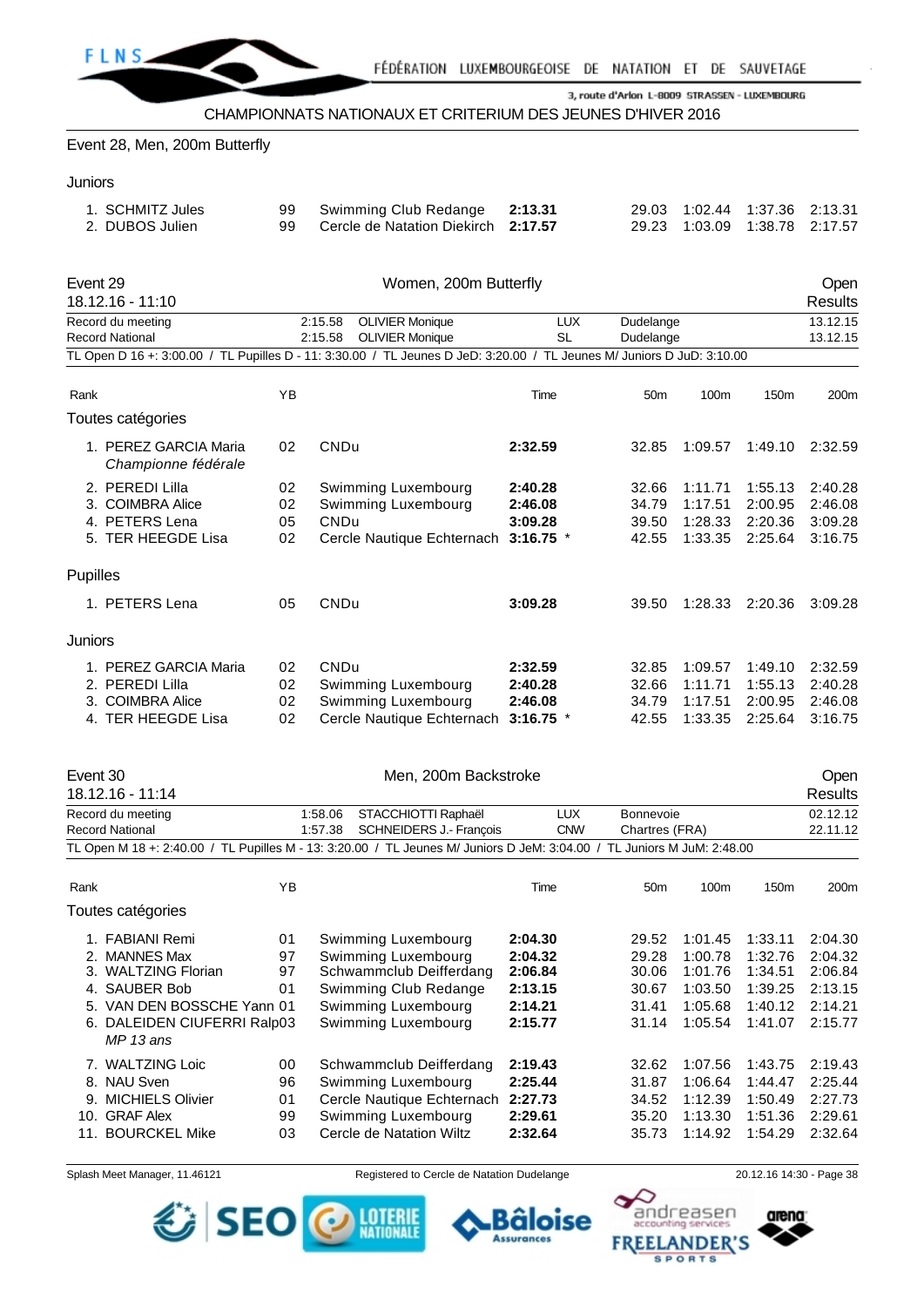CHAMPIONNATS NATIONAUX ET CRITERIUM DES JEUNES D'HIVER 2016

### Event 30, Men, 200m Backstroke, Toutes catégories

| Rank           |                                           | ΥB |                             | Time    | 50 <sub>m</sub> | 100m    | 150m    | 200m    |
|----------------|-------------------------------------------|----|-----------------------------|---------|-----------------|---------|---------|---------|
|                | 12. CAILLIAU Nils                         | 01 | Swimming Club Redange       | 2:34.26 | 36.76           | 1:15.64 | 1:55.43 | 2:34.26 |
|                | 13. DUBOS Julien                          | 99 | Cercle de Natation Diekirch | 2:34.60 | 35.52           | 1:14.55 | 1:55.10 | 2:34.60 |
|                | 14. WIRTH David                           | 02 | Cercle Nautique Petange     | 2:35.97 | 36.43           | 1:16.23 | 1:56.51 | 2:35.97 |
|                | 15. CARNEIRO Nuno                         | 05 | Swimming Luxembourg         | 2:39.14 | 37.57           | 1:17.58 | 1:59.43 | 2:39.14 |
|                | 16. SIMEONOV Vladimir                     | 04 | Swimming Luxembourg         | 2:44.49 | 38.26           | 1:19.65 | 2:02.48 | 2:44.49 |
|                | 17. GIRS Matheo                           | 02 | Cercle de Natation Wiltz    | 2:44.68 | 38.25           | 1:20.51 | 2:02.97 | 2:44.68 |
|                | 18. DENTER Arthur                         | 04 | Cercle Nautique Echternach  | 2:44.78 | 38.79           | 1:21.46 | 2:04.36 | 2:44.78 |
|                | 19. MORARU Matteo                         | 04 | Swimming Luxembourg         | 2:49.11 | 39.86           | 1:23.88 | 2:06.92 | 2:49.11 |
|                | 20. JOMINET Dan                           | 03 | Swimming Luxembourg         | 2:49.48 | 39.25           | 1:23.20 | 2:08.49 | 2:49.48 |
|                | 21. KIRCH Felix                           | 03 | <b>CNDu</b>                 | 2:51.59 | 38.60           | 1:21.99 | 2:07.20 | 2:51.59 |
|                | 22. THILL Victor                          | 03 | Cercle Nautique Echternach  | 2:52.02 | 41.02           | 1:24.52 | 2:08.90 | 2:52.02 |
|                | 23. CALMES Nicolas                        | 06 | Schwammclub Monnerech       | 3:04.46 | 40.72           | 1:27.73 | 2:17.91 | 3:04.46 |
|                | 24. CONSTANTINO CAEIRO Di030              |    | CNDu                        | 3:05.55 | 42.65           | 1:31.69 | 2:21.12 | 3:05.55 |
|                | 25. OLINGER Liam                          | 05 | Schwammclub Monnerech       | 3:16.46 | 45.08           | 1:35.71 | 2:26.34 | 3:16.46 |
|                | <b>DNS WEBER Loris</b>                    | 03 | <b>CNDu</b>                 |         |                 |         |         |         |
|                | <b>DNS PANIC Stevan</b>                   | 02 | Swimming Luxembourg         |         |                 |         |         |         |
| Pupilles       |                                           |    |                             |         |                 |         |         |         |
|                | 1. DALEIDEN CIUFERRI Ralp03<br>$MP13$ ans |    | Swimming Luxembourg         | 2:15.77 | 31.14           | 1:05.54 | 1:41.07 | 2:15.77 |
|                | 2. BOURCKEL Mike                          | 03 | Cercle de Natation Wiltz    | 2:32.64 | 35.73           | 1:14.92 | 1:54.29 | 2:32.64 |
|                | 3. CARNEIRO Nuno                          | 05 | Swimming Luxembourg         | 2:39.14 | 37.57           | 1:17.58 | 1:59.43 | 2:39.14 |
|                | 4. SIMEONOV Vladimir                      | 04 | Swimming Luxembourg         | 2:44.49 | 38.26           | 1:19.65 | 2:02.48 | 2:44.49 |
|                | 5. DENTER Arthur                          | 04 | Cercle Nautique Echternach  | 2:44.78 | 38.79           | 1:21.46 | 2:04.36 | 2:44.78 |
|                | 6. MORARU Matteo                          | 04 | Swimming Luxembourg         | 2:49.11 | 39.86           | 1:23.88 | 2:06.92 | 2:49.11 |
|                | 7. JOMINET Dan                            | 03 | Swimming Luxembourg         | 2:49.48 | 39.25           | 1:23.20 | 2:08.49 | 2:49.48 |
|                | 8. KIRCH Felix                            | 03 | CNDu                        | 2:51.59 | 38.60           | 1:21.99 | 2:07.20 | 2:51.59 |
|                | 9. THILL Victor                           | 03 | Cercle Nautique Echternach  | 2:52.02 | 41.02           | 1:24.52 | 2:08.90 | 2:52.02 |
|                | 10. CALMES Nicolas                        | 06 | Schwammclub Monnerech       | 3:04.46 | 40.72           | 1:27.73 | 2:17.91 | 3:04.46 |
|                | 11. CONSTANTINO CAEIRO Di03o              |    | CNDu                        | 3:05.55 | 42.65           | 1:31.69 | 2:21.12 | 3:05.55 |
|                | 12. OLINGER Liam                          | 05 | Schwammclub Monnerech       | 3:16.46 | 45.08           | 1:35.71 | 2:26.34 | 3:16.46 |
|                | <b>DNS WEBER Loris</b>                    | 03 | CNDu                        |         |                 |         |         |         |
| Jeunes         |                                           |    |                             |         |                 |         |         |         |
|                | 1. FABIANI Remi                           | 01 | Swimming Luxembourg         | 2:04.30 | 29.52           | 1:01.45 | 1:33.11 | 2:04.30 |
|                | 2. SAUBER Bob                             | 01 | Swimming Club Redange       | 2:13.15 | 30.67           | 1:03.50 | 1:39.25 | 2:13.15 |
|                | 3. VAN DEN BOSSCHE Yann 01                |    | Swimming Luxembourg         | 2:14.21 | 31.41           | 1:05.68 | 1:40.12 | 2:14.21 |
|                | 4. MICHIELS Olivier                       | 01 | Cercle Nautique Echternach  | 2:27.73 | 34.52           | 1:12.39 | 1:50.49 | 2:27.73 |
|                | 5. CAILLIAU Nils                          | 01 | Swimming Club Redange       | 2:34.26 | 36.76           | 1:15.64 | 1:55.43 | 2:34.26 |
|                | 6. WIRTH David                            | 02 | Cercle Nautique Petange     | 2:35.97 | 36.43           | 1:16.23 | 1:56.51 | 2:35.97 |
|                | 7. GIRS Matheo                            | 02 | Cercle de Natation Wiltz    | 2:44.68 | 38.25           | 1:20.51 | 2:02.97 | 2:44.68 |
|                | <b>DNS PANIC Stevan</b>                   | 02 | Swimming Luxembourg         |         |                 |         |         |         |
| <b>Juniors</b> |                                           |    |                             |         |                 |         |         |         |
|                | 1. WALTZING Loic                          | 00 | Schwammclub Deifferdang     | 2:19.43 | 32.62           | 1:07.56 | 1:43.75 | 2:19.43 |
|                | 2. GRAF Alex                              | 99 | Swimming Luxembourg         | 2:29.61 | 35.20           | 1:13.30 | 1:51.36 | 2:29.61 |
|                | 3. DUBOS Julien                           | 99 | Cercle de Natation Diekirch | 2:34.60 | 35.52           | 1:14.55 | 1:55.10 | 2:34.60 |

Splash Meet Manager, 11.46121 Registered to Cercle de Natation Dudelange 20.12.16 14:30 - Page 39

arena:

andreaser



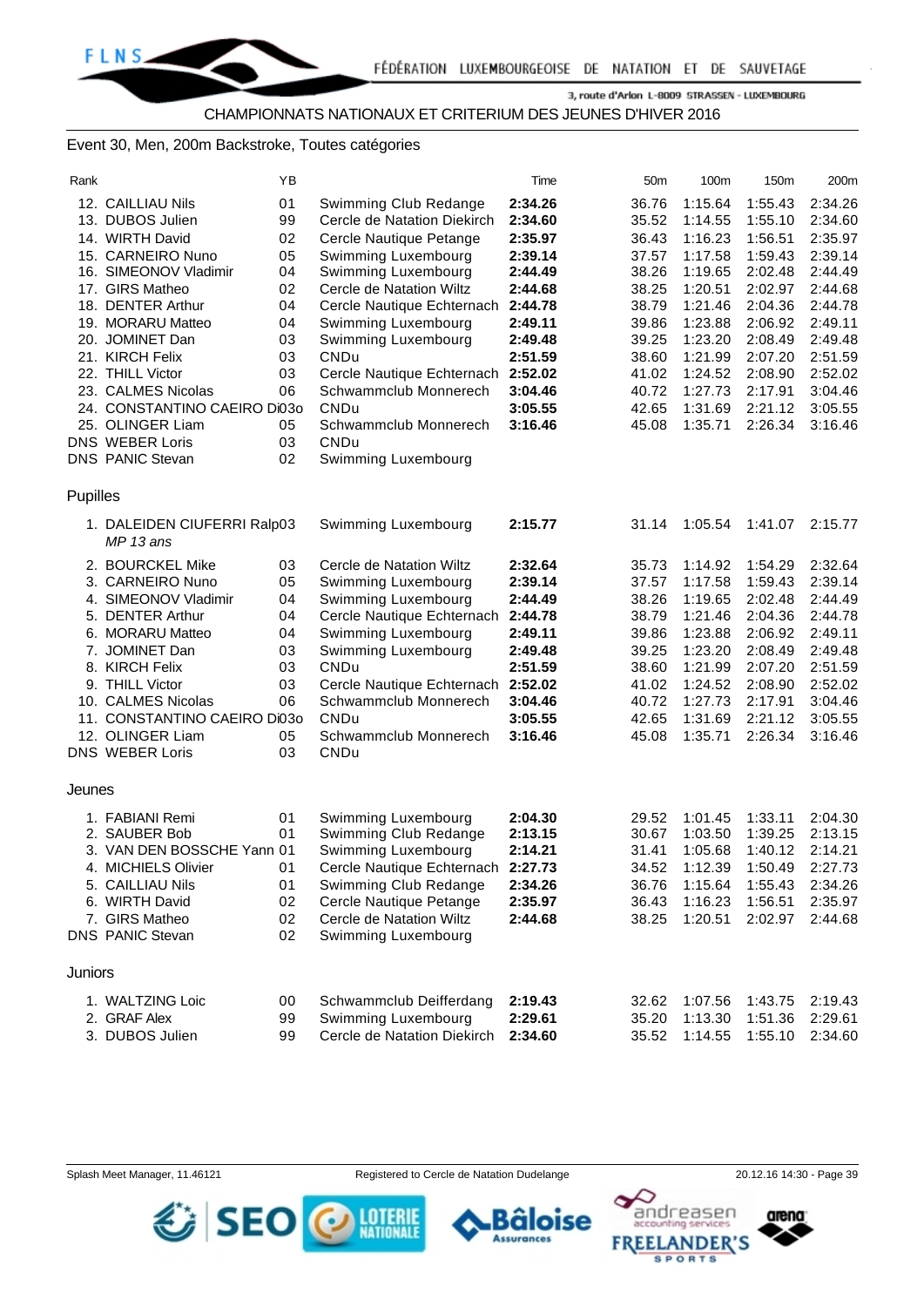

### CHAMPIONNATS NATIONAUX ET CRITERIUM DES JEUNES D'HIVER 2016

| Event 31 | 18.12.16 - 11:32                                                                                                                                        | Women, 200m Backstroke                       |                    |                                                                                                                                                                                                           |                                                                    |                         |                                                                      |                                                                                      |                                                                                      | Open<br><b>Results</b>                                                               |
|----------|---------------------------------------------------------------------------------------------------------------------------------------------------------|----------------------------------------------|--------------------|-----------------------------------------------------------------------------------------------------------------------------------------------------------------------------------------------------------|--------------------------------------------------------------------|-------------------------|----------------------------------------------------------------------|--------------------------------------------------------------------------------------|--------------------------------------------------------------------------------------|--------------------------------------------------------------------------------------|
|          | Record du meeting<br><b>Record National</b>                                                                                                             |                                              | 2:13.08<br>2:11.31 | ROLKO Sarah<br><b>ROLKO Sarah</b>                                                                                                                                                                         |                                                                    | <b>LUX</b><br><b>SL</b> | Dudelange<br>Chartres (FRA)                                          |                                                                                      |                                                                                      | 22.11.09<br>25.11.12                                                                 |
|          | TL Open D 16 +: 2:50.00 / TL Pupilles D - 11: 3:26.00 / TL Jeunes D JeD: 3:12.00 / TL Jeunes M/ Juniors D JuD: 2:58.00                                  |                                              |                    |                                                                                                                                                                                                           |                                                                    |                         |                                                                      |                                                                                      |                                                                                      |                                                                                      |
|          |                                                                                                                                                         |                                              |                    |                                                                                                                                                                                                           |                                                                    |                         |                                                                      |                                                                                      |                                                                                      |                                                                                      |
| Rank     |                                                                                                                                                         | YB                                           |                    |                                                                                                                                                                                                           | Time                                                               |                         | 50m                                                                  | 100m                                                                                 | 150m                                                                                 | 200m                                                                                 |
|          | Toutes catégories                                                                                                                                       |                                              |                    |                                                                                                                                                                                                           |                                                                    |                         |                                                                      |                                                                                      |                                                                                      |                                                                                      |
|          | 1. BANKY Jacqueline<br>2. VANDERSCHRICK Laura<br>3. BLACK Rachael                                                                                       | 96<br>02<br>01                               |                    | Swimming Luxembourg<br>Swimming Luxembourg<br>Swimming Luxembourg                                                                                                                                         | 2:18.00<br>2:23.72<br>2:23.79                                      |                         | 31.58<br>33.29<br>34.43                                              | 1:06.16<br>1:09.38<br>1:10.70                                                        | 1:41.84<br>1:46.91<br>1:47.56                                                        | 2:18.00<br>2:23.72<br>2:23.79                                                        |
|          | 4. BLACK Sarah<br>5. FABER Maiti<br>6. TURMEL Alicia                                                                                                    | 01<br>01<br>00                               | CNDu               | Swimming Luxembourg<br>Swimming Club Le Dauphin E2:25.10                                                                                                                                                  | 2:24.32<br>2:26.47                                                 |                         | 32.54<br>34.15<br>34.08                                              | 1:08.65<br>1:10.64<br>1:10.63                                                        | 1:46.36<br>1:47.81<br>1:48.18                                                        | 2:24.32<br>2:25.10<br>2:26.47                                                        |
|          | 7. VAN DEN BOSSCHE Manor97<br>8. HAMEN SAIEG Yael<br>9. FETZ Melanie<br>10. RIKKERT Helene                                                              | 01<br>01<br>00                               |                    | Swimming Luxembourg<br>Cercle de Natation Diekirch<br>Cercle Nautique Echternach<br>Swimming Luxembourg                                                                                                   | 2:28.51<br>2:30.93<br>2:32.79<br>2:33.82                           |                         | 34.88<br>34.51<br>35.31<br>35.24                                     | 1:12.68<br>1:12.88<br>1:13.76<br>1:13.59                                             | 1:50.76<br>1:52.76<br>1:53.59<br>1:53.36                                             | 2:28.51<br>2:30.93<br>2:32.79<br>2:33.82                                             |
|          | 11. GLODT Kelly<br>12. PETERS Emma<br>13. SIMEONOVA Vanessa                                                                                             | 02<br>03<br>01                               | CNDu               | Swimming Club Redange<br>Swimming Luxembourg                                                                                                                                                              | 2:33.99<br>2:35.03<br>2:36.94                                      |                         | 36.57<br>35.73<br>36.49                                              | 1:15.62<br>1:15.71<br>1:16.73                                                        | 1:55.12<br>1:56.01<br>1:57.36                                                        | 2:33.99<br>2:35.03<br>2:36.94                                                        |
|          | 14. WIRTH Mandy<br>15. TER HEEGDE Chantal<br>16. GOUILLART Sara<br>17. BROICH Louisa                                                                    | 00<br>99<br>02<br>03                         |                    | Cercle Nautique Petange<br>Cercle Nautique Echternach<br>Swimming Luxembourg<br>Cercle Nautique Echternach 2:42.34                                                                                        | 2:37.33<br>2:41.15<br>2:41.39                                      |                         | 36.08<br>38.53<br>37.75<br>36.77                                     | 1:15.62<br>1:19.76<br>1:18.75<br>1:18.27                                             | 1:57.24<br>2:01.87<br>2:00.28<br>2:01.13                                             | 2:37.33<br>2:41.15<br>2:41.39<br>2:42.34                                             |
|          | 18. REDING Alyssa<br>19. HOLLERICH Anne<br>20. KUGENER Noemie                                                                                           | 04<br>01<br>01                               | <b>CNDu</b>        | Swimming Club Le Dauphin E2:42.63<br>Swimming Club Le Dauphin E2:43.15                                                                                                                                    | 2:43.52                                                            |                         | 37.74<br>37.81<br>38.66                                              | 1:18.41<br>1:19.48<br>1:19.78                                                        | 2:00.87<br>2:01.84<br>2:02.35                                                        | 2:42.63<br>2:43.15<br>2:43.52                                                        |
|          | 21. BROICH Lea-Sophie<br>22. SCHROEDER Lena<br>23. ELCHEROTH Milly<br>24. GLODT Chiara                                                                  | 00<br>01<br>03<br>04                         |                    | Cercle Nautique Echternach 2:44.25<br>Cercle Nautique Echternach<br>Swimming Club Redange<br>Swimming Club Redange                                                                                        | 2:44.44<br>2:51.23<br>2:53.47                                      |                         | 36.67<br>38.59<br>40.87<br>40.18                                     | 1:18.57<br>1:20.35<br>1:25.17<br>1:23.89                                             | 2:02.74<br>2:03.53<br>2:09.40<br>2:08.82                                             | 2:44.25<br>2:44.44<br>2:51.23<br>2:53.47                                             |
|          | 25. CALMES Lara<br>26. REINESCH Leeloo<br>27. OLINGER Kim<br>28. NOTHUM Gwen                                                                            | 04<br>07<br>04<br>06                         |                    | Schwammclub Monnerech<br>Schwammclub Deifferdang<br>Cercle de Natation Wiltz<br>Swimming Club Redange                                                                                                     | 3:01.29<br>3:09.12<br>3:10.88<br>3:17.66                           |                         | 40.96<br>45.53<br>43.42<br>44.75                                     | 1:27.89<br>1:34.91<br>1:32.49<br>1:35.43                                             | 2:16.09<br>2:25.21<br>2:22.59<br>2:27.30                                             | 3:01.29<br>3:09.12<br>3:10.88<br>3:17.66                                             |
|          | 29. WINKEL Nadine<br>DSQ HAAG Nora<br>D7 - swimmer had not returned onto the back upon leaving the wall (SW 6.5)                                        | 04<br>04                                     |                    | Schwammclub Deifferdang<br>Swimming Club Redange                                                                                                                                                          | $3:23.53$ *                                                        |                         | 46.72                                                                | 1:40.20                                                                              | 2:32.63                                                                              | 3:23.53                                                                              |
| Pupilles |                                                                                                                                                         |                                              |                    |                                                                                                                                                                                                           |                                                                    |                         |                                                                      |                                                                                      |                                                                                      |                                                                                      |
|          | 1. REINESCH Leeloo<br>2. NOTHUM Gwen                                                                                                                    | 07<br>06                                     |                    | Schwammclub Deifferdang<br>Swimming Club Redange                                                                                                                                                          | 3:09.12<br>3:17.66                                                 |                         | 45.53<br>44.75                                                       | 1:34.91<br>1:35.43                                                                   | 2:25.21<br>2:27.30                                                                   | 3:09.12<br>3:17.66                                                                   |
| Jeunes   |                                                                                                                                                         |                                              |                    |                                                                                                                                                                                                           |                                                                    |                         |                                                                      |                                                                                      |                                                                                      |                                                                                      |
|          | 1. PETERS Emma<br>2. BROICH Louisa<br>3. REDING Alyssa<br>4. ELCHEROTH Milly<br>5. GLODT Chiara<br>6. CALMES Lara<br>7. OLINGER Kim<br>8. WINKEL Nadine | 03<br>03<br>04<br>03<br>04<br>04<br>04<br>04 | CNDu               | Cercle Nautique Echternach 2:42.34<br>Swimming Club Le Dauphin E2:42.63<br>Swimming Club Redange<br>Swimming Club Redange<br>Schwammclub Monnerech<br>Cercle de Natation Wiltz<br>Schwammclub Deifferdang | 2:35.03<br>2:51.23<br>2:53.47<br>3:01.29<br>3:10.88<br>$3:23.53$ * |                         | 35.73<br>36.77<br>37.74<br>40.87<br>40.18<br>40.96<br>43.42<br>46.72 | 1:15.71<br>1:18.27<br>1:18.41<br>1:25.17<br>1:23.89<br>1:27.89<br>1:32.49<br>1:40.20 | 1:56.01<br>2:01.13<br>2:00.87<br>2:09.40<br>2:08.82<br>2:16.09<br>2:22.59<br>2:32.63 | 2:35.03<br>2:42.34<br>2:42.63<br>2:51.23<br>2:53.47<br>3:01.29<br>3:10.88<br>3:23.53 |
|          |                                                                                                                                                         |                                              |                    |                                                                                                                                                                                                           |                                                                    |                         |                                                                      |                                                                                      |                                                                                      |                                                                                      |

Splash Meet Manager, 11.46121 Registered to Cercle de Natation Dudelange 20.12.16 14:30 - Page 40



Bâloise

**Assurances** 

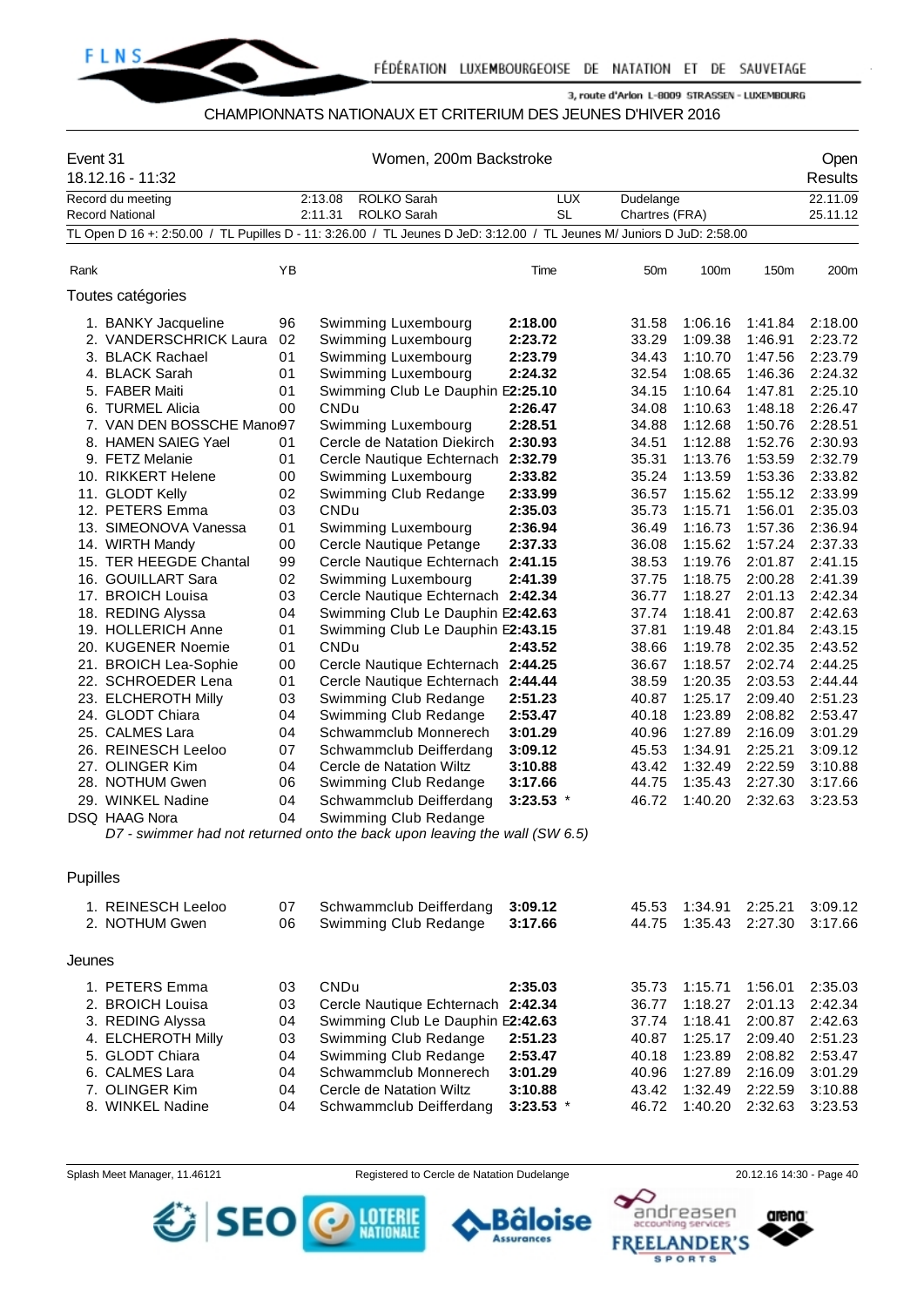

# CHAMPIONNATS NATIONAUX ET CRITERIUM DES JEUNES D'HIVER 2016

#### Event 31, Girls, 200m Backstroke, Jeunes

| Rank    |                        | ΥB |                                                                            | Time    | 50 <sub>m</sub> | 100m    | 150m    | 200 <sub>m</sub> |
|---------|------------------------|----|----------------------------------------------------------------------------|---------|-----------------|---------|---------|------------------|
|         | DSQ HAAG Nora          | 04 | Swimming Club Redange                                                      |         |                 |         |         |                  |
|         |                        |    | D7 - swimmer had not returned onto the back upon leaving the wall (SW 6.5) |         |                 |         |         |                  |
|         |                        |    |                                                                            |         |                 |         |         |                  |
| Juniors |                        |    |                                                                            |         |                 |         |         |                  |
|         | 1. VANDERSCHRICK Laura | 02 | Swimming Luxembourg                                                        | 2:23.72 | 33.29           | 1:09.38 | 1:46.91 | 2:23.72          |
|         | 2. BLACK Rachael       | 01 | Swimming Luxembourg                                                        | 2:23.79 | 34.43           | 1:10.70 | 1:47.56 | 2:23.79          |
|         | 3. BLACK Sarah         | 01 | Swimming Luxembourg                                                        | 2:24.32 | 32.54           | 1:08.65 | 1:46.36 | 2:24.32          |
|         | 4. FABER Maiti         | 01 | Swimming Club Le Dauphin E2:25.10                                          |         | 34.15           | 1:10.64 | 1:47.81 | 2:25.10          |
|         | 5. HAMEN SAIEG Yael    | 01 | Cercle de Natation Diekirch                                                | 2:30.93 | 34.51           | 1:12.88 | 1:52.76 | 2:30.93          |
|         | 6. FETZ Melanie        | 01 | Cercle Nautique Echternach                                                 | 2:32.79 | 35.31           | 1:13.76 | 1:53.59 | 2:32.79          |
|         | 7. GLODT Kelly         | 02 | Swimming Club Redange                                                      | 2:33.99 | 36.57           | 1:15.62 | 1:55.12 | 2:33.99          |
| 8.      | SIMEONOVA Vanessa      | 01 | Swimming Luxembourg                                                        | 2:36.94 | 36.49           | 1:16.73 | 1:57.36 | 2:36.94          |
| 9.      | <b>GOUILLART Sara</b>  | 02 | Swimming Luxembourg                                                        | 2:41.39 | 37.75           | 1:18.75 | 2:00.28 | 2:41.39          |
| 10.     | <b>HOLLERICH Anne</b>  | 01 | Swimming Club Le Dauphin E2:43.15                                          |         | 37.81           | 1:19.48 | 2:01.84 | 2:43.15          |
|         | 11. KUGENER Noemie     | 01 | CND <sub>u</sub>                                                           | 2:43.52 | 38.66           | 1:19.78 | 2:02.35 | 2:43.52          |
|         | 12. SCHROEDER Lena     | 01 | Cercle Nautique Echternach 2:44.44                                         |         | 38.59           | 1:20.35 | 2:03.53 | 2:44.44          |
|         |                        |    |                                                                            |         |                 |         |         |                  |

| Event 32                                        | Men, 4 x 100m Medley |       |                                            |                     |            |                               |         | Toutes catégories    |
|-------------------------------------------------|----------------------|-------|--------------------------------------------|---------------------|------------|-------------------------------|---------|----------------------|
| 18.12.16 - 12:09                                |                      |       |                                            |                     |            |                               |         | <b>Results</b>       |
| Record du meeting<br><b>Record National</b>     | 3:49.77<br>3:49.77   |       | Swimming Luxembourg<br>Swimming Luxembourg | SL                  | <b>LUX</b> | Bonnevoie<br><b>Bonnevoie</b> |         | 14.12.14<br>14.12.14 |
| TL Open M 18 +: 4:41.00                         |                      |       |                                            |                     |            |                               |         |                      |
| Points: FINA 2016                               |                      |       |                                            |                     |            |                               |         |                      |
| Rank                                            |                      |       |                                            |                     |            |                               | Time    | Pts                  |
| Swimming Luxembourg 2<br>1.<br>Champion fédéral |                      |       |                                            | Swimming Luxembourg |            |                               | 3:55.51 | 604                  |
| <b>FABIANI Remi</b>                             | 01                   | 28.74 | 59.11                                      | LAMBERTS Bram       |            | 97                            | 26.22   | 58.18                |
| <b>NAGY Miklos Mark</b>                         | 99                   | 31.08 | 1:06.79                                    | GOZZO Remi          |            | 95                            | 24.49   | 51.43                |
| Swimming Luxembourg 1<br>2.                     |                      |       |                                            | Swimming Luxembourg |            |                               | 3:56.78 | 595                  |

| <b>MANNES Max</b>                                     | 97 | 28.33 | 57.83   | <b>BIVER Antoine</b>         | 97 | 27.05   | 59.45   |
|-------------------------------------------------------|----|-------|---------|------------------------------|----|---------|---------|
| <b>ROLKO Ricky</b>                                    | 99 | 31.27 | 1:06.89 | <b>VANDERSCHRICK Stephan</b> | 00 | 24.42   | 52.61   |
| 3. Swimming Club Redange 1                            |    |       |         | Swimming Club Redange        |    | 4:21.57 | 441     |
| <b>MULLER Olivier</b>                                 | 01 | 31.29 | 1:04.54 | <b>SCHMITZ Jules</b>         | 99 | 27.62   | 59.85   |
| <b>SCHMITZ Jacques</b>                                | 02 | 35.21 | 1:15.28 | <b>MOREAUX Maxime</b>        | 02 | 29.75   | 1:01.90 |
| 4. Swimming Luxembourg 4                              |    |       |         | Swimming Luxembourg          |    | 4:23.14 | 433     |
| MP team 13-14 ans / MP 13 ans Ralph DALEIDEN CIUFERRI |    |       |         |                              |    |         |         |
| DALEIDEN CIUFERRI Ralph                               | 03 | 30.11 | 1:02.85 | <b>LESAGE Christophe</b>     | 02 | 31.67   | 1:07.10 |
| CARNEIRO Joao                                         | 03 | 33.53 | 1:12.53 | <b>LANNERS Bob</b>           | 02 | 28.18   | 1:00.66 |

CARNEIRO Joao 03 33.53 1:12.53 LANNERS Bob 02 28.18 1:00.66



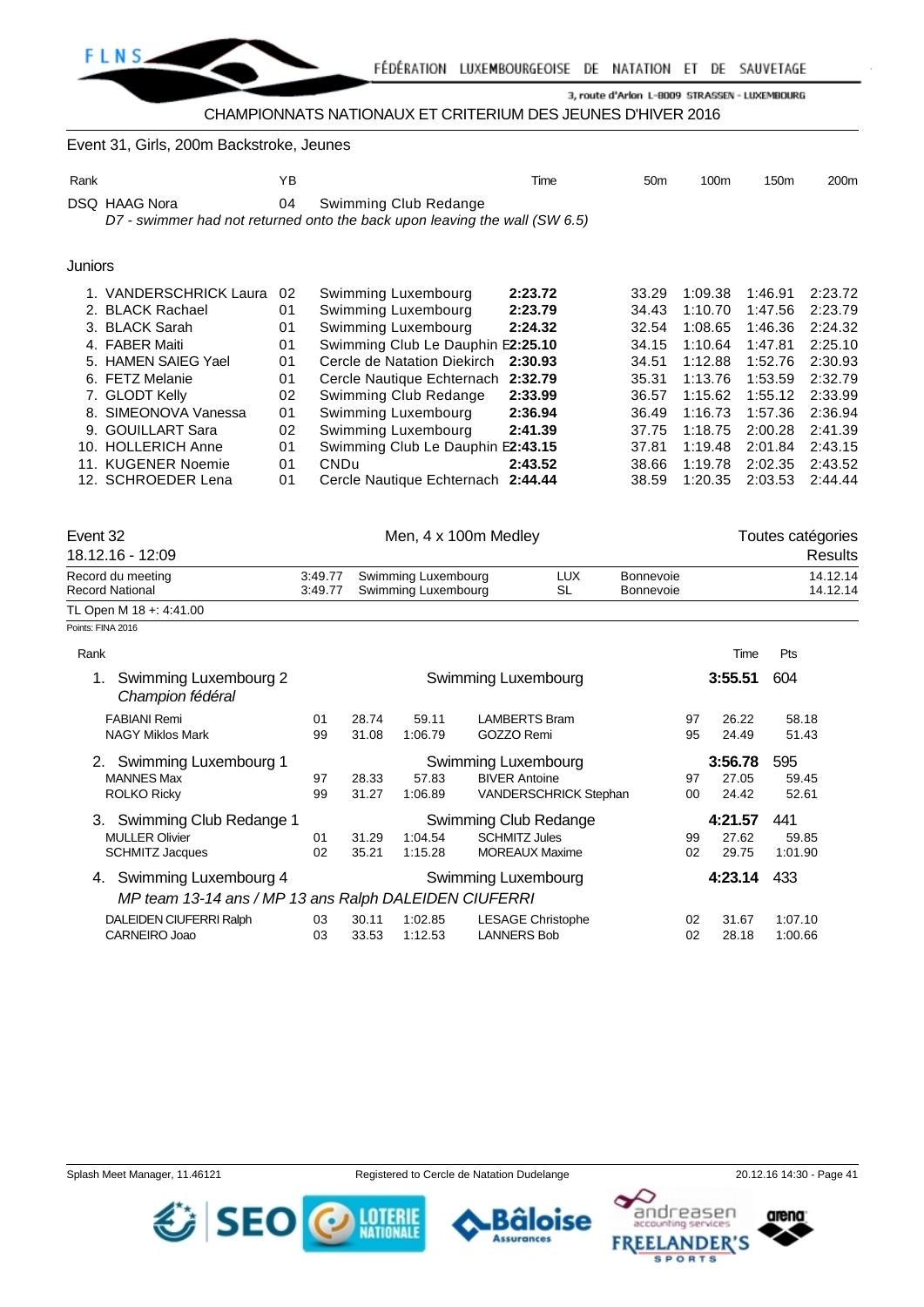

#### CHAMPIONNATS NATIONAUX ET CRITERIUM DES JEUNES D'HIVER 2016

| Event 33<br>18.12.16 - 12:14 |         | Women, 4 x 100m Medley | Toutes catégories<br>Results |                         |            |         |          |
|------------------------------|---------|------------------------|------------------------------|-------------------------|------------|---------|----------|
| Record du meeting            | 4:24.81 |                        | Swimming Luxembourg          | <b>LUX</b>              | Bonnevoie  |         | 05.12.10 |
| <b>Record National</b>       | 4:24.81 |                        | Swimming Luxembourg          | SL                      | Luxembourg |         | 05.12.10 |
| TL Open D 16 +: 5:18.00      |         |                        |                              |                         |            |         |          |
| Points: FINA 2016            |         |                        |                              |                         |            |         |          |
| Rank                         |         |                        |                              |                         |            | Time    | Pts      |
| Swimming Luxembourg 1        |         |                        |                              | Swimming Luxembourg     |            | 4:31.71 | 569      |
| <b>VANDERSCHRICK Laura</b>   | 02      | 32.80                  | 1:07.97                      | <b>BANKY Jacqueline</b> | 96         | 29.96   | 1:05.80  |
| VAN DEN BOSSCHE Manon        | 97      | 37.17                  | 1:17.64                      | <b>BLACK Rachael</b>    | 01         | 28.77   | 1:00.30  |
| Swimming Luxembourg 2        |         |                        |                              | Swimming Luxembourg     |            | 4:36.05 | 542      |
| ROLKO Sarah                  | 94      | 30.53                  | 1:03.52                      | <b>BLANC Marquerite</b> | 99         | 31.84   | 1:09.68  |
| EINHORN Jil                  | 98      | 37.12                  | 1:20.01                      | <b>PEREDI Lilla</b>     | 02         | 29.80   | 1:02.84  |
| Swimming Luxembourg 3        |         |                        |                              | Swimming Luxembourg     |            | 4:59.82 | 423      |
| <b>RIKKERT Helene</b>        | 00      | 34.13                  | 1:11.90                      | <b>FABIANI Chanel</b>   | 03         | 34.49   | 1:15.95  |
| <b>VAN MECHELEN Claire</b>   | 00      | 39.36                  | 1:25.81                      | <b>COIMBRA Alice</b>    | 02         | 30.62   | 1:06.16  |

# 4 - Partie 4 + Courses des Special Olympics 18.12.16 - 16:00

| Event 52          |                            |    | 50m Freestyle           | <b>Open</b> |         |
|-------------------|----------------------------|----|-------------------------|-------------|---------|
|                   | 18.12.16 - 15:40           |    |                         |             | Results |
| Points: FINA 2016 |                            |    |                         |             |         |
| Rank              |                            | YB |                         | Time        | Pts     |
| <b>EXH</b>        | <b>SCHAMBOURG Caroline</b> | 00 | <b>Special Olympics</b> |             |         |
| <b>EXH</b>        | <b>THEIS Pit</b>           | 00 | <b>Special Olympics</b> | 52.74       | 56      |
|                   | EXH CALHORDO Silvio        | 00 | <b>Special Olympics</b> | 54.60       | 51      |
| EXH               | <b>PLEIMLING Lena</b>      | 00 | <b>Special Olympics</b> | 1:03.58     | 48      |
|                   | <b>EXH DIDIER Sven</b>     | 00 | <b>Special Olympics</b> | 1:04.32     | 31      |
| <b>EXH</b>        | <b>PEIFFER Marco</b>       | 00 | <b>Special Olympics</b> | 1:24.14     | 13      |
|                   | <b>EXH BLITGEN Laurent</b> | 00 | <b>Special Olympics</b> | 1:42.15     | 7       |
| EXH               | <b>REULAND Tessy</b>       | 00 | <b>Special Olympics</b> | 2:26.36     | 4       |
|                   | <b>EXH ORIGER Patrick</b>  | 00 | <b>Special Olympics</b> | 2:28.01     | 2       |
|                   | <b>EXH MUELLER Karin</b>   | 00 | <b>Special Olympics</b> | 3:35.68     | 4       |

| Event 53          | 18.12.16 - 15:50      |    | 100m Freestyle          |             |     |                 | <b>Open</b><br>Results |
|-------------------|-----------------------|----|-------------------------|-------------|-----|-----------------|------------------------|
| Points: FINA 2016 |                       |    |                         |             |     |                 |                        |
| Rank              |                       | ΥB |                         | Time        | Pts | 50 <sub>m</sub> | 100m                   |
| EXH               | <b>DOFFING Sheila</b> | 00 | <b>Special Olympics</b> | 1:29.38 184 |     | 1:08.03         | 1:29.38                |
| EXH               | OTTENS Marten         | 00 | <b>Special Olympics</b> | 1:39.93     | 90  | 46.20           | 1:39.93                |
| EXH               | JANKOWOY Daniele      | 00 | <b>Special Olympics</b> | 1:58.54     | 79  | 50.28           | 1:58.54                |
| <b>EXH</b>        | <b>GEORG Elise</b>    | 00 | Special Olympics        | 2:36.59     | -34 | 1:11.09         | 2:36.59                |
| EXH               | ALBERTI Luigi         | 00 | <b>Special Olympics</b> | 3:00.65     | 15  | 1:20.65         | 3:00.65                |

*む* SEO

Splash Meet Manager, 11.46121 Registered to Cercle de Natation Dudelange 20.12.16 14:30 - Page 42

äloise

**Assurances** 

**LOTERIE**<br>NATIONALE



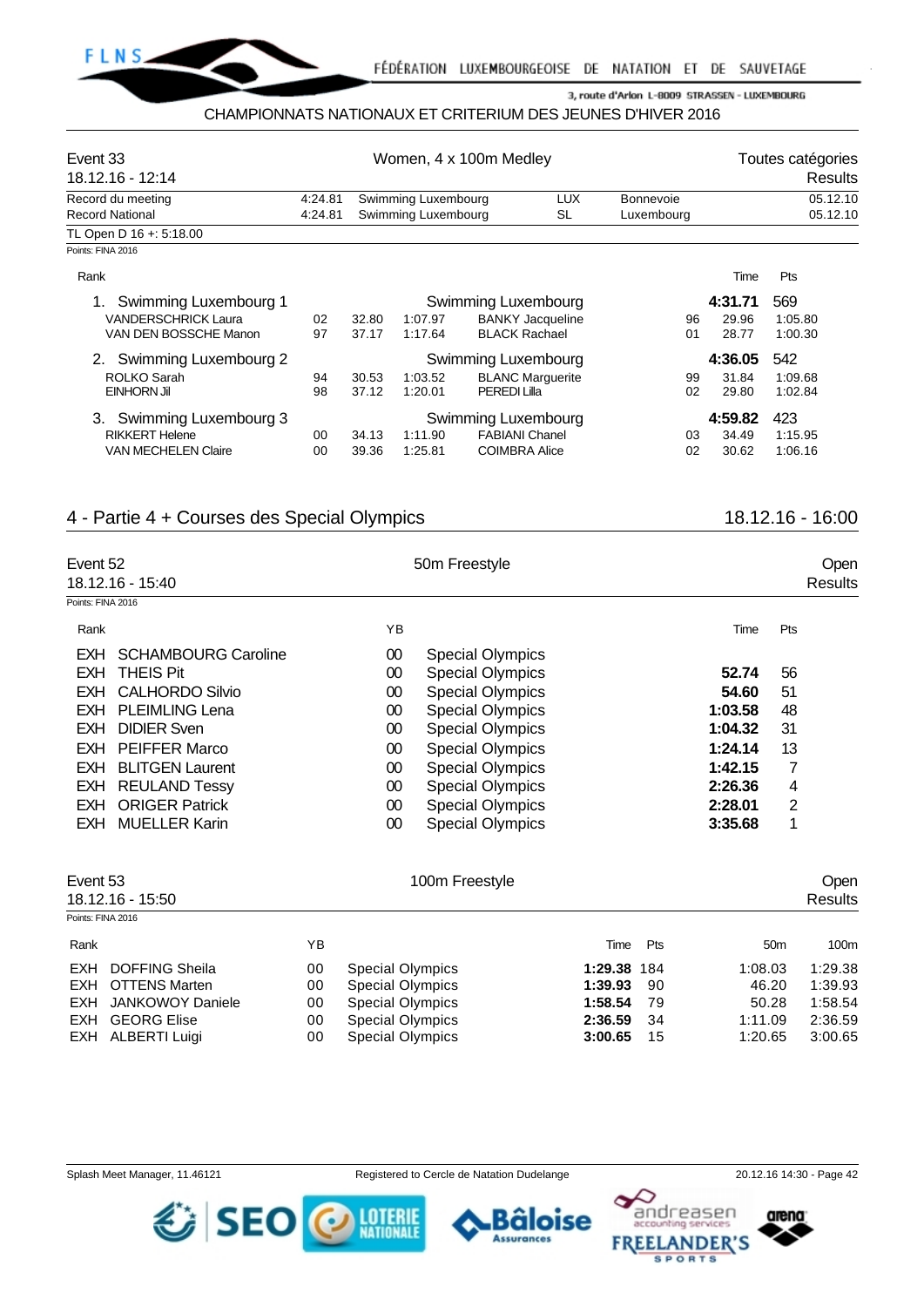

## CHAMPIONNATS NATIONAUX ET CRITERIUM DES JEUNES D'HIVER 2016

| Event 124<br>18.12.16 - 16:00                          |                           |                                                  | Men, 50m Butterfly   |                           | Toutes catégories<br><b>Results Final</b> |           |     |                                           |
|--------------------------------------------------------|---------------------------|--------------------------------------------------|----------------------|---------------------------|-------------------------------------------|-----------|-----|-------------------------------------------|
| Record du meeting                                      | 23.84                     | <b>HENX Julien</b>                               |                      | <b>LUX</b>                | Dudelange                                 |           |     | 13.12.15                                  |
| <b>Record National</b>                                 | 23.84                     | <b>HENX Julien</b>                               |                      | <b>CNDu</b>               | Dudelange                                 |           |     | 13.12.15                                  |
| Points: FINA 2016                                      |                           |                                                  |                      |                           |                                           |           |     |                                           |
| Rank                                                   |                           | YB                                               |                      |                           |                                           | Time      | Pts |                                           |
| Final                                                  |                           |                                                  |                      |                           |                                           |           |     |                                           |
| <b>HENX Julien</b><br>1.                               |                           | 95                                               | <b>CNDu</b>          |                           |                                           | 25.06     | 658 |                                           |
| 2.<br><b>ASSINI Thibault</b>                           |                           | 94                                               | Swimming Luxembourg  |                           |                                           | 26.12     | 581 |                                           |
| 3.<br><b>LAMBERTS Bram</b>                             |                           | 97                                               | Swimming Luxembourg  |                           |                                           | 26.18     | 577 |                                           |
| <b>SCHMITZ Jules</b><br>4.                             |                           | 99                                               |                      | Swimming Club Redange     |                                           | 26.55     | 553 |                                           |
| <b>CAYOTTE Sebastien</b><br>5.                         |                           | 95                                               |                      | Schwammclub Deifferdang   |                                           | 27.30     | 509 |                                           |
| DALEIDEN CIUFERRI Ralph<br>6.                          |                           | 03                                               | Swimming Luxembourg  |                           |                                           | 28.13     | 465 |                                           |
| Event 123                                              |                           |                                                  | Women, 50m Butterfly |                           |                                           |           |     | Toutes catégories                         |
| 18.12.16 - 16:02                                       |                           |                                                  |                      |                           |                                           |           |     | <b>Results Final</b>                      |
| Record du meeting                                      | 27.13                     | <b>MEYNEN Julie</b>                              |                      | <b>LUX</b><br><b>SCDE</b> | Dudelange                                 |           |     | 13.12.15                                  |
| <b>Record National</b><br>Points: FINA 2016            | 27.13                     | <b>MEYNEN Julie</b>                              |                      |                           | Dudelange                                 |           |     | 13.12.15                                  |
|                                                        |                           |                                                  |                      |                           |                                           |           |     |                                           |
| Rank                                                   |                           | YB                                               |                      |                           |                                           | Time      | Pts |                                           |
| Final                                                  |                           |                                                  |                      |                           |                                           |           |     |                                           |
| <b>PEREZ GARCIA Maria</b><br>1.<br>Championne fédérale |                           | 02                                               | <b>CNDu</b>          |                           |                                           | 29.43     | 568 |                                           |
| <b>MORARU Sara</b><br>2.                               |                           | 99                                               | Swimming Luxembourg  |                           |                                           | 29.83     | 545 |                                           |
| <b>PEREDI Lilla</b><br>3.                              |                           | 02                                               | Swimming Luxembourg  |                           |                                           | 30.02     | 535 |                                           |
| <b>BLANC Marguerite</b><br>4.                          |                           | 99                                               | Swimming Luxembourg  |                           |                                           | 31.21     | 476 |                                           |
| <b>COIMBRA Alice</b><br>5.                             |                           | 02                                               | Swimming Luxembourg  |                           |                                           | 32.05     | 440 |                                           |
| <b>FABIANI Chanel</b><br>6.                            |                           | 03                                               | Swimming Luxembourg  |                           |                                           | 32.66     | 415 |                                           |
| Event 126<br>18.12.16 - 16:33                          |                           |                                                  | Men, 50m Backstroke  |                           |                                           |           |     | Toutes catégories<br><b>Results Final</b> |
|                                                        |                           |                                                  |                      |                           |                                           |           |     |                                           |
| Record du meeting<br><b>Record National</b>            | 24.65                     | STACCHIOTTI Raphaël<br>24.65 STACCHIOTTI Raphaël |                      | <b>LUX</b><br><b>SCDE</b> | <b>Bonnevoie</b><br>Luxembourg            |           |     | 02.12.12<br>02.12.12                      |
| Points: FINA 2016                                      |                           |                                                  |                      |                           |                                           |           |     |                                           |
| Rank                                                   |                           | YB                                               |                      |                           |                                           | Time      | Pts |                                           |
| Final                                                  |                           |                                                  |                      |                           |                                           |           |     |                                           |
| <b>HENX Julien</b><br>1.                               |                           | 95                                               | <b>CNDu</b>          |                           |                                           | 26.04     | 621 |                                           |
| 2.<br>GOZZO Remi                                       | 95                        | Swimming Luxembourg                              |                      |                           | 26.63 580                                 |           |     |                                           |
| <b>MANNES Max</b><br>3.                                | Swimming Luxembourg<br>97 |                                                  |                      |                           | 26.84 567                                 |           |     |                                           |
| 4. FABIANI Remi                                        |                           | 01                                               | Swimming Luxembourg  |                           |                                           | 27.55 524 |     |                                           |

5. BLACK Andrew 98 Swimming Luxembourg **28.11** 493 6. NAU Sven 96 Swimming Luxembourg **28.54** 471

Splash Meet Manager, 11.46121 **Registered to Cercle de Natation Dudelange** 20.12.16 14:30 - Page 43



arena:

andreasen

١Q



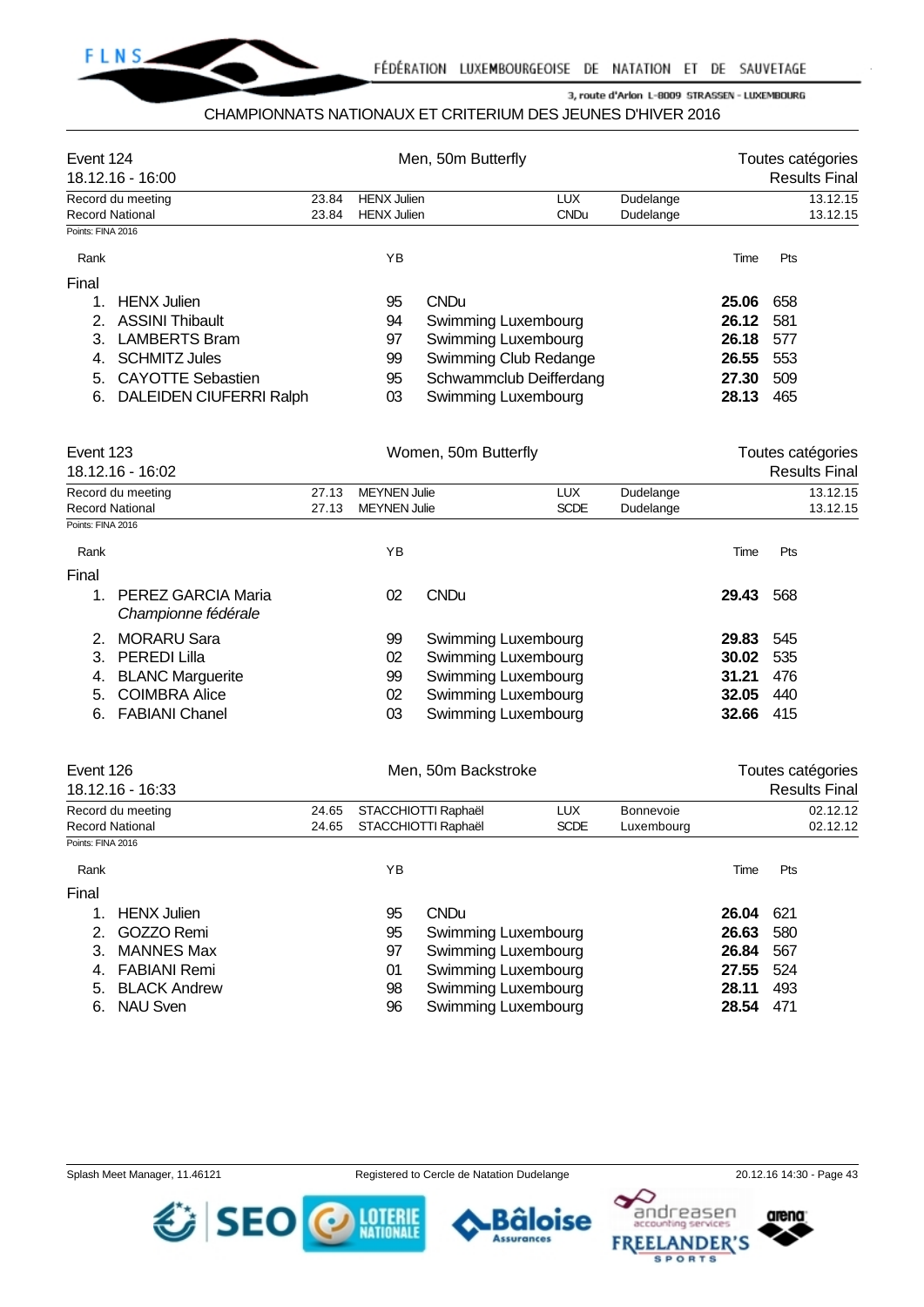

# CHAMPIONNATS NATIONAUX ET CRITERIUM DES JEUNES D'HIVER 2016

| Event 125         | 18.12.16 - 16:35                                                                                                        |                | Women, 50m Backstroke                      |                                                         | Toutes catégories<br><b>Results Final</b> |                            |                           |       |                 |                      |
|-------------------|-------------------------------------------------------------------------------------------------------------------------|----------------|--------------------------------------------|---------------------------------------------------------|-------------------------------------------|----------------------------|---------------------------|-------|-----------------|----------------------|
|                   | Record du meeting<br><b>Record National</b>                                                                             | 28.58<br>28.46 | <b>ROLKO Sarah</b><br>ROLKO Sarah          |                                                         | <b>LUX</b><br><b>SL</b>                   |                            | Bonnevoie<br>Berlin (GER) |       |                 | 02.12.12<br>14.11.09 |
| Points: FINA 2016 |                                                                                                                         |                |                                            |                                                         |                                           |                            |                           |       |                 |                      |
| Rank              |                                                                                                                         |                | YB                                         |                                                         |                                           |                            |                           | Time  | Pts             |                      |
| Final             |                                                                                                                         |                |                                            |                                                         |                                           |                            |                           |       |                 |                      |
| 1.                | <b>ROLKO Sarah</b>                                                                                                      |                | 94                                         | Swimming Luxembourg                                     |                                           |                            |                           | 28.98 | 694             |                      |
| 2.                | <b>BANKY Jacqueline</b>                                                                                                 |                | 96                                         | Swimming Luxembourg                                     |                                           |                            |                           | 29.40 | 665             |                      |
| 3.                | <b>TURMEL Alicia</b>                                                                                                    |                | 00                                         | <b>CNDu</b>                                             |                                           |                            |                           | 30.32 | 606             |                      |
| 4.                | <b>FABER Maiti</b>                                                                                                      |                | 01                                         | Swimming Club Le Dauphin Ett                            |                                           |                            |                           | 31.11 | 561             |                      |
| 5.                | <b>BLACK Sarah</b>                                                                                                      |                | 01                                         | Swimming Luxembourg                                     |                                           |                            |                           | 31.50 | 541             |                      |
| 6.                | <b>BLACK Rachael</b>                                                                                                    |                | 01                                         | Swimming Luxembourg                                     |                                           |                            |                           | 31.75 | 528             |                      |
| Event 34          |                                                                                                                         |                |                                            | Men, 100m Breaststroke                                  |                                           |                            |                           |       |                 | Open                 |
|                   | 18.12.16 - 16:46                                                                                                        |                |                                            |                                                         |                                           |                            |                           |       |                 | <b>Results</b>       |
|                   | Record du meeting<br><b>Record National</b>                                                                             | 59.48<br>59.48 | STACCHIOTTI Raphaël<br>STACCHIOTTI Raphaël |                                                         | <b>LUX</b><br><b>SCDE</b>                 |                            | Dudelange<br>Dudelange    |       |                 | 13.12.15<br>13.12.15 |
|                   | TL Open M 18 +: 1:18.00 / TL Pupilles M - 13: 1:40.00 / TL Jeunes M/ Juniors D JeM: 1:30.00 / TL Juniors M JuM: 1:22.00 |                |                                            |                                                         |                                           |                            |                           |       |                 |                      |
| Points: FINA 2016 |                                                                                                                         |                |                                            |                                                         |                                           |                            |                           |       |                 |                      |
| Rank              |                                                                                                                         | YB             |                                            |                                                         |                                           | Time                       | Pts                       |       | 50 <sub>m</sub> | 100m                 |
|                   | Toutes catégories                                                                                                       |                |                                            |                                                         |                                           |                            |                           |       |                 |                      |
|                   | 1. LAMBERTS Bram<br>Champion fédéral                                                                                    | 97             |                                            | Swimming Luxembourg                                     |                                           | 1:04.95 627                |                           |       | 30.36           | 1:04.95              |
|                   | 2. ROLKO Ricky                                                                                                          | 99             |                                            | Swimming Luxembourg                                     |                                           | 1:06.01 597                |                           |       | 31.19           | 1:06.01              |
| 3.                | <b>MORIS Cedric</b>                                                                                                     | 98             |                                            | Swimming Club Le Dauphin Ett                            |                                           | 1:06.43 586                |                           |       | 31.17           | 1:06.43              |
| 4.                | <b>NAGY Miklos Mark</b>                                                                                                 | 99             |                                            | Swimming Luxembourg                                     |                                           | 1:06.77 577                |                           |       | 31.01           | 1:06.77              |
| 5.                | VAN DEN BOSSCHE Yann                                                                                                    | 01             |                                            | Swimming Luxembourg                                     |                                           | 1:07.25 565                |                           |       | 31.43           | 1:07.25              |
| 6.                | <b>KEMP Mats</b>                                                                                                        | 01             |                                            | Swimming Luxembourg                                     |                                           | 1:09.44 513                |                           |       | 32.41           | 1:09.44              |
| 7.                | <b>UNGER Daniel</b>                                                                                                     | 01<br>00       |                                            | Swimming Luxembourg                                     |                                           | 1:10.30 494                |                           |       | 32.68<br>33.62  | 1:10.30<br>1:10.98   |
| 8.                | <b>WALTZING Loic</b><br>9. BECKERS Felix                                                                                | 01             |                                            | Schwammclub Deifferdang<br>Swimming Club Le Dauphin Ett |                                           | 1:10.98 480<br>1:11.22 476 |                           |       | 33.59           | 1:11.22              |
| 10.               | CARNEIRO Joao                                                                                                           | 03             |                                            | Swimming Luxembourg                                     |                                           | 1:11.38 472                |                           |       | 33.85           | 1:11.38              |
|                   | $MP$ 13 ans                                                                                                             |                |                                            |                                                         |                                           |                            |                           |       |                 |                      |
|                   | 11. KLAPP Loris                                                                                                         | 97             | CNDu                                       |                                                         |                                           | 1:12.75 446                |                           |       | 33.96           | 1:12.75              |
|                   | 12. LANNERS Bob                                                                                                         | 02             |                                            | Swimming Luxembourg                                     |                                           | 1:14.40 417                |                           |       | 34.80           | 1:14.40              |
| 13.               | MAAS-KOOB Cedric                                                                                                        | 02             |                                            | Swimming Club Le Dauphin Ett                            |                                           | 1:15.58 398                |                           |       | 36.05           | 1:15.58              |
|                   | 14. JUNCKER Patrick                                                                                                     | 67             |                                            | Swimming Luxembourg                                     |                                           | 1:16.21 388                |                           |       | 37.11           | 1:16.21              |
|                   | 15. REGENWETTER Loris                                                                                                   | 99             |                                            | Schwammclub Deifferdang                                 |                                           | 1:17.81 365                |                           |       | 36.46           | 1:17.81              |
|                   | 16. BANKY Jordan                                                                                                        | 01             |                                            | Swimming Luxembourg                                     |                                           | 1:18.12 360                |                           |       | 36.34           | 1:18.12              |
|                   | 17. KETTENMEYER Yul                                                                                                     | 03             |                                            | Swimming Club Le Dauphin Ett                            |                                           | 1:20.29 332                |                           |       | 38.40           | 1:20.29              |
| 18.<br>19.        | <b>BECKERS Max</b>                                                                                                      | 99             | <b>CNDu</b>                                | Swimming Club Le Dauphin Ett                            |                                           | 1:20.73 326                |                           |       | 37.94           | 1:20.73              |
|                   | <b>CRAWFORD Ethan</b><br>20. LANNERS Nick                                                                               | 03<br>04       |                                            | Swimming Luxembourg                                     |                                           | 1:21.63 316<br>1:21.88 313 |                           |       | 38.19<br>39.43  | 1:21.63<br>1:21.88   |
|                   | 21. FAULKNER Benjamin                                                                                                   | 00             |                                            | Swimming Luxembourg                                     |                                           |                            | 1:22.61 305 $*$           |       | 38.39           | 1:22.61              |
| 22.               | <b>CAILLIAU Nils</b>                                                                                                    | 01             |                                            | Swimming Club Redange                                   |                                           | 1:24.89 281                |                           |       | 39.75           | 1:24.89              |
| 23.               | <b>CARNEIRO Nuno</b>                                                                                                    | 05             |                                            | Swimming Luxembourg                                     |                                           | 1:26.21 268                |                           |       | 40.00           | 1:26.21              |
| 24.               | <b>THILL Victor</b>                                                                                                     | 03             |                                            | Cercle Nautique Echternach                              |                                           | 1:27.72 254                |                           |       | 41.30           | 1:27.72              |
|                   | 25. KOHN-CANTOREGGI Daniel                                                                                              | 03             | CNDu                                       |                                                         |                                           | 1:28.00 252                |                           |       | 40.82           | 1:28.00              |
| 26.               | SIMEONOV Vladimir                                                                                                       | 04             |                                            | Swimming Luxembourg                                     |                                           | 1:29.20 242                |                           |       | 42.25           | 1:29.20              |
| 27.               | <b>THILL Nicolas</b>                                                                                                    | 05             |                                            | Swimming Luxembourg                                     |                                           | 1:30.33 233                |                           |       | 43.06           | 1:30.33              |
| 28.               | JACOBY Dale                                                                                                             | 02             |                                            | Cercle de Natation Wiltz                                |                                           |                            | 1:31.92 221 *             |       | 42.13           | 1:31.92              |

SEO O MINE

Splash Meet Manager, 11.46121 Registered to Cercle de Natation Dudelange 20.12.16 14:30 - Page 44

**Assurances** 

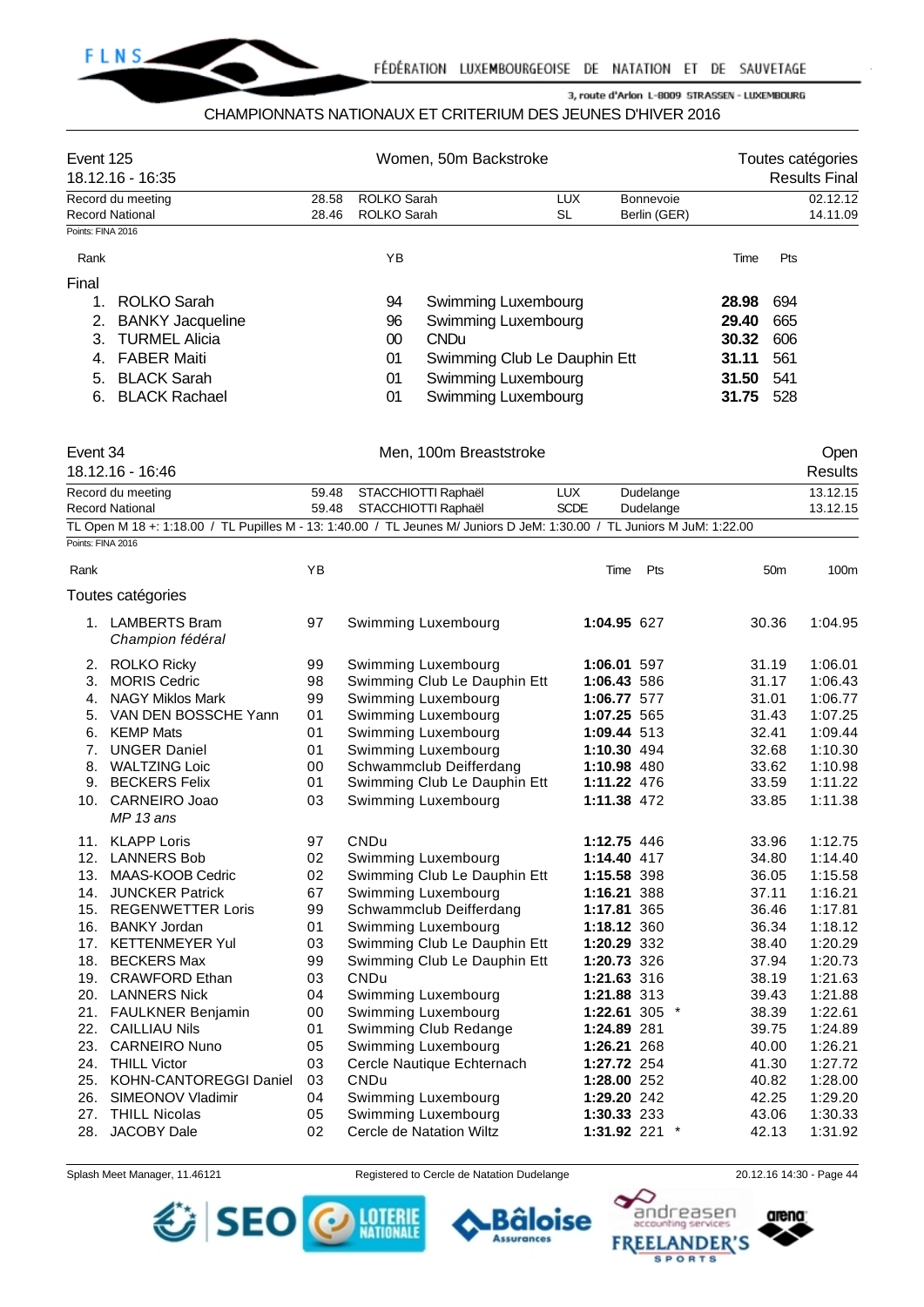#### Event 34, Men, 100m Breaststroke, Toutes catégories

| Rank       |                          | ΥB |                              | Time          | Pts     | 50 <sub>m</sub> | 100 <sub>m</sub> |
|------------|--------------------------|----|------------------------------|---------------|---------|-----------------|------------------|
| 29.        | <b>KEMP Finn</b>         | 05 | Swimming Luxembourg          | 1:35.05 200   |         | 43.40           | 1:35.05          |
| <b>WDR</b> | <b>WEBER Loris</b>       | 03 | CNDu                         |               |         |                 |                  |
|            |                          |    |                              |               |         |                 |                  |
| Pupilles   |                          |    |                              |               |         |                 |                  |
|            | 1. CARNEIRO Joao         | 03 | Swimming Luxembourg          | 1:11.38 472   |         | 33.85           | 1:11.38          |
|            | $MP13$ ans               |    |                              |               |         |                 |                  |
| 2.         | <b>KETTENMEYER Yul</b>   | 03 | Swimming Club Le Dauphin Ett | 1:20.29 332   |         | 38.40           | 1:20.29          |
| 3.         | <b>CRAWFORD Ethan</b>    | 03 | <b>CNDu</b>                  | 1:21.63 316   |         | 38.19           | 1:21.63          |
| 4.         | <b>LANNERS Nick</b>      | 04 | Swimming Luxembourg          | 1:21.88 313   |         | 39.43           | 1:21.88          |
| 5.         | <b>CARNEIRO Nuno</b>     | 05 | Swimming Luxembourg          | 1:26.21 268   |         | 40.00           | 1:26.21          |
| 6.         | <b>THILL Victor</b>      | 03 | Cercle Nautique Echternach   | 1:27.72 254   |         | 41.30           | 1:27.72          |
| 7.         | KOHN-CANTOREGGI Daniel   | 03 | <b>CNDu</b>                  | 1:28.00 252   |         | 40.82           | 1:28.00          |
| 8.         | SIMEONOV Vladimir        | 04 | Swimming Luxembourg          | 1:29.20 242   |         | 42.25           | 1:29.20          |
| 9.         | <b>THILL Nicolas</b>     | 05 | Swimming Luxembourg          | 1:30.33 233   |         | 43.06           | 1:30.33          |
| 10.        | <b>KEMP Finn</b>         | 05 | Swimming Luxembourg          | 1:35.05 200   |         | 43.40           | 1:35.05          |
| <b>WDR</b> | <b>WEBER Loris</b>       | 03 | <b>CNDu</b>                  |               |         |                 |                  |
| Jeunes     |                          |    |                              |               |         |                 |                  |
| 1.         | VAN DEN BOSSCHE Yann     | 01 | Swimming Luxembourg          | 1:07.25 565   |         | 31.43           | 1:07.25          |
| 2.         | <b>KEMP Mats</b>         | 01 | Swimming Luxembourg          | 1:09.44 513   |         | 32.41           | 1:09.44          |
| 3.         | <b>UNGER Daniel</b>      | 01 | Swimming Luxembourg          | 1:10.30 494   |         | 32.68           | 1:10.30          |
| 4.         | <b>BECKERS Felix</b>     | 01 | Swimming Club Le Dauphin Ett | 1:11.22 476   |         | 33.59           | 1:11.22          |
| 5.         | <b>LANNERS Bob</b>       | 02 | Swimming Luxembourg          | 1:14.40 417   |         | 34.80           | 1:14.40          |
| 6.         | MAAS-KOOB Cedric         | 02 | Swimming Club Le Dauphin Ett | 1:15.58 398   |         | 36.05           | 1:15.58          |
| 7.         | <b>BANKY Jordan</b>      | 01 | Swimming Luxembourg          | 1:18.12 360   |         | 36.34           | 1:18.12          |
| 8.         | <b>CAILLIAU Nils</b>     | 01 | Swimming Club Redange        | 1:24.89 281   |         | 39.75           | 1:24.89          |
| 9.         | JACOBY Dale              | 02 | Cercle de Natation Wiltz     | 1:31.92 221 * |         | 42.13           | 1:31.92          |
|            |                          |    |                              |               |         |                 |                  |
| Juniors    |                          |    |                              |               |         |                 |                  |
| 1.         | ROLKO Ricky              | 99 | Swimming Luxembourg          | 1:06.01 597   |         | 31.19           | 1:06.01          |
| 2.         | <b>NAGY Miklos Mark</b>  | 99 | Swimming Luxembourg          | 1:06.77 577   |         | 31.01           | 1:06.77          |
| 3.         | <b>WALTZING Loic</b>     | 00 | Schwammclub Deifferdang      | 1:10.98 480   |         | 33.62           | 1:10.98          |
| 4.         | <b>REGENWETTER Loris</b> | 99 | Schwammclub Deifferdang      | 1:17.81 365   |         | 36.46           | 1:17.81          |
| 5.         | <b>BECKERS Max</b>       | 99 | Swimming Club Le Dauphin Ett | 1:20.73 326   |         | 37.94           | 1:20.73          |
|            | 6. FAULKNER Benjamin     | 00 | Swimming Luxembourg          | 1:22.61 305   | $\star$ | 38.39           | 1:22.61          |

Splash Meet Manager, 11.46121 **Registered to Cercle de Natation Dudelange** 20.12.16 14:30 - Page 45





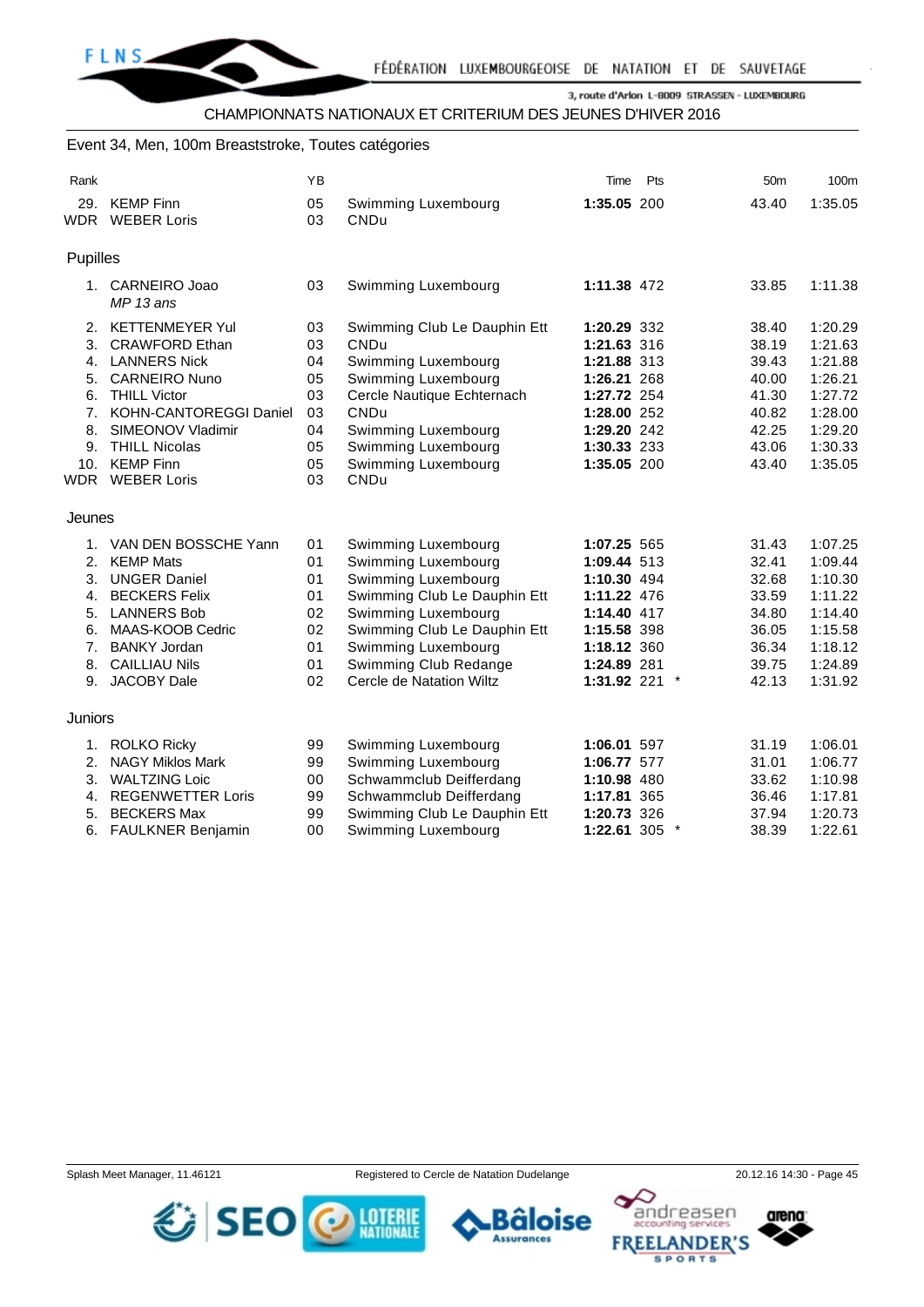

## CHAMPIONNATS NATIONAUX ET CRITERIUM DES JEUNES D'HIVER 2016

| Event 35          | 18.12.16 - 16:56                         |          |                                                                                                                        | Open<br><b>Results</b> |                            |               |                 |                    |
|-------------------|------------------------------------------|----------|------------------------------------------------------------------------------------------------------------------------|------------------------|----------------------------|---------------|-----------------|--------------------|
|                   | Record du meeting                        | 1:11.63  | <b>WALTZING Aurélie</b>                                                                                                | <b>SCD</b>             |                            | Dudelange     |                 | 22.11.09           |
|                   | <b>Record National</b>                   | 1:11.14  | <b>WALTZING Aurélie</b>                                                                                                | SCD                    |                            | Bonn (GER)    |                 | 27.11.10           |
|                   |                                          |          | TL Open D 16 +: 1:28.00 / TL Pupilles D - 11: 1:44.00 / TL Jeunes D JeD: 1:37.00 / TL Jeunes M/ Juniors D JuD: 1:30.00 |                        |                            |               |                 |                    |
| Points: FINA 2016 |                                          |          |                                                                                                                        |                        |                            |               |                 |                    |
| Rank              |                                          | YB       |                                                                                                                        |                        | Time                       | Pts           | 50 <sub>m</sub> | 100m               |
|                   | Toutes catégories                        |          |                                                                                                                        |                        |                            |               |                 |                    |
|                   | 1. VAN DEN BOSSCHE Manon                 | 97       | Swimming Luxembourg                                                                                                    |                        | 1:15.90 554                |               | 36.34           | 1:15.90            |
|                   | 2. PEREDI Lilla                          | 02       | Swimming Luxembourg                                                                                                    |                        | 1:16.18 548                |               | 36.32           | 1:16.18            |
| 3.                | <b>RIKKERT Helene</b>                    | 00       | Swimming Luxembourg                                                                                                    |                        | 1:20.12 471                |               | 36.66           | 1:20.12            |
| 4.                | <b>EINHORN Jil</b>                       | 98       | Swimming Luxembourg                                                                                                    |                        | 1:21.87 441                |               | 38.36           | 1:21.87            |
| 5.                | PEDROSA ANTONIO Monica                   | 03       | Cercle de Natation Diekirch                                                                                            |                        | 1:22.90 425                |               | 39.38           | 1:22.90            |
| 6.                | <b>HAAG Nora</b>                         | 04       | Swimming Club Redange                                                                                                  |                        | 1:23.05 423                |               | 38.82           | 1:23.05            |
|                   | 7. WALTZING Noemie                       | 97       | Schwammclub Deifferdang                                                                                                |                        | 1:23.08 422                |               | 39.07           | 1:23.08            |
| 8.                | <b>FARRELL Margaret</b>                  | 00       | Swimming Luxembourg                                                                                                    |                        | 1:23.51 416                |               | 38.48           | 1:23.51            |
| 9.                | <b>MILLER Laura</b>                      | 04       | Cercle Nautique Petange                                                                                                |                        | 1:24.29 404                |               | 39.04           | 1:24.29            |
|                   | 10. VAN MECHELEN Claire                  | 00       | Swimming Luxembourg                                                                                                    |                        | 1:24.60 400                |               | 39.50           | 1:24.60            |
| 11.               | <b>BABIC Andjelika</b>                   | 02       | Swimming Luxembourg                                                                                                    |                        | 1:25.28 390                |               | 39.03           | 1:25.28            |
| 12.               | <b>ALBERS Neele</b>                      | 05       | Swimming Club Le Dauphin Ett                                                                                           |                        | 1:25.38 389                |               | 40.56           | 1:25.38            |
|                   | 13. LEONARD Lis                          | 05       | Cercle Nautique Petange                                                                                                |                        | 1:25.54 387                |               | 39.68           | 1:25.54            |
|                   | 14. NAGY Katalin                         | 02       | Swimming Luxembourg                                                                                                    |                        | 1:25.90 382                |               | 41.01           | 1:25.90            |
|                   | 15. CALMES Lara                          | 04       | Schwammclub Monnerech                                                                                                  |                        | 1:29.58 337                |               | 41.98           | 1:29.58            |
|                   | 16. RIKKERT Elvire                       | 03       | Swimming Luxembourg                                                                                                    |                        | 1:31.22 319                |               | 42.46           | 1:31.22            |
|                   | 17. ELCHEROTH Milly                      | 03       | Swimming Club Redange                                                                                                  |                        | 1:31.27 318                |               | 42.74           | 1:31.27            |
| 18.               | <b>MOREAUX Anae</b>                      | 04       | Swimming Club Redange                                                                                                  |                        | 1:33.22 299                |               | 43.88           | 1:33.22            |
| 19.               | CHIAIA GVOZDENOVICH Milits:02            |          | CNDu                                                                                                                   |                        |                            | 1:33.24 299 * | 43.43           | 1:33.24            |
|                   |                                          |          |                                                                                                                        |                        |                            |               |                 |                    |
|                   | 20. LURKIN Mathilde<br>21. BOUZIDI Imene | 06<br>05 | Swimming Luxembourg<br>Cercle Nautique Petange                                                                         |                        | 1:34.97 283<br>1:36.24 272 |               | 45.28<br>46.20  | 1:34.97<br>1:36.24 |
| <b>Pupilles</b>   |                                          |          |                                                                                                                        |                        |                            |               |                 |                    |
|                   |                                          |          |                                                                                                                        |                        |                            |               |                 |                    |
|                   | 1. ALBERS Neele                          | 05       | Swimming Club Le Dauphin Ett                                                                                           |                        | 1:25.38 389                |               | 40.56           | 1:25.38            |
|                   | 2. LEONARD Lis                           | 05       | Cercle Nautique Petange                                                                                                |                        | 1:25.54 387                |               | 39.68           | 1:25.54            |
|                   | 3. LURKIN Mathilde                       | 06       | Swimming Luxembourg                                                                                                    |                        | 1:34.97 283                |               | 45.28           | 1:34.97            |
|                   | 4. BOUZIDI Imene                         | 05       | Cercle Nautique Petange                                                                                                |                        | 1:36.24 272                |               | 46.20           | 1:36.24            |
| Jeunes            |                                          |          |                                                                                                                        |                        |                            |               |                 |                    |
| 1.                | PEDROSA ANTONIO Monica                   | 03       | Cercle de Natation Diekirch                                                                                            |                        | 1:22.90 425                |               | 39.38           | 1:22.90            |
| 2.                | <b>HAAG Nora</b>                         | 04       | Swimming Club Redange                                                                                                  |                        | 1:23.05 423                |               | 38.82           | 1:23.05            |
| 3.                | <b>MILLER Laura</b>                      | 04       | Cercle Nautique Petange                                                                                                |                        | 1:24.29 404                |               | 39.04           | 1:24.29            |
| 4.                | <b>CALMES Lara</b>                       | 04       | Schwammclub Monnerech                                                                                                  |                        | 1:29.58 337                |               | 41.98           | 1:29.58            |
|                   | 5. RIKKERT Elvire                        | 03       | Swimming Luxembourg                                                                                                    |                        | 1:31.22 319                |               | 42.46           | 1:31.22            |
| 6.                | <b>ELCHEROTH Milly</b>                   | 03       | Swimming Club Redange                                                                                                  |                        | 1:31.27 318                |               | 42.74           | 1:31.27            |
| 7.                | <b>MOREAUX Anae</b>                      | 04       | Swimming Club Redange                                                                                                  |                        | 1:33.22 299                |               | 43.88           | 1:33.22            |
| Juniors           |                                          |          |                                                                                                                        |                        |                            |               |                 |                    |
|                   | 1. PEREDI Lilla                          | 02       | Swimming Luxembourg                                                                                                    |                        | 1:16.18 548                |               | 36.32           | 1:16.18            |
| 2.                | <b>BABIC Andjelika</b>                   | 02       | Swimming Luxembourg                                                                                                    |                        | 1:25.28 390                |               | 39.03           | 1:25.28            |
|                   | <b>NAGY Katalin</b>                      |          | Swimming Luxembourg                                                                                                    |                        | 1:25.90 382                |               |                 |                    |
| 3.<br>4.          | CHIAIA GVOZDENOVICH Milits:02            | 02       | CNDu                                                                                                                   |                        |                            | 1:33.24 299 * | 41.01<br>43.43  | 1:25.90<br>1:33.24 |

Splash Meet Manager, 11.46121 **Registered to Cercle de Natation Dudelange** 20.12.16 14:30 - Page 46







в

**Assurances**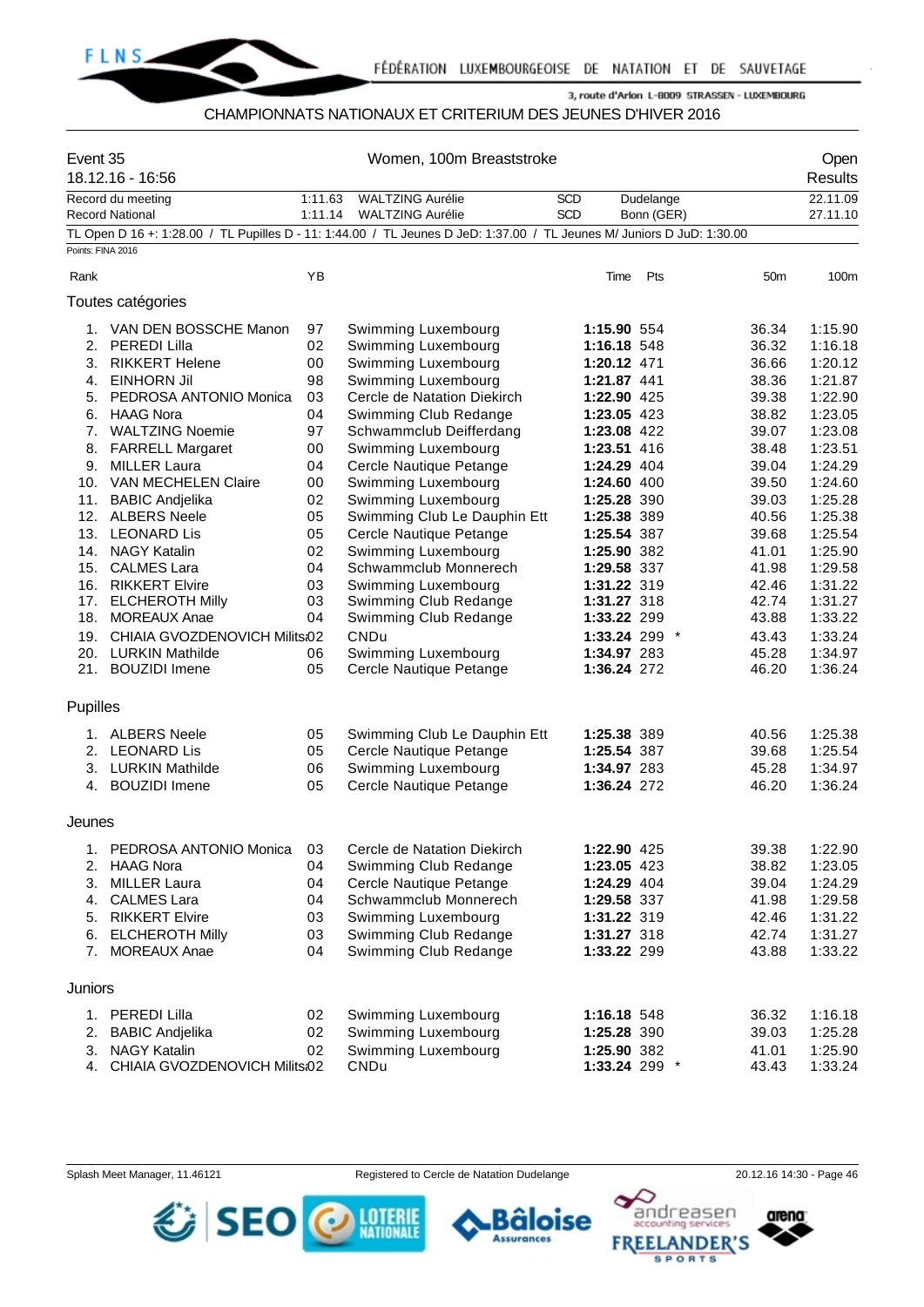

## CHAMPIONNATS NATIONAUX ET CRITERIUM DES JEUNES D'HIVER 2016

| Event 36               | 18.12.16 - 17:05  |                                          |                |                    |                          | Men, 400m Medley                           |                |                                                                                                                         |                |                            |                               | Open<br>Results       |
|------------------------|-------------------|------------------------------------------|----------------|--------------------|--------------------------|--------------------------------------------|----------------|-------------------------------------------------------------------------------------------------------------------------|----------------|----------------------------|-------------------------------|-----------------------|
| <b>Record National</b> | Record du meeting |                                          |                | 4:25.77<br>4:06.48 |                          | STACCHIOTTI Raphaël<br>STACCHIOTTI Raphaël |                | <b>SCDE</b><br><b>SCDE</b>                                                                                              |                | Bonnevoie<br>Netanya (ISR) |                               | 02.12.12<br>03.12.15  |
|                        |                   |                                          |                |                    |                          |                                            |                | TL Open M 18 +: 5:40.00 / TL Pupilles M - 13: 6:30.00 / TL Jeunes M/ Juniors D JeM: 6:10.00 / TL Juniors M JuM: 5:55.00 |                |                            |                               |                       |
| Points: FINA 2016      |                   |                                          |                |                    |                          |                                            |                |                                                                                                                         |                |                            |                               |                       |
| Rank                   |                   |                                          |                |                    | YB                       |                                            |                |                                                                                                                         |                |                            | Time                          | Pts                   |
|                        | Toutes catégories |                                          |                |                    |                          |                                            |                |                                                                                                                         |                |                            |                               |                       |
| 1.                     |                   | <b>WALTZING Florian</b>                  |                |                    | 97                       |                                            |                | Schwammclub Deifferdang                                                                                                 |                |                            | 4:36.09                       | 620                   |
|                        | 50m:<br>100m:     | 29.31<br>1:02.95                         | 29.31<br>33.64 | 150m:<br>200m:     | 1:37.44<br>2:12.38       | 34.49<br>34.94                             | 250m:<br>300m: | 2:51.43<br>3:31.55                                                                                                      | 39.05<br>40.12 | 350m:<br>400m:             | 4:04.54<br>4:36.09            | 32.99<br>31.55        |
| 2.                     | 50m:              | <b>WALTZING Loic</b><br>31.51            | 31.51          | 150m:              | 00<br>1:45.22            | 36.90                                      | 250m:          | Schwammclub Deifferdang<br>3:01.97                                                                                      | 40.46          | 350m:                      | 4:52.39<br>4:18.93            | 522<br>35.18          |
|                        | 100m:             | 1:08.32                                  | 36.81          | 200m:              | 2:21.51                  | 36.29                                      | 300m:          | 3:43.75                                                                                                                 | 41.78          | 400m:                      | 4:52.39                       | 33.46                 |
| 3.                     | 50m:<br>100m:     | <b>HOLTER Damien</b><br>29.82<br>1:05.32 | 29.82<br>35.50 | 150m:<br>200m:     | 99<br>1:44.35<br>2:22.92 | 39.03<br>38.57                             | 250m:<br>300m: | Cercle Nautique Petange<br>3:06.11<br>3:48.72                                                                           | 43.19<br>42.61 | 350m:<br>400m:             | 4:54.14<br>4:21.54<br>4:54.14 | 513<br>32.82<br>32.60 |
| 4.                     |                   | <b>SCHMITZ Jacques</b>                   |                |                    | 02                       |                                            |                | Swimming Club Redange                                                                                                   |                |                            | 4:55.38                       | 506                   |
|                        | 50m:<br>100m:     | 30.97<br>1:08.15                         | 30.97<br>37.18 | 150m:<br>200m:     | 1:46.92<br>2:25.54       | 38.77<br>38.62                             | 250m:<br>300m: | 3:06.91<br>3:49.75                                                                                                      | 41.37<br>42.84 | 350m:<br>400m:             | 4:23.07<br>4:55.38            | 33.32<br>32.31        |
| 5.                     |                   | CARNEIRO Joao                            |                |                    | 03                       |                                            |                | Swimming Luxembourg                                                                                                     |                |                            | 5:00.00                       | 483                   |
|                        | 50m:<br>100m:     | 31.48<br>1:08.05                         | 31.48<br>36.57 | 150m:<br>200m:     | 1:49.09<br>2:28.35       | 41.04<br>39.26                             | 250m:<br>300m: | 3:09.50<br>3:52.31                                                                                                      | 41.15<br>42.81 | 350m:<br>400m:             | 4:27.75<br>5:00.00            | 35.44<br>32.25        |
|                        |                   | 6. LESAGE Christophe                     |                |                    | 02                       |                                            |                | Swimming Luxembourg                                                                                                     |                |                            | 5:12.84                       | 426                   |
|                        | 50m:<br>100m:     | 33.39<br>1:10.96                         | 33.39<br>37.57 | 150m:<br>200m:     | 1:53.08<br>2:34.04       | 42.12<br>40.96                             | 250m:<br>300m: | 3:18.08<br>4:01.98                                                                                                      | 44.04<br>43.90 | 350m:<br>400m:             | 4:38.12<br>5:12.84            | 36.14<br>34.72        |
| 7.                     |                   | <b>BOENTGES Kevin</b>                    |                |                    | 03                       |                                            |                | Cercle Nautique Petange                                                                                                 |                |                            | 5:31.31                       | 359                   |
|                        | 50m:<br>100m:     | 33.96<br>1:18.26                         | 33.96<br>44.30 | 150m:<br>200m:     | 2:02.31<br>2:45.71       | 44.05<br>43.40                             | 250m:<br>300m: | 3:33.14<br>4:20.72                                                                                                      | 47.43<br>47.58 | 350m:<br>400m:             | 4:56.56<br>5.31.31            | 35.84<br>34.75        |
| 8.                     |                   | FERNANDES PEDRO Diogo                    |                |                    | 98                       |                                            |                | Cercle Nautique Petange                                                                                                 |                |                            | 5:37.51                       | 339                   |
|                        | 50m:<br>100m:     | 32.44<br>1:11.99                         | 32.44<br>39.55 | 150m:<br>200m:     | 1:57.38<br>2:42.22       | 45.39<br>44.84                             | 250m:<br>300m: | 3:31.46<br>4:21.76                                                                                                      | 49.24<br>50.30 | 350m:<br>400m:             | 4:59.67<br>5:37.51            | 37.91<br>37.84        |
| 9.                     |                   | <b>CRAWFORD Ethan</b>                    |                |                    | 03                       | <b>CNDu</b>                                |                |                                                                                                                         |                |                            | 5:47.77                       | 310                   |
|                        | 50m:              | 38.74<br>100m: 1:28.01                   | 38.74<br>49.27 | 150m:<br>200m:     | 2:12.76<br>2:55.83       | 44.75<br>43.07                             | 250m:<br>300m: | 3:43.81<br>4:32.41                                                                                                      | 47.98<br>48.60 | 350m:<br>400m:             | 5:10.95<br>5:47.77            | 38.54<br>36.82        |
|                        |                   | 10. MORARU Matteo                        |                |                    | 04                       |                                            |                | Swimming Luxembourg                                                                                                     |                |                            | 5:52.95                       | 297                   |
|                        | 50m:<br>100m:     | 39.70<br>1:28.81                         | 39.70<br>49.11 | 150m:<br>200m:     | 2:14.75<br>3:00.05       | 45.94<br>45.30                             | 250m:<br>300m: | 3:48.83<br>4:37.96                                                                                                      | 48.78<br>49.13 | 350m:<br>400m:             | 5:16.14<br>5:52.95            | 38.18<br>36.81        |
| <b>DNS</b>             | <b>STAGGS Ted</b> |                                          |                |                    | 02                       |                                            |                | Cercle Nautique Petange                                                                                                 |                |                            |                               |                       |
| Pupilles               |                   |                                          |                |                    |                          |                                            |                |                                                                                                                         |                |                            |                               |                       |
|                        |                   | 1. CARNEIRO Joao                         |                |                    | 03                       |                                            |                | Swimming Luxembourg                                                                                                     |                |                            | 5:00.00                       | 483                   |
|                        | 50m:<br>100m:     | 31.48<br>1:08.05                         | 31.48<br>36.57 | 150m:<br>200m:     | 1:49.09<br>2:28.35       | 41.04<br>39.26                             | 250m:<br>300m: | 3:09.50<br>3:52.31                                                                                                      | 41.15<br>42.81 | 350m:<br>400m:             | 4:27.75<br>5:00.00            | 35.44<br>32.25        |
| 2.                     |                   | <b>BOENTGES Kevin</b>                    |                |                    | 03                       |                                            |                | Cercle Nautique Petange                                                                                                 |                |                            | 5:31.31                       | 359                   |
|                        | 50m:<br>100m:     | 33.96<br>1:18.26                         | 33.96<br>44.30 | 150m:<br>200m:     | 2:02.31<br>2:45.71       | 44.05<br>43.40                             | 250m:<br>300m: | 3:33.14<br>4:20.72                                                                                                      | 47.43<br>47.58 | 350m:<br>400m:             | 4:56.56<br>5.31.31            | 35.84<br>34.75        |
| 3.                     |                   | <b>CRAWFORD Ethan</b>                    |                |                    | 03                       | <b>CNDu</b>                                |                |                                                                                                                         |                |                            | 5:47.77                       | 310                   |
|                        | 50m:<br>100m:     | 38.74<br>1:28.01                         | 38.74<br>49.27 | 150m:<br>200m:     | 2:12.76<br>2:55.83       | 44.75<br>43.07                             | 250m:<br>300m: | 3:43.81<br>4:32.41                                                                                                      | 47.98<br>48.60 | 350m:<br>400m:             | 5:10.95<br>5:47.77            | 38.54<br>36.82        |

Splash Meet Manager, 11.46121 Registered to Cercle de Natation Dudelange 20.12.16 14:30 - Page 47



arena:

andreasen

١Q



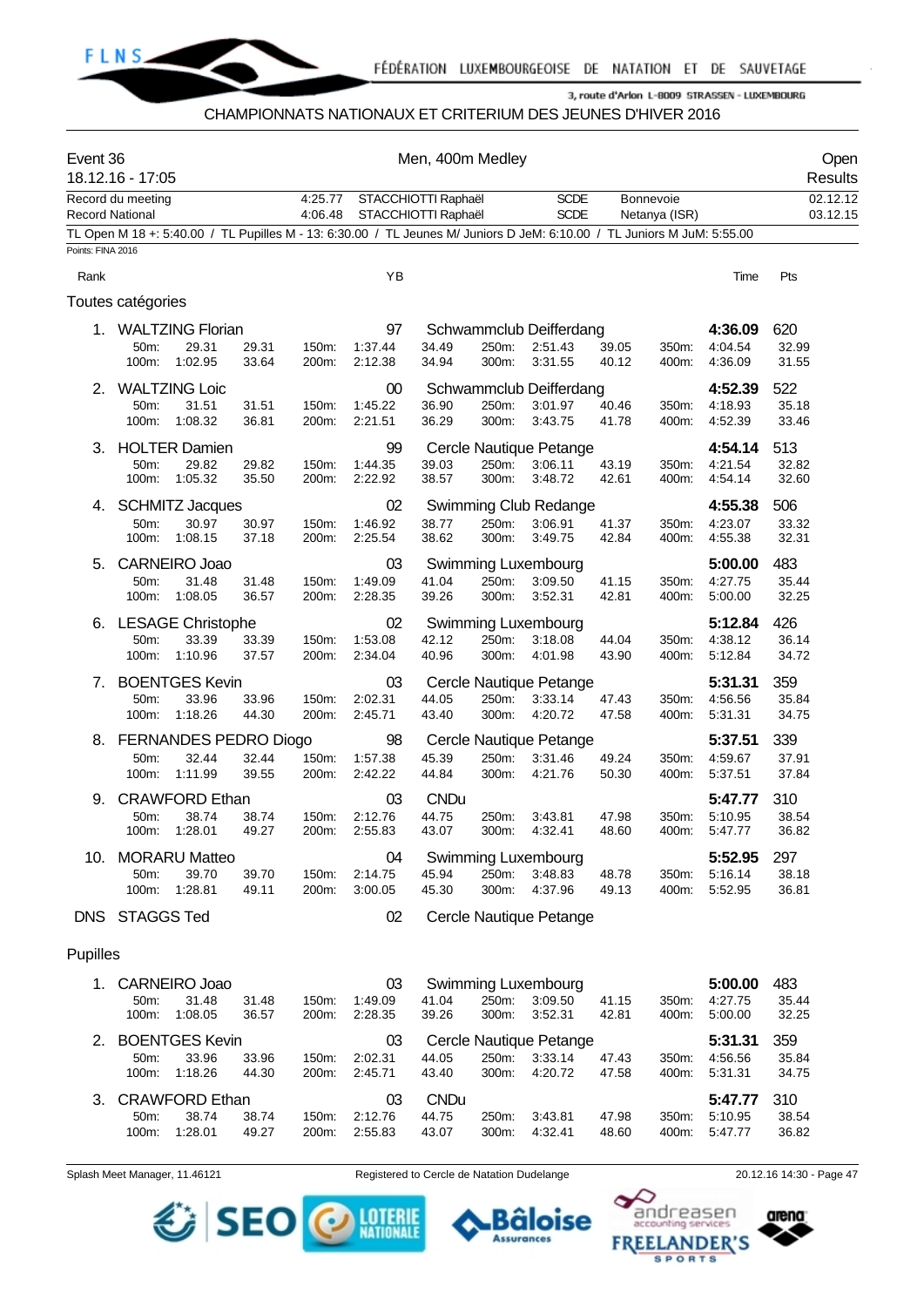

#### Event 36, Boys, 400m Medley, Pupilles

| Rank       |                   |                          |       |       | YB      |       |       |                         |       |       | Time    | Pts   |
|------------|-------------------|--------------------------|-------|-------|---------|-------|-------|-------------------------|-------|-------|---------|-------|
| 4.         |                   | <b>MORARU Matteo</b>     |       |       | 04      |       |       | Swimming Luxembourg     |       |       | 5:52.95 | 297   |
|            | 50m:              | 39.70                    | 39.70 | 150m: | 2:14.75 | 45.94 | 250m: | 3:48.83                 | 48.78 | 350m: | 5:16.14 | 38.18 |
|            | $100m$ :          | 1:28.81                  | 49.11 | 200m: | 3:00.05 | 45.30 | 300m: | 4:37.96                 | 49.13 | 400m: | 5:52.95 | 36.81 |
|            |                   |                          |       |       |         |       |       |                         |       |       |         |       |
| Jeunes     |                   |                          |       |       |         |       |       |                         |       |       |         |       |
|            |                   | <b>SCHMITZ Jacques</b>   |       |       | 02      |       |       | Swimming Club Redange   |       |       | 4:55.38 | 506   |
|            | $50m$ :           | 30.97                    | 30.97 | 150m: | 1:46.92 | 38.77 | 250m: | 3:06.91                 | 41.37 | 350m: | 4:23.07 | 33.32 |
|            | 100m:             | 1:08.15                  | 37.18 | 200m: | 2:25.54 | 38.62 | 300m: | 3:49.75                 | 42.84 | 400m: | 4:55.38 | 32.31 |
| 2.         |                   | <b>LESAGE Christophe</b> |       |       | 02      |       |       | Swimming Luxembourg     |       |       | 5:12.84 | 426   |
|            | 50m:              | 33.39                    | 33.39 | 150m: | 1:53.08 | 42.12 | 250m: | 3:18.08                 | 44.04 | 350m: | 4:38.12 | 36.14 |
|            | $100m$ :          | 1:10.96                  | 37.57 | 200m: | 2:34.04 | 40.96 | 300m: | 4:01.98                 | 43.90 | 400m: | 5:12.84 | 34.72 |
| <b>DNS</b> | <b>STAGGS Ted</b> |                          |       |       | 02      |       |       | Cercle Nautique Petange |       |       |         |       |
|            |                   |                          |       |       |         |       |       |                         |       |       |         |       |
| Juniors    |                   |                          |       |       |         |       |       |                         |       |       |         |       |
|            |                   | <b>WALTZING Loic</b>     |       |       | $00\,$  |       |       | Schwammclub Deifferdang |       |       | 4:52.39 | 522   |
|            | 50m:              | 31.51                    | 31.51 | 150m: | 1:45.22 | 36.90 | 250m: | 3:01.97                 | 40.46 | 350m: | 4:18.93 | 35.18 |
|            | 100m:             | 1:08.32                  | 36.81 | 200m: | 2:21.51 | 36.29 | 300m: | 3:43.75                 | 41.78 | 400m: | 4:52.39 | 33.46 |
| 2.         |                   | <b>HOLTER Damien</b>     |       |       | 99      |       |       | Cercle Nautique Petange |       |       | 4:54.14 | 513   |
|            | $50m$ :           | 29.82                    | 29.82 | 150m: | 1:44.35 | 39.03 | 250m: | 3:06.11                 | 43.19 | 350m: | 4:21.54 | 32.82 |
|            | 100m:             | 1:05.32                  | 35.50 | 200m: | 2:22.92 | 38.57 | 300m: | 3:48.72                 | 42.61 | 400m: | 4:54.14 | 32.60 |
|            |                   |                          |       |       |         |       |       |                         |       |       |         |       |

| Event 37               |                    |                       |       |         |                        | Women, 400m Medley |       |                                                                                                                        |       |              |         |       | Open     |
|------------------------|--------------------|-----------------------|-------|---------|------------------------|--------------------|-------|------------------------------------------------------------------------------------------------------------------------|-------|--------------|---------|-------|----------|
|                        | 18.12.16 - 17:18   |                       |       |         |                        |                    |       |                                                                                                                        |       |              |         |       | Results  |
|                        | Record du meeting  |                       |       | 4:50.10 | <b>OLIVIER Monique</b> |                    |       | <b>LUX</b>                                                                                                             |       | Dudelange    |         |       | 13.12.15 |
| <b>Record National</b> |                    |                       |       | 4:48.36 | <b>OLIVIER Monique</b> |                    |       | <b>SL</b>                                                                                                              |       | Angers (FRA) |         |       | 22.11.15 |
|                        |                    |                       |       |         |                        |                    |       | TL Open D 16 +: 6:05.00 / TL Pupilles D - 11: 6:50.00 / TL Jeunes D JeD: 6:35.00 / TL Jeunes M/ Juniors D JuD: 6:20.00 |       |              |         |       |          |
| Points: FINA 2016      |                    |                       |       |         |                        |                    |       |                                                                                                                        |       |              |         |       |          |
| Rank                   |                    |                       |       |         | YB                     |                    |       |                                                                                                                        |       |              | Time    | Pts   |          |
|                        | Toutes catégories  |                       |       |         |                        |                    |       |                                                                                                                        |       |              |         |       |          |
|                        | 1. BLACK Sarah     |                       |       |         | 01                     |                    |       | Swimming Luxembourg                                                                                                    |       |              | 5:11.29 | 579   |          |
|                        | 50m:               | 33.64                 | 33.64 | 150m:   | 1:49.91                | 37.43              | 250m: | 3:12.94                                                                                                                | 45.41 | 350m:        | 4:35.67 | 37.25 |          |
|                        | 100m:              | 1:12.48               | 38.84 | 200m:   | 2:27.53                | 37.62              | 300m: | 3:58.42                                                                                                                | 45.48 | 400m:        | 5:11.29 | 35.62 |          |
| 2.                     |                    | VAN DEN BOSSCHE Manon |       |         | 97                     |                    |       | Swimming Luxembourg                                                                                                    |       |              | 5:15.71 | 555   |          |
|                        | 50m:               | 34.79                 | 34.79 | 150m:   | 1:53.95                | 40.56              | 250m: | 3:17.71                                                                                                                | 44.41 | 350m:        | 4:40.09 | 36.59 |          |
|                        | 100m:              | 1:13.39               | 38.60 | 200m:   | 2:33.30                | 39.35              | 300m: | 4:03.50                                                                                                                | 45.79 | 400m:        | 5.15.71 | 35.62 |          |
| 3.                     | PEREDI Lilla       |                       |       |         | 02                     |                    |       | <b>Swimming Luxembourg</b>                                                                                             |       |              | 5:18.88 | 538   |          |
|                        | 50m:               | 32.07                 | 32.07 | 150m:   | 1:52.72                | 41.01              | 250m: | 3:17.55                                                                                                                | 44.96 | 350m:        | 4:42.32 | 38.62 |          |
|                        | 100m:              | 1:11.71               | 39.64 | 200m:   | 2:32.59                | 39.87              | 300m: | 4:03.70                                                                                                                | 46.15 | 400m:        | 5:18.88 | 36.56 |          |
| 4.                     | <b>FABER Maiti</b> |                       |       |         | 01                     |                    |       | Swimming Club Le Dauphin Ett                                                                                           |       |              | 5:21.88 | 523   |          |
|                        | 50m:               | 33.62                 | 33.62 | 150m:   | 1:54.04                | 40.39              | 250m: | 3:20.36                                                                                                                | 47.11 | 350m:        | 4:45.54 | 37.32 |          |
|                        | 100m:              | 1:13.65               | 40.03 | 200m:   | 2:33.25                | 39.21              | 300m: | 4:08.22                                                                                                                | 47.86 | 400m:        | 5:21.88 | 36.34 |          |
| 5.                     |                    | <b>PETERS</b> Emma    |       |         | 03                     | <b>CNDu</b>        |       |                                                                                                                        |       |              | 5:26.99 | 499   |          |
|                        | 50m:               | 33.37                 | 33.37 | 150m:   | 1:58.89                | 43.27              | 250m: | 3:27.00                                                                                                                | 47.74 | 350m:        | 4:52.04 | 36.54 |          |
|                        | 100m:              | 1:15.62               | 42.25 | 200m:   | 2:39.26                | 40.37              | 300m: | 4:15.50                                                                                                                | 48.50 | 400m:        | 5:26.99 | 34.95 |          |
| 6.                     | <b>GLODT Kelly</b> |                       |       |         | 02                     |                    |       | Swimming Club Redange                                                                                                  |       |              | 5:29.73 | 487   |          |
|                        | 50m:               | 35.54                 | 35.54 | 150m:   | 2:01.28                | 42.49              | 250m: | 3:27.70                                                                                                                | 45.83 | 350m:        | 4:52.94 | 38.50 |          |
|                        | 100m:              | 1:18.79               | 43.25 | 200m:   | 2:41.87                | 40.59              | 300m: | 4:14.44                                                                                                                | 46.74 | 400m:        | 5:29.73 | 36.79 |          |
|                        |                    |                       |       |         |                        |                    |       |                                                                                                                        |       |              |         |       |          |

Splash Meet Manager, 11.46121 Registered to Cercle de Natation Dudelange 20.12.16 14:30 - Page 48



arena:

andreasen

**SPORTS** 

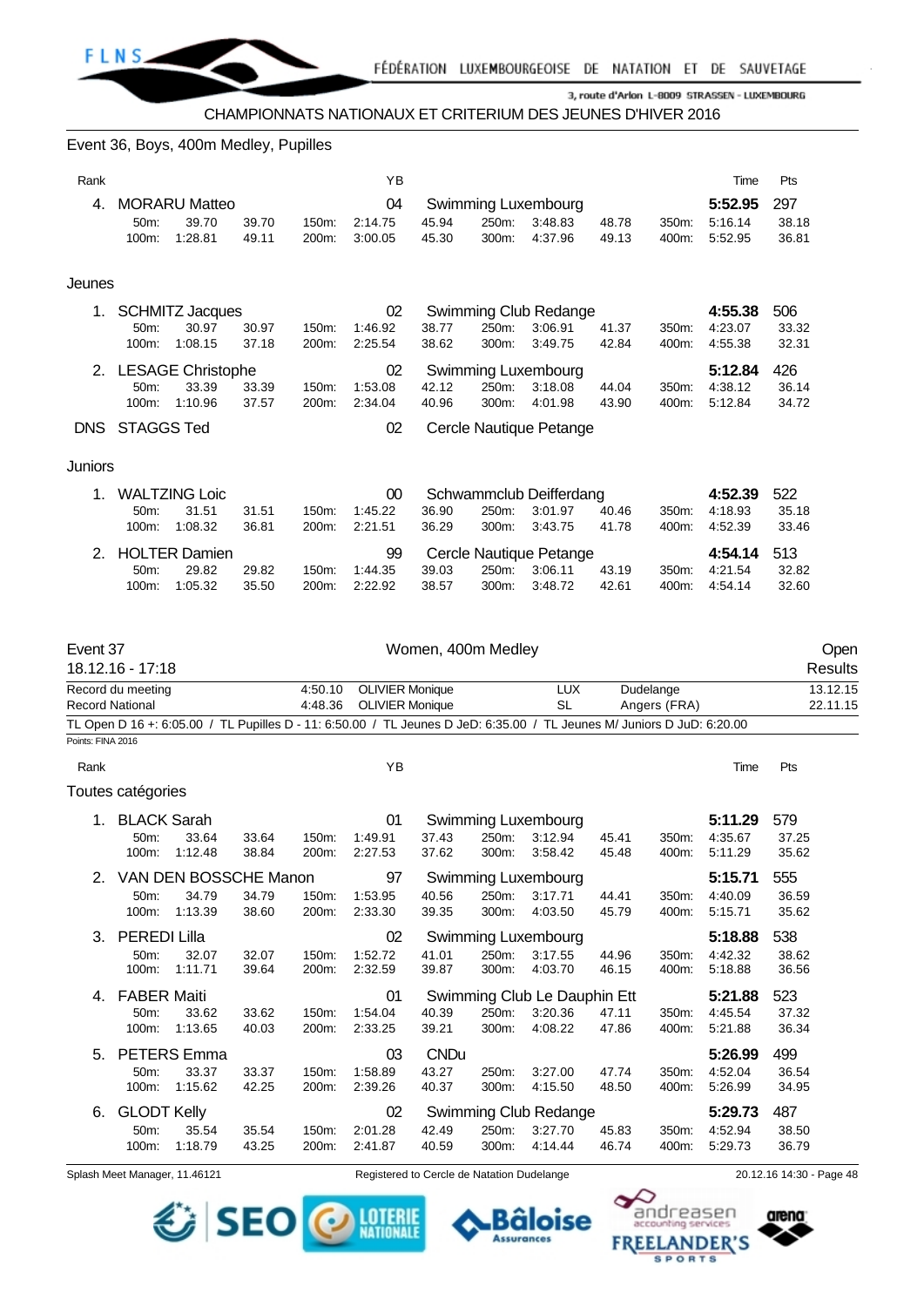

#### Event 37, Women, 400m Medley, Toutes catégories

| Rank |          |                                  |       |       | ΥB      |       |       |                              |       |       | Time    | Pts   |
|------|----------|----------------------------------|-------|-------|---------|-------|-------|------------------------------|-------|-------|---------|-------|
| 7    |          | <b>RIKKERT Helene</b>            |       |       | 00      |       |       | Swimming Luxembourg          |       |       | 5:34.65 | 466   |
|      | $50m$ :  | 34.30                            | 34.30 | 150m: | 1:58.66 | 41.92 | 250m: | 3:27.29                      | 47.92 | 350m: | 4:55.85 | 39.43 |
|      | $100m$ : | 1:16.74                          | 42.44 | 200m: | 2:39.37 | 40.71 | 300m: | 4:16.42                      | 49.13 | 400m: | 5:34.65 | 38.80 |
|      |          | 8. KETTENMEYER-REULAND Carole 78 |       |       |         |       |       | Swimming Club Le Dauphin Ett |       |       | 5:35.93 | 460   |
|      | $50m$ :  | 35.88                            | 35.88 | 150m: | 2:01.42 | 43.72 | 250m: | 3:32.20                      | 48.19 | 350m: | 4:59.52 | 38.69 |
|      | $100m$ : | 1:17.70                          | 41.82 | 200m: | 2:44.01 | 42.59 | 300m: | 4:20.83                      | 48.63 | 400m: | 5:35.93 | 36.41 |
|      |          |                                  |       |       |         |       |       |                              |       |       |         |       |

#### Jeunes

|         | 1. PETERS Emma |       | 03.                                                       | <b>CND</b> u |               |       | <b>5:26.99</b> 499 |         |
|---------|----------------|-------|-----------------------------------------------------------|--------------|---------------|-------|--------------------|---------|
| $50m$ : | 33.37          | 33.37 | 150m: 1:58.89  43.27  250m: 3:27.00  47.74  350m: 4:52.04 |              |               |       |                    | - 36.54 |
|         | 100m: 1:15.62  | 42.25 | 200m. 2:39.26                                             | 40.37        | 300m: 4:15.50 | 48.50 | 400m: 5:26.99      | - 34.95 |

#### Juniors

| 1. | <b>BLACK Sarah</b>                               |         |       |                    | 01                           |       |          | Swimming Luxembourg   |       |          | 5:11.29 | 579   |
|----|--------------------------------------------------|---------|-------|--------------------|------------------------------|-------|----------|-----------------------|-------|----------|---------|-------|
|    | $50m$ :                                          | 33.64   | 33.64 | 150m:              | 1:49.91                      | 37.43 | 250m:    | 3:12.94               | 45.41 | 350m:    | 4:35.67 | 37.25 |
|    | 100m:                                            | 1:12.48 | 38.84 | 200m:              | 2:27.53                      | 37.62 | 300m.    | 3:58.42               | 45.48 | 400m:    | 5:11.29 | 35.62 |
| 2  | <b>PEREDI Lilla</b><br>02<br>Swimming Luxembourg |         |       |                    |                              |       |          | 5:18.88               | 538   |          |         |       |
|    | 50m                                              | 32.07   | 32.07 | $150m$ :           | 1:52.72                      | 41.01 | 250m:    | 3:17.55               | 44.96 | $350m$ : | 4:42.32 | 38.62 |
|    | $100m$ :                                         | 1:11.71 | 39.64 | 200m:              | 2:32.59                      | 39.87 | 300m:    | 4:03.70               | 46.15 | 400m:    | 5:18.88 | 36.56 |
|    | <b>FABER Maiti</b><br>01<br>3.                   |         |       |                    | Swimming Club Le Dauphin Ett |       |          |                       |       |          |         |       |
|    |                                                  |         |       |                    |                              |       |          |                       |       |          | 5:21.88 | 523   |
|    | 50 <sub>m</sub> :                                | 33.62   | 33.62 | 150m:              | 1:54.04                      | 40.39 | 250m:    | 3:20.36               | 47.11 | 350m:    | 4:45.54 | 37.32 |
|    | $100m$ :                                         | 1:13.65 | 40.03 | 200 <sub>m</sub> : | 2:33.25                      | 39.21 | $300m$ : | 4:08.22               | 47.86 | 400m:    | 5:21.88 | 36.34 |
| 4. | <b>GLODT Kelly</b>                               |         |       |                    | 02                           |       |          | Swimming Club Redange |       |          | 5:29.73 | 487   |
|    | $50m$ :                                          | 35.54   | 35.54 | 150m:              | 2:01.28                      | 42.49 | 250m:    | 3:27.70               | 45.83 | 350m:    | 4:52.94 | 38.50 |

#### Event 38 Communication of the Men, 100m Freestyle Communication of the Open

|      | 18.12.16 - 17:31                                                                                                        |       |                          |             |              |                 | Results  |
|------|-------------------------------------------------------------------------------------------------------------------------|-------|--------------------------|-------------|--------------|-----------------|----------|
|      | <b>Record National</b>                                                                                                  | 48.42 | STACCHIOTTI Raphaël      | <b>SCDE</b> | Dudelange    |                 | 13.12.15 |
|      | Record du meeting                                                                                                       | 48.42 | STACCHIOTTI Raphaël      | <b>LUX</b>  | Dudelange    |                 | 13.12.15 |
|      | TL Open M 18 +: 1:02.00 / TL Pupilles M - 13: 1:20.00 / TL Jeunes M/ Juniors D JeM: 1:11.00 / TL Juniors M JuM: 1:05.00 |       |                          |             |              |                 |          |
|      | Points: FINA 2016                                                                                                       |       |                          |             |              |                 |          |
| Rank |                                                                                                                         | YB    |                          |             | Pts<br>Time  | 50 <sub>m</sub> | 100m     |
|      | Toutes catégories                                                                                                       |       |                          |             |              |                 |          |
|      | <b>HENX Julien</b>                                                                                                      | 95    | <b>CNDu</b>              |             | 51.21 675    | 24.44           | 51.21    |
| 2.   | GOZZO Remi                                                                                                              | 95    | Swimming Luxembourg      |             | 51.90 649    | 25.22           | 51.90    |
| 3.   | <b>MANNES Max</b>                                                                                                       | 97    | Swimming Luxembourg      |             | 52.60 623    | 25.62           | 52.60    |
| 4.   | <b>VANDERSCHRICK Stephan</b>                                                                                            | 00    | Swimming Luxembourg      |             | 52.93 612    | 25.69           | 52.93    |
| 5.   | <b>FABIANI Remi</b>                                                                                                     | 01    | Swimming Luxembourg      |             | 53.15 604    | 25.53           | 53.15    |
| 6.   | <b>ROLKO Ricky</b>                                                                                                      | 99    | Swimming Luxembourg      |             | 54.39 564    | 26.07           | 54.39    |
| 7.   | <b>MEYER Joel</b>                                                                                                       | 00    | Cercle de Natation Wiltz |             | 54.41<br>563 | 26.17           | 54.41    |
| 8.   | <b>NAGY Miklos Mark</b>                                                                                                 | 99    | Swimming Luxembourg      |             | 54.51 560    | 26.17           | 54.51    |
| 9.   | <b>SCHMITZ Jules</b>                                                                                                    | 99    | Swimming Club Redange    |             | 54.65 556    | 26.51           | 54.65    |
| 10.  | <b>MULLER Olivier</b>                                                                                                   | 01    | Swimming Club Redange    |             | 54.76 552    | 26.50           | 54.76    |
| 11.  | <b>SAUBER Bob</b>                                                                                                       | 01    | Swimming Club Redange    |             | 54.78 552    | 26.82           | 54.78    |
| 12.  | <b>BLACK Andrew</b>                                                                                                     | 98    | Swimming Luxembourg      |             | 55.20 539    | 26.67           | 55.20    |
| 13.  | <b>MANNES Pol</b>                                                                                                       | 00    | Swimming Luxembourg      |             | 55.25 538    | 26.51           | 55.25    |

SEO

Splash Meet Manager, 11.46121 Registered to Cercle de Natation Dudelange 20.12.16 14:30 - Page 49

oise

፣ **Assurances** 

**LOTERIE**<br>NATIONALE

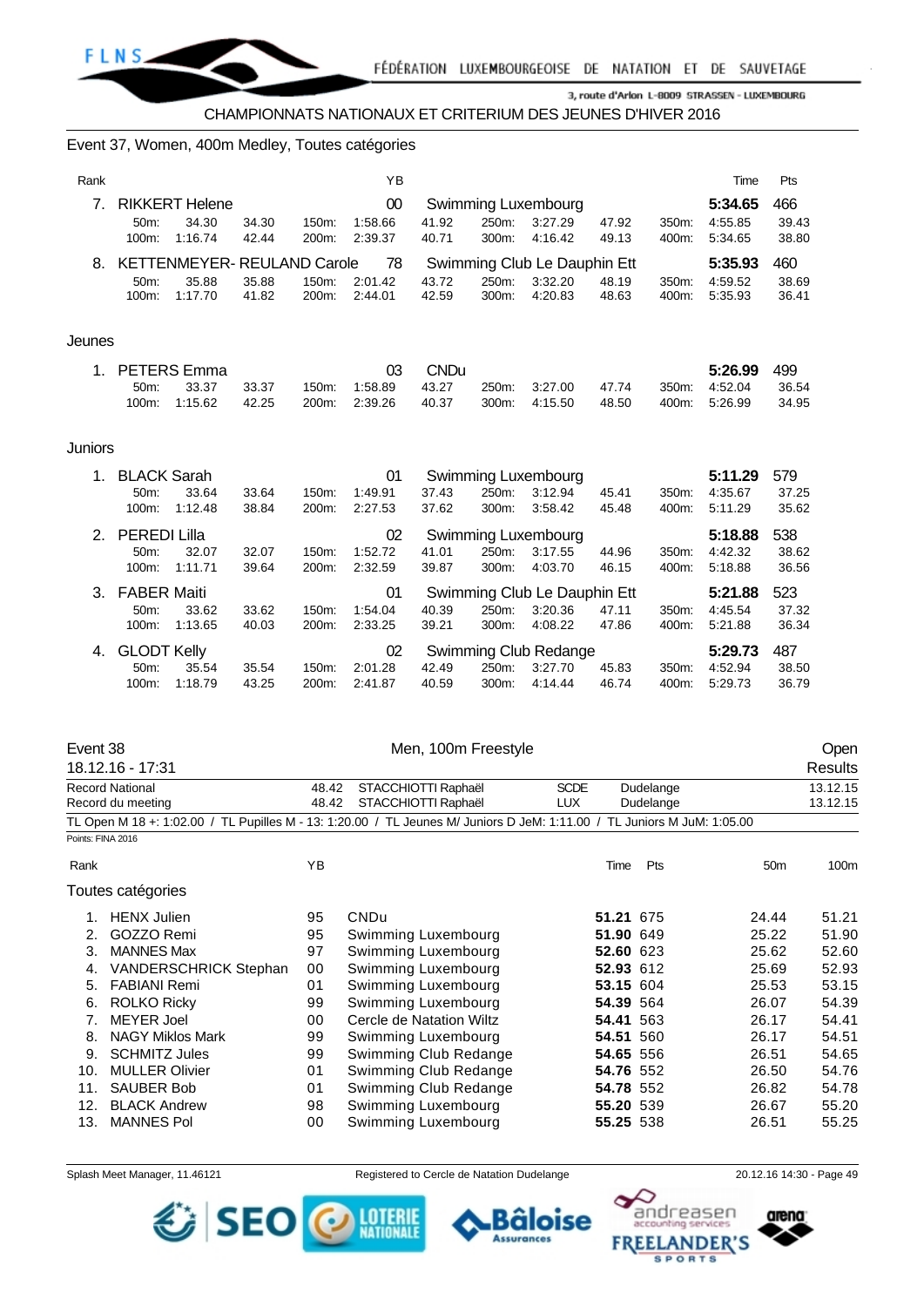# CHAMPIONNATS NATIONAUX ET CRITERIUM DES JEUNES D'HIVER 2016

## Event 38, Men, 100m Freestyle, Toutes catégories

| ш |  |
|---|--|

| Rank |                                          | ΥB       |                                            | Time                   | Pts | 50 <sub>m</sub> | 100m           |
|------|------------------------------------------|----------|--------------------------------------------|------------------------|-----|-----------------|----------------|
|      | 14. CONZEMIUS Jerome                     | 99       | Swimming Luxembourg                        | 55.32 536              |     | 26.31           | 55.32          |
|      | 15. CAYOTTE Sebastien                    | 95       | Schwammclub Deifferdang                    | 55.74 524              |     | 26.79           | 55.74          |
|      | 16. MORIS Cedric                         | 98       | Swimming Club Le Dauphin Ett               | 56.01 516              |     | 26.91           | 56.01          |
|      |                                          |          |                                            |                        |     |                 |                |
|      | 17. UNGER Daniel<br>VAN DEN BOSSCHE Yann | 01<br>01 | Swimming Luxembourg<br>Swimming Luxembourg | 56.13 513<br>56.13 513 |     | 26.97<br>26.77  | 56.13<br>56.13 |
|      |                                          |          |                                            |                        |     |                 | 56.48          |
|      | 19. RUBIOLO Nathan                       | 02       | Swimming Luxembourg                        | 56.48 503              |     | 27.23           |                |
| 20.  | <b>BECKERS Felix</b>                     | 01       | Swimming Club Le Dauphin Ett               | 56.52 502              |     | 26.84           | 56.52          |
|      | 21. DUBOS Julien                         | 99       | Cercle de Natation Diekirch                | 56.66 498              |     | 27.14           | 56.66          |
|      | 22. ADAMI Mike                           | 99       | Swimming Club Le Dauphin Ett               | 57.30 482              |     | 27.64           | 57.30          |
|      | 23. KEMP Mats                            | 01       | Swimming Luxembourg                        | 57.87 468              |     | 27.60           | 57.87          |
| 24.  | <b>KLAPP Loris</b>                       | 97       | <b>CNDu</b>                                | 57.92 467              |     | 27.08           | 57.92          |
| 25.  | <b>MICHIELS Olivier</b>                  | 01       | Cercle Nautique Echternach                 | 58.15 461              |     | 27.94           | 58.15          |
| 26.  | <b>COLAIANNI Victor</b>                  | 99       | Swimming Luxembourg                        | 59.26 436              |     | 27.93           | 59.26          |
|      | 27. DALEIDEN CIUFERRI Ralph              | 03       | Swimming Luxembourg                        | 59.38 433              |     | 28.25           | 59.38          |
|      | 28. BOURCKEL Mike                        | 03       | Cercle de Natation Wiltz                   | 59.52 430              |     | 28.44           | 59.52          |
|      | 29. FREICHEL Yann                        | 94       | Cercle Nautique Petange                    | 59.66 427              |     | 28.37           | 59.66          |
| 30.  | <b>BOKOV Rodion</b>                      | 03       | Swimming Luxembourg                        | 59.95 421              |     | 28.69           | 59.95          |
| 31.  | <b>BANKY Jordan</b>                      | 01       | Swimming Luxembourg                        | 59.98 420              |     | 28.40           | 59.98          |
| 32.  | <b>MOREAUX Maxime</b>                    | 02       | Swimming Club Redange                      | 1:00.09 418            |     | 29.02           | 1:00.09        |
|      | 33. NAU Sven                             | 96       | Swimming Luxembourg                        | 1:00.44 411            |     | 27.70           | 1:00.44        |
|      | 34. FERNANDES PEDRO Diogo                | 98       | Cercle Nautique Petange                    | 1:00.94 401            |     | 28.63           | 1:00.94        |
|      | 35. REGENWETTER Loris                    | 99       | Schwammclub Deifferdang                    | 1:01.19 396            |     | 29.23           | 1:01.19        |
| 36.  | <b>LANNERS Bob</b>                       | 02       | Swimming Luxembourg                        | 1:01.32 393            |     | 29.03           | 1:01.32        |
| 37.  | <b>BINSFELD John-Glenn</b>               | 02       | CNDu                                       | 1:01.41 391            |     | 29.16           | 1:01.41        |
|      | 38. KETTENMEYER Yul                      | 03       | Swimming Club Le Dauphin Ett               | 1:01.72 386            |     | 29.37           | 1:01.72        |
|      | 39. VIGUIER Jean-Christophe              | 73       | Swimming Luxembourg                        | 1:01.94 381            |     | 29.23           | 1:01.94        |
|      | 40. WIRTH David                          | 02       | Cercle Nautique Petange                    | 1:02.55 370            |     | 30.24           | 1:02.55        |
|      | 41. LESAGE Christophe                    | 02       | Swimming Luxembourg                        | 1:02.82 366            |     | 30.27           | 1:02.82        |
|      | 42. ADAMI Christophe                     | 99       | Swimming Club Le Dauphin Ett               | 1:03.29 358            |     | 29.85           | 1:03.29        |
|      | 43. CAILLIAU Nils                        | 01       | Swimming Club Redange                      | 1:03.56 353            |     | 30.87           | 1:03.56        |
|      | 44. FABER Pol                            | 03       | Swimming Club Le Dauphin Ett               | 1:03.68 351            |     | 30.09           | 1:03.68        |
| 45.  | <b>RIBEIRO GARCIA Daniel</b>             | 99       | Cercle Nautique Petange                    | 1:04.16 343            |     | 30.94           | 1:04.16        |
|      | 46. LANNERS Nick                         | 04       | Swimming Luxembourg                        | 1:04.59 336            |     | 31.54           | 1:04.59        |
| 47.  | <b>BOENTGES Kevin</b>                    | 03       | Cercle Nautique Petange                    | 1:04.79 333            |     | 31.28           | 1:04.79        |
| 48.  | <b>DENTER Arthur</b>                     | 04       | Cercle Nautique Echternach                 | 1:05.40 324            |     | 31.80           | 1:05.40        |
| 49.  | <b>MORARU Matteo</b>                     | 04       | Swimming Luxembourg                        | 1:05.73 319            |     | 31.55           | 1:05.73        |
| 50.  | MAAS-KOOB Cedric                         | 02       | Swimming Club Le Dauphin Ett               | 1:06.34 310            |     | 31.59           | 1:06.34        |
| 51.  | SIMAO NOGUEIRA Joao                      | 04       | Cercle Nautique Petange                    | 1:06.89 303            |     | 31.75           | 1:06.89        |
|      | 52. THILL Victor                         | 03       | Cercle Nautique Echternach                 | 1:07.03 301            |     | 32.47           | 1:07.03        |
| 53.  | LUKA Mory                                | 04       | Swimming Luxembourg                        | 1:07.13 300            |     | 32.09           | 1:07.13        |
|      | 54. SALHANI Lucas                        | 03       | Swimming Luxembourg                        | 1:07.19 299            |     | 31.89           | 1:07.19        |
|      | 55. JOMINET Dan                          | 03       | Swimming Luxembourg                        | 1:07.84 290            |     | 32.72           | 1:07.84        |
|      | 56. KOHL Charel                          | 04       | Swimming Club Le Dauphin Ett               | 1:08.03 288            |     | 32.16           | 1:08.03        |
|      | 57. SIMEONOV Vladimir                    | 04       | Swimming Luxembourg                        | 1:08.06 287            |     | 32.49           | 1:08.06        |
|      | 58. CARNEIRO Nuno                        | 05       | Swimming Luxembourg                        | 1:08.17 286            |     | 33.09           | 1:08.17        |
|      | 59. JACOBY Dale                          |          |                                            |                        |     |                 |                |
|      |                                          | 02       | Cercle de Natation Wiltz<br><b>CNDu</b>    | 1:09.43 271            |     | 33.45           | 1:09.43        |
|      | 60. KIRCH Felix<br>61. WEYRICH Mike      | 03       |                                            | 1:09.89 265            |     | 32.36           | 1:09.89        |
|      |                                          | 05       | Swimming Club Le Dauphin Ett               | 1:11.39 249            |     | 33.93           | 1:11.39        |
|      | 62. THILL Nicolas                        | 05       | Swimming Luxembourg                        | 1:11.50 248            |     | 34.16           | 1:11.50        |
|      | 63. DECKER Alexandre                     | 04       | Swimming Luxembourg                        | 1:11.88 244            |     | 34.14           | 1:11.88        |
|      | 64. JAAS Jeff                            | 04       | Swimming Club Le Dauphin Ett               | 1:12.76 235            |     | 34.43           | 1:12.76        |
|      | 65. MILANOVSKI Nikola                    | 04       | Swimming Luxembourg                        | 1:13.29 230            |     | 34.94           | 1:13.29        |
|      | 66. MICHEL Guillaume                     | 04       | CNDu                                       | 1:14.65 218            |     | 35.45           | 1:14.65        |
| 67.  | <b>SUETOE Rafael</b>                     | 05       | Swimming Luxembourg                        | 1:14.98 215            |     | 34.79           | 1:14.98        |
|      | 68. VIGUIER Elyan                        | 04       | Swimming Luxembourg                        | 1:15.38 211            |     | 35.01           | 1:15.38        |

Splash Meet Manager, 11.46121 Registered to Cercle de Natation Dudelange 20.12.16 14:30 - Page 50



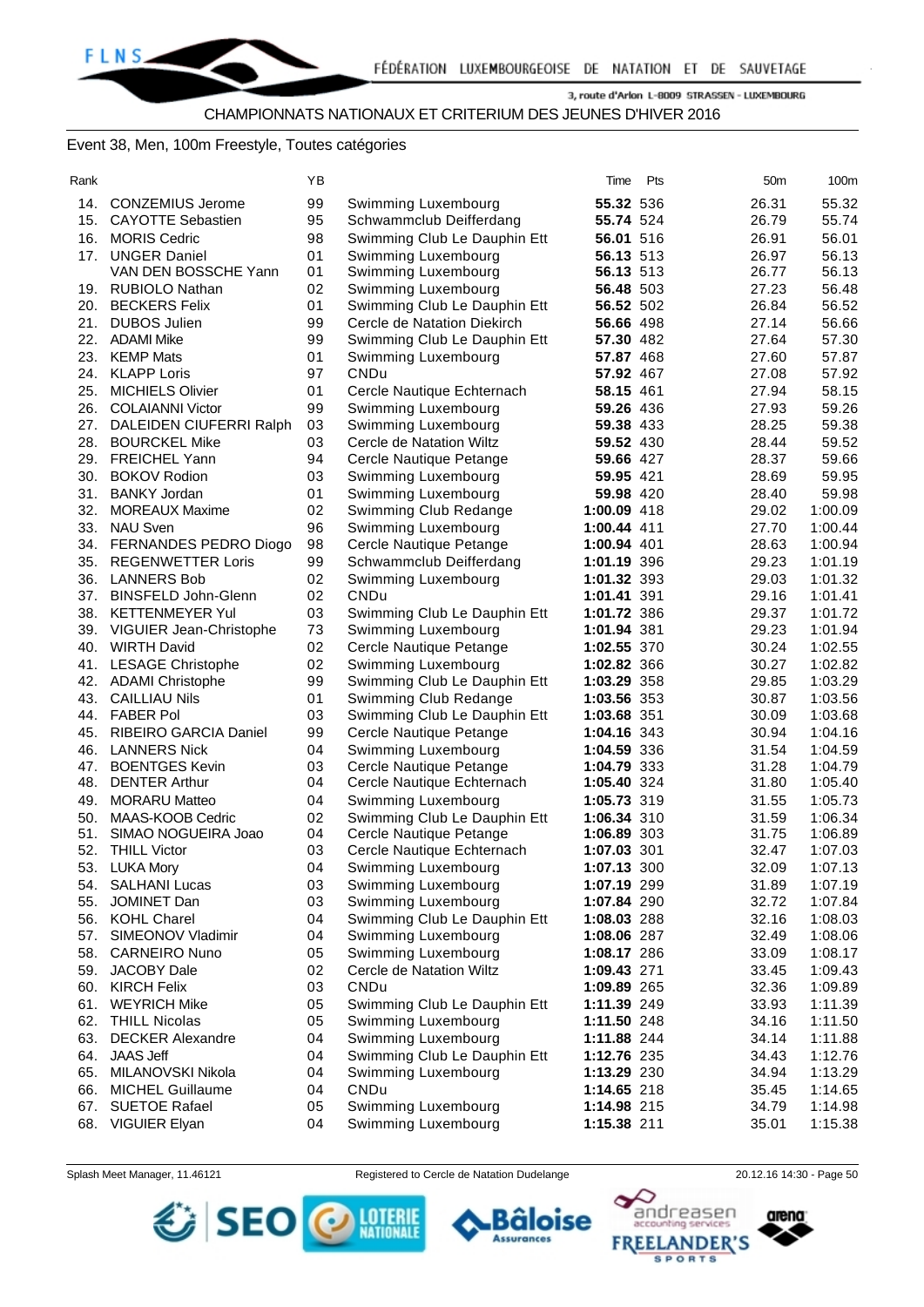#### Event 38, Men, 100m Freestyle, Toutes catégories

| Rank     |                                                   | ΥB       |                                                     | Time                       | Pts | 50 <sub>m</sub> | 100m               |
|----------|---------------------------------------------------|----------|-----------------------------------------------------|----------------------------|-----|-----------------|--------------------|
|          | 69. PEUSCH Kevin                                  | 06       | Swimming Luxembourg                                 | 1:15.62 209                |     | 35.67           | 1:15.62            |
| 70.      | CONSTANTINO CAEIRO Diogo03                        |          | CNDu                                                | 1:15.72 209                |     | 35.38           | 1:15.72            |
| 71.      | <b>CALMES Nicolas</b>                             | 06       | Schwammclub Monnerech                               | 1:16.33 204                |     | 35.81           | 1:16.33            |
|          | 72. OLINGER Liam                                  | 05       | Schwammclub Monnerech                               | 1:19.58 180                |     | 36.53           | 1:19.58            |
| 73.      | <b>KIRCH Paul</b>                                 | 05       | CNDu                                                | 1:20.51 173 *              |     | 37.50           | 1:20.51            |
|          | DSQ DURAKOVIC Tarik                               | 05       | Swimming Luxembourg                                 |                            |     |                 |                    |
|          | G2 - Starting before the starting signal (SW 4.4) |          |                                                     |                            |     |                 |                    |
| DNS.     | <b>WEBER Loris</b>                                | 03       | CNDu                                                |                            |     |                 |                    |
| DNS.     | <b>STAGGS Ted</b>                                 | 02       | Cercle Nautique Petange                             |                            |     |                 |                    |
| DNS      | DI PINTO Eric                                     | 03       | Swimming Luxembourg                                 |                            |     |                 |                    |
|          | DNS PANIC Stevan                                  | 02       | Swimming Luxembourg                                 |                            |     |                 |                    |
|          | sick CIRELLI Marco                                | 02       | Cercle de Natation Wiltz                            |                            |     |                 |                    |
|          |                                                   |          |                                                     |                            |     |                 |                    |
| Pupilles |                                                   |          |                                                     |                            |     |                 |                    |
| 1.       | DALEIDEN CIUFERRI Ralph                           | 03       | Swimming Luxembourg                                 | 59.38 433                  |     | 28.25           | 59.38              |
| 2.       | <b>BOURCKEL Mike</b>                              | 03       | Cercle de Natation Wiltz                            | 59.52 430                  |     | 28.44           | 59.52              |
| 3.       | <b>BOKOV Rodion</b>                               | 03       | Swimming Luxembourg                                 | 59.95 421                  |     | 28.69           | 59.95              |
| 4.       | <b>KETTENMEYER Yul</b>                            | 03       | Swimming Club Le Dauphin Ett                        | 1:01.72 386                |     | 29.37           | 1:01.72            |
| 5.       | <b>FABER Pol</b>                                  | 03       | Swimming Club Le Dauphin Ett                        | 1:03.68 351                |     | 30.09           | 1:03.68            |
| 6.       | <b>LANNERS Nick</b>                               | 04       | Swimming Luxembourg                                 | 1:04.59 336                |     | 31.54           | 1:04.59            |
| 7.       | <b>BOENTGES Kevin</b>                             | 03       | Cercle Nautique Petange                             | 1:04.79 333                |     | 31.28           | 1:04.79            |
| 8.       | <b>DENTER Arthur</b>                              | 04       | Cercle Nautique Echternach                          | 1:05.40 324                |     | 31.80           | 1:05.40            |
| 9.       | <b>MORARU Matteo</b>                              | 04       | Swimming Luxembourg                                 | 1:05.73 319                |     | 31.55           | 1:05.73            |
| 10.      | SIMAO NOGUEIRA Joao                               | 04       | Cercle Nautique Petange                             | 1:06.89 303                |     | 31.75           | 1:06.89            |
| 11.      | <b>THILL Victor</b>                               | 03       | Cercle Nautique Echternach                          | 1:07.03 301                |     | 32.47           | 1:07.03            |
|          | 12. LUKA Mory                                     | 04       | Swimming Luxembourg                                 | 1:07.13 300                |     | 32.09           | 1:07.13            |
| 13.      | <b>SALHANI Lucas</b>                              | 03       | Swimming Luxembourg                                 | 1:07.19 299                |     | 31.89           | 1:07.19            |
| 14.      | JOMINET Dan<br>15. KOHL Charel                    | 03<br>04 | Swimming Luxembourg                                 | 1:07.84 290<br>1:08.03 288 |     | 32.72<br>32.16  | 1:07.84<br>1:08.03 |
| 16.      | SIMEONOV Vladimir                                 | 04       | Swimming Club Le Dauphin Ett<br>Swimming Luxembourg | 1:08.06 287                |     | 32.49           | 1:08.06            |
| 17.      | <b>CARNEIRO Nuno</b>                              | 05       | Swimming Luxembourg                                 | 1:08.17 286                |     | 33.09           | 1:08.17            |
|          | 18. KIRCH Felix                                   | 03       | CNDu                                                | 1:09.89 265                |     | 32.36           | 1:09.89            |
|          | 19. WEYRICH Mike                                  | 05       | Swimming Club Le Dauphin Ett                        | 1:11.39 249                |     | 33.93           | 1:11.39            |
| 20.      | <b>THILL Nicolas</b>                              | 05       | Swimming Luxembourg                                 | 1:11.50 248                |     | 34.16           | 1:11.50            |
| 21.      | <b>DECKER Alexandre</b>                           | 04       | Swimming Luxembourg                                 | 1:11.88 244                |     | 34.14           | 1:11.88            |
| 22.      | <b>JAAS Jeff</b>                                  | 04       | Swimming Club Le Dauphin Ett                        | 1:12.76 235                |     | 34.43           | 1:12.76            |
| 23.      | MILANOVSKI Nikola                                 | 04       | Swimming Luxembourg                                 | 1:13.29 230                |     | 34.94           | 1:13.29            |
|          | 24. MICHEL Guillaume                              | 04       | CNDu                                                | 1:14.65 218                |     | 35.45           | 1:14.65            |
|          | 25. SUETOE Rafael                                 | 05       | Swimming Luxembourg                                 | 1:14.98 215                |     | 34.79           | 1:14.98            |
| 26.      | <b>VIGUIER Elyan</b>                              | 04       | Swimming Luxembourg                                 | 1:15.38 211                |     | 35.01           | 1:15.38            |
| 27.      | PEUSCH Kevin                                      | 06       | Swimming Luxembourg                                 | 1:15.62 209                |     | 35.67           | 1:15.62            |
| 28.      | CONSTANTINO CAEIRO Diogo03                        |          | CNDu                                                | 1:15.72 209                |     | 35.38           | 1:15.72            |
|          | 29. CALMES Nicolas                                | 06       | Schwammclub Monnerech                               | 1:16.33 204                |     | 35.81           | 1:16.33            |
|          | 30. OLINGER Liam                                  | 05       | Schwammclub Monnerech                               | 1:19.58 180                |     | 36.53           | 1:19.58            |
|          | 31. KIRCH Paul                                    | 05       | CNDu                                                | 1:20.51 173 *              |     | 37.50           | 1:20.51            |

*G2 - Starting before the starting signal (SW 4.4)* DNS WEBER Loris 03 CNDu

SEO

DNS DI PINTO Eric 03 Swimming Luxembourg

DSQ DURAKOVIC Tarik 05 Swimming Luxembourg

Splash Meet Manager, 11.46121 Registered to Cercle de Natation Dudelange 20.12.16 14:30 - Page 51





arena:

andreasen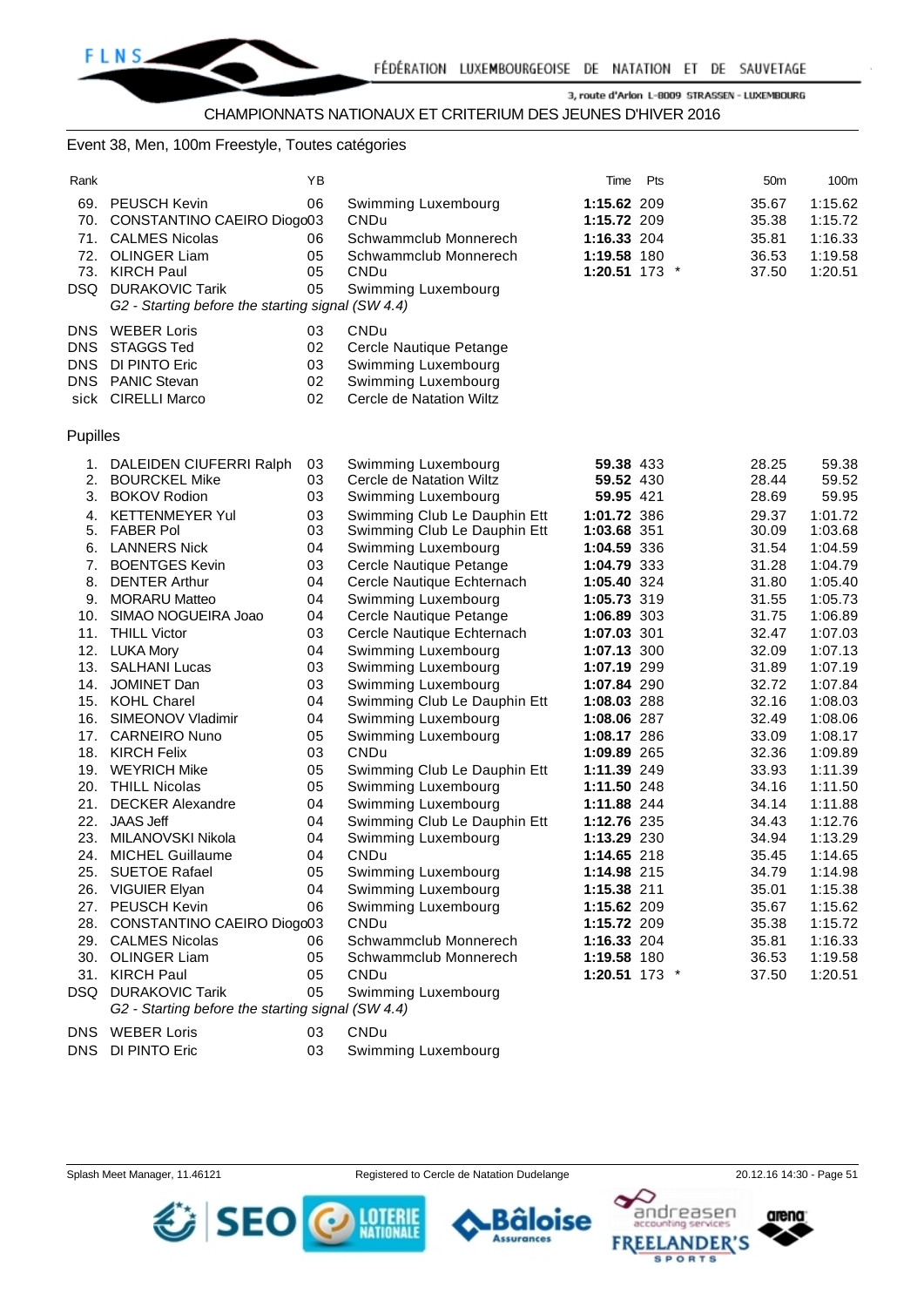### Event 38, Men, 100m Freestyle

Jeunes

| 1.         | <b>FABIANI Remi</b>          | 01 | Swimming Luxembourg          | 53.15 604   | 25.53 | 53.15   |
|------------|------------------------------|----|------------------------------|-------------|-------|---------|
| 2.         | <b>MULLER Olivier</b>        | 01 | Swimming Club Redange        | 54.76 552   | 26.50 | 54.76   |
| 3.         | <b>SAUBER Bob</b>            | 01 | Swimming Club Redange        | 54.78 552   | 26.82 | 54.78   |
| 4.         | <b>UNGER Daniel</b>          | 01 | Swimming Luxembourg          | 56.13 513   | 26.97 | 56.13   |
|            | VAN DEN BOSSCHE Yann         | 01 | Swimming Luxembourg          | 56.13 513   | 26.77 | 56.13   |
| 6.         | <b>RUBIOLO Nathan</b>        | 02 | Swimming Luxembourg          | 56.48 503   | 27.23 | 56.48   |
| 7.         | <b>BECKERS Felix</b>         | 01 | Swimming Club Le Dauphin Ett | 56.52 502   | 26.84 | 56.52   |
| 8.         | <b>KEMP Mats</b>             | 01 | Swimming Luxembourg          | 57.87 468   | 27.60 | 57.87   |
| 9.         | <b>MICHIELS Olivier</b>      | 01 | Cercle Nautique Echternach   | 58.15 461   | 27.94 | 58.15   |
| 10.        | <b>BANKY Jordan</b>          | 01 | Swimming Luxembourg          | 59.98 420   | 28.40 | 59.98   |
| 11.        | <b>MOREAUX Maxime</b>        | 02 | Swimming Club Redange        | 1:00.09 418 | 29.02 | 1:00.09 |
| 12.        | <b>LANNERS Bob</b>           | 02 | Swimming Luxembourg          | 1:01.32 393 | 29.03 | 1:01.32 |
| 13.        | <b>BINSFELD John-Glenn</b>   | 02 | <b>CNDu</b>                  | 1:01.41 391 | 29.16 | 1:01.41 |
| 14.        | <b>WIRTH David</b>           | 02 | Cercle Nautique Petange      | 1:02.55 370 | 30.24 | 1:02.55 |
| 15.        | <b>LESAGE Christophe</b>     | 02 | Swimming Luxembourg          | 1:02.82 366 | 30.27 | 1:02.82 |
| 16.        | <b>CAILLIAU Nils</b>         | 01 | Swimming Club Redange        | 1:03.56 353 | 30.87 | 1:03.56 |
| 17.        | MAAS-KOOB Cedric             | 02 | Swimming Club Le Dauphin Ett | 1:06.34 310 | 31.59 | 1:06.34 |
| 18.        | <b>JACOBY Dale</b>           | 02 | Cercle de Natation Wiltz     | 1:09.43 271 | 33.45 | 1:09.43 |
| <b>DNS</b> | <b>STAGGS Ted</b>            | 02 | Cercle Nautique Petange      |             |       |         |
| DNS        | <b>PANIC Stevan</b>          | 02 | Swimming Luxembourg          |             |       |         |
| sick       | <b>CIRELLI Marco</b>         | 02 | Cercle de Natation Wiltz     |             |       |         |
| Juniors    |                              |    |                              |             |       |         |
|            |                              |    |                              |             |       |         |
| 1.         | <b>VANDERSCHRICK Stephan</b> | 00 | Swimming Luxembourg          | 52.93 612   | 25.69 | 52.93   |
| 2.         | <b>ROLKO Ricky</b>           | 99 | Swimming Luxembourg          | 54.39 564   | 26.07 | 54.39   |
| 3.         | <b>MEYER Joel</b>            | 00 | Cercle de Natation Wiltz     | 54.41 563   | 26.17 | 54.41   |
| 4.         | <b>NAGY Miklos Mark</b>      | 99 | Swimming Luxembourg          | 54.51 560   | 26.17 | 54.51   |
| 5.         | <b>SCHMITZ Jules</b>         | 99 | Swimming Club Redange        | 54.65 556   | 26.51 | 54.65   |
| 6.         | <b>MANNES Pol</b>            | 00 | Swimming Luxembourg          | 55.25 538   | 26.51 | 55.25   |
| 7.         | <b>CONZEMIUS Jerome</b>      | 99 | Swimming Luxembourg          | 55.32 536   | 26.31 | 55.32   |
| 8.         | <b>DUBOS Julien</b>          | 99 | Cercle de Natation Diekirch  | 56.66 498   | 27.14 | 56.66   |
| 9.         | <b>ADAMI Mike</b>            | 99 | Swimming Club Le Dauphin Ett | 57.30 482   | 27.64 | 57.30   |
| 10.        | <b>COLAIANNI Victor</b>      | 99 | Swimming Luxembourg          | 59.26 436   | 27.93 | 59.26   |
| 11.        | <b>REGENWETTER Loris</b>     | 99 | Schwammclub Deifferdang      | 1:01.19 396 | 29.23 | 1:01.19 |
| 12.        | <b>ADAMI Christophe</b>      | 99 | Swimming Club Le Dauphin Ett | 1:03.29 358 | 29.85 | 1:03.29 |
| 13.        | RIBEIRO GARCIA Daniel        | 99 | Cercle Nautique Petange      | 1:04.16 343 | 30.94 | 1:04.16 |

| Event 39          |                         |       | Women, 100m Freestyle                                                                                                  |             |               |                 |                |
|-------------------|-------------------------|-------|------------------------------------------------------------------------------------------------------------------------|-------------|---------------|-----------------|----------------|
|                   | 18.12.16 - 17:54        |       |                                                                                                                        |             |               |                 | <b>Results</b> |
|                   | <b>Record National</b>  | 53.45 | <b>MEYNEN Julie</b>                                                                                                    | <b>SCDE</b> | Netanya (ISR) |                 | 03.12.15       |
|                   | Record du meeting       | 53.92 | <b>MEYNEN Julie</b>                                                                                                    | <b>LUX</b>  | Dudelange     |                 | 13.12.15       |
|                   |                         |       | TL Open D 16 +: 1:09.00 / TL Pupilles D - 11: 1:22.00 / TL Jeunes D JeD: 1:17.00 / TL Jeunes M/ Juniors D JuD: 1:12.00 |             |               |                 |                |
| Points: FINA 2016 |                         |       |                                                                                                                        |             |               |                 |                |
| Rank              |                         | YB    |                                                                                                                        | Time        | Pts           | 50 <sub>m</sub> | 100m           |
|                   | Toutes catégories       |       |                                                                                                                        |             |               |                 |                |
|                   | <b>BANKY Jacqueline</b> | 96    | Swimming Luxembourg                                                                                                    |             | 57.15 706     | 27.52           | 57.15          |
|                   | PEREZ GARCIA Maria      | 02    | CNDu                                                                                                                   |             | 58.57 656     | 28.26           | 58.57          |
| 3.                | <b>MORARU Sara</b>      | 99    | Swimming Luxembourg                                                                                                    |             | 59.50 626     | 28.35           | 59.50          |
| 4.                | <b>BLACK Rachael</b>    | 01    | Swimming Luxembourg                                                                                                    | 1:00.24 603 |               | 29.18           | 1:00.24        |
| 5.                | <b>TURMEL Alicia</b>    | 00    | CNDu                                                                                                                   | 1:00.67 590 |               | 28.85           | 1:00.67        |
| 6.                | <b>HAMEN SAIEG Yael</b> | 01    | Cercle de Natation Diekirch                                                                                            | 1:01.33 571 |               | 28.98           | 1:01.33        |

SEO O MINE

Splash Meet Manager, 11.46121 Registered to Cercle de Natation Dudelange 20.12.16 14:30 - Page 52

Bâloise

**Assurances** 

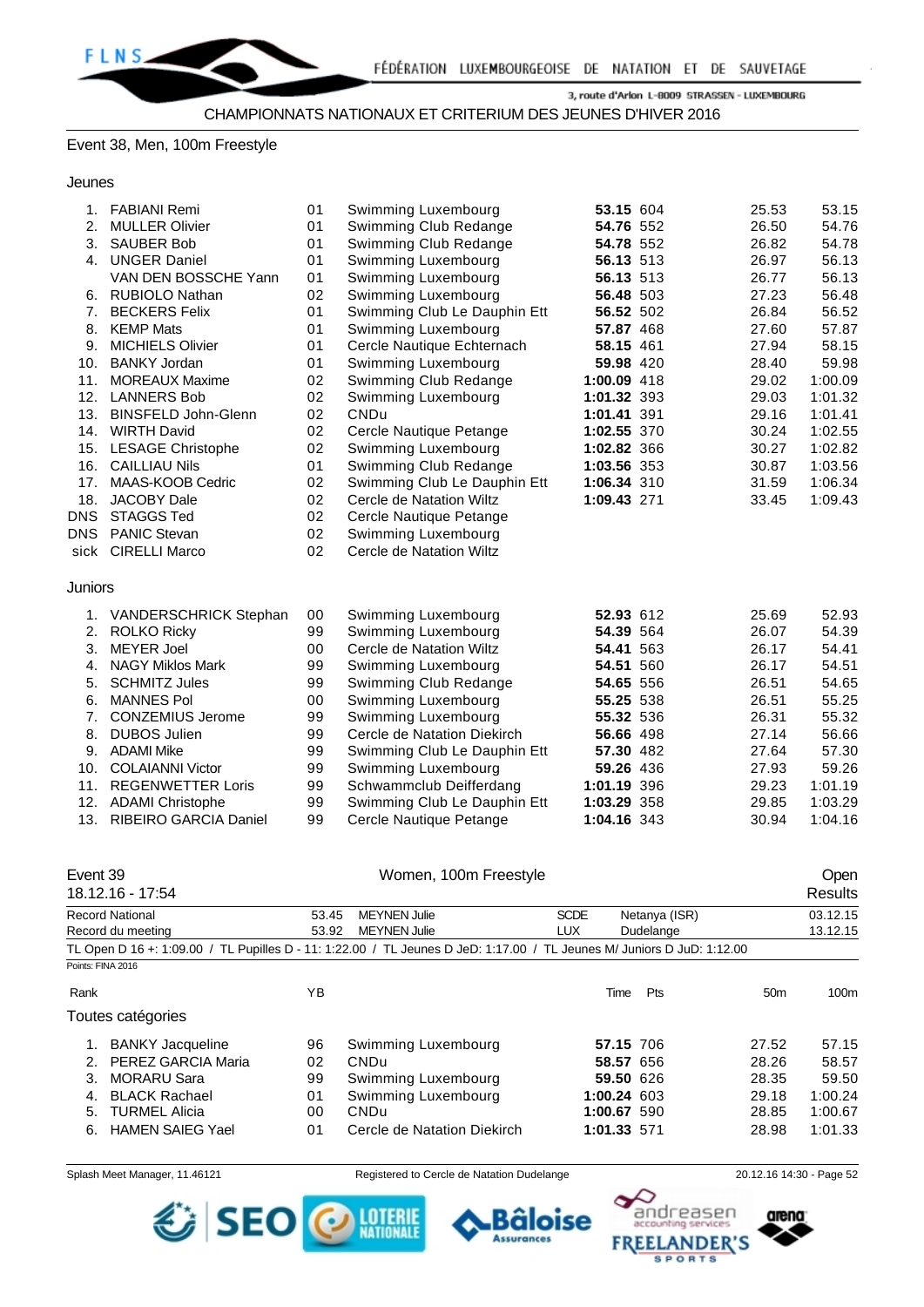## CHAMPIONNATS NATIONAUX ET CRITERIUM DES JEUNES D'HIVER 2016

#### Event 39, Women, 100m Freestyle, Toutes catégories

| . |
|---|
|---|

| Rank     |                               | ΥB |                              | Time               | Pts | 50 <sub>m</sub> | 100m    |
|----------|-------------------------------|----|------------------------------|--------------------|-----|-----------------|---------|
|          | 7. VANDERSCHRICK Laura        | 02 | Swimming Luxembourg          | 1:02.08 551        |     | 29.70           | 1:02.08 |
| 8.       | <b>BLANC Marguerite</b>       | 99 | Swimming Luxembourg          | 1:02.66 536        |     | 30.28           | 1:02.66 |
| 9.       | <b>LORTON Olivia</b>          | 74 | Swimming Luxembourg          | 1:02.97 528        |     | 30.38           | 1:02.97 |
|          | 10. PETERS Emma               | 03 | CNDu                         | 1:03.57 513        |     | 30.50           | 1:03.57 |
| 11.      | SIMEONOVA Vanessa             | 01 | Swimming Luxembourg          | 1:03.74 509        |     | 30.44           | 1:03.74 |
|          | 12. FABIANI Chanel            | 03 | Swimming Luxembourg          | 1:04.49 491        |     | 31.10           | 1:04.49 |
|          | 13. FETZ Melanie              | 01 | Cercle Nautique Echternach   | 1:05.80 463        |     | 31.14           | 1:05.80 |
|          | 14. WALTZING Noemie           | 97 | Schwammclub Deifferdang      | 1:05.93 460        |     | 31.71           | 1:05.93 |
|          | 15. GOUILLART Sara            | 02 | Swimming Luxembourg          | 1:06.01 458        |     | 31.54           | 1:06.01 |
|          | 16. WEYRICH Laura             | 01 | Swimming Club Le Dauphin Ett | 1:06.61 446        |     | 32.24           | 1:06.61 |
| 17.      | <b>SCHROEDER Lena</b>         | 01 | Cercle Nautique Echternach   | 1:06.71 444        |     | 31.64           | 1:06.71 |
|          | 18. TER HEEGDE Chantal        | 99 | Cercle Nautique Echternach   | 1:06.97 439        |     | 31.81           | 1:06.97 |
|          | 19. REDING Alyssa             | 04 | Swimming Club Le Dauphin Ett | 1:07.10 436        |     | 31.89           | 1:07.10 |
|          | 20. FARRELL Margaret          | 00 | Swimming Luxembourg          | 1:07.32 432        |     | 31.57           | 1:07.32 |
|          | 21. COIMBRA Alice             | 02 | Swimming Luxembourg          | 1:07.33 432        |     | 32.54           | 1:07.33 |
|          | 22. BROICH Lea-Sophie         | 00 | Cercle Nautique Echternach   | 1:07.38 431        |     | 31.82           | 1:07.38 |
| 23.      | <b>BROICH Louisa</b>          | 03 | Cercle Nautique Echternach   | 1:07.47 429        |     | 31.67           | 1:07.47 |
|          | 24. KUGENER Noemie            | 01 | <b>CNDu</b>                  | 1:08.00 419        |     | 33.05           | 1:08.00 |
|          | 25. WIRTH Mandy               | 00 | Cercle Nautique Petange      | 1:08.01 419        |     | 32.51           | 1:08.01 |
|          | 26. PETERS Lena               | 05 | <b>CNDu</b>                  | 1:08.06 418        |     | 32.88           | 1:08.06 |
|          | 27. NAGY Katalin              | 02 | Swimming Luxembourg          | 1:08.16 416        |     | 32.76           | 1:08.16 |
|          | 28. HOLLERICH Anne            | 01 | Swimming Club Le Dauphin Ett | 1:08.32 413        |     | 32.55           | 1:08.32 |
| 29.      | JOMINET Lou                   | 05 | Swimming Luxembourg          | <b>1:09.24 397</b> |     | 33.65           | 1:09.24 |
|          | 30. ELCHEROTH Milly           | 03 | Swimming Club Redange        | 1:10.10 383        |     | 33.72           | 1:10.10 |
| 31.      | <b>BAUSTERT Magali</b>        | 05 | Swimming Luxembourg          | 1:10.33 379        |     | 34.32           | 1:10.33 |
|          | 32. HAAG Nora                 | 04 | Swimming Club Redange        | 1:10.37 378        |     | 33.49           | 1:10.37 |
|          | 33. KETTENMEYER Ly            | 04 | Swimming Club Le Dauphin Ett | 1:11.12 366        |     | 33.80           | 1:11.12 |
| 34.      | <b>BABIC Andjelika</b>        | 02 | Swimming Luxembourg          | 1:11.21 365        |     | 33.67           | 1:11.21 |
| 35.      | <b>TER HEEGDE Lisa</b>        | 02 | Cercle Nautique Echternach   | 1:11.60 359        |     | 34.62           | 1:11.60 |
| 36.      | CHIAIA GVOZDENOVICH Milits:02 |    | <b>CNDu</b>                  | 1:11.63 359        |     | 33.92           | 1:11.63 |
| 37.      | <b>CALMES Lara</b>            | 04 | Schwammclub Monnerech        | 1:11.75 357        |     | 34.11           | 1:11.75 |
|          | 38. HRIC Laura                | 05 | Swimming Luxembourg          | 1:12.17 351        |     | 34.53           | 1:12.17 |
|          | 39. KROMBACH Mara             | 05 | Swimming Luxembourg          | 1:12.44 347        |     | 34.59           | 1:12.44 |
| 40.      | <b>GLODT Chiara</b>           | 04 | Swimming Club Redange        | 1:14.00 325        |     | 35.51           | 1:14.00 |
| 41.      | VAN DEN BOSSCHE Lou           | 04 | Swimming Luxembourg          | 1:14.57 318        |     | 35.56           | 1:14.57 |
| 42.      | <b>LEONARD Lis</b>            | 05 | Cercle Nautique Petange      | 1:14.61 317        |     | 35.75           | 1:14.61 |
| 43.      | <b>BAYANAA Michele</b>        | 06 | Swimming Luxembourg          | 1:15.63 305        |     | 35.92           | 1:15.63 |
| 44.      | <b>MOREAUX Anae</b>           | 04 | Swimming Club Redange        | 1:15.87 302        |     | 37.08           | 1:15.87 |
| 45.      | SINGH Prathna                 | 03 | Swimming Luxembourg          | 1:16.49 294        |     | 35.44           | 1:16.49 |
| 46.      | <b>BOUZIDI</b> Imene          | 05 | Cercle Nautique Petange      | 1:16.60 293        |     | 36.77           | 1:16.60 |
|          | 47. OLINGER Kim               | 04 | Cercle de Natation Wiltz     | 1:16.80 291        |     | 36.41           | 1:16.80 |
|          | 48. REINESCH Leeloo           | 07 | Schwammclub Deifferdang      | 1:18.50 272        |     | 37.59           | 1:18.50 |
|          | 49. WINKEL Nadine             | 04 | Schwammclub Deifferdang      | 1:22.15 238 *      |     | 38.66           | 1:22.15 |
|          | DNS KALMES Paula              | 00 | Swimming Luxembourg          |                    |     |                 |         |
|          | WDR SILBEREISEN Caroline      | 90 | Swimming Luxembourg          |                    |     |                 |         |
|          |                               |    |                              |                    |     |                 |         |
| Pupilles |                               |    |                              |                    |     |                 |         |
|          |                               |    |                              |                    |     |                 |         |
|          | 1. PETERS Lena                | 05 | CNDu                         | 1:08.06 418        |     | 32.88           | 1:08.06 |
| 2.       | <b>JOMINET Lou</b>            | 05 | Swimming Luxembourg          | 1:09.24 397        |     | 33.65           | 1:09.24 |
|          | 3. BAUSTERT Magali            | 05 | Swimming Luxembourg          | 1:10.33 379        |     | 34.32           | 1:10.33 |
|          | 4. HRIC Laura                 | 05 | Swimming Luxembourg          | 1:12.17 351        |     | 34.53           | 1:12.17 |
|          | 5. KROMBACH Mara              | 05 | Swimming Luxembourg          | 1:12.44 347        |     | 34.59           | 1:12.44 |
|          | 6. LEONARD Lis                | 05 | Cercle Nautique Petange      | 1:14.61 317        |     | 35.75           | 1:14.61 |
|          | 7. BAYANAA Michele            | 06 | Swimming Luxembourg          | 1:15.63 305        |     | 35.92           | 1:15.63 |

Splash Meet Manager, 11.46121 **Registered to Cercle de Natation Dudelange** 20.12.16 14:30 - Page 53





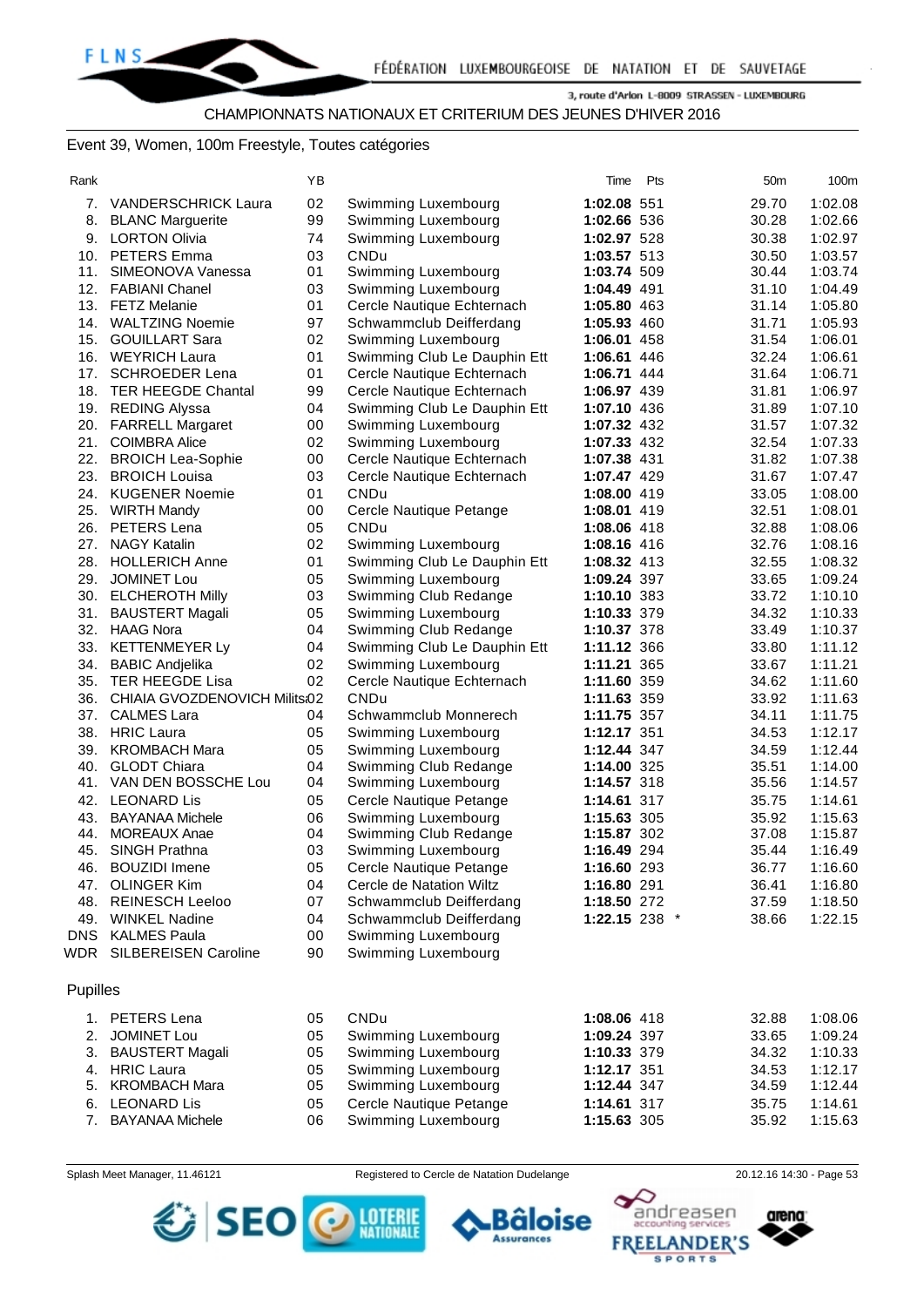# Event 39, Girls, 100m Freestyle, Pupilles

| Rank    |                               | ΥB |                              | Time          | Pts | 50 <sub>m</sub> | 100m    |
|---------|-------------------------------|----|------------------------------|---------------|-----|-----------------|---------|
| 8.      | <b>BOUZIDI</b> Imene          | 05 | Cercle Nautique Petange      | 1:16.60 293   |     | 36.77           | 1:16.60 |
| 9.      | <b>REINESCH Leeloo</b>        | 07 | Schwammclub Deifferdang      | 1:18.50 272   |     | 37.59           | 1:18.50 |
|         |                               |    |                              |               |     |                 |         |
| Jeunes  |                               |    |                              |               |     |                 |         |
|         | 1. PETERS Emma                | 03 | <b>CNDu</b>                  | 1:03.57 513   |     | 30.50           | 1:03.57 |
| 2.      | <b>FABIANI Chanel</b>         | 03 | Swimming Luxembourg          | 1:04.49 491   |     | 31.10           | 1:04.49 |
| 3.      | <b>REDING Alyssa</b>          | 04 | Swimming Club Le Dauphin Ett | 1:07.10 436   |     | 31.89           | 1:07.10 |
| 4.      | <b>BROICH Louisa</b>          | 03 | Cercle Nautique Echternach   | 1:07.47 429   |     | 31.67           | 1:07.47 |
| 5.      | <b>ELCHEROTH Milly</b>        | 03 | Swimming Club Redange        | 1:10.10 383   |     | 33.72           | 1:10.10 |
| 6.      | <b>HAAG Nora</b>              | 04 | Swimming Club Redange        | 1:10.37 378   |     | 33.49           | 1:10.37 |
| 7.      | <b>KETTENMEYER Ly</b>         | 04 | Swimming Club Le Dauphin Ett | 1:11.12 366   |     | 33.80           | 1:11.12 |
| 8.      | <b>CALMES Lara</b>            | 04 | Schwammclub Monnerech        | 1:11.75 357   |     | 34.11           | 1:11.75 |
| 9.      | <b>GLODT Chiara</b>           | 04 | Swimming Club Redange        | 1:14.00 325   |     | 35.51           | 1:14.00 |
| 10.     | VAN DEN BOSSCHE Lou           | 04 | Swimming Luxembourg          | 1:14.57 318   |     | 35.56           | 1:14.57 |
| 11.     | <b>MOREAUX Anae</b>           | 04 | Swimming Club Redange        | 1:15.87 302   |     | 37.08           | 1:15.87 |
| 12.     | <b>SINGH Prathna</b>          | 03 | Swimming Luxembourg          | 1:16.49 294   |     | 35.44           | 1:16.49 |
| 13.     | <b>OLINGER Kim</b>            | 04 | Cercle de Natation Wiltz     | 1:16.80 291   |     | 36.41           | 1:16.80 |
|         | 14. WINKEL Nadine             | 04 | Schwammclub Deifferdang      | 1:22.15 238 * |     | 38.66           | 1:22.15 |
| Juniors |                               |    |                              |               |     |                 |         |
|         | 1. PEREZ GARCIA Maria         | 02 | <b>CNDu</b>                  | 58.57 656     |     | 28.26           | 58.57   |
| 2.      | <b>BLACK Rachael</b>          | 01 | Swimming Luxembourg          | 1:00.24 603   |     | 29.18           | 1:00.24 |
| 3.      | <b>HAMEN SAIEG Yael</b>       | 01 | Cercle de Natation Diekirch  | 1:01.33 571   |     | 28.98           | 1:01.33 |
| 4.      | <b>VANDERSCHRICK Laura</b>    | 02 | Swimming Luxembourg          | 1:02.08 551   |     | 29.70           | 1:02.08 |
| 5.      | SIMEONOVA Vanessa             | 01 | Swimming Luxembourg          | 1:03.74 509   |     | 30.44           | 1:03.74 |
| 6.      | <b>FETZ Melanie</b>           | 01 | Cercle Nautique Echternach   | 1:05.80 463   |     | 31.14           | 1:05.80 |
| 7.      | <b>GOUILLART Sara</b>         | 02 | Swimming Luxembourg          | 1:06.01 458   |     | 31.54           | 1:06.01 |
| 8.      | <b>WEYRICH Laura</b>          | 01 | Swimming Club Le Dauphin Ett | 1:06.61 446   |     | 32.24           | 1:06.61 |
| 9.      | <b>SCHROEDER Lena</b>         | 01 | Cercle Nautique Echternach   | 1:06.71 444   |     | 31.64           | 1:06.71 |
| 10.     | <b>COIMBRA Alice</b>          | 02 | Swimming Luxembourg          | 1:07.33 432   |     | 32.54           | 1:07.33 |
| 11.     | <b>KUGENER Noemie</b>         | 01 | CNDu                         | 1:08.00 419   |     | 33.05           | 1:08.00 |
| 12.     | <b>NAGY Katalin</b>           | 02 | Swimming Luxembourg          | 1:08.16 416   |     | 32.76           | 1:08.16 |
| 13.     | <b>HOLLERICH Anne</b>         | 01 | Swimming Club Le Dauphin Ett | 1:08.32 413   |     | 32.55           | 1:08.32 |
| 14.     | <b>BABIC Andjelika</b>        | 02 | Swimming Luxembourg          | 1:11.21 365   |     | 33.67           | 1:11.21 |
| 15.     | <b>TER HEEGDE Lisa</b>        | 02 | Cercle Nautique Echternach   | 1:11.60 359   |     | 34.62           | 1:11.60 |
| 16.     | CHIAIA GVOZDENOVICH Milits:02 |    | CNDu                         | 1:11.63 359   |     | 33.92           | 1:11.63 |

| Event 40<br>18.12.16 - 18:40 |              |      | Toutes catégories<br>Results |               |          |
|------------------------------|--------------|------|------------------------------|---------------|----------|
| Record du meeting            | 1:50.56 SCDE |      | LUX                          | Dudelange     | 13.12.15 |
| Record National              | 1:44.31      | FLNS | <b>FLNS</b>                  | Netanya (ISR) | 03.12.15 |

Points: FINA 2016

Rank **Time Pts** 

SEO O MERE

**Assurances**